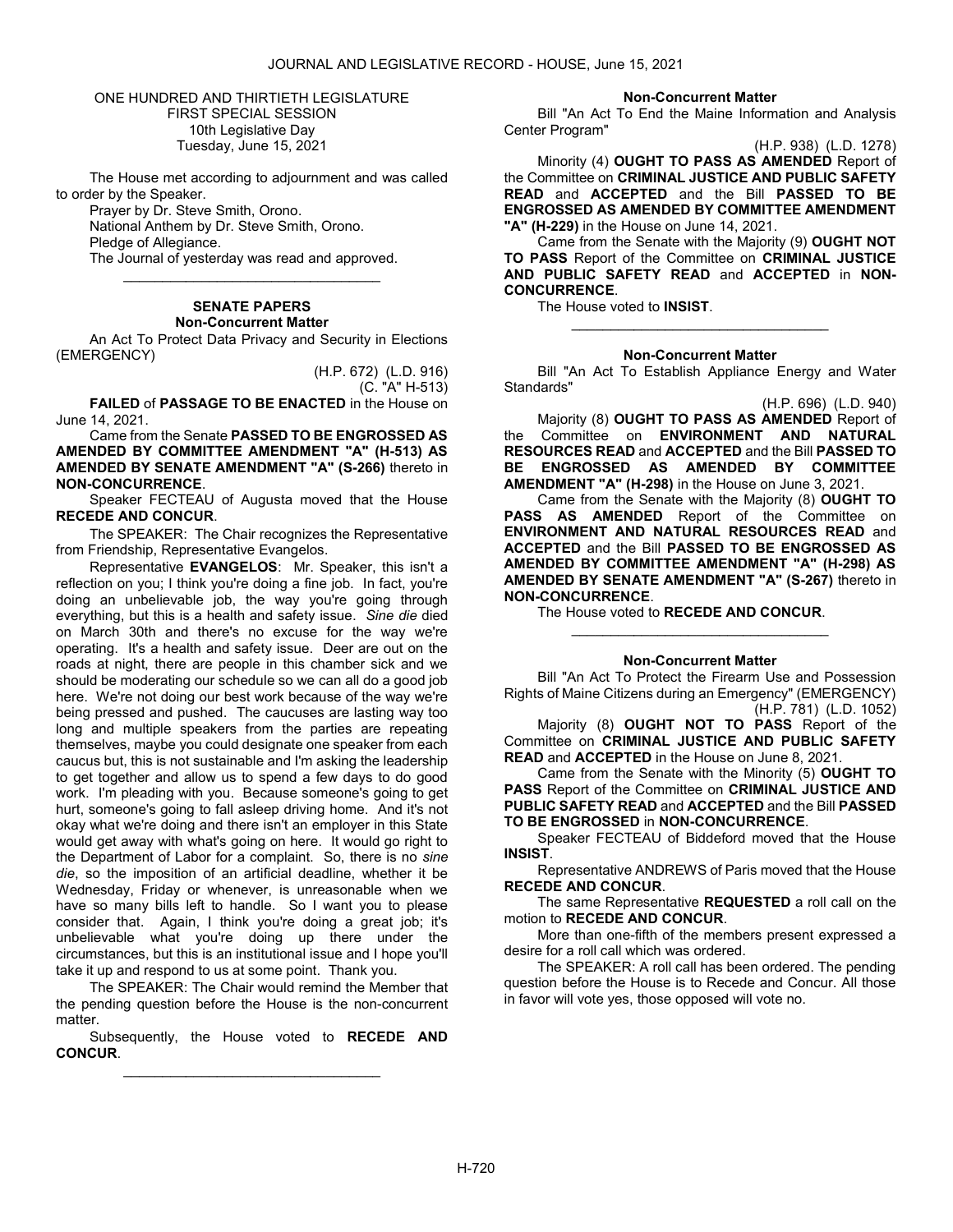#### ROLL CALL NO. 275

 YEA - Andrews, Austin, Bernard, Blier, Carlow, Carmichael, Cebra, Collamore, Connor, Corey, Costain, Dillingham, Dolloff, Downes, Drinkwater, Ducharme, Evangelos, Faulkingham, Fay, Foster, Gifford, Greenwood, Griffin, Haggan, Hall, Hanley, Harrington, Head, Hutchins, Javner, Johansen, Kinney, Kryzak, Landry, Lemelin, Libby, Lyford, Lyman, Mason, McDonald, Millett, Morris, Nadeau, Newman, O'Connor, Ordway, Parry, Perkins, Pickett, Pluecker, Poirier, Quint, Riseman, Rudnicki, Sampson, Skolfield, Stanley, Stearns, Stetkis, Theriault, Thorne, Tuell, Underwood, Wadsworth, Warren.

 NAY - Alley, Arford, Babbidge, Bailey, Bell, Berry, Blume, Brennan, Brooks, Bryant, Caiazzo, Cardone, Cloutier, Collings, Copeland, Crafts, Craven, Crockett, Cuddy, Dodge, Doudera, Dunphy, Evans, Geiger, Gere, Gramlich, Harnett, Hasenfus, Hepler, Hymanson, Kessler, Lookner, Madigan, Martin J, Martin R, Mathieson, Matlack, McCrea, McCreight, Melaragno, Meyer, Millett, Morales, Moriarty, O'Connell, O'Neil, Osher, Paulhus, Pebworth, Perry, Pierce, Reckitt, Rielly, Roberts, Roeder, Sachs, Salisbury, Sheehan, Stover, Supica, Sylvester, Talbot Ross, Tepler, Terry, Tucker, Tuttle, Warren, White, Williams, Wood, Zager, Zeigler, Mr. Speaker.

 ABSENT - Arata, Bickford, Bradstreet, Doore, Fecteau, Grignon, Grohoski, Martin, Perry, Prescott, Roche, Sharpe, White.

Yes, 65; No, 73; Absent, 13; Excused, 0.

 65 having voted in the affirmative and 73 voted in the negative, with 13 being absent, and accordingly the motion to RECEDE AND CONCUR FAILED.

Subsequently, the House voted to INSIST.

#### Non-Concurrent Matter

\_\_\_\_\_\_\_\_\_\_\_\_\_\_\_\_\_\_\_\_\_\_\_\_\_\_\_\_\_\_\_\_\_

 Bill "An Act To Create the Small Business Capital Savings Account Program"

(S.P. 537) (L.D. 1650) Majority (7) OUGHT TO PASS AS AMENDED Report of<br>Committee on INNOVATION, DEVELOPMENT, the Committee on INNOVATION, DEVELOPMENT, ECONOMIC ADVANCEMENT AND BUSINESS READ and ACCEPTED and the Bill PASSED TO BE ENGROSSED AS AMENDED BY COMMITTEE AMENDMENT "A" (S-245) in the House on June 14, 2021.

 Came from the Senate with that Body having INSISTED on its former action whereby the Minority (6) OUGHT NOT TO PASS Report of the Committee on INNOVATION, DEVELOPMENT, ECONOMIC ADVANCEMENT AND BUSINESS was READ and ACCEPTED and ASKED for a Committee of Conference in NON-CONCURRENCE.

The House voted to INSIST.

 Under suspension of the rules, members were allowed to remove their jackets. \_\_\_\_\_\_\_\_\_\_\_\_\_\_\_\_\_\_\_\_\_\_\_\_\_\_\_\_\_\_\_\_\_

\_\_\_\_\_\_\_\_\_\_\_\_\_\_\_\_\_\_\_\_\_\_\_\_\_\_\_\_\_\_\_\_\_

 By unanimous consent, all matters having been acted upon were ORDERED SENT FORTHWITH. \_\_\_\_\_\_\_\_\_\_\_\_\_\_\_\_\_\_\_\_\_\_\_\_\_\_\_\_\_\_\_\_\_

#### COMMUNICATIONS

 The Following Communication: (H.C. 176) STATE OF MAINE CLERK'S OFFICE 2 STATE HOUSE STATION AUGUSTA, MAINE 04333-0002

June 15, 2021 Honorable Ryan M. Fecteau Speaker of the House 2 State House Station Augusta, Maine 04333 Dear Speaker Fecteau: Pursuant to Joint Rule 310, the following Joint Standing Committee has voted unanimously to report the following bill out "Ought Not to Pass:" Judiciary<br>L.D. 398

An Act To Implement Recommendations of the Sixth Amendment Center Concerning Indigent Legal Services

Sincerely,

S/Robert B. Hunt

Clerk of House

READ and with accompanying papers ORDERED PLACED ON FILE. \_\_\_\_\_\_\_\_\_\_\_\_\_\_\_\_\_\_\_\_\_\_\_\_\_\_\_\_\_\_\_\_\_

 By unanimous consent, all matters having been acted upon were ORDERED SENT FORTHWITH. \_\_\_\_\_\_\_\_\_\_\_\_\_\_\_\_\_\_\_\_\_\_\_\_\_\_\_\_\_\_\_\_\_

### **ORDERS**

 On motion of Representative TALBOT ROSS of Portland, the following Joint Resolution: (H.P. 1286) (Cosponsored by Senator CARNEY of Cumberland and Representatives: BAILEY of Gorham, BROOKS of Lewiston, CAIAZZO of Scarborough, CRAVEN of Lewiston, EVANS of Dover-Foxcroft, SYLVESTER of Portland, WARREN of Scarborough, Senator: BRENNER of Cumberland)

## JOINT RESOLUTION RECOGNIZING IMMIGRANT HERITAGE MONTH

 WHEREAS, since 2014, Immigrant Heritage Month has provided an opportunity for people across the United States to celebrate their own immigrant heritage, the contributions of their immigrant neighbors and the diversity of our country; and

 WHEREAS, over 47,000 Maine residents were born in other countries and over 90,000 Maine residents were born in the United States to at least one immigrant parent; and

 WHEREAS, immigrants are integral to Maine's future success and are leaders in municipal governments, schools, businesses, nonprofit organizations, community centers and religious institutions across the State; and

 WHEREAS, Maine's immigrant communities contribute to the prosperity and strength of virtually every sector in Maine's economy; and

 WHEREAS, immigrants contribute to Maine in every aspect of culture, including literature, art, music, cuisine, customs and more; and

 WHEREAS, many of Maine's immigrants left their home countries due to conflict, economic hardship and infringements on their civil rights and liberties; and

 WHEREAS, both the United States Constitution and the Constitution of Maine recognize and protect the inherent rights of all people, including citizen and noncitizen immigrants; and

 WHEREAS, as a state, Maine must uphold the United States Constitution and the Constitution of Maine by preserving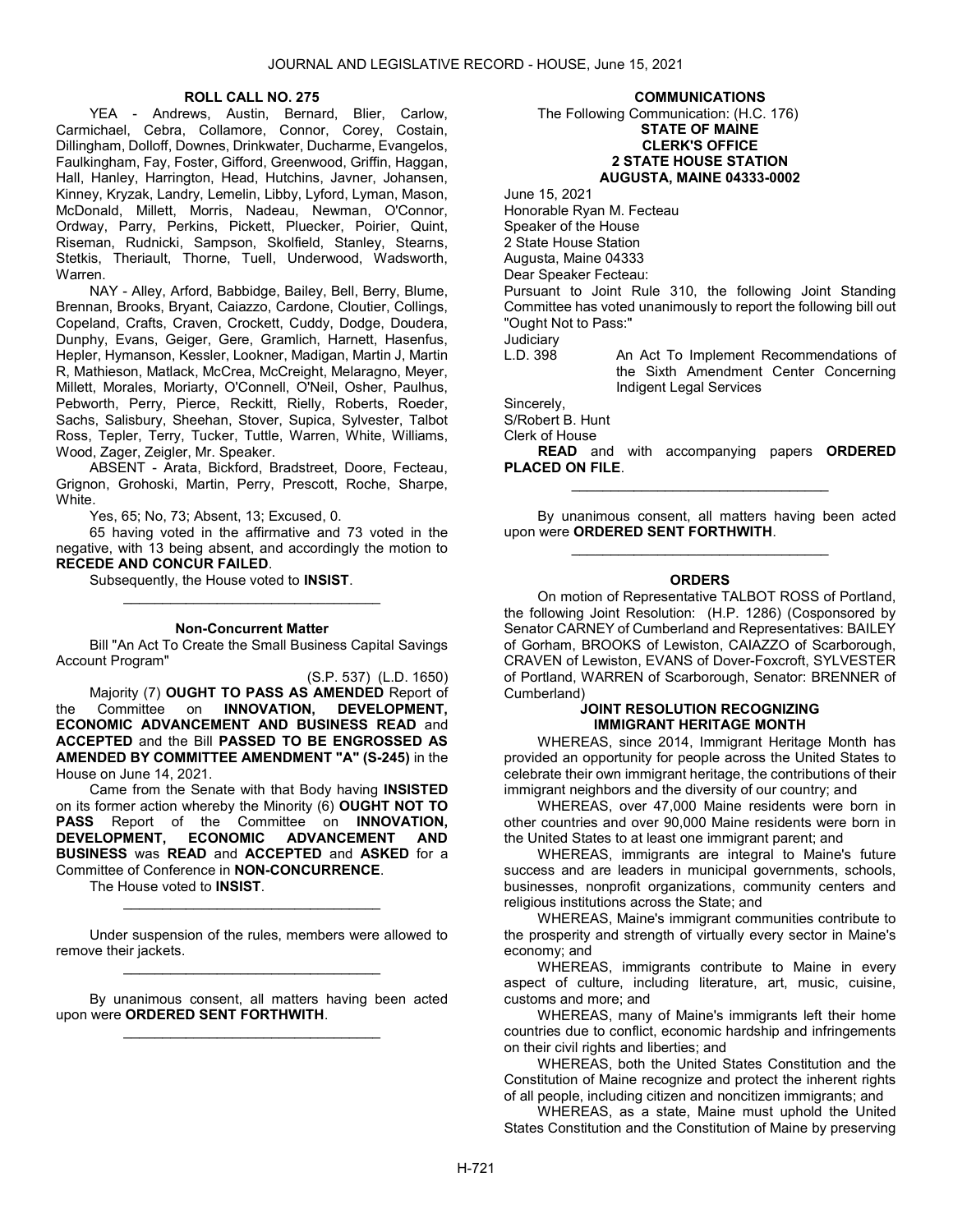and defending the rights of all persons on our nation's soil; now, therefore, be it

 RESOLVED: That We, the Members of the One Hundred and Thirtieth Legislature now assembled in the First Special Session, on behalf of the people we represent, take this opportunity to recognize June 2021 as Immigrant Heritage Month in Maine; and be it further

 RESOLVED: That We celebrate the countless and monumental contributions of Maine's immigrants to our state and nation.

READ.

The SPEAKER: The Chair recognizes the Representative from York, Representative Hymanson.

Representative HYMANSON: Thank you, Mr. Speaker, Men and Women of the House. All four of my grandparents came from Italy, didn't speak any English. My mother and my father's family were big Italian families. They were all in the trades, all my cousins, many of them, went to college. I went to medical school, treated many people in the State of Maine for the 35 years I've lived in Maine and now I'm in the House. So, my grandparents, I know, would be very proud of me, it's what they were looking for when they made the boat trip from Italy to New York and to Boston. I'm proud of my heritage and I appreciate this joint resolution recognizing Immigrant Heritage Month. Thank you.

Subsequently, the Joint Resolution was ADOPTED. Sent for concurrence. \_\_\_\_\_\_\_\_\_\_\_\_\_\_\_\_\_\_\_\_\_\_\_\_\_\_\_\_\_\_\_\_\_

 On motion of Representative MADIGAN of Waterville, the following Joint Order: (H.P. 1287)

 ORDERED, the Senate concurring, that Bill, "Resolve, To Create a Health Care Ombudsman Position To Serve in Maine's County Jails," H.P. 747, L.D. 1009, and all its accompanying papers, be recalled from the Governor's desk to the House.

READ and PASSED.

 Sent for concurrence. \_\_\_\_\_\_\_\_\_\_\_\_\_\_\_\_\_\_\_\_\_\_\_\_\_\_\_\_\_\_\_\_\_

 By unanimous consent, all matters having been acted upon were ORDERED SENT FORTHWITH. \_\_\_\_\_\_\_\_\_\_\_\_\_\_\_\_\_\_\_\_\_\_\_\_\_\_\_\_\_\_\_\_\_

### REPORTS OF COMMITTEE Divided Reports

 Majority Report of the Committee on CRIMINAL JUSTICE AND PUBLIC SAFETY reporting Ought to Pass as Amended by Committee Amendment "A" (S-120) on Bill "An Act To Ban the Surveillance of Firearm Purchases"

(S.P. 299) (L.D. 884)

 Signed: Senators:

> DESCHAMBAULT of York CYRWAY of Kennebec

Representatives:

 COSTAIN of Plymouth NEWMAN of Belgrade PICKETT of Dixfield PLUECKER of Warren RUDNICKI of Fairfield

 Minority Report of the same Committee reporting Ought Not to Pass on same Bill. Signed:

Senator:

#### LAWRENCE of York

Representatives:

 WARREN of Hallowell LOOKNER of Portland MORALES of South Portland RECKITT of South Portland SHARPE of Durham

 Came from the Senate with the Majority OUGHT TO PASS AS AMENDED Report READ and ACCEPTED and the Bill PASSED TO BE ENGROSSED AS AMENDED BY COMMITTEE AMENDMENT "A" (S-120).

READ.

 On motion of Representative WARREN of Hallowell, the Majority Ought to Pass as Amended Report was ACCEPTED.

 The Bill was READ ONCE. Committee Amendment "A" (S-120) was READ by the Clerk and ADOPTED.

 Under suspension of the rules the Bill was given its SECOND READING WITHOUT REFERENCE to the Committee on Bills in the Second Reading.

 Under further suspension of the rules the Bill was PASSED TO BE ENGROSSED as Amended by Committee Amendment "A" (S-120) in concurrence.

\_\_\_\_\_\_\_\_\_\_\_\_\_\_\_\_\_\_\_\_\_\_\_\_\_\_\_\_\_\_\_\_\_

 Majority Report of the Committee on JUDICIARY reporting Ought to Pass as Amended by Committee Amendment "A" (S-258) on Bill "An Act To Allow Maine Nonprofit Corporations To Hold Meetings Electronically"

(S.P. 271) (L.D. 683)

 Signed: Senators:

 CARNEY of Cumberland SANBORN of Cumberland

Representatives:

 HARNETT of Gardiner BABBIDGE of Kennebunk EVANGELOS of Friendship MORIARTY of Cumberland RECKITT of South Portland SHEEHAN of Biddeford

 Minority Report of the same Committee reporting Ought to Pass as Amended by Committee Amendment "B" (S-259) on same Bill.

 Signed: Senator: KEIM of Oxford

 Representatives: LIBBY of Auburn POIRIER of Skowhegan THORNE of Carmel

 Representative NEWELL of the Passamaquoddy Tribe - of the House - supports the Majority Ought to Pass as Amended by Committee Amendment "A" (S-258) Report.

 Came from the Senate with the Majority OUGHT TO PASS AS AMENDED Report READ and ACCEPTED and the Bill PASSED TO BE ENGROSSED AS AMENDED BY COMMITTEE AMENDMENT "A" (S-258).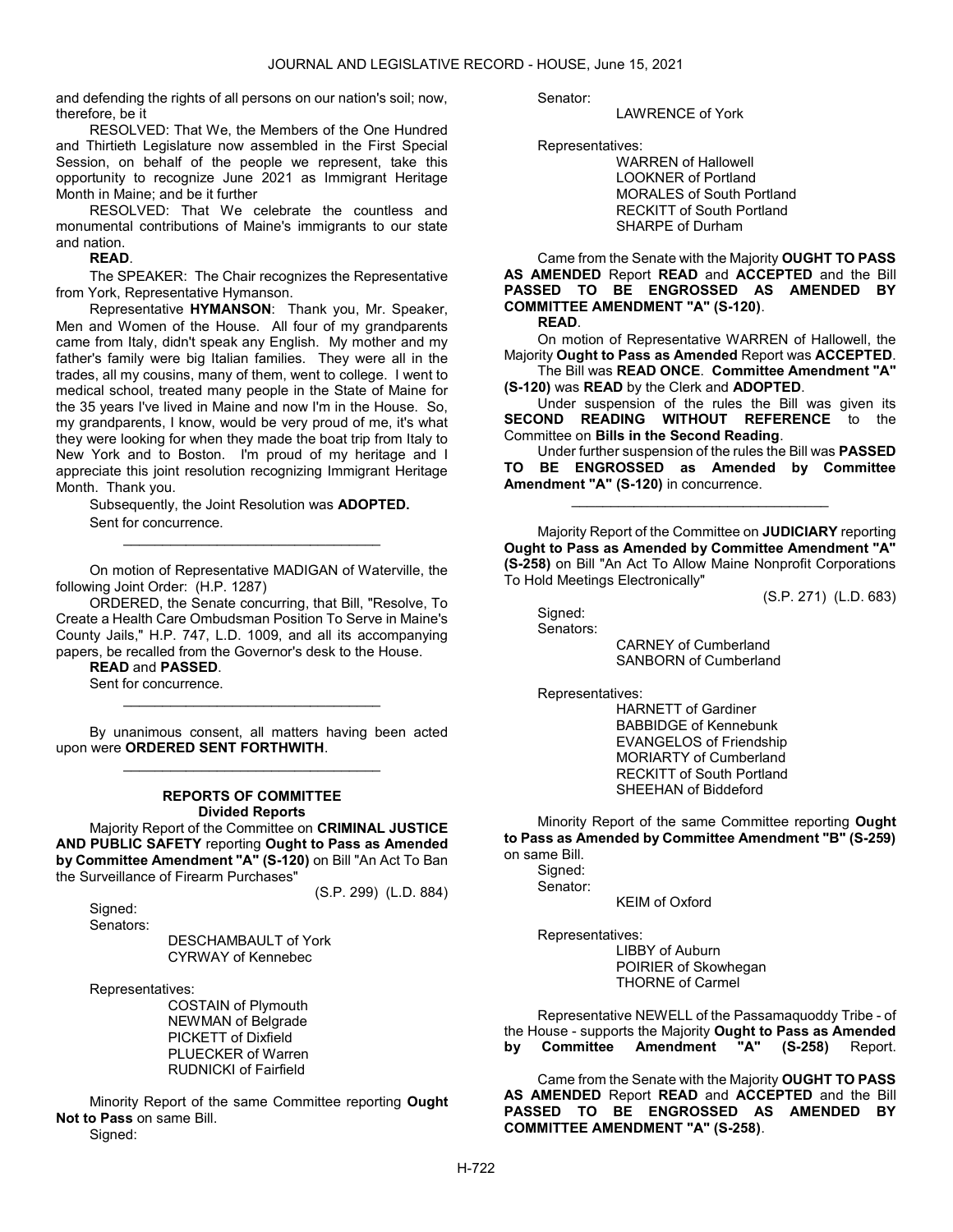#### READ.

 On motion of Representative HARNETT of Gardiner, the Majority Ought to Pass as Amended Report was ACCEPTED.

 The Bill was READ ONCE. Committee Amendment "A" (S-258) was READ by the Clerk and ADOPTED.

 Under suspension of the rules the Bill was given its SECOND READING WITHOUT REFERENCE to the Committee on Bills in the Second Reading.

 Under further suspension of the rules the Bill was PASSED TO BE ENGROSSED as Amended by Committee Amendment "A" (S-258) in concurrence.

\_\_\_\_\_\_\_\_\_\_\_\_\_\_\_\_\_\_\_\_\_\_\_\_\_\_\_\_\_\_\_\_\_

 Majority Report of the Committee on JUDICIARY reporting Ought to Pass as Amended by Committee Amendment "A" (S-257) on Bill "An Act To Prevent Homelessness by Establishing an Eviction Mediation Program"

(S.P. 485) (L.D. 1508)

 Signed: Senators:

 CARNEY of Cumberland SANBORN of Cumberland

Representatives:

 HARNETT of Gardiner BABBIDGE of Kennebunk EVANGELOS of Friendship MORIARTY of Cumberland RECKITT of South Portland SHEEHAN of Biddeford

 Minority Report of the same Committee reporting Ought Not to Pass on same Bill.

Signed:

Senator:

KEIM of Oxford

Representatives:

 HAGGAN of Hampden LIBBY of Auburn POIRIER of Skowhegan THORNE of Carmel

 Representative NEWELL of the Passamaquoddy Tribe - of the House - supports the Majority Ought to Pass as Amended<br>by Committee Amendment "A" (S-257) Report. by Committee Amendment "A" (S-257) Report.

 Came from the Senate with the Majority OUGHT TO PASS AS AMENDED Report READ and ACCEPTED and the Bill PASSED TO BE ENGROSSED AS AMENDED BY COMMITTEE AMENDMENT "A" (S-257) AS AMENDED BY SENATE AMENDMENT "A" (S-265) thereto.

READ.

 Representative HARNETT of Gardiner moved that the House ACCEPT the Majority Ought to Pass as Amended Report.

 Representative HAGGAN of Hampden REQUESTED a roll call on the motion to ACCEPT the Majority Ought to Pass as Amended Report.

 More than one-fifth of the members present expressed a desire for a roll call which was ordered.

The SPEAKER: The Chair recognizes the Representative from Buxton, Representative Blier.

Representative BLIER: Thank you, Mr. Speaker. May I pose a question to the Chair?

The SPEAKER: The Member may proceed.

Representative BLIER: The question to the Chair is that is this going to be a one-step process in order to facilitate the wording of the bill?

The SPEAKER: The Representative from Buxton, Representative Blier has posed a question to any member who may care to respond. The Chair recognizes the Representative from Gardiner, Representative Harnett.

Representative HARNETT: The bill has been amended significantly and I would also point out that the other Body has removed the fiscal note in its entirety and I'm happy to explain the bill as well.

The SPEAKER: The Chair recognizes the Representative from Buxton, Representative Blier.

Representative BLIER: Same question; is this going to be a one-step process or is the docking, the mediation and the forceable entry be three steps? That's the question.

The SPEAKER: The Chair recognizes the Representative from Gardiner, Representative Harnett.

Representative HARNETT: Thank you, Mr. Speaker. I will explain what the bill does. The bill provides to a respondent in a forceable entry and detainer action to have a two-page notice provided by the landlord or the petitioner when he/she files a forceable entry and detainer action. It requires the following information be provided; a description of the court procedure to be followed in the case including a clear explanation of the process that must be followed before a tenant is required to vacate a rental unit, a statement that the failure to appear at any scheduled status conference or hearing may result in the entry of judgment in favor of the landlord which would require the tenant to leave the rental unit, provide a list of rental assistance programs available to residential tenants, a list of resources that provide legal information and representation available to residential tenants, a list of resources that provide housing counseling available to residential tenants, a statement that either party may request or the court may at any time refer the parties to mediation on any issue and a court-approved form to request mediation. The bill is designed to reduce the number of evictions, to increase the number of cases that can be mediated to a joint resolution and it will result in fewer people losing their homes and fewer landlords having to evict individuals. The bill does not change the eviction process, it simply ensures that someone who is facing an eviction is informed of their rights in the process. This helps to provide transparency in the eviction process and it does not impose a burden on the landlord; they simply need to attach the document provided by the court to their eviction notice. I ask you to support the pending motion.

The SPEAKER: The Chair recognizes the Representative from Buxton, Representative Blier.

Representative BLIER: Mr. Speaker, thank you very much for allowing me to rise. I've read the bill, I understand what the Good Representative from Gardiner is stating, but the bill is unclear if this is going to be a three-step process or a one-step process, which it is currently. So, at this point, until we can clarify that I make a motion we Table until later in today's session.

 Representative BLIER of Buxton moved that the Bill be TABLED until later in today's session pending the motion of Representative HARNETT of Gardiner to ACCEPT the Majority Ought to Pass as Amended Report.

 Representative DUNPHY of Old Town REQUESTED a roll call on the motion to TABLE the Bill until later in today's session pending the motion of Representative HARNETT of Gardiner to **ACCEPT** the Majority Ought to Pass as Amended Report.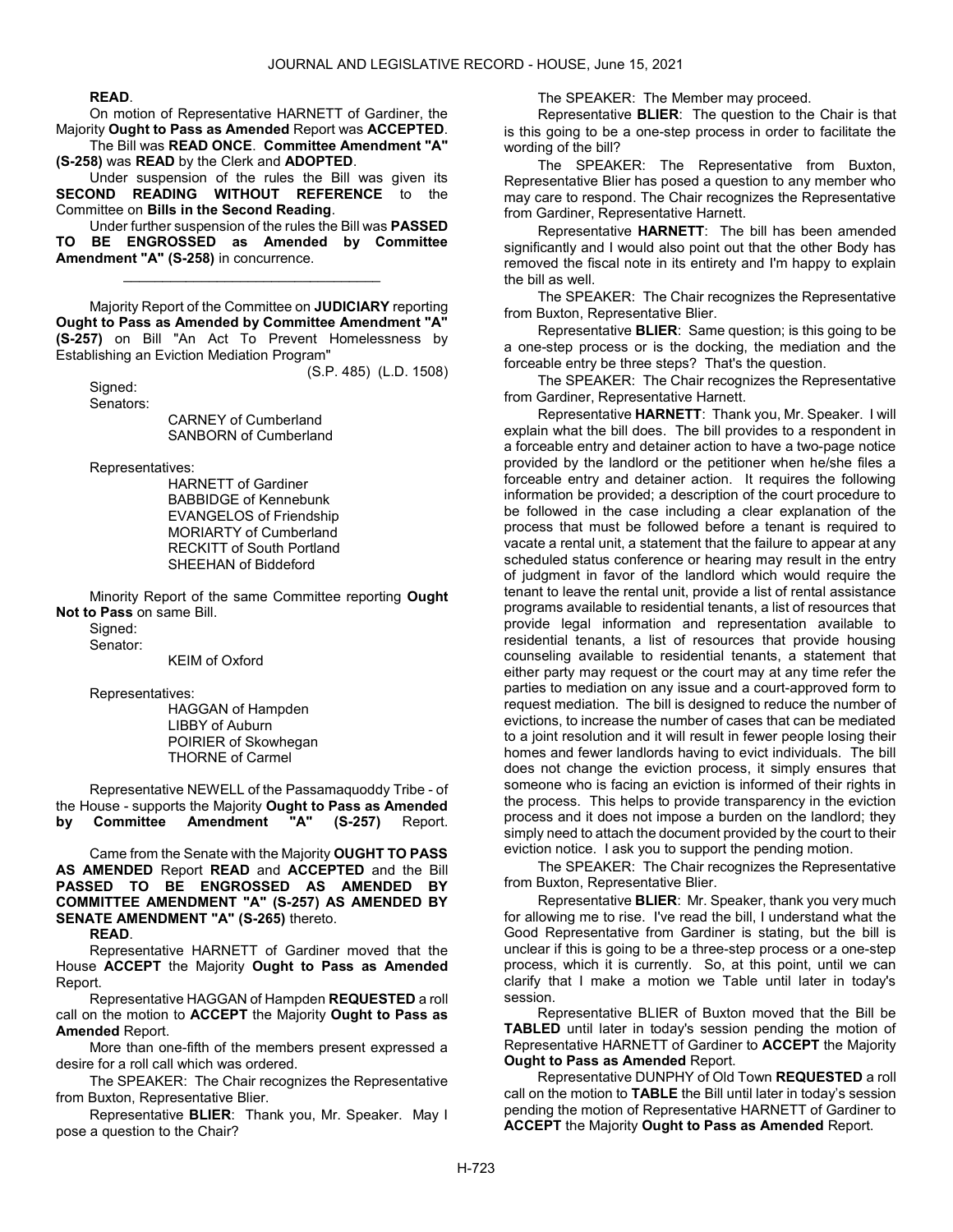More than one-fifth of the members present expressed a desire for a roll call which was ordered.

 The SPEAKER: A roll call has been ordered. The pending question before the House is to Table the Bill until later in today's session pending the motion of Representative HARNETT of Gardiner to ACCEPT the Majority Ought to Pass as Amended Report. All those in favor will vote yes, those opposed will vote no.

### ROLL CALL NO. 276

 YEA - Andrews, Arford, Austin, Bernard, Bickford, Blier, Carlow, Carmichael, Cebra, Collamore, Connor, Corey, Costain,<br>Dillingham, Dolloff, Downes, Drinkwater, Ducharme, Dolloff, Downes, Drinkwater, Ducharme, Faulkingham, Fecteau, Foster, Gifford, Greenwood, Griffin, Haggan, Hall, Hanley, Harrington, Head, Hutchins, Javner, Kinney, Kryzak, Lemelin, Libby, Lyford, Lyman, Mason, Millett, Morris, Nadeau, Newman, O'Connor, Ordway, Parry, Perkins, Pickett, Poirier, Quint, Rudnicki, Sampson, Skolfield, Stanley, Stearns, Stetkis, Theriault, Thorne, Tuell, Underwood, Wadsworth, Warren, White.

 NAY - Alley, Babbidge, Bailey, Bell, Berry, Blume, Brennan, Brooks, Bryant, Caiazzo, Cardone, Cloutier, Collings, Copeland, Crafts, Craven, Crockett, Cuddy, Dodge, Doore, Doudera, Dunphy, Evangelos, Evans, Fay, Geiger, Gere, Gramlich, Grohoski, Harnett, Hasenfus, Hepler, Hymanson, Johansen, Kessler, Landry, Lookner, Madigan, Martin J, Martin R, Mathieson, Matlack, McCrea, McCreight, McDonald, Melaragno, Meyer, Millett, Morales, Moriarty, O'Connell, O'Neil, Osher, Paulhus, Pebworth, Perry A, Perry J, Pierce, Pluecker, Reckitt, Rielly, Riseman, Roberts, Roeder, Sachs, Salisbury, Sheehan, Stover, Supica, Sylvester, Talbot Ross, Tepler, Terry, Tuttle, Warren, White, Williams, Wood, Zager, Zeigler, Mr. Speaker.

 ABSENT - Arata, Bradstreet, Grignon, Martin, Prescott, Roche, Sharpe, Tucker.

Yes, 62; No, 81; Absent, 8; Excused, 0.

 62 having voted in the affirmative and 81 voted in the negative, with 8 being absent, and accordingly the motion to TABLE the Bill until later in today's session pending the motion of Representative HARNETT of Gardiner to ACCEPT Majority Ought to Pass as Amended Report FAILED.

 The SPEAKER: A roll call having been previously ordered, the pending question before the House is Acceptance of the Majority Ought to Pass as Amended Report. All those in favor will vote yes, those opposed will vote no.

## ROLL CALL NO. 277

 YEA - Alley, Arford, Babbidge, Bailey, Bell, Berry, Blume, Brennan, Brooks, Bryant, Caiazzo, Cardone, Cloutier, Collings, Copeland, Crafts, Craven, Crockett, Cuddy, Dodge, Doore, Doudera, Dunphy, Evangelos, Evans, Fay, Geiger, Gere, Gramlich, Grohoski, Harnett, Hasenfus, Hepler, Hymanson, Kessler, Landry, Lookner, Madigan, Martin J, Martin R, Mathieson, Matlack, McCrea, McCreight, McDonald, Melaragno, Meyer, Millett, Morales, Moriarty, O'Connell, O'Neil, Osher, Paulhus, Pebworth, Perry A, Perry J, Pierce, Pluecker, Reckitt, Rielly, Riseman, Roberts, Roeder, Sachs, Salisbury, Sheehan, Stover, Supica, Sylvester, Talbot Ross, Tepler, Terry, Tuttle, Warren C, Warren S, White, Williams, Wood, Zager, Zeigler, Mr. Speaker.

 NAY - Andrews, Austin, Bernard, Bickford, Blier, Carlow, Carmichael, Cebra, Collamore, Connor, Corey, Costain, Dillingham, Dolloff, Downes, Drinkwater, Ducharme, Faulkingham, Fecteau, Foster, Gifford, Greenwood, Griffin, Haggan, Hall, Hanley, Harrington, Head, Hutchins, Javner, Johansen, Kinney, Kryzak, Lemelin, Libby, Lyford, Lyman, Mason, Millett, Morris, Nadeau, Newman, O'Connor, Ordway, Parry, Perkins, Pickett, Poirier, Quint, Rudnicki, Sampson, Skolfield, Stanley, Stearns, Stetkis, Theriault, Thorne, Tuell, Underwood, Wadsworth, White.

 ABSENT - Arata, Bradstreet, Grignon, Martin, Prescott, Roche, Sharpe, Tucker.

Yes, 82; No, 61; Absent, 8; Excused, 0.

 82 having voted in the affirmative and 61 voted in the negative, with 8 being absent, and accordingly, the Majority Ought to Pass as Amended Report was ACCEPTED.

 The Bill was READ ONCE. Committee Amendment "A" (S-257) was READ by the Clerk.

Senate Amendment "A" (S-265) to Committee Amendment "A" (S-257) was READ by the Clerk and ADOPTED.

Committee Amendment "A" (S-257) as Amended by Senate Amendment "A" (S-265) thereto was ADOPTED.

 Under suspension of the rules the Bill was given its SECOND READING WITHOUT REFERENCE to the Committee on Bills in the Second Reading.

 Under further suspension of the rules the Bill was PASSED TO BE ENGROSSED as Amended by Committee Amendment "A" (S-257) as Amended by Senate Amendment "A" (S-265) thereto in concurrence.

\_\_\_\_\_\_\_\_\_\_\_\_\_\_\_\_\_\_\_\_\_\_\_\_\_\_\_\_\_\_\_\_\_

 Majority Report of the Committee on JUDICIARY reporting Ought Not to Pass on Bill "An Act Clarifying the Acceptance of Public Funding by Community Benefit Organizations"

(S.P. 293) (L.D. 879)

 Signed: Senators:

 CARNEY of Cumberland SANBORN of Cumberland

Representatives:

 HARNETT of Gardiner BABBIDGE of Kennebunk EVANGELOS of Friendship MORIARTY of Cumberland RECKITT of South Portland SHEEHAN of Biddeford

 Minority Report of the same Committee reporting Ought to Pass as Amended by Committee Amendment "A" (S-260) on same Bill.

 Signed: Senator:

KEIM of Oxford

Representatives:

 HAGGAN of Hampden LIBBY of Auburn POIRIER of Skowhegan THORNE of Carmel

 Representative NEWELL of the Passamaquoddy Tribe - of the House - supports the Majority Ought Not to Pass Report.

 Came from the Senate with the Majority OUGHT NOT TO PASS Report READ and ACCEPTED.

# READ.

 On motion of Representative HARNETT of Gardiner, the Majority Ought Not to Pass Report was ACCEPTED in concurrence.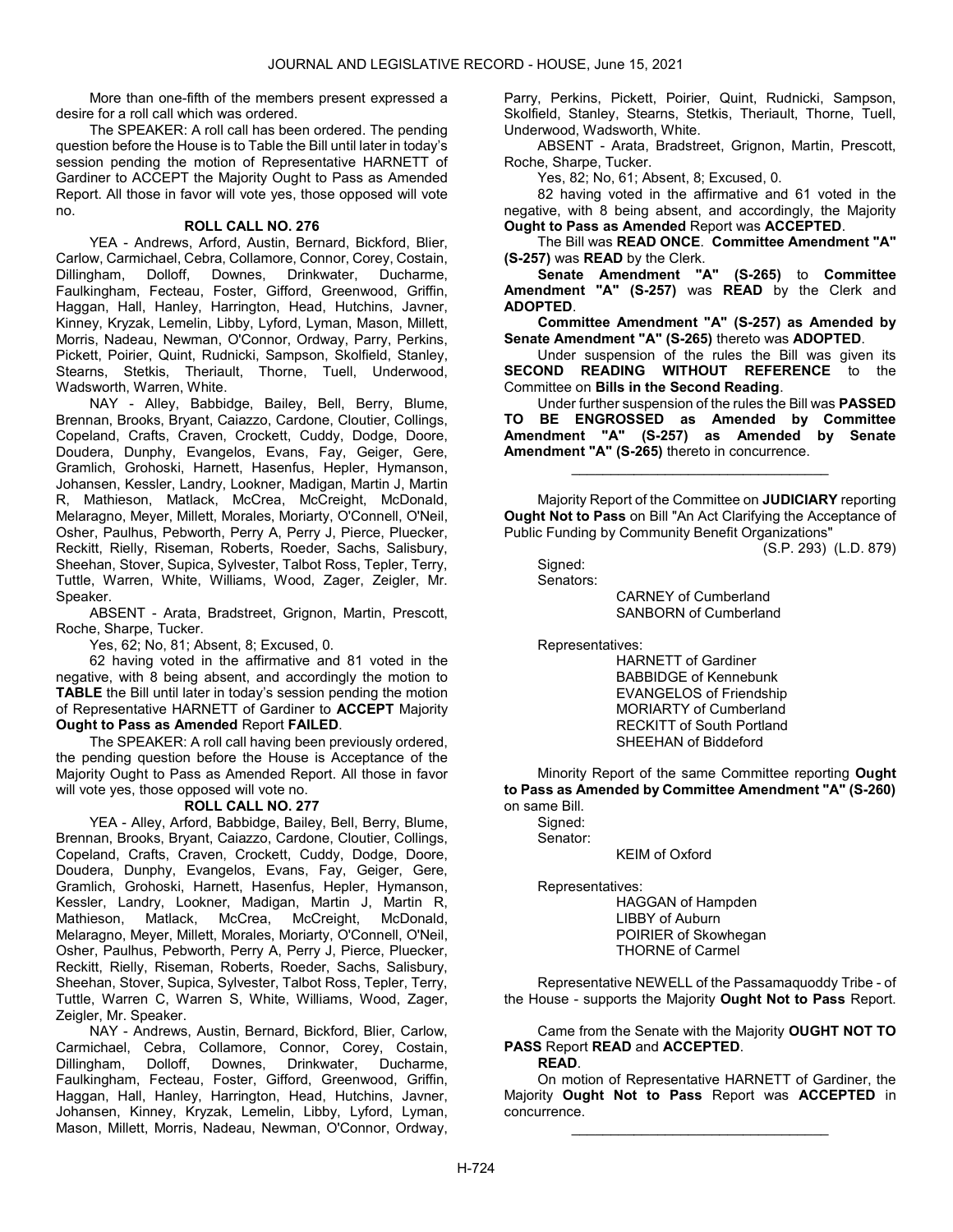Majority Report of the Committee on JUDICIARY reporting Ought to Pass as Amended by Committee Amendment "A" (S-261) on Bill "An Act To Prevent Discrimination against Domestic Violence Victims"

(S.P. 422) (L.D. 1294)

 Signed: Senators:

 CARNEY of Cumberland SANBORN of Cumberland

Representatives:

 HARNETT of Gardiner BABBIDGE of Kennebunk EVANGELOS of Friendship MORIARTY of Cumberland RECKITT of South Portland SHEEHAN of Biddeford

 Minority Report of the same Committee reporting Ought Not to Pass on same Bill.

 Signed: Senator:

KEIM of Oxford

Representatives:

 HAGGAN of Hampden LIBBY of Auburn POIRIER of Skowhegan THORNE of Carmel

 Representative NEWELL of the Passamaquoddy Tribe - of the House - supports the Majority Ought to Pass as Amended by Committee Amendment "A" (S-261) Report.

 Came from the Senate with the Majority OUGHT TO PASS AS AMENDED Report READ and ACCEPTED and the Bill PASSED TO BE ENGROSSED AS AMENDED BY COMMITTEE AMENDMENT "A" (S-261).

READ.

 On motion of Representative HARNETT of Gardiner, the Majority Ought to Pass as Amended Report was ACCEPTED. The Bill was READ ONCE. Committee Amendment "A"

(S-261) was READ by the Clerk and ADOPTED.

 Under suspension of the rules the Bill was given its SECOND READING WITHOUT REFERENCE to the Committee on Bills in the Second Reading.

 Under further suspension of the rules the Bill was PASSED TO BE ENGROSSED as Amended by Committee Amendment "A" (S-261) in concurrence.

\_\_\_\_\_\_\_\_\_\_\_\_\_\_\_\_\_\_\_\_\_\_\_\_\_\_\_\_\_\_\_\_\_

 Majority Report of the Committee on STATE AND LOCAL GOVERNMENT reporting Ought Not to Pass on Bill "An Act To Allow Municipalities To Prohibit Firearms at Voting Places"

(S.P. 123) (L.D. 805)

Sianed: Senators:

 BALDACCI of Penobscot ROSEN of Hancock

Representatives:

 DOORE of Augusta DOWNES of Bucksport GREENWOOD of Wales

#### HEAD of Bethel TUELL of East Machias

 Minority Report of the same Committee reporting Ought to Pass as Amended by Committee Amendment "A" (S-80) on same Bill.

Signed:

Senator:

CLAXTON of Androscoggin

Representatives:

 MATLACK of St. George BRYANT of Windham COPELAND of Saco PAULHUS of Bath RISEMAN of Harrison

 Came from the Senate with the Majority OUGHT NOT TO PASS Report READ and ACCEPTED.

READ.

 On motion of Representative MATLACK of St. George, the Majority Ought Not to Pass Report was ACCEPTED in concurrence.

\_\_\_\_\_\_\_\_\_\_\_\_\_\_\_\_\_\_\_\_\_\_\_\_\_\_\_\_\_\_\_\_\_

 Majority Report of the Committee on CRIMINAL JUSTICE AND PUBLIC SAFETY reporting Ought to Pass as Amended by Committee Amendment "A" (H-616) on Bill "An Act To Implement the Recommendations of the Maine Juvenile Justice System Assessment and Reinvestment Task Force" (EMERGENCY)

(H.P. 391) (L.D. 546)

 Signed: Senators:

> DESCHAMBAULT of York CYRWAY of Kennebec

Representatives:

 WARREN of Hallowell COSTAIN of Plymouth MORALES of South Portland NEWMAN of Belgrade PICKETT of Dixfield PLUECKER of Warren RECKITT of South Portland RUDNICKI of Fairfield SHARPE of Durham

 Minority Report of the same Committee reporting Ought Not to Pass on same Bill.

Sianed:

Representative:

LOOKNER of Portland

READ.

 On motion of Representative WARREN of Hallowell, the Majority Ought to Pass as Amended Report was ACCEPTED. The Bill was READ ONCE. Committee Amendment "A"

(H-616) was READ by the Clerk and ADOPTED.

 Under suspension of the rules the Bill was given its SECOND READING WITHOUT REFERENCE to the Committee on Bills in the Second Reading.

 Under further suspension of the rules the Bill was PASSED TO BE ENGROSSED as Amended by Committee Amendment "A" (H-616) and sent for concurrence.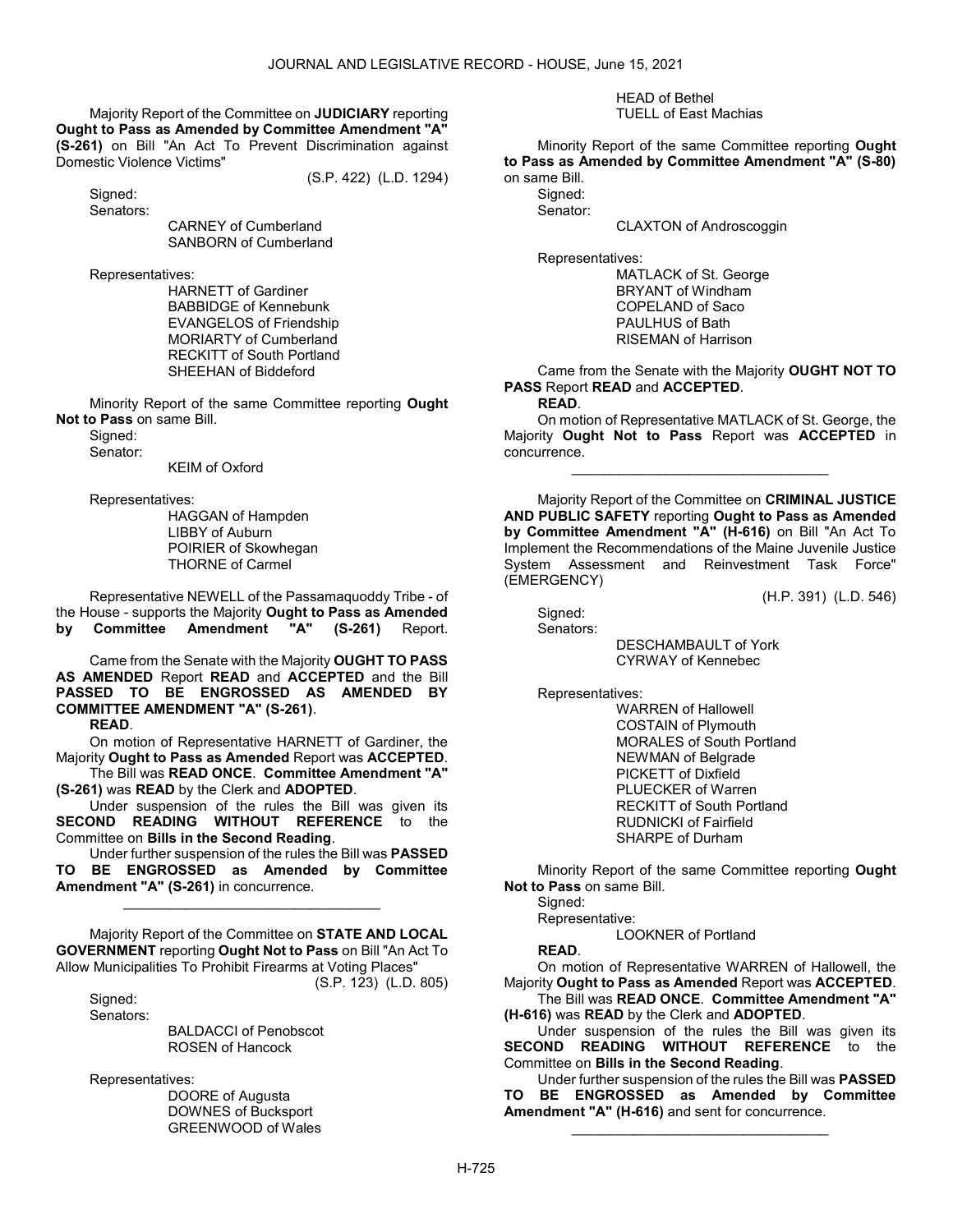(H.P. 709) (L.D. 963)

 Majority Report of the Committee on CRIMINAL JUSTICE AND PUBLIC SAFETY reporting Ought to Pass as Amended by Committee Amendment "A" (H-619) on Bill "An Act To Create Culturally Sensitive Treatment and Recovery Halfway Houses for Immigrants Transitioning out of the Juvenile Justice System"

Signed: Senator:

#### LAWRENCE of York

Representatives:

 WARREN of Hallowell LOOKNER of Portland MORALES of South Portland PLUECKER of Warren RECKITT of South Portland SHARPE of Durham

 Minority Report of the same Committee reporting Ought Not to Pass on same Bill.

 Signed: Senators:

> DESCHAMBAULT of York CYRWAY of Kennebec

Representatives:

 COSTAIN of Plymouth NEWMAN of Belgrade PICKETT of Dixfield RUDNICKI of Fairfield

#### READ.

 On motion of Representative WARREN of Hallowell, TABLED pending ACCEPTANCE of either Report and later today assigned.

\_\_\_\_\_\_\_\_\_\_\_\_\_\_\_\_\_\_\_\_\_\_\_\_\_\_\_\_\_\_\_\_\_

 Majority Report of the Committee on CRIMINAL JUSTICE AND PUBLIC SAFETY reporting Ought to Pass as Amended by Committee Amendment "A" (H-615) on Bill "An Act To Improve Access to Medical Care for and Expand the Rights of Adult Clients of State Correctional Facilities"

(H.P. 1245) (L.D. 1674)

 Signed: Senators:

 DESCHAMBAULT of York LAWRENCE of York

Representatives:

 WARREN of Hallowell COSTAIN of Plymouth LOOKNER of Portland MORALES of South Portland NEWMAN of Belgrade PICKETT of Dixfield PLUECKER of Warren RECKITT of South Portland SHARPE of Durham

 Minority Report of the same Committee reporting Ought Not to Pass on same Bill. Signed:

Senator:

CYRWAY of Kennebec

Representative:

RUDNICKI of Fairfield

#### READ.

 On motion of Representative WARREN of Hallowell, the Majority Ought to Pass as Amended Report was ACCEPTED. The Bill was READ ONCE. Committee Amendment "A" (H-615) was READ by the Clerk and ADOPTED.

 Under suspension of the rules the Bill was given its SECOND READING WITHOUT REFERENCE to the Committee on Bills in the Second Reading.

 Under further suspension of the rules the Bill was PASSED TO BE ENGROSSED as Amended by Committee Amendment "A" (H-615) and sent for concurrence.

\_\_\_\_\_\_\_\_\_\_\_\_\_\_\_\_\_\_\_\_\_\_\_\_\_\_\_\_\_\_\_\_\_

 Majority Report of the Committee on EDUCATION AND CULTURAL AFFAIRS reporting Ought Not to Pass on Bill "An Act To Require a Course Regarding the United States Constitution and the Constitution of Maine To Be Taught to High School Seniors"

(H.P. 864) (L.D. 1186)

Sianed:

Senators:

 RAFFERTY of York DAUGHTRY of Cumberland WOODSOME of York

Representatives:

 BRENNAN of Portland CROCKETT of Portland DODGE of Belfast LYMAN of Livermore Falls McCREA of Fort Fairfield MILLETT of Cape Elizabeth ROCHE of Wells SALISBURY of Westbrook STEARNS of Guilford

 Minority Report of the same Committee reporting Ought to Pass as Amended by Committee Amendment "A" (H-613) on same Bill.

Signed: Representative: SAMPSON of Alfred

#### READ.

 On motion of Representative BRENNAN of Portland, the Majority Ought Not to Pass Report was ACCEPTED and sent for concurrence.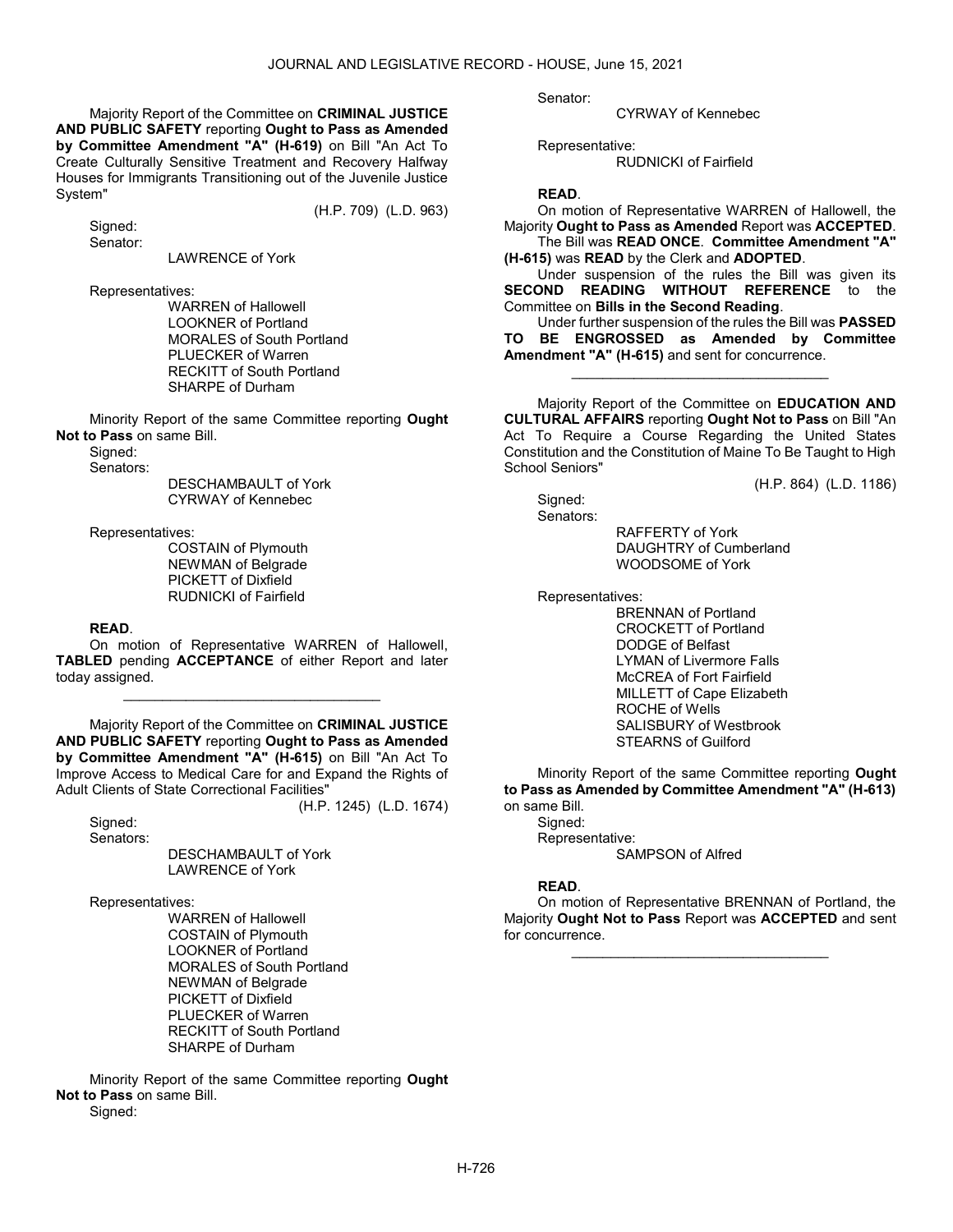Majority Report of the Committee on ENERGY, UTILITIES AND TECHNOLOGY reporting Ought Not to Pass on Bill "An Act To Facilitate the Recycling of Clean Energy Equipment" (H.P. 656) (L.D. 900)

 Signed: Senators:

 LAWRENCE of York STEWART of Aroostook VITELLI of Sagadahoc

Representatives:

 CARLOW of Buxton CUDDY of Winterport GROHOSKI of Ellsworth KESSLER of South Portland WADSWORTH of Hiram WOOD of Portland ZEIGLER of Montville

 Minority Report of the same Committee reporting Ought to Pass as Amended by Committee Amendment "A" (H-617) on same Bill.

 Signed: Representative: FOSTER of Dexter

## READ.

 Representative BERRY of Bowdoinham moved that the House ACCEPT the Majority Ought Not to Pass Report.

 On further motion of the same Representative, TABLED pending his motion to ACCEPT the Majority Ought Not to Pass Report and later today assigned.

\_\_\_\_\_\_\_\_\_\_\_\_\_\_\_\_\_\_\_\_\_\_\_\_\_\_\_\_\_\_\_\_\_

 Majority Report of the Committee on TAXATION reporting Ought to Pass as Amended by Committee Amendment "A" (H-612) on Bill "An Act To Reauthorize a 3 Percent Tax on Income over \$200,000 To Lift All Maine Workers out of Poverty" (H.P. 361) (L.D. 498)

 Signed: Senators:

 CHIPMAN of Cumberland LIBBY of Androscoggin

Representatives:

 TERRY of Gorham COLLINGS of Portland GRAMLICH of Old Orchard Beach MATLACK of St. George PERRY of Bangor SACHS of Freeport

 Minority Report of the same Committee reporting Ought Not to Pass on same Bill.

Signed:

Senator:

POULIOT of Kennebec

Representatives:

 BICKFORD of Auburn CARMICHAEL of Greenbush HANLEY of Pittston KRYZAK of Acton

 On motion of Representative TERRY of Gorham, TABLED pending ACCEPTANCE of either Report and later today assigned.

\_\_\_\_\_\_\_\_\_\_\_\_\_\_\_\_\_\_\_\_\_\_\_\_\_\_\_\_\_\_\_\_\_

 Majority Report of the Committee on TAXATION reporting Ought Not to Pass on Bill "An Act To Establish a Sales Tax Holiday To Help Maine Businesses Affected by the COVID-19 Pandemic"

(H.P. 1015) (L.D. 1381)

 Signed: Senators:

 CHIPMAN of Cumberland LIBBY of Androscoggin POULIOT of Kennebec

Representatives:

 TERRY of Gorham CARMICHAEL of Greenbush GRAMLICH of Old Orchard Beach MATLACK of St. George SACHS of Freeport

 Minority Report of the same Committee reporting Ought to Pass as Amended by Committee Amendment "A" (H-614) on same Bill.

Signed:

 Representatives: BICKFORD of Auburn COLLINGS of Portland KRYZAK of Acton

#### READ.

 Representative TERRY of Gorham moved that the House **ACCEPT** the Majority **Ought Not to Pass** Report.

 Representative KRYZAK of Acton REQUESTED a roll call on the motion to ACCEPT the Majority Ought Not to Pass Report.

 More than one-fifth of the members present expressed a desire for a roll call which was ordered.

The SPEAKER: The Chair recognizes the Representative from Turner, Representative Morris.

Representative MORRIS: Thank you, Mr. Speaker. I rise in opposition to the pending motion. I understand this is generally a perennial bill, but I think this time might be the right time to enact something like this. The last year, we have seen our small business community, particularly those that own retail as well as our hospitality industry has taken a hit. Particularly, last summer, they lost a lot because of the tourism season because of the COVID-19 pandemic. This is one way to help them out by allowing them to have a sales tax holiday on Indigenous Peoples Day weekend in October. This will extend the summer sale season. It also will help consumers by allowing them to have one weekend where they can shop tax-free just in advance of the Christmas season.

So, I hope you will follow my light and vote down the pending motion. Thank you.

 The SPEAKER: A roll call has been ordered. The pending question before the House is Acceptance of the Majority Ought Not to Pass Report. All those in favor will vote yes, those opposed will vote no.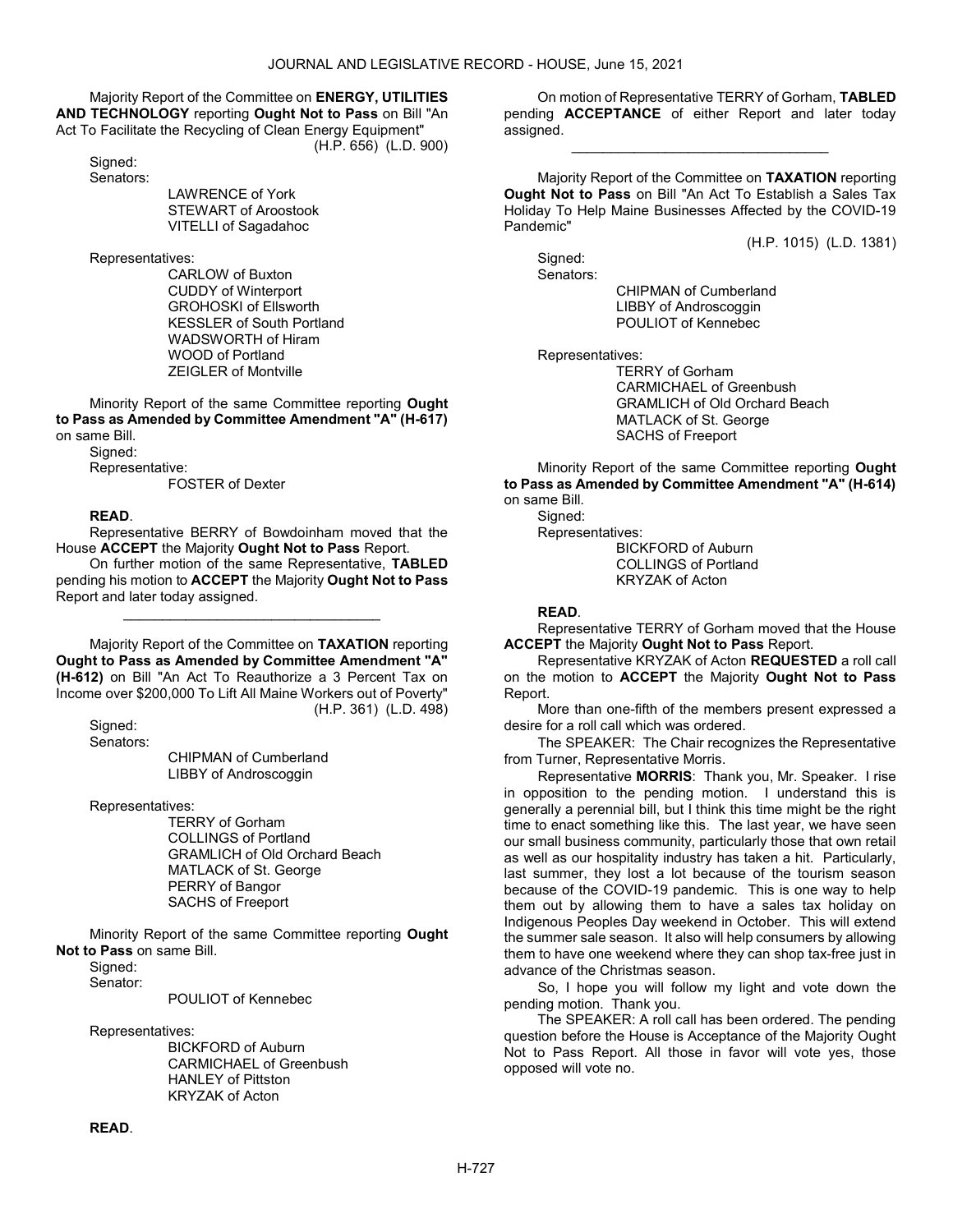### ROLL CALL NO. 278

 YEA - Alley, Arford, Babbidge, Bailey, Bell, Berry, Blume, Brennan, Brooks, Bryant, Caiazzo, Cardone, Carmichael, Cloutier, Collings, Copeland, Crafts, Craven, Crockett, Dodge, Doore, Doudera, Dunphy, Evans, Fay, Geiger, Gere, Gramlich, Grohoski, Harnett, Hasenfus, Hepler, Hymanson, Kessler, Lookner, Madigan, Martin J, Martin R, Mathieson, Matlack, McCrea, McCreight, McDonald, Melaragno, Meyer, Millett, Morales, Moriarty, O'Connell, O'Neil, Osher, Paulhus, Pebworth, Perry A, Perry J, Pierce, Reckitt, Rielly, Riseman, Roberts, Roeder, Sachs, Salisbury, Sheehan, Stover, Supica, Sylvester, Talbot Ross, Tepler, Terry, Tuttle, Warren, White, Williams, Wood, Zager, Zeigler, Mr. Speaker.

 NAY - Andrews, Austin, Bernard, Bickford, Blier, Carlow, Cebra, Collamore, Connor, Corey, Costain, Cuddy, Dillingham,<br>Dolloff, Downes, Drinkwater, Ducharme, Evangelos, Dolloff, Downes, Drinkwater, Ducharme, Evangelos, Faulkingham, Fecteau, Foster, Gifford, Greenwood, Griffin, Haggan, Hall, Hanley, Harrington, Head, Hutchins, Javner, Johansen, Kinney, Kryzak, Landry, Lemelin, Libby, Lyford, Lyman, Mason, Millett, Morris, Nadeau, Newman, O'Connor, Ordway, Parry, Perkins, Pickett, Pluecker, Poirier, Quint, Rudnicki, Sampson, Skolfield, Stanley, Stearns, Stetkis, Theriault, Thorne, Tuell, Underwood, Wadsworth, Warren, White.

 ABSENT - Arata, Bradstreet, Grignon, Martin, Prescott, Roche, Sharpe, Tucker.

Yes, 78; No, 65; Absent, 8; Excused, 0.

 78 having voted in the affirmative and 65 voted in the negative, with 8 being absent, and accordingly the Majority Ought Not to Pass Report was ACCEPTED and sent for concurrence.

 By unanimous consent, all matters having been acted upon were ORDERED SENT FORTHWITH. \_\_\_\_\_\_\_\_\_\_\_\_\_\_\_\_\_\_\_\_\_\_\_\_\_\_\_\_\_\_\_\_\_

\_\_\_\_\_\_\_\_\_\_\_\_\_\_\_\_\_\_\_\_\_\_\_\_\_\_\_\_\_\_\_\_\_

### CONSENT CALENDAR First Day

 In accordance with House Rule 519, the following items appeared on the Consent Calendar for the First Day:

 (S.P. 64) (L.D. 129) Resolve, To Protect Consumers of Public Drinking Water by Establishing Maximum Contaminant Levels for Certain Substances and Contaminants Committee on HEALTH AND HUMAN SERVICES reporting Ought to Pass as Amended by Committee Amendment "A" (S-264)

 (H.P. 771) (L.D. 1043) Bill "An Act Concerning the Unannounced Execution of Search Warrants" Committee on CRIMINAL JUSTICE AND PUBLIC SAFETY reporting Ought to Pass

 (H.P. 351) (L.D. 477) Bill "An Act To Allow for Fair Restitution by Providing That Restitution Does Not Include the Cost of Analysis of Suspected Illegal Drugs" Committee on CRIMINAL JUSTICE AND PUBLIC SAFETY reporting Ought to Pass as Amended by Committee Amendment "A" (H-607)

 (H.P. 1111) (L.D. 1501) Bill "An Act To Protect Oral Health for Children in Maine" Committee on HEALTH AND HUMAN SERVICES reporting Ought to Pass as Amended by Committee Amendment "A" (H-618)

 (H.P. 1174) (L.D. 1585) Bill "An Act To Increase Privacy and Security by Prohibiting the Use of Facial Surveillance by Certain Government Employees and Officials" Committee on CRIMINAL JUSTICE AND PUBLIC SAFETY reporting Ought to Pass as Amended by Committee Amendment "A" (H-620)

 Under suspension of the rules, Second Day Consent Calendar notification was given.

There being no objection, the Senate Paper was PASSED TO BE ENGROSSED as Amended in concurrence and the House Papers were PASSED TO BE ENGROSSED or PASSED TO BE ENGROSSED as Amended and sent for concurrence.

 By unanimous consent, all matters having been acted upon were ORDERED SENT FORTHWITH. \_\_\_\_\_\_\_\_\_\_\_\_\_\_\_\_\_\_\_\_\_\_\_\_\_\_\_\_\_\_\_\_\_

\_\_\_\_\_\_\_\_\_\_\_\_\_\_\_\_\_\_\_\_\_\_\_\_\_\_\_\_\_\_\_\_\_

### ENACTORS Emergency Measure

 An Act To Implement the Recommendations of the Commission To Study Long-term Care Workforce Issues

(H.P. 1170) (L.D. 1573) (C. "A" H-563)

 Reported by the Committee on Engrossed Bills as truly and strictly engrossed. This being an emergency measure, a two-thirds vote of all the members elected to the House being necessary, a total was taken. 117 voted in favor of the same and 0 against, and accordingly the Bill was PASSED TO BE ENACTED, signed by the Speaker and sent to the Senate.

### Emergency Measure

\_\_\_\_\_\_\_\_\_\_\_\_\_\_\_\_\_\_\_\_\_\_\_\_\_\_\_\_\_\_\_\_\_

 An Act To Establish the Accidental Drug Overdose Death Review Panel

(H.P. 1273) (L.D. 1718)

 Reported by the Committee on Engrossed Bills as truly and strictly engrossed. This being an emergency measure, a two-thirds vote of all the members elected to the House being necessary, a total was taken. 114 voted in favor of the same and 0 against, and accordingly the Bill was PASSED TO BE ENACTED, signed by the Speaker and sent to the Senate.

 By unanimous consent, all matters having been acted upon were ORDERED SENT FORTHWITH. \_\_\_\_\_\_\_\_\_\_\_\_\_\_\_\_\_\_\_\_\_\_\_\_\_\_\_\_\_\_\_\_\_

\_\_\_\_\_\_\_\_\_\_\_\_\_\_\_\_\_\_\_\_\_\_\_\_\_\_\_\_\_\_\_\_\_

### Acts

 An Act To Combat Hunger by Creating an Income Tax Credit of up to \$5,000 Annually for Businesses Engaged in Food Production for Donations to Tax-exempt Organizations

(H.P. 183) (L.D. 262) (C. "A" H-564) An Act To Strengthen the Ability of Public Employers and Teachers' Unions To Negotiate

(H.P. 325) (L.D. 449)

(H. "A" H-540)

An Act To Change the Standard for Taking a Person into Protective Custody

(H.P. 590) (L.D. 785)

(C. "A" H-562)

 An Act Regarding the State Employee Health Commission (H.P. 967) (L.D. 1311)

(C. "A" H-565)

 Reported by the Committee on Engrossed Bills as truly and strictly engrossed, PASSED TO BE ENACTED, signed by the Speaker and sent to the Senate.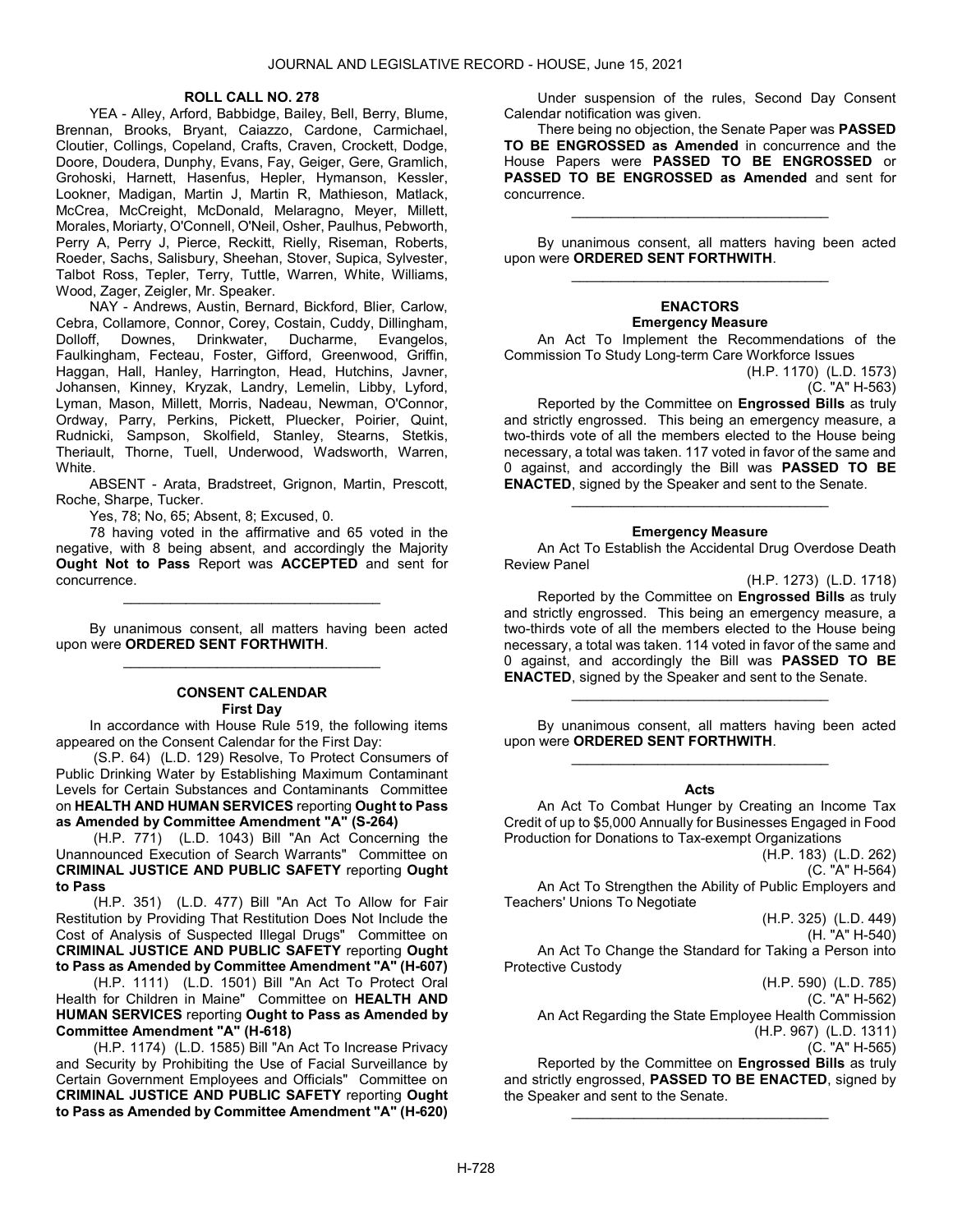### Resolves

 Resolve, To Study Maine's Motor Vehicle Inspection Program

(H.P. 200) (L.D. 284)

(C. "A" H-566)

 Reported by the Committee on Engrossed Bills as truly and strictly engrossed, FINALLY PASSED, signed by the Speaker and sent to the Senate.

\_\_\_\_\_\_\_\_\_\_\_\_\_\_\_\_\_\_\_\_\_\_\_\_\_\_\_\_\_\_\_\_\_

 By unanimous consent, all matters having been acted upon were ORDERED SENT FORTHWITH. \_\_\_\_\_\_\_\_\_\_\_\_\_\_\_\_\_\_\_\_\_\_\_\_\_\_\_\_\_\_\_\_\_

 The following items were taken up out of order by unanimous consent:

### UNFINISHED BUSINESS

 The following matters, in the consideration of which the House was engaged at the time of adjournment yesterday, had preference in the Orders of the Day and continued yesterday with such preference until disposed of as provided by House Rule 502.

 HOUSE DIVIDED REPORT - Majority (12) Ought Not to Pass - Minority (1) Ought to Pass as Amended by Committee Amendment "A" (H-255) - Committee on STATE AND LOCAL GOVERNMENT on RESOLUTION, Proposing an Amendment to the Constitution of Maine To Allow the Citizens of the State To Elect the Secretary of State, Treasurer of State and Attorney General

TABLED - June 2, 2021 (Till Later Today) by Representative MATLACK of St. George.

PENDING - Motion of same Representative to ACCEPT the Majority OUGHT NOT TO PASS Report.

(H.P. 756) (L.D. 1018) Representative DILLINGHAM of Oxford REQUESTED a roll call on the motion to ACCEPT the Majority Ought Not to Pass Report.

 More than one-fifth of the members present expressed a desire for a roll call which was ordered.

 The SPEAKER: A roll call has been ordered. The pending question before the House is Acceptance of the Majority Ought Not to Pass Report. All those in favor will vote yes, those opposed will vote no.

### ROLL CALL NO. 279

 YEA - Alley, Arford, Babbidge, Bailey, Bell, Berry, Blume, Brennan, Brooks, Bryant, Caiazzo, Cardone, Cloutier, Collings, Copeland, Crafts, Craven, Crockett, Cuddy, Dodge, Doore, Doudera, Dunphy, Evangelos, Evans, Fay, Geiger, Gere, Gramlich, Grohoski, Harnett, Hasenfus, Hepler, Hymanson, Kessler, Landry, Lookner, Madigan, Martin J, Martin R, Mathieson, Matlack, McCrea, McCreight, McDonald, Melaragno, Meyer, Millett, Morales, Moriarty, Morris, O'Connell, O'Neil, Osher, Paulhus, Pebworth, Perry A, Perry J, Pierce, Pluecker, Reckitt, Rielly, Roberts, Roeder, Sachs, Salisbury, Sheehan, Stover, Supica, Sylvester, Talbot Ross, Tepler, Terry, Tuttle, Warren C, Warren S, White, Williams, Wood, Zager, Zeigler, Mr. Speaker.

 NAY - Andrews, Austin, Bernard, Bickford, Blier, Carlow, Carmichael, Cebra, Collamore, Connor, Corey, Costain, Dillingham, Dolloff, Downes, Drinkwater, Ducharme, Faulkingham, Fecteau, Foster, Gifford, Greenwood, Griffin, Haggan, Hall, Hanley, Harrington, Head, Hutchins, Javner, Johansen, Kinney, Kryzak, Lemelin, Libby, Lyford, Lyman, Martin, Mason, Millett, Nadeau, Newman, O'Connor, Ordway, Parry, Pickett, Poirier, Quint, Riseman, Rudnicki, Sampson, Skolfield, Stanley, Stearns, Stetkis, Theriault, Thorne, Tuell, Underwood, Wadsworth, White.

 ABSENT - Arata, Bradstreet, Grignon, Perkins, Prescott, Roche, Sharpe, Tucker.

Yes, 82; No, 61; Absent, 8; Excused, 0.

 82 having voted in the affirmative and 61 voted in the negative, with 8 being absent, and accordingly the Majority Ought Not to Pass Report was ACCEPTED and sent for concurrence.

\_\_\_\_\_\_\_\_\_\_\_\_\_\_\_\_\_\_\_\_\_\_\_\_\_\_\_\_\_\_\_\_\_

 HOUSE DIVIDED REPORT - Majority (11) Ought Not to Pass - Minority (2) Ought to Pass as Amended by Committee Amendment "A" (H-204) - Committee on STATE AND LOCAL GOVERNMENT on RESOLUTION, Proposing an Amendment to the Constitution of Maine To Provide for the Popular Election of the Attorney General

(H.P. 785) (L.D. 1056)

TABLED - June 2, 2021 (Till Later Today) by Representative MATLACK of St. George.

PENDING - Motion of same Representative to ACCEPT the Majority OUGHT NOT TO PASS Report.

 Representative TUELL of East Machias REQUESTED a roll call on the motion to ACCEPT the Majority Ought Not to Pass Report.

 More than one-fifth of the members present expressed a desire for a roll call which was ordered.

 The SPEAKER: A roll call has been ordered. The pending question before the House is Acceptance of the Majority Ought Not to Pass Report. All those in favor will vote yes, those opposed will vote no.

### ROLL CALL NO. 280

 YEA - Alley, Arford, Babbidge, Bailey, Bell, Berry, Blume, Brennan, Brooks, Bryant, Caiazzo, Cardone, Cloutier, Collings, Copeland, Crafts, Craven, Crockett, Cuddy, Dodge, Doore, Doudera, Dunphy, Evangelos, Evans, Fay, Geiger, Gere, Gramlich, Grohoski, Harnett, Hasenfus, Hepler, Hymanson, Kessler, Landry, Lookner, Madigan, Martin J, Martin R, Mathieson, Matlack, McCrea, McCreight, McDonald, Melaragno, Meyer, Millett, Morales, Moriarty, O'Connell, O'Neil, Osher, Paulhus, Pebworth, Perry A, Perry J, Pierce, Pluecker, Reckitt, Rielly, Riseman, Roberts, Roeder, Sachs, Salisbury, Sheehan, Stover, Supica, Sylvester, Talbot Ross, Tepler, Terry, Tuttle, Warren C, Warren S, White, Williams, Wood, Zager, Zeigler, Mr. Speaker.

 NAY - Andrews, Austin, Bernard, Bickford, Blier, Carlow, Carmichael, Cebra, Collamore, Connor, Corey, Costain, Dillingham, Dolloff, Downes, Drinkwater, Ducharme, Faulkingham, Fecteau, Foster, Gifford, Greenwood, Griffin, Haggan, Hall, Hanley, Harrington, Head, Hutchins, Javner, Johansen, Kinney, Kryzak, Lemelin, Libby, Lyford, Lyman, Martin, Mason, Millett, Morris, Nadeau, Newman, O'Connor, Ordway, Parry, Pickett, Poirier, Quint, Rudnicki, Sampson, Skolfield, Stanley, Stearns, Stetkis, Theriault, Thorne, Tuell, Underwood, Wadsworth, White.

 ABSENT - Arata, Bradstreet, Grignon, Perkins, Prescott, Roche, Sharpe, Tucker.

Yes, 82; No, 61; Absent, 8; Excused, 0.

 82 having voted in the affirmative and 61 voted in the negative, with 8 being absent, and accordingly the Majority Ought Not to Pass Report was ACCEPTED and sent for concurrence.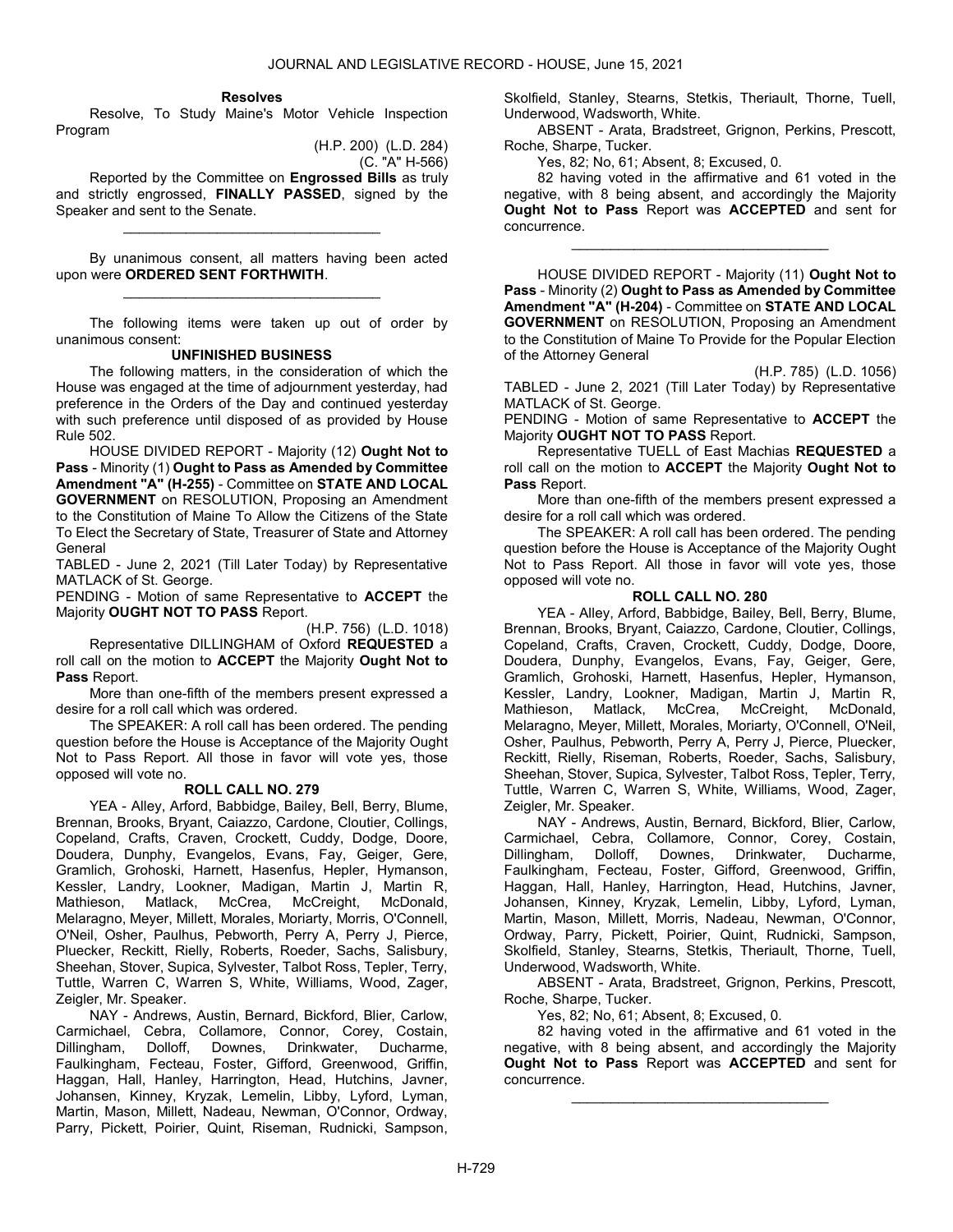By unanimous consent, all matters having been acted upon were ORDERED SENT FORTHWITH. \_\_\_\_\_\_\_\_\_\_\_\_\_\_\_\_\_\_\_\_\_\_\_\_\_\_\_\_\_\_\_\_\_

 HOUSE DIVIDED REPORT - Majority (11) Ought Not to Pass - Minority (2) Ought to Pass as Amended by Committee Amendment "A" (H-212) - Committee on STATE AND LOCAL GOVERNMENT on RESOLUTION, Proposing an Amendment to the Constitution of Maine To Provide for the Popular Election of the Treasurer of State

(H.P. 787) (L.D. 1058) TABLED - June 2, 2021 (Till Later Today) by Representative MATLACK of St. George.

PENDING - Motion of same Representative to ACCEPT the Majority OUGHT NOT TO PASS Report.

 Representative TUELL of East Machias REQUESTED a roll call on the motion to ACCEPT the Majority Ought Not to Pass Report.

 More than one-fifth of the members present expressed a desire for a roll call which was ordered.

 The SPEAKER: A roll call has been ordered. The pending question before the House is Acceptance of the Majority Ought Not to Pass Report. All those in favor will vote yes, those opposed will vote no.

### ROLL CALL NO. 281

 YEA - Alley, Arford, Babbidge, Bailey, Bell, Berry, Blume, Brennan, Brooks, Bryant, Caiazzo, Cardone, Cloutier, Collings, Copeland, Crafts, Craven, Crockett, Cuddy, Dodge, Doore, Doudera, Dunphy, Evangelos, Evans, Fay, Geiger, Gere, Gramlich, Grohoski, Harnett, Hasenfus, Hepler, Hymanson, Kessler, Landry, Lookner, Madigan, Martin J, Martin R, Mathieson, Matlack, McCrea, McCreight, McDonald, Melaragno, Meyer, Millett, Morales, Moriarty, O'Connell, O'Neil, Osher, Paulhus, Pebworth, Perry A, Perry J, Pierce, Pluecker, Reckitt, Rielly, Riseman, Roberts, Roeder, Sachs, Salisbury, Sheehan, Stover, Supica, Sylvester, Talbot Ross, Tepler, Terry, Tuttle, Warren C, Warren S, White, Williams, Wood, Zager, Zeigler, Mr. Speaker.

 NAY - Andrews, Austin, Bernard, Bickford, Blier, Carlow, Carmichael, Cebra, Collamore, Connor, Corey, Costain, Dillingham, Dolloff, Downes, Drinkwater, Ducharme, Faulkingham, Fecteau, Foster, Gifford, Greenwood, Haggan, Hall, Hanley, Harrington, Head, Hutchins, Javner, Johansen, Kinney, Kryzak, Lemelin, Libby, Lyford, Lyman, Martin, Mason, Millett, Morris, Nadeau, Newman, O'Connor, Ordway, Parry, Pickett, Poirier, Quint, Rudnicki, Sampson, Skolfield, Stanley, Stearns, Stetkis, Theriault, Thorne, Tuell, Underwood, Wadsworth, White.

 ABSENT - Arata, Bradstreet, Griffin, Grignon, Perkins, Prescott, Roche, Sharpe, Tucker.

Yes, 82; No, 60; Absent, 9; Excused, 0.

 82 having voted in the affirmative and 60 voted in the negative, with 9 being absent, and accordingly the Majority Ought Not to Pass Report was ACCEPTED and sent for concurrence.

\_\_\_\_\_\_\_\_\_\_\_\_\_\_\_\_\_\_\_\_\_\_\_\_\_\_\_\_\_\_\_\_\_

 By unanimous consent, all matters having been acted upon were ORDERED SENT FORTHWITH. \_\_\_\_\_\_\_\_\_\_\_\_\_\_\_\_\_\_\_\_\_\_\_\_\_\_\_\_\_\_\_\_\_

 HOUSE DIVIDED REPORT - Report "A" (6) Ought Not to Pass - Report "B" (4) Ought to Pass as Amended by Committee Amendment "A" (H-258) - Report "C" (1) Ought to Pass as Amended by Committee Amendment "B" (H-259) - Committee on STATE AND LOCAL GOVERNMENT on Bill "An Act To Let the Citizens of the State Choose Their State Auditor" (H.P. 755) (L.D. 1017)

TABLED - June 2, 2021 (Till Later Today) by Representative MATLACK of St. George.

PENDING - Motion of same Representative to ACCEPT Report "A" OUGHT NOT TO PASS.

 Representative TUELL of East Machias REQUESTED a roll call on the motion to ACCEPT Report "A" Ought Not to Pass.

 More than one-fifth of the members present expressed a desire for a roll call which was ordered.

 The SPEAKER: A roll call has been ordered. The pending question before the House is Acceptance of Report "A" Ought Not to Pass. All those in favor will vote yes, those opposed will vote no.

## ROLL CALL NO. 282

 YEA - Alley, Arford, Babbidge, Bailey, Bell, Berry, Blume, Brennan, Brooks, Bryant, Caiazzo, Cardone, Cloutier, Collings, Copeland, Crafts, Craven, Crockett, Dodge, Doore, Doudera, Dunphy, Evans, Fay, Geiger, Gere, Gramlich, Grohoski, Harnett, Harrington, Hasenfus, Hepler, Hymanson, Kessler, Landry, Lookner, Madigan, Martin J, Martin R, Mathieson, Matlack, McCrea, McCreight, McDonald, Melaragno, Meyer, Millett, Morales, Moriarty, O'Connell, O'Neil, Osher, Paulhus, Pebworth, Perry A, Perry J, Pierce, Pluecker, Reckitt, Rielly, Riseman, Roberts, Roeder, Sachs, Salisbury, Sheehan, Stover, Supica, Sylvester, Talbot Ross, Tepler, Terry, Tuttle, Warren C, Warren S, White, Williams, Wood, Zager, Zeigler, Mr. Speaker.

 NAY - Andrews, Austin, Bernard, Bickford, Blier, Carlow, Carmichael, Cebra, Collamore, Connor, Corey, Costain, Dillingham, Dolloff, Downes, Drinkwater, Ducharme, Evangelos, Faulkingham, Fecteau, Foster, Gifford, Greenwood, Griffin, Haggan, Hall, Hanley, Head, Hutchins, Javner, Johansen, Kinney, Kryzak, Lemelin, Libby, Lyford, Lyman, Martin, Mason, Millett, Morris, Nadeau, Newman, O'Connor, Ordway, Parry, Pickett, Poirier, Quint, Rudnicki, Sampson, Skolfield, Stanley, Stearns, Stetkis, Theriault, Thorne, Tuell, Underwood, Wadsworth, White.

 ABSENT - Arata, Bradstreet, Cuddy, Grignon, Perkins, Prescott, Roche, Sharpe, Tucker.

Yes, 81; No, 61; Absent, 9; Excused, 0.

 81 having voted in the affirmative and 61 voted in the negative, with 9 being absent, and accordingly Report "A" Ought Not to Pass was ACCEPTED and sent for concurrence.

\_\_\_\_\_\_\_\_\_\_\_\_\_\_\_\_\_\_\_\_\_\_\_\_\_\_\_\_\_\_\_\_\_

 By unanimous consent, all matters having been acted upon were ORDERED SENT FORTHWITH. \_\_\_\_\_\_\_\_\_\_\_\_\_\_\_\_\_\_\_\_\_\_\_\_\_\_\_\_\_\_\_\_\_

SENATE DIVIDED REPORT - Majority (12) Ought Not to Pass - Minority (1) Ought to Pass as Amended by Committee Amendment "A" (S-109) - Committee on STATE AND LOCAL GOVERNMENT on RESOLUTION, Proposing an Amendment to the Constitution of Maine To Require Constitutional Officers To Be Elected by Statewide Election

(S.P. 285) (L.D. 733) - In Senate, Majority OUGHT NOT TO PASS Report READ and ACCEPTED.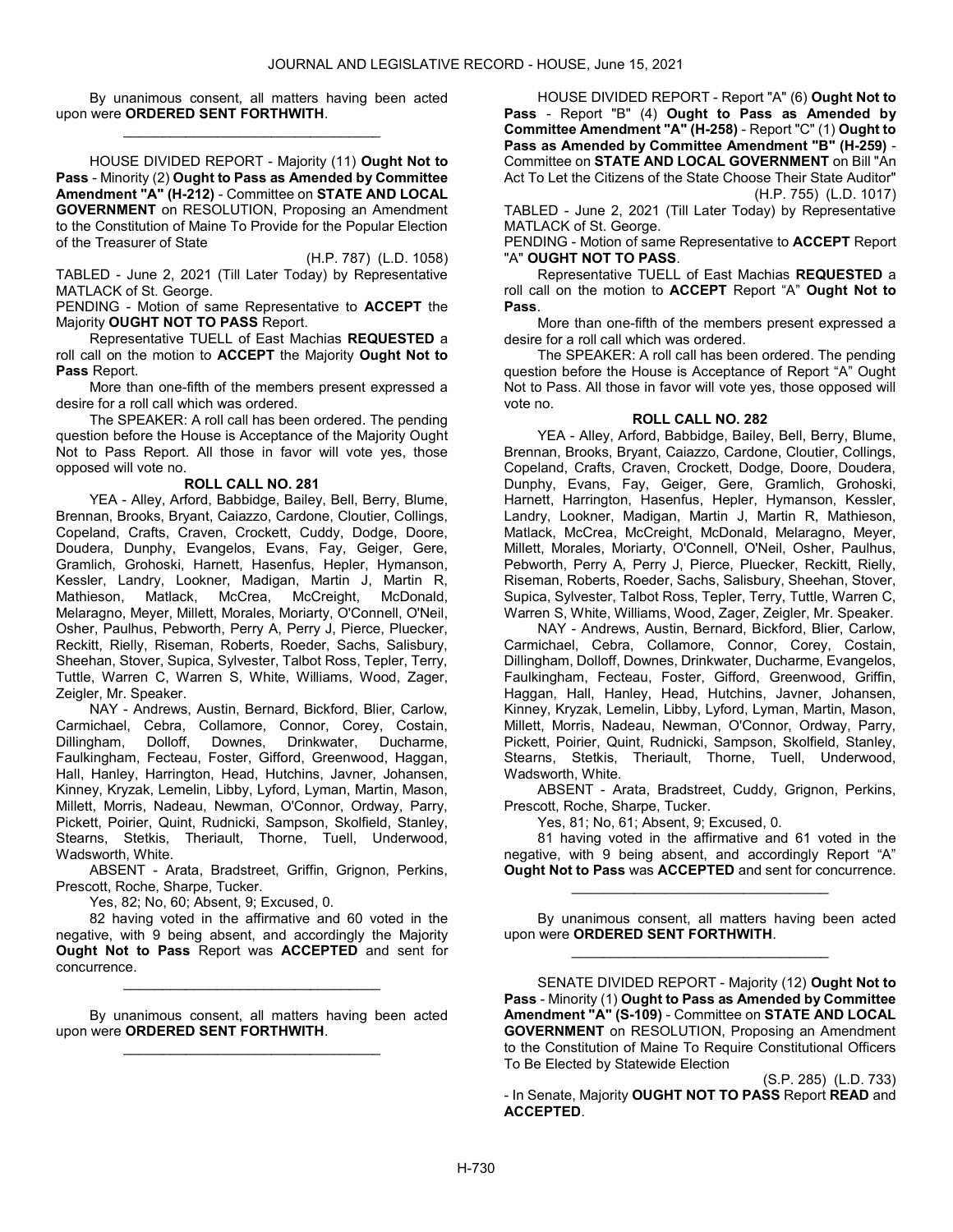TABLED - June 3, 2021 (Till Later Today) by Representative MATLACK of St. George.

PENDING - Motion of same Representative to ACCEPT the Majority OUGHT NOT TO PASS Report.

 Representative TUELL of East Machias REQUESTED a roll call on the motion to ACCEPT the Majority Ought Not to Pass Report.

 More than one-fifth of the members present expressed a desire for a roll call which was ordered.

 The SPEAKER: A roll call has been ordered. The pending question before the House is Acceptance of the Majority Ought Not to Pass Report. All those in favor will vote yes, those opposed will vote no.

#### ROLL CALL NO. 283

 YEA - Alley, Arford, Babbidge, Bailey, Bell, Berry, Blume, Brennan, Brooks, Bryant, Caiazzo, Cardone, Cloutier, Collings, Copeland, Crafts, Craven, Crockett, Cuddy, Dodge, Doore, Doudera, Dunphy, Evangelos, Evans, Fay, Geiger, Gere, Gramlich, Grohoski, Harnett, Hasenfus, Hepler, Hymanson, Kessler, Landry, Lookner, Madigan, Martin J, Martin R, Mathieson, Matlack, McCrea, McCreight, McDonald, Melaragno, Meyer, Millett, Morales, Moriarty, O'Connell, O'Neil, Osher, Paulhus, Pebworth, Perry A, Perry J, Pierce, Pluecker, Reckitt, Rielly, Riseman, Roberts, Roeder, Sachs, Salisbury, Sheehan, Stover, Supica, Sylvester, Talbot Ross, Tepler, Terry, Tuttle, Warren C, Warren S, White, Williams, Wood, Zager, Zeigler, Mr. Speaker.

 NAY - Andrews, Austin, Bernard, Bickford, Blier, Carlow, Carmichael, Cebra, Collamore, Connor, Corey, Costain,<br>Dillingham, Dolloff, Downes, Drinkwater, Ducharme, Dillingham, Dolloff, Downes, Drinkwater, Ducharme, Faulkingham, Fecteau, Foster, Gifford, Greenwood, Griffin, Haggan, Hall, Harrington, Head, Hutchins, Javner, Johansen, Kinney, Kryzak, Lemelin, Libby, Lyford, Lyman, Martin, Mason, Millett, Morris, Nadeau, Newman, O'Connor, Ordway, Parry, Pickett, Poirier, Quint, Rudnicki, Sampson, Skolfield, Stanley, Stearns, Stetkis, Theriault, Thorne, Tuell, Underwood, Wadsworth, White.

 ABSENT - Arata, Bradstreet, Grignon, Hanley, Perkins, Prescott, Roche, Sharpe, Tucker.

Yes, 82; No, 60; Absent, 9; Excused, 0.

 82 having voted in the affirmative and 60 voted in the negative, with 9 being absent, and accordingly the Majority Ought Not to Pass Report was ACCEPTED in concurrence.

\_\_\_\_\_\_\_\_\_\_\_\_\_\_\_\_\_\_\_\_\_\_\_\_\_\_\_\_\_\_\_\_\_

 By unanimous consent, all matters having been acted upon were ORDERED SENT FORTHWITH. \_\_\_\_\_\_\_\_\_\_\_\_\_\_\_\_\_\_\_\_\_\_\_\_\_\_\_\_\_\_\_\_\_

 HOUSE DIVIDED REPORT - Majority (11) Ought Not to Pass - Minority (2) Ought to Pass as Amended by Committee Amendment "A" (H-295) - Committee on STATE AND LOCAL GOVERNMENT on RESOLUTION, Proposing an Amendment to the Constitution of Maine To Provide for the Popular Election of the Secretary of State

(H.P. 786) (L.D. 1057) TABLED - June 3, 2021 (Till Later Today) by Representative MATLACK of St. George.

PENDING - Motion of same Representative to ACCEPT the Majority OUGHT NOT TO PASS Report.

 Representative TUELL of East Machias REQUESTED a roll call on the motion to ACCEPT the Majority Ought Not to Pass Report.

 More than one-fifth of the members present expressed a desire for a roll call which was ordered.

 The SPEAKER: A roll call has been ordered. The pending question before the House is Acceptance of the Majority Ought Not to Pass Report. All those in favor will vote yes, those opposed will vote no.

# ROLL CALL NO. 284

 YEA - Alley, Arford, Babbidge, Bailey, Bell, Berry, Blume, Brennan, Brooks, Bryant, Caiazzo, Cardone, Cloutier, Collings, Copeland, Crafts, Craven, Crockett, Cuddy, Dodge, Doore, Doudera, Dunphy, Evangelos, Evans, Fay, Geiger, Gere, Gramlich, Grohoski, Harnett, Hasenfus, Hepler, Hymanson, Kessler, Landry, Lookner, Madigan, Martin J, Martin R, Mathieson, Matlack, McCrea, McCreight, McDonald, Melaragno, Meyer, Millett, Morales, Moriarty, O'Connell, O'Neil, Osher, Paulhus, Pebworth, Perry A, Perry J, Pierce, Pluecker, Reckitt, Rielly, Riseman, Roberts, Roeder, Sachs, Salisbury, Sheehan, Stover, Supica, Sylvester, Talbot Ross, Tepler, Terry, Tuttle, Warren C, Warren S, White, Williams, Wood, Zager, Zeigler, Mr. Speaker.

 NAY - Andrews, Austin, Bernard, Bickford, Blier, Carlow, Carmichael, Cebra, Collamore, Connor, Corey, Costain,<br>Dillingham, Dolloff, Downes, Drinkwater, Ducharme, Dillingham, Dolloff, Downes, Drinkwater, Ducharme, Faulkingham, Fecteau, Foster, Gifford, Greenwood, Griffin, Haggan, Hall, Harrington, Head, Hutchins, Javner, Johansen, Kinney, Kryzak, Lemelin, Libby, Lyford, Lyman, Martin, Mason, Millett, Morris, Nadeau, Newman, O'Connor, Ordway, Parry, Pickett, Poirier, Quint, Rudnicki, Sampson, Skolfield, Stanley, Stearns, Stetkis, Theriault, Thorne, Tuell, Underwood, Wadsworth, White.

 ABSENT - Arata, Bradstreet, Grignon, Hanley, Perkins, Prescott, Roche, Sharpe, Tucker.

Yes, 82; No, 60; Absent, 9; Excused, 0.

 82 having voted in the affirmative and 60 voted in the negative, with 9 being absent, and accordingly the Majority Ought Not to Pass Report was ACCEPTED and sent for concurrence.

\_\_\_\_\_\_\_\_\_\_\_\_\_\_\_\_\_\_\_\_\_\_\_\_\_\_\_\_\_\_\_\_\_

 By unanimous consent, all matters having been acted upon were ORDERED SENT FORTHWITH. \_\_\_\_\_\_\_\_\_\_\_\_\_\_\_\_\_\_\_\_\_\_\_\_\_\_\_\_\_\_\_\_\_

 SENATE DIVIDED REPORT - Majority (8) Ought to Pass as Amended by Committee Amendment "A" (S-108) - Minority (5) Ought Not to Pass - Committee on STATE AND LOCAL GOVERNMENT on RESOLUTION, Proposing an Amendment to the Constitution of Maine To Require the Popular Election of Maine Constitutional Officers

(S.P. 288) (L.D. 874)

- In Senate, Majority OUGHT TO PASS AS AMENDED Report READ and ACCEPTED and the RESOLUTION PASSED TO BE ENGROSSED AS AMENDED BY COMMITTEE AMENDMENT "A" (S-108) AND SENATE AMENDMENT "B" (S-250).

TABLED - June 14, 2021 (Till Later Today) by Representative DUNPHY of Old Town.

PENDING - Motion of Representative MATLACK of St. George to ACCEPT the Majority OUGHT TO PASS AS AMENDED Report.

 Representative TUELL of East Machias REQUESTED a roll call on the motion to ACCEPT the Majority Ought to Pass as Amended Report.

 More than one-fifth of the members present expressed a desire for a roll call which was ordered.

The SPEAKER: The Chair recognizes the Representative from East Machias, Representative Tuell.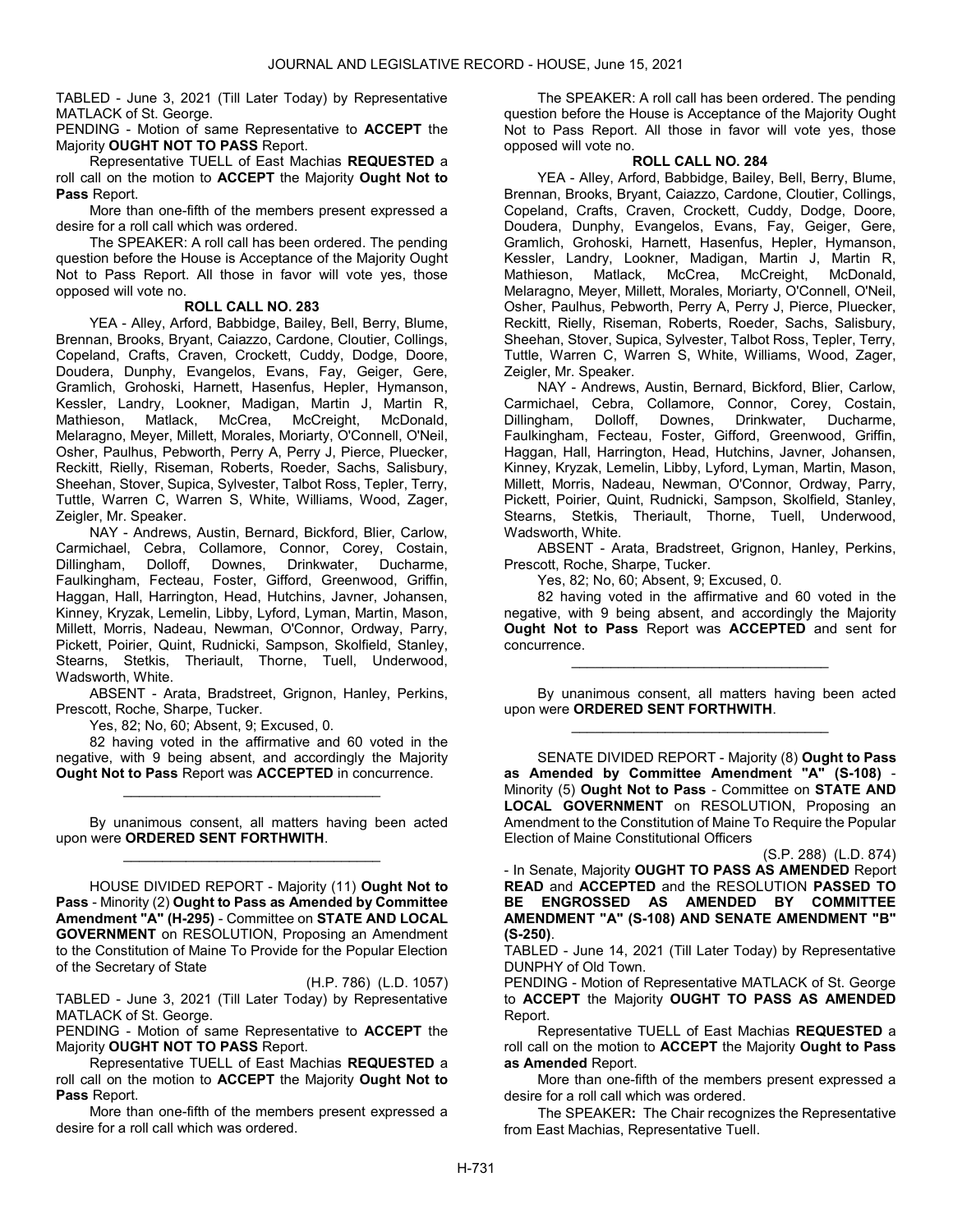Representative TUELL: Thank you, Mr. Speaker. The motion before us presents the Body with the opportunity to put out to the voters an opportunity to elect our constitutional officers with a plurality vote. That is to say, our Attorney General, Treasurer and Secretary of State. As a committee, we came together across party lines to achieve this result and I believe that it's something that Maine voters want and I believe they also would like to have a clean bill in doing so. That is why I'm rising in favor of the motion before us. Thank you, Mr. Speaker.

The SPEAKER: The Chair recognizes the Representative from Gorham, Representative Bailey.

Representative BAILEY: Thank you, Mr. Speaker. I was opposed to the original version of LD 874 because I thought it fell short of what Maine voters have expressed multiple times at the ballot box with regards to their preferences for the process of electing their leaders. However, I believe in trying to find common ground. I believe in listening to those with whom I disagree because I have something to learn from them. And I believe in compromise, not in my principles, but of policy, in order to move issues forward. That's the job. It's the expectation of voters from across the political spectrum that they have for us. For these reasons, I now rise to switch my position and to speak in support of the pending motion, Ought to Pass as Amended. LD 874 as amended by amendments "A" and "B" is compromise between the wants of the original proponents and opponents of this legislation. The issue of direct election of constitutional officers has come before this chamber consistently over time. It's not new to this Body. And the idea of indirect election of constitutional officers is actually a foreign concept to voters in many states. In 43 of the 50 states.

### Representative DILLINGHAM: Point of Order.

 The SPEAKER: The member will defer. The Chair recognizes the Representative from Oxford, Representative Dillingham and inquires to her Point of Order.

Representative DILLINGHAM: I believe in front of us is the report with the Committee Amendment "A", I don't believe we adopted Senate Amendment "B" yet and I believe the Speaker is talking to an action from the other Body. Thank you.

 On POINT OF ORDER, Representative DILLINGHAM of Oxford asked the Chair if the remarks of Representative BAILEY of Gorham were germane to the pending question.

The SPEAKER: The Chair would remind the Member that the question before us is the Acceptance of the Majority Ought to Pass as Amended by Committee Amendment "A" Report. Therefore, the Committee Amendment that came out of the committee, the Senate Amendment, will be discussed should this report pass.

 The Chair reminded Representative BAILEY of Gorham to stay as close as possible to the pending question.

The SPEAKER: The Chair recognizes the Representative from Gorham, Representative Bailey.

Representative BAILEY: Thank you. In 43 of the 50 states, voters directly elect their Attorneys General. In 39 of the 50 states, State Treasurers are popularly elected. In 35 of the 50 states, voters directly elect their Secretaries of State. I understand the concerns of some of my colleagues about giving up the power to elect these offices. I also understand the position to others who strongly support direct election. After speaking with my colleagues on both sides of the aisle, it's clear to me the majority of voters across the aisle that are in between us, Mr. Speaker, on this issue, want the opportunity to vote on this bill and so, I'm going to support the pending motion. Thank you.

The SPEAKER: The Chair recognizes the Representative from Sinclair, Representative Martin.

Representative MARTIN: Thank you, Mr. Speaker. Mr. Speaker and Ladies and Gentlemen of the House, I will be opposing the pending motion. Just briefly, a few minutes ago, we just defeated six pieces of legislation that are quite similar and do exactly the same thing that this piece of legislation is proposing to do. I would ask you, Mr. Speaker and Ladies and Gentlemen of the House, to follow my light.

The SPEAKER: The Chair recognizes the Representative from Kennebunk, Representative Babbidge.

Representative BABBIDGE: Thank you, Mr. Speaker. Mr. Speaker, Ladies and Gentlemen of the House, I feel compelled because this issue has come before us many, many times. That I know Maine stands with a unique procedure in choosing our constitutional officers. But regarding election, which is before us here, I have to point out the danger of a person who is the highest law enforcement officer in the State of Maine having to solicit support statewide and the money that is involved there, even if clean election funds should become available, there are independent expenditures and I feel this is not something that is consistent with good government in the State of Maine. Thank you, Mr. Speaker.

The SPEAKER: The Chair recognizes the Representative from Paris, Representative Andrews.

Representative ANDREWS: Thank you, Mr. Speaker. I'll be brief. This is the peoples' house, the people should be electing their constitutional officers, not politicians. Thank you.

 The SPEAKER: A roll call has been ordered. The pending question before the House is Acceptance of the Majority Ought to Pass as Amended Report. All those in favor will vote yes, those opposed will vote no.

### ROLL CALL NO. 285

 YEA - Andrews, Austin, Bailey, Bernard, Berry, Bickford, Blier, Carlow, Carmichael, Cebra, Collamore, Collings, Connor, Corey, Costain, Dillingham, Dolloff, Doudera, Downes, Drinkwater, Ducharme, Faulkingham, Fecteau, Foster, Gifford, Greenwood, Griffin, Grohoski, Haggan, Hall, Hanley, Harrington, Hasenfus, Head, Hepler, Hutchins, Javner, Johansen, Kinney, Kryzak, Lemelin, Libby, Lookner, Lyford, Lyman, Martin, Mason, Millett, Morris, Nadeau, Newman, O'Connor, Ordway, Parry, Perry, Pickett, Pluecker, Poirier, Quint, Riseman, Rudnicki, Sampson, Skolfield, Stanley, Stearns, Stetkis, Theriault, Thorne, Tuell, Underwood, Wadsworth, Warren, White, Williams.

 NAY - Alley, Arford, Babbidge, Bell, Blume, Brennan, Brooks, Bryant, Caiazzo, Cardone, Cloutier, Copeland, Crafts, Craven, Cuddy, Dodge, Doore, Dunphy, Evangelos, Evans, Fay, Geiger, Gere, Gramlich, Harnett, Hymanson, Kessler, Landry, Madigan, Martin J, Martin R, Mathieson, Matlack, McCrea, McCreight, McDonald, Melaragno, Meyer, Millett, Morales, Moriarty, O'Connell, O'Neil, Osher, Paulhus, Pebworth, Perry, Pierce, Reckitt, Rielly, Roberts, Roeder, Sachs, Salisbury, Sheehan, Stover, Supica, Sylvester, Talbot Ross, Tepler, Terry, Tuttle, Warren, White, Wood, Zager, Zeigler, Mr. Speaker.

 ABSENT - Arata, Bradstreet, Crockett, Grignon, Perkins, Prescott, Roche, Sharpe, Tucker.

Yes, 74; No, 68; Absent, 9; Excused, 0.

 74 having voted in the affirmative and 68 voted in the negative, with 9 being absent, and accordingly the Majority Ought to Pass as Amended Report was ACCEPTED.

 The Resolution was READ ONCE. Committee Amendment "A" (S-108) was READ by the Clerk.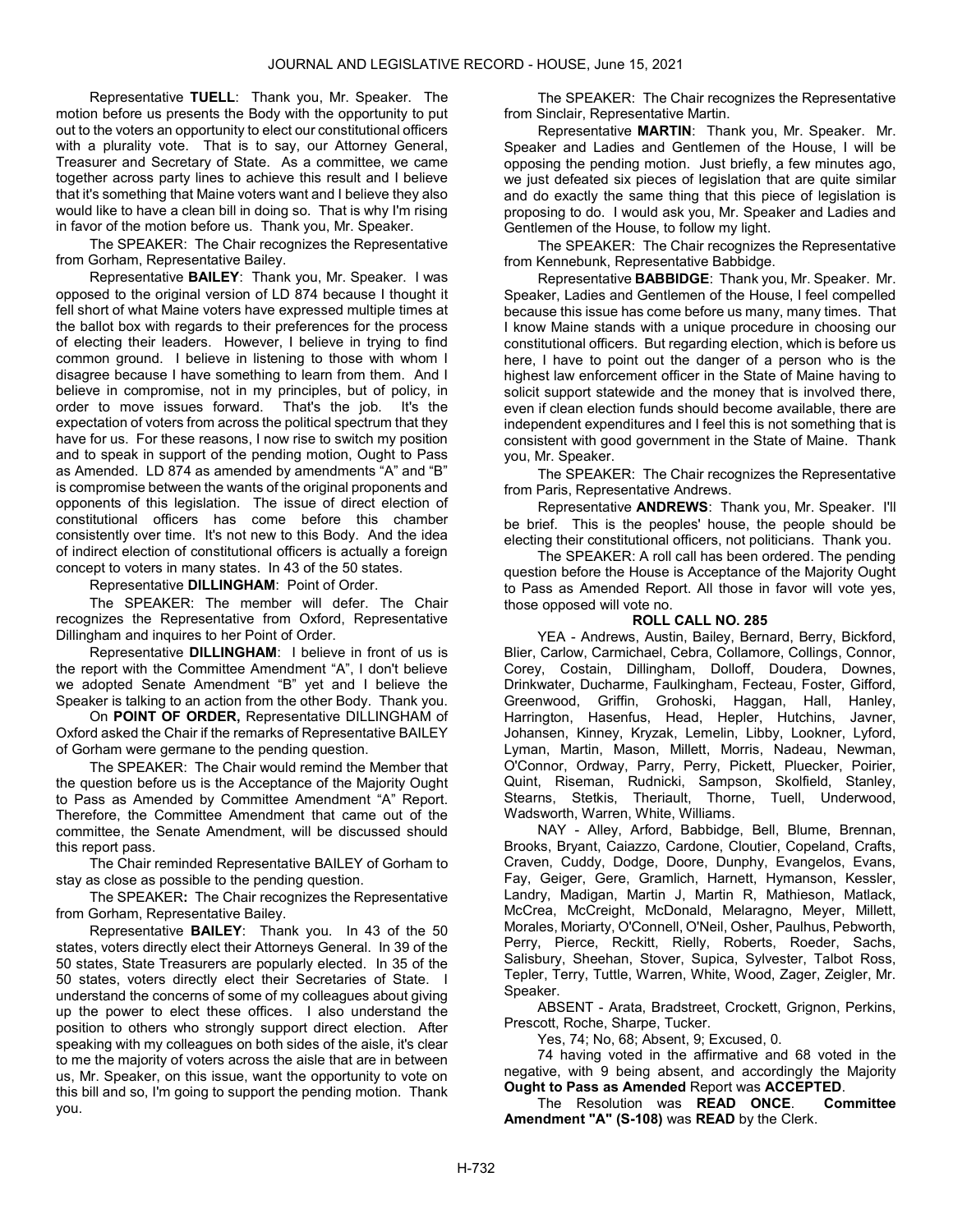Representative DILLINGHAM of Oxford REQUESTED a roll call on the motion to ADOPT Committee Amendment "A" (S-108).

 More than one-fifth of the members present expressed a desire for a roll call which was ordered.

The SPEAKER: The Chair recognizes the Representative from Gorham, Representative Bailey.

Representative BAILEY: Thank you, Mr. Speaker. I rise in support of this pending motion as well. I believe, as I said earlier, that LD 874 as originally proposed fell short of what Maine voters have expressed multiple times at the ballot box with regards to their preferences for the process of electing their leaders. However, Amendment "B" solves that problem, Mr. Speaker. I think the job of Representatives, in my view, is to try to find common ground and you can't always get what you want. But I believe in listening to my colleagues across the aisle.

Representative GREENWOOD: Point of Order.

The SPEAKER: The Member will defer. The Chair recognizes the Representative from Wales, Representative Greenwood.

Representative GREENWOOD: The Member is speaking on a Senate Amendment that is not before us yet.

 On POINT OF ORDER, Representative GREENWOOD of Wales asked the Chair if the remarks of Representative BAILEY of Gorham were germane to the pending question.

 The SPEAKER: The Chair will remind the Member that the question before us is Adoption of Committee Amendment "A".

 The Chair reminded Representative BAILEY of Gorham to stay as close as possible to the pending question.

 Subsequently, Representative DILLINGHAM of Oxford WITHDREW her REQUEST for a roll call.

 Subsequently, Committee Amendment "A" (S-108) was ADOPTED.

Senate Amendment "B" (S-250) was READ by the Clerk.

 Representative TUELL of East Machias REQUESTED a roll call on the motion to ADOPT Senate Amendment "B" (S-250).

 More than one-fifth of the members present expressed a desire for a roll call which was ordered.

The SPEAKER: The Chair recognizes the Representative from East Machias, Representative Tuell.

Representative TUELL: Thank you, Mr. Speaker. We all take great pride in our service to our committees. It's the cornerstone of our work. And working through issues in committees, we try to find some common ground, we try to find a way forward, we try to work things out. And in doing so, we settled on an agreement, moved that agreement forward and the bill went upon its merry way. The other Body chose a different direction.

The SPEAKER: The Member will defer. The Chair would remind the Member to not discuss the actions of the other Body. The Member may proceed.

Representative TUELL: Thank you, Mr. Speaker. I apologize. Here we find ourselves today with an amendment that was not agreed upon in committee, was not discussed or vetted or given a public process in committee nor, I would venture to say, would the vote have been the same had it been discussed in committee, speaking for myself only. So, I would encourage folks to reject the pending motion and send this bill to the other Body in nonconcurrence. Thank you, Mr. Speaker.

The SPEAKER: The Chair recognizes the Representative from Gorham, Representative Bailey.

Representative BAILEY: Thank you, Mr. Speaker. Third time's a charm and I beg the indulgence of my colleagues, Mr.

Speaker I'm starting my speech over again. So, I was originally opposed to the version of LD 874 because I thought it fell short of what Maine voters have expressed multiple times at the ballot box with regards to their preference for the process of electing their leaders. However, I believe in trying to find common ground, as the Good Representative from Washington County mentioned, I believe in listening to those with whom I disagree because I have something to learn from them and I believe in compromise, not on my principles, but on policy in order to move issues forward. That's the job and I think the expectation that voters have of us. For this reason, I switched my position and speak in support of the pending motion, B, Ought to Pass as Amended.

LD 874 as amended is a compromise between the wants of the original proponents and opponents of this legislation. The issue of direct election of constitutional officers has come before this chamber consistently over time, as I've said before and a majority of states, a clear strong majority of states have a long history of electing their constitutional officers. I understand the concerns that some have raised to me about the power, where that rests in terms of electing Maine's constitutional officers. I also understand the position of some of my colleagues who feel strongly about direct election but would prefer a plurality outcome in these elections. After speaking with colleagues on both sides of the aisle and my constituents, it's clear to me that the majority of Maine voters are in the aisle between us on this issue, Mr. Speaker. They want the power to directly elect these officers but they also want to ensure that the winners are supported by a majority. I believe, as their Representatives, we should meet them in the middle. I ask my colleagues to support this bipartisan compromise, to dispense with this issue once and for all and allow the Maine people to decide if they want to directly elect their constitutional officers with majority support. After all, this is a constitutional amendment. It will go before Maine voters to make a final determination. I, for one, believe that voters are a lot smarter than they get credit for. After all, they sent all of my colleagues here, so, they must be pretty smart, Mr. Speaker. Let's give them the opportunity to decide upon this compromise amendment and let's move on rather than debating this issue for yet another decade. Thank you, Mr. Speaker.

 The SPEAKER: A roll call has been ordered. The pending question before the House is Adoption of Senate Amendment "B" (S-250). All those in favor will vote yes, those opposed will vote no.

### ROLL CALL NO. 286

 YEA - Arford, Bailey, Bell, Berry, Blume, Brennan, Brooks, Collings, Crafts, Craven, Cuddy, Dodge, Doudera, Evans, Gere, Gramlich, Grohoski, Harnett, Hasenfus, Hepler, Hymanson, Kessler, Landry, Lookner, Madigan, Mathieson, McCrea, McCreight, McDonald, Melaragno, Meyer, Millett, Morales, Moriarty, Osher, Pebworth, Perry, Pierce, Pluecker, Reckitt, Rielly, Riseman, Roberts, Roeder, Sachs, Salisbury, Sheehan, Stover, Talbot Ross, Tepler, Terry, Underwood, Warren C, Warren S, White, Williams, Wood, Zager, Zeigler, Mr. Speaker.

 NAY - Alley, Andrews, Austin, Babbidge, Bernard, Bickford, Blier, Bryant, Caiazzo, Cardone, Carlow, Carmichael, Cebra, Cloutier, Collamore, Connor, Copeland, Corey, Costain, Crockett, Dillingham, Dolloff, Doore, Downes, Drinkwater, Ducharme, Dunphy, Evangelos, Faulkingham, Fay, Fecteau, Foster, Geiger, Gifford, Greenwood, Griffin, Haggan, Hall, Hanley, Harrington, Head, Hutchins, Javner, Johansen, Kinney, Kryzak, Lemelin, Libby, Lyford, Lyman, Martin J, Martin R, Martin T, Mason, Matlack, Millett, Morris, Nadeau, Newman, O'Connell, O'Connor, O'Neil, Ordway, Parry, Paulhus, Perry,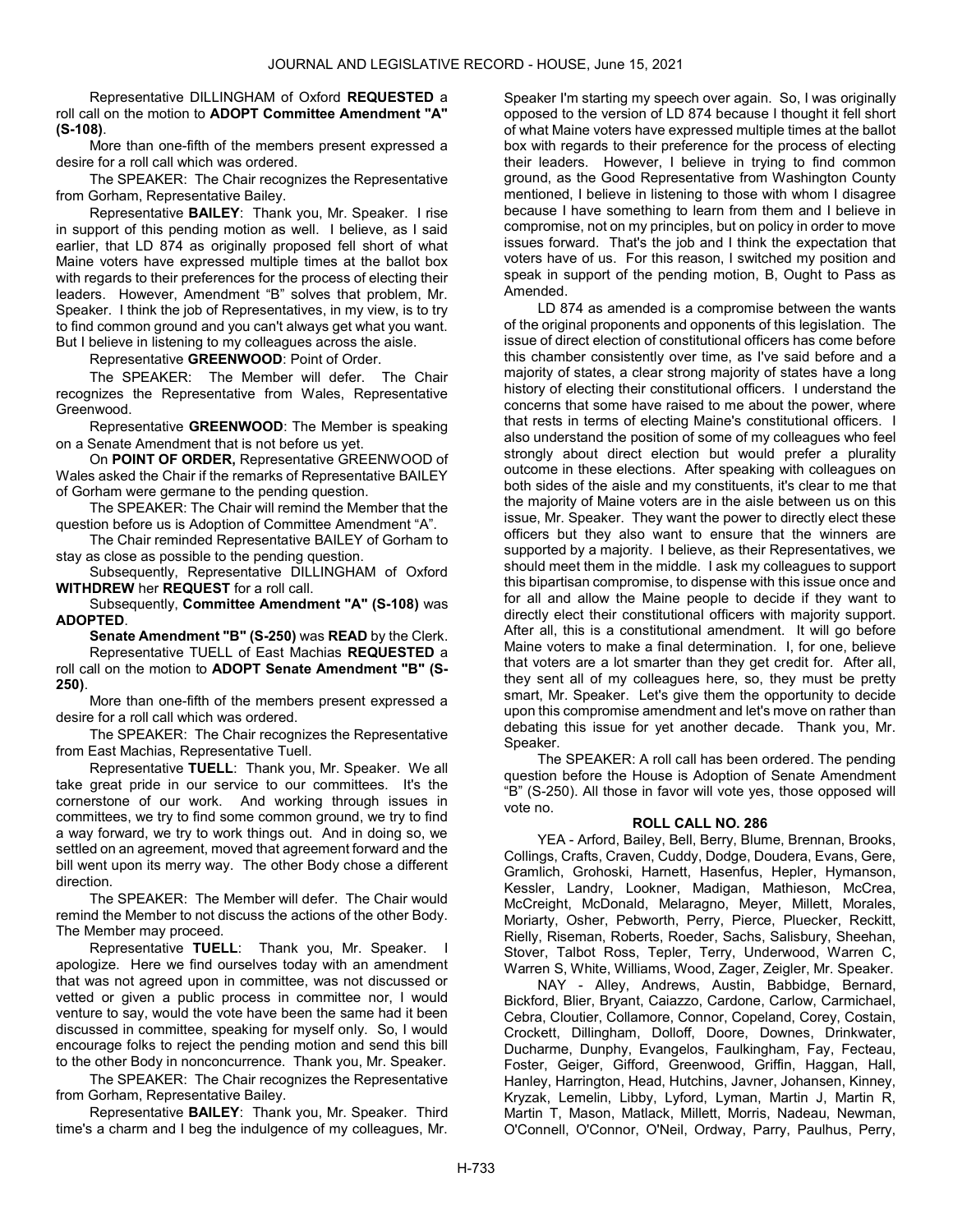Pickett, Poirier, Quint, Rudnicki, Sampson, Skolfield, Stanley, Stearns, Stetkis, Supica, Theriault, Thorne, Tuell, Tuttle, Wadsworth, White.

 ABSENT - Arata, Bradstreet, Grignon, Perkins, Prescott, Roche, Sharpe, Sylvester, Tucker.

Yes, 60; No, 82; Absent, 9; Excused, 0.

 60 having voted in the affirmative and 82 voted in the negative, with 9 being absent, and accordingly **Senate** Amendment "B" (S-250) was NOT ADOPTED.

 Under suspension of the rules the Resolution was given its SECOND READING WITHOUT REFERENCE to the Committee on Bills in the Second Reading.

The SPEAKER: The Chair recognizes the Representative from Windham, Representative Bryant.

Representative BRYANT: Thank you, Mr. Speaker. What is the position of this, what position does this put us in? Are we passing Committee Amendment "A"?

 The SPEAKER: The Chair would inform the Member that the House has Adopted the Majority Ought to Pass as Amended by Committee Amendment "A". The Hosue has rejected Senate Amendment "B". Therefore we are engrossing the Committee Amendment "A" to the bill.

 The SPEAKER: The Chair recognizes the Representative from Windham, Representative Bryant.

Representative BRYANT: Well, I object. Can I get a roll on that?

 Representative BRYANT of Windham REQUESTED a roll call on PASSAGE TO BE ENGROSSED as Amended by Committee Amendment "A" (S-108).

 More than one-fifth of the members present expressed a desire for a roll call which was ordered.

 The SPEAKER: A roll call has been ordered. The pending question before the House is Passage to be Engrossed as Amended by Committee Amendment "A" (S-108). All those in favor will vote yes, those opposed will vote no.

#### ROLL CALL NO. 287

 YEA - Andrews, Austin, Bernard, Bickford, Blier, Carlow, Carmichael, Cebra, Collamore, Connor, Corey, Costain, Dillingham, Dolloff, Downes, Drinkwater, Ducharme, Faulkingham, Fecteau, Foster, Gifford, Greenwood, Griffin, Haggan, Hall, Hanley, Harrington, Head, Hutchins, Hymanson, Javner, Johansen, Kinney, Kryzak, Lemelin, Libby, Lyford, Lyman, Martin, Mason, Millett, Morris, Nadeau, Newman, O'Connor, Ordway, Parry, Pickett, Poirier, Quint, Rudnicki, Sampson, Skolfield, Stanley, Stearns, Stetkis, Theriault, Thorne, Tuell, Underwood, Wadsworth, White.

 NAY - Alley, Arford, Babbidge, Bailey, Bell, Berry, Blume, Brennan, Brooks, Bryant, Caiazzo, Cardone, Cloutier, Collings, Copeland, Crafts, Craven, Crockett, Cuddy, Dodge, Doore, Doudera, Dunphy, Evangelos, Evans, Fay, Geiger, Gere, Gramlich, Grohoski, Harnett, Hasenfus, Hepler, Kessler, Landry, Lookner, Madigan, Martin J, Martin R, Mathieson, Matlack, McCrea, McCreight, McDonald, Melaragno, Meyer, Millett, Morales, Moriarty, O'Connell, O'Neil, Osher, Paulhus, Pebworth, Perry A, Perry J, Pierce, Pluecker, Reckitt, Rielly, Riseman, Roberts, Roeder, Sachs, Salisbury, Sheehan, Stover, Supica, Sylvester, Talbot Ross, Tepler, Terry, Tuttle, Warren C, Warren S, White, Williams, Wood, Zager, Zeigler, Mr. Speaker.

 ABSENT - Arata, Bradstreet, Grignon, Perkins, Prescott, Roche, Sharpe, Tucker.

Yes, 62; No, 81; Absent, 8; Excused, 0.

 62 having voted in the affirmative and 81 voted in the negative, with 8 being absent, and accordingly the Resolution Failed of PASSAGE TO BE ENGROSSED as Amended by Committee Amendment "A" (S-108) in NON-CONCURRENCE and sent for concurrence. \_\_\_\_\_\_\_\_\_\_\_\_\_\_\_\_\_\_\_\_\_\_\_\_\_\_\_\_\_\_\_\_\_

 By unanimous consent, all matters having been acted upon were ORDERED SENT FORTHWITH. \_\_\_\_\_\_\_\_\_\_\_\_\_\_\_\_\_\_\_\_\_\_\_\_\_\_\_\_\_\_\_\_\_

 HOUSE DIVIDED REPORT - Majority (8) Ought to Pass as Amended by Committee Amendment "A" (H-528) - Minority (4) Ought Not to Pass - Committee on ENERGY, UTILITIES AND TECHNOLOGY on Bill "An Act To Promote Oversight of and Competitive Parity among Video Service Providers"

(H.P. 676) (L.D. 920)

TABLED - June 10, 2021 (Till Later Today) by Representative BERRY of Bowdoinham.

PENDING - Motion of same Representative to **ACCEPT** the Majority OUGHT TO PASS AS AMENDED Report.

 Subsequently, Representative DILLINGHAM of Oxford REQUESTED a roll call on the motion to ACCEPT the Majority Ought to Pass as Amended Report.

The SPEAKER: The Chair recognizes the Representative from Hiram, Representative Wadsworth.

Representative WADSWORTH: Thank you, Mr. Speaker, Ladies and Gentlemen of the House. Mr. Speaker, I know the Representative from South Portland has good intentions with this bill, but I must oppose it for two reasons; it removes local control of community-access TV providers' capital spending and it raises fees on cable and streaming services. Imagine if you're Comcast and you own a streaming service that's called Peacock. These fees apply to your streaming service. However, if you're Netflix or Hulu, you don't own any capital investment, these fees don't apply to you. It's not fair. Mr. Speaker, join me, join the Maine State Chamber of Commerce in opposing this bill.

The SPEAKER: The Chair recognizes the Representative from South Portland, Representative Kessler.

Representative KESSLER: Thank you, Mr. Speaker. Mr. Speaker, this is a very big and complicated bill with 31 different sections and so, I would like to read through each one to make sure that the chamber understands the bill. Just kidding. All right, okay. Mr. Speaker, this bill was brought forth because we have an issue with keeping community television alive. And as cable companies transition to services over the internet, community television has less revenue to keep operations going. So, when a company like Comcast switches from broadcasting over cable wires, which are regulated, to broadband or over the internet, which is not, what this bill does is change the definition to include those same companies providing similar services just under a different definition. If it walks like a duck and it talks like a duck, it's a duck. More importantly, though, companies like Spectrum have really taken smaller towns to task with their franchise agreements. They take advantage of the fact that your small towns don't have the legal resources to stick up for themselves. What this does is uses the power of our state government to help these small towns enforce the franchise agreements that are blatantly being violated and gives them the power of the Attorney General to enforce those franchise agreements. I hope you will follow my light and vote with me on this pending motion. Thank you.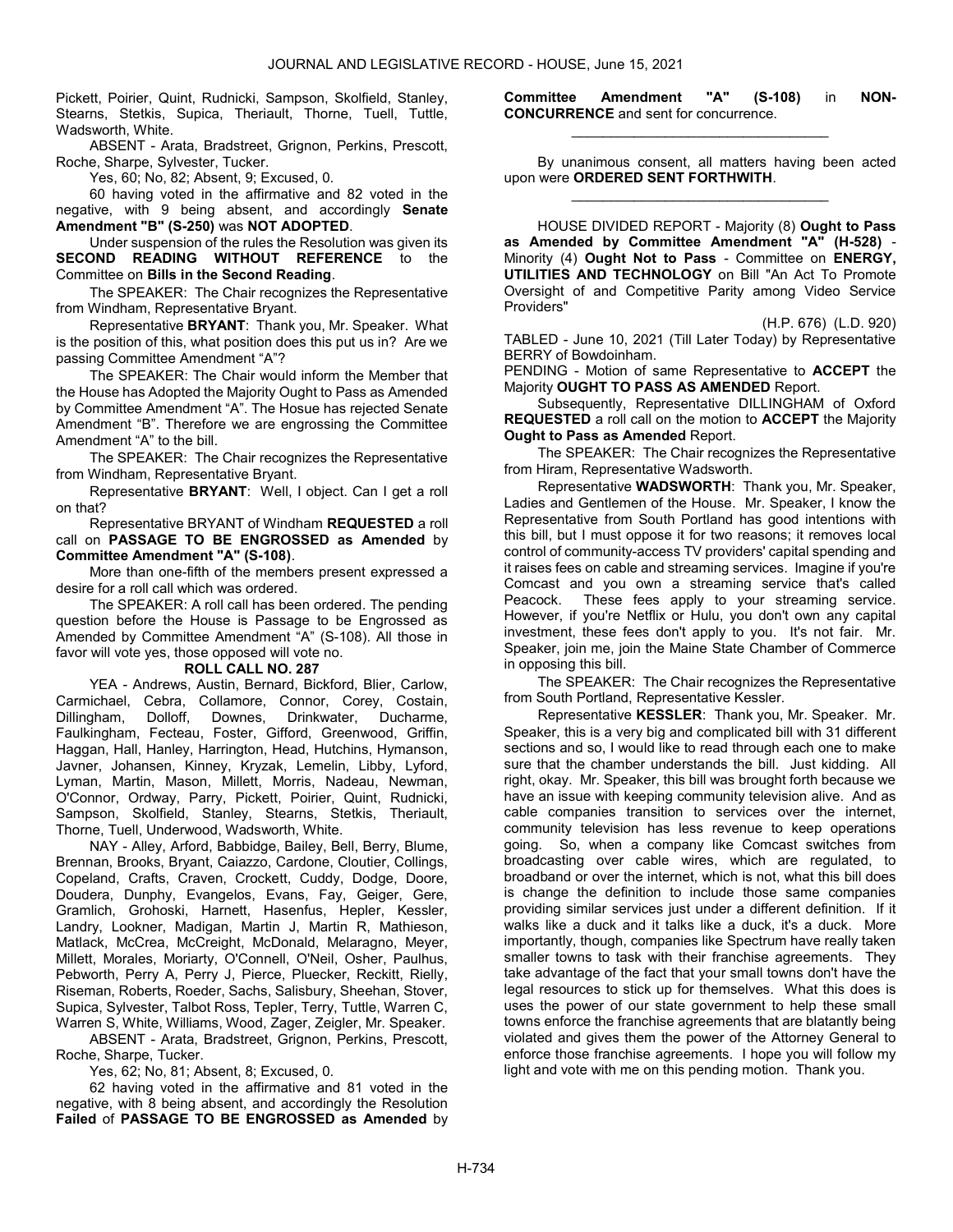The SPEAKER: The Chair recognizes the Representative from Auburn, Representative Bickford.

Representative BICKFORD: Thank you, Mr. Speaker. If it walks like a duck and talks like a duck, it must be government thinking that they know better than everyone else. Please vote down this pending motion.

 The SPEAKER: A roll call has been ordered. The pending question before the House is Acceptance of the Majority Ought to Pass as Amended Report. All those in favor will vote yes, those opposed will vote no.

## ROLL CALL NO. 288

 YEA - Alley, Andrews, Arford, Babbidge, Bailey, Bell, Berry, Blume, Brennan, Brooks, Bryant, Caiazzo, Cardone, Cloutier, Collings, Copeland, Crafts, Craven, Crockett, Cuddy, Dodge, Doore, Doudera, Dunphy, Evangelos, Evans, Fay, Geiger, Gere, Gramlich, Grohoski, Harnett, Hasenfus, Hepler, Hymanson, Kessler, Lookner, Madigan, Martin J, Martin R, Mathieson, Matlack, McCrea, McCreight, McDonald, Melaragno, Meyer, Millett, Morales, Moriarty, O'Connell, O'Neil, Ordway, Osher, Paulhus, Pebworth, Perry A, Perry J, Pierce, Pluecker, Reckitt, Rielly, Riseman, Roberts, Roeder, Sachs, Salisbury, Sheehan, Stover, Supica, Sylvester, Talbot Ross, Tepler, Terry, Tuttle, Warren C, Warren S, White, Williams, Wood, Zager, Zeigler, Mr. Speaker.

 NAY - Austin, Bernard, Bickford, Blier, Carlow, Carmichael, Cebra, Collamore, Connor, Corey, Costain, Dillingham, Dolloff, Downes, Drinkwater, Ducharme, Faulkingham, Fecteau, Foster, Gifford, Greenwood, Griffin, Haggan, Hall, Hanley, Harrington, Head, Hutchins, Javner, Johansen, Kinney, Kryzak, Landry, Lemelin, Libby, Lyford, Lyman, Martin, Mason, Millett, Morris, Nadeau, Newman, O'Connor, Parry, Pickett, Poirier, Quint, Rudnicki, Sampson, Skolfield, Stanley, Stearns, Stetkis, Theriault, Thorne, Tuell, Underwood, Wadsworth, White.

 ABSENT - Arata, Bradstreet, Grignon, Perkins, Prescott, Roche, Sharpe, Tucker.

Yes, 83; No, 60; Absent, 8; Excused, 0.

 83 having voted in the affirmative and 60 voted in the negative, with 8 being absent, and accordingly the Majority Ought to Pass as Amended Report was ACCEPTED.

 The Bill was READ ONCE. Committee Amendment "A" (H-528) was READ by the Clerk.

 Representative KESSLER of South Portland PRESENTED House Amendment "A" (H-635) to Committee Amendment "A" (H-528), which was READ by the Clerk and ADOPTED.

Committee Amendment "A" (H-528) as Amended by House Amendment "A" (H-635) thereto was ADOPTED.

 Under suspension of the rules the Bill was given its SECOND READING WITHOUT REFERENCE to the Committee on Bills in the Second Reading.

 Under further suspension of the rules the Bill was PASSED BE ENGROSSED as Amended by Committee Amendment "A" (H-528) as Amended by House Amendment "A" (H-635) thereto and sent for concurrence.

\_\_\_\_\_\_\_\_\_\_\_\_\_\_\_\_\_\_\_\_\_\_\_\_\_\_\_\_\_\_\_\_\_

 By unanimous consent, all matters having been acted upon were ORDERED SENT FORTHWITH. \_\_\_\_\_\_\_\_\_\_\_\_\_\_\_\_\_\_\_\_\_\_\_\_\_\_\_\_\_\_\_\_\_

 Bill "An Act To Require Instruction on the History of Genocide and the Holocaust"

(H.P. 150) (L.D. 215)

- In House, Majority (8) OUGHT NOT TO PASS Report of the Committee on EDUCATION AND CULTURAL AFFAIRS READ and ACCEPTED on June 10, 2021.

- In Senate, Minority (5) OUGHT TO PASS AS AMENDED Report of the Committee on EDUCATION AND CULTURAL AFFAIRS READ and ACCEPTED and the Bill PASSED TO BE ENGROSSED AS AMENDED BY COMMITTEE AMENDMENT "A" (H-243) in NON-CONCURRENCE.

TABLED - June 14, 2021 (Till Later Today) by Representative DUNPHY of Old Town.

PENDING - Motion of Representative FECTEAU of Augusta to RECEDE and CONCUR.

 Subsequently, Representative DUNPHY of Old Town REQUESTED a roll call on the motion to RECEDE AND CONCUR.

 More than one-fifth of the members present expressed a desire for a roll call which was ordered.

The SPEAKER: The Chair recognizes the Representative from Augusta, Representative Fecteau.

Representative FECTEAU: Thank you, Mr. Speaker, Ladies and Gentlemen of the House. When we come into the State House, there are certain things that each of us deeply believe in. For me, it's students and understanding that this, this bill right before us, is the most important lesson of the 20th century. Last time I rose, I spoke about how an alarming amount of our young people, 11% of our young people, believe that Jews caused the Holocaust. When our forefathers finally pass on, the brave men and women that defeated Nazi Germany, when they pass on, the lessons, the most important lessons of the 20th century are being forgotten. There's been similar actions by this Body that lead me to believe that this is the last chance to ensure that we can enshrine the most important lesson of the 20th century and genocide in general, which is the most putrid thing humans do to one another that's still occurring all over the globe. I was a little saddened yesterday when this was tabled because yesterday in Poland, June 14th, is National Remembrance Day for the victims at Auschwitz. On June 14, 1940, I think it was 728 of the first prisoners, Pole prisoners, were brought to Auschwitz and they were tattooed with their prisoner numbers. It's a very solemn day for the Poles, who suffered the most in the Holocaust. I just really hope that we can come together and ensure this instruction stays. This didn't happen that long ago. Three days ago, Anne Frank would've celebrated her 92nd birthday. So, please, please ensure that our students are receiving the most important instruction of the last century. Thank you.

The SPEAKER: The Chair recognizes the Representative from Portland, Representative Brennan.

Representative BRENNAN: Thank you, Mr. Speaker, Men and Women of the House. I definitely appreciate the comments from the Good Representative from Augusta, but this bill is unnecessary as it has already been dealt with in other proposals. Thank you.

 The SPEAKER: A roll call has been ordered. The pending question before the House is to Recede and Concur. All those in favor will vote yes, those opposed will vote no.

### ROLL CALL NO. 289

 YEA - Andrews, Austin, Bernard, Bickford, Blier, Carlow, Carmichael, Cebra, Collamore, Connor, Corey, Costain, Dillingham, Dolloff, Downes, Drinkwater, Ducharme, Evangelos, Faulkingham, Fecteau, Foster, Gifford, Greenwood, Griffin, Haggan, Hall, Hanley, Harrington, Head, Hutchins, Javner, Kinney, Kryzak, Lemelin, Libby, Lyford, Lyman, Martin, Mason, Millett, Morris, Nadeau, Newman, O'Connor, Ordway, Parry, Pickett, Poirier, Quint, Reckitt, Riseman, Rudnicki, Sampson,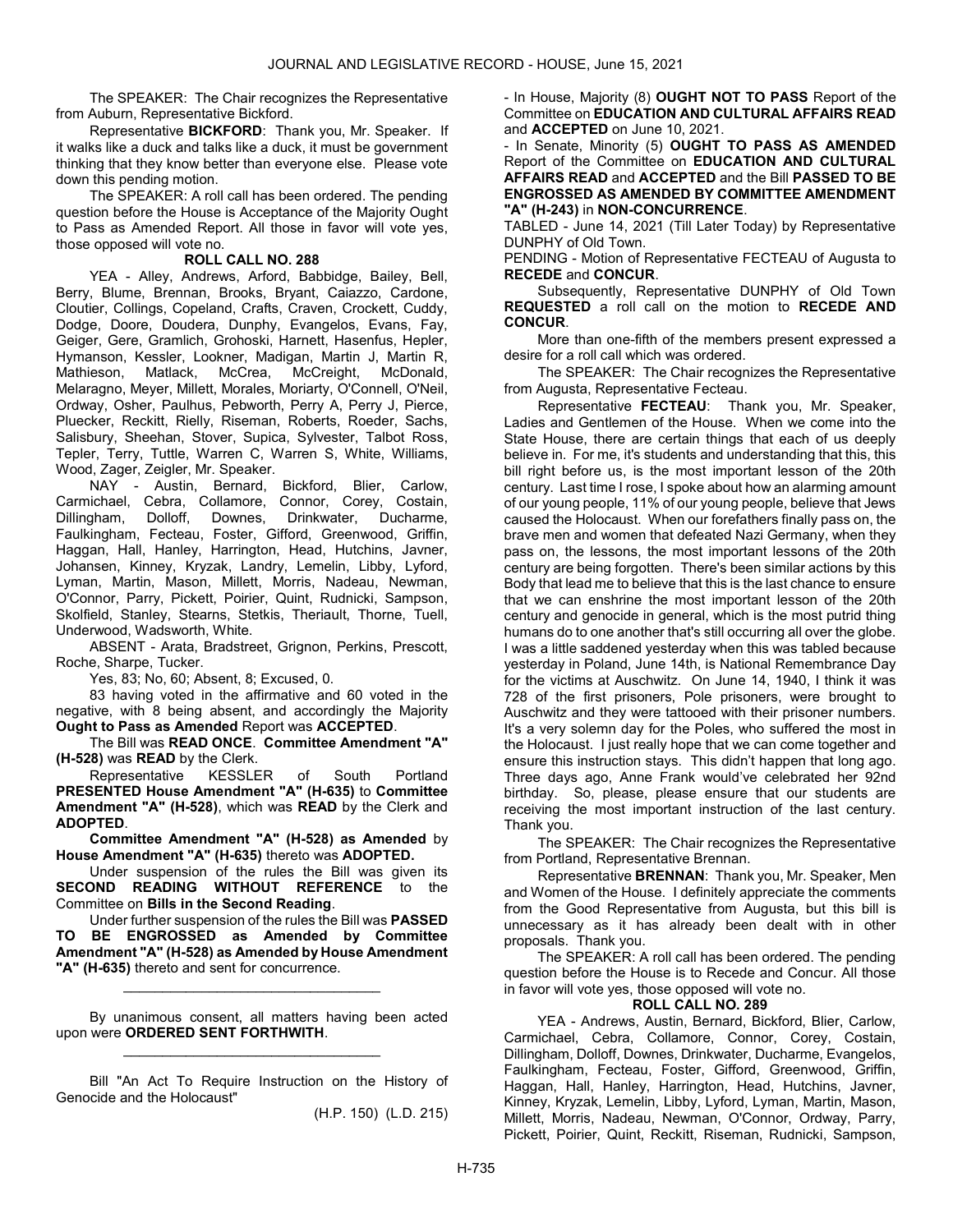Skolfield, Stanley, Stearns, Stetkis, Theriault, Thorne, Tuell, Underwood, Wadsworth, Warren, White.

 NAY - Alley, Arford, Babbidge, Bailey, Bell, Berry, Blume, Brennan, Brooks, Bryant, Caiazzo, Cardone, Cloutier, Collings, Copeland, Crafts, Craven, Crockett, Cuddy, Dodge, Doore, Doudera, Dunphy, Evans, Fay, Geiger, Gere, Gramlich, Grohoski, Harnett, Hasenfus, Hepler, Hymanson, Johansen, Kessler, Landry, Lookner, Madigan, Martin J, Martin R, Mathieson, Matlack, McCrea, McCreight, McDonald, Melaragno, Meyer, Millett, Morales, Moriarty, O'Connell, O'Neil, Osher, Paulhus, Pebworth, Perry A, Perry J, Pierce, Pluecker, Rielly, Roberts, Roeder, Sachs, Salisbury, Sheehan, Stover, Supica, Sylvester, Talbot Ross, Tepler, Terry, Tuttle, Warren, White, Williams, Wood, Zager, Zeigler, Mr. Speaker.

 ABSENT - Arata, Bradstreet, Grignon, Perkins, Prescott, Roche, Sharpe, Tucker.

Yes, 64; No, 79; Absent, 8; Excused, 0.

 64 having voted in the affirmative and 79 voted in the negative, with 8 being absent, and accordingly the motion to RECEDE AND CONCUR FAILED.

Subsequently, the House voted to INSIST.

 By unanimous consent, all matters having been acted upon were ORDERED SENT FORTHWITH. \_\_\_\_\_\_\_\_\_\_\_\_\_\_\_\_\_\_\_\_\_\_\_\_\_\_\_\_\_\_\_\_\_

\_\_\_\_\_\_\_\_\_\_\_\_\_\_\_\_\_\_\_\_\_\_\_\_\_\_\_\_\_\_\_\_\_

### CONSENT CALENDAR First Day

 In accordance with House Rule 519, the following items appeared on the Consent Calendar for the First Day:

 (H.P. 209) (L.D. 296) Bill "An Act To Provide a Tax Credit for Family Caregivers" Committee on HEALTH AND HUMAN SERVICES reporting Ought to Pass as Amended by Committee Amendment "A" (H-621)

 (H.P. 1083) (L.D. 1467) Bill "An Act To Promote a Circular Economy through Increased Post-consumer Recycled Plastic Content in Plastic Beverage Containers" Committee on ENVIRONMENT AND NATURAL RESOURCES reporting Ought to Pass as Amended by Committee Amendment "A" (H-622)

 Under suspension of the rules, Second Day Consent Calendar notification was given.

 There being no objection, the House Papers were PASSED TO BE ENGROSSED as Amended and sent for concurrence.

\_\_\_\_\_\_\_\_\_\_\_\_\_\_\_\_\_\_\_\_\_\_\_\_\_\_\_\_\_\_\_\_\_

 By unanimous consent, all matters having been acted upon were ORDERED SENT FORTHWITH. \_\_\_\_\_\_\_\_\_\_\_\_\_\_\_\_\_\_\_\_\_\_\_\_\_\_\_\_\_\_\_\_\_

# ENACTORS

## Acts

 An Act To Retroactively Grant Sick Leave Days to Public School Employees Affected by COVID-19

(H.P. 731) (L.D. 993)

(C. "A" H-333; S. "A" S-262) An Act To Amend the Laws Governing Unemployment

**Compensation** 

(S.P. 507) (L.D. 1564)

(S. "A" S-243 to C. "A" S-223)

Reported by the Committee on Engrossed Bills as truly and strictly engrossed, PASSED TO BE ENACTED, signed by the Speaker and sent to the Senate.

### Resolves

\_\_\_\_\_\_\_\_\_\_\_\_\_\_\_\_\_\_\_\_\_\_\_\_\_\_\_\_\_\_\_\_\_

 Resolve, Directing the Maine Public Employees Retirement System To Study and Report on How Statewide Retirement Systems Affected by the Windfall Elimination Provision and Government Pension Offset Can Cooperate on **Solutions** 

> (S.P. 148) (L.D. 341) (S. "A" S-251 to C. "A" S-203)

 Reported by the Committee on Engrossed Bills as truly and strictly engrossed, FINALLY PASSED, signed by the Speaker and sent to the Senate.

 By unanimous consent, all matters having been acted upon were ORDERED SENT FORTHWITH. \_\_\_\_\_\_\_\_\_\_\_\_\_\_\_\_\_\_\_\_\_\_\_\_\_\_\_\_\_\_\_\_\_

\_\_\_\_\_\_\_\_\_\_\_\_\_\_\_\_\_\_\_\_\_\_\_\_\_\_\_\_\_\_\_\_\_

### UNFINISHED BUSINESS

 The following matters, in the consideration of which the House was engaged at the time of adjournment yesterday, had preference in the Orders of the Day and continued with such preference until disposed of as provided by House Rule 502.

 HOUSE DIVIDED REPORT - Majority (7) Ought to Pass as Amended by Committee Amendment "A" (H-602) - Minority (5) Ought Not to Pass - Committee on JUDICIARY on Bill "An Act To Provide Access to Justice for Victims of Child Sexual Abuse"

(H.P. 432) (L.D. 589)

TABLED - June 14, 2021 (Till Later Today) by Representative HARNETT of Gardiner.

PENDING - ACCEPTANCE OF EITHER REPORT.

 On motion of Representative HARNETT of Gardiner, the Majority Ought to Pass as Amended Report was ACCEPTED.

 The Bill was READ ONCE. Committee Amendment "A" (H-602) was READ by the Clerk and ADOPTED.

 Under suspension of the rules the Bill was given its SECOND READING WITHOUT REFERENCE to the Committee on Bills in the Second Reading.

 Under further suspension of the rules the Bill was PASSED TO BE ENGROSSED as Amended by Committee Amendment "A" (H-602) and sent for concurrence.

\_\_\_\_\_\_\_\_\_\_\_\_\_\_\_\_\_\_\_\_\_\_\_\_\_\_\_\_\_\_\_\_\_

 By unanimous consent, all matters having been acted upon were ORDERED SENT FORTHWITH. \_\_\_\_\_\_\_\_\_\_\_\_\_\_\_\_\_\_\_\_\_\_\_\_\_\_\_\_\_\_\_\_\_

 HOUSE DIVIDED REPORT - Majority (10) Ought to Pass as Amended by Committee Amendment "A" (H-601) - Minority (3) Ought Not to Pass - Committee on JUDICIARY on Bill "An Act Regarding the Review of Law Enforcement Use of Deadly Force"

(H.P. 1095) (L.D. 1480)

TABLED - June 14, 2021 (Till Later Today) by Representative HARNETT of Gardiner.

PENDING - ACCEPTANCE OF EITHER REPORT.

 Subsequently, Representative HARNETT of Gardiner moved that the House ACCEPT the Majority Ought to Pass as Amended Report.

 Representative HAGGAN of Hampden REQUESTED a roll call on the motion to ACCEPT the Majority Ought to Pass as Amended Report.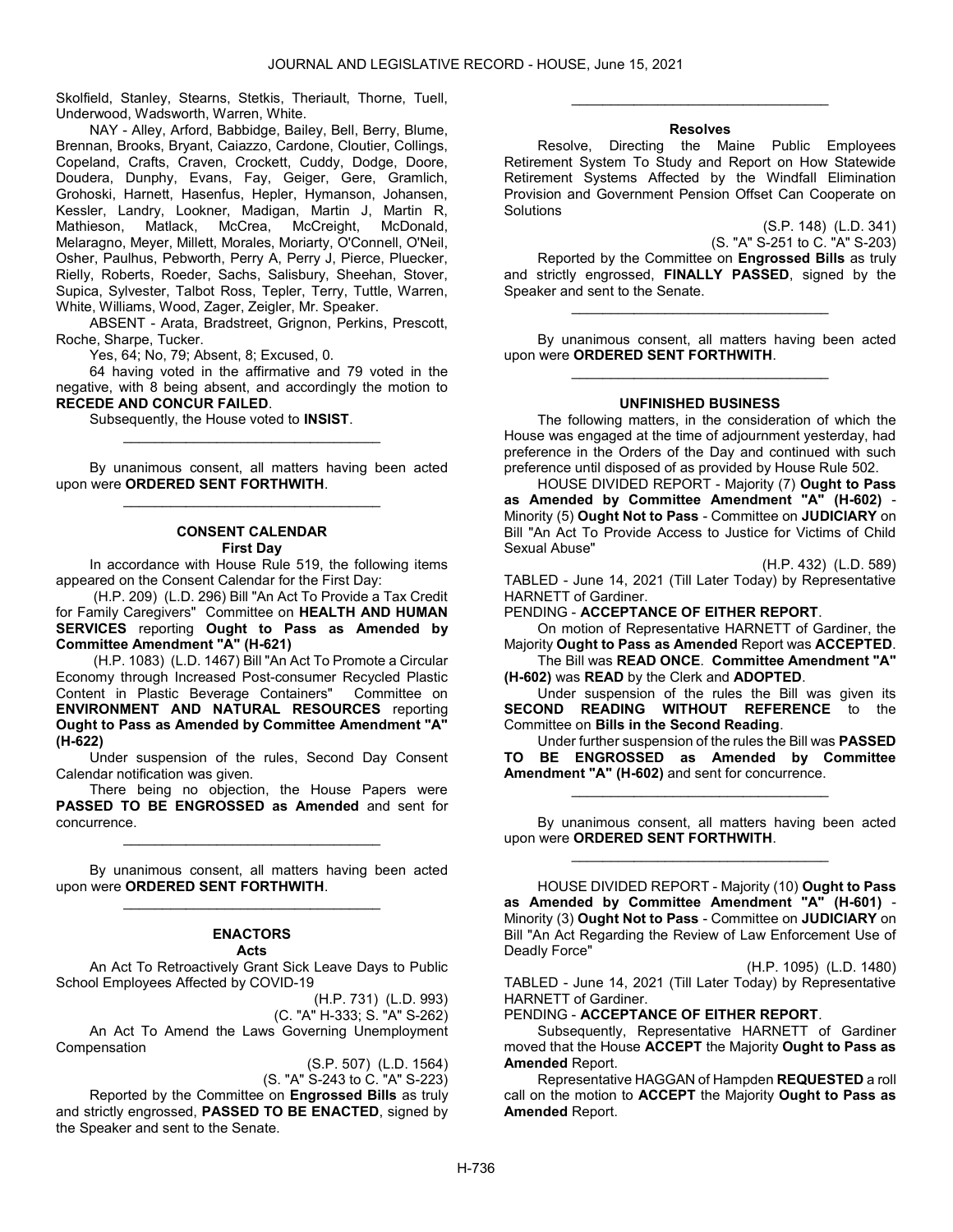More than one-fifth of the members present expressed a desire for a roll call which was ordered.

The SPEAKER: The Chair recognizes the Representative from Hampden, Representative Haggan.

Representative HAGGAN: Thank you. My apologies. I'm not in great shape like I used to be back in the glory days. There it is, I have it, thank you. All right, 1480.

Thank you, Mr. Speaker, Ladies and Gentlemen of the House. This bill requires in a deadly force incident with police that a recording from law enforcement be turned over to the public within 180 days after incident. The AG must turn over the video evidence within that time period but if the Attorney General needs extra time, he may have up to 270 days. This amendment would help to include bodycam funding, excuse me, I wanted to, I apologize. I'm supposed to read something to you. I don't know what to do. I'm supposed to offer an amendment and clearly I'm flustered and I apologize.

The SPEAKER: The Chair would advise the Member that in order for the amendment to be offered, the Committee Report will have to be accepted first and then there will be an opportunity for the Member to offer a floor amendment if he so wishes.

 Subsequently, Representative HAGGAN of Hampden WITHDREW his REQUEST for a roll call.

 Subsequently, the Majority Ought to Pass as Amended Report was ACCEPTED.

 The Bill was READ ONCE. Committee Amendment "A" (H-601) was READ by the Clerk.

 Representative HAGGAN of Hampden PRESENTED House Amendment "A" (H-634) to Committee Amendment "A" (H-601), which was READ by the Clerk.

The SPEAKER: The Chair recognizes the Representative from Hampden, Representative Haggan.

Representative HAGGAN: Thank you, Mr. Speaker. This bill requires in a deadly force incident with police that a recording from law enforcement be turned over to the public within 180 days after incident. The AG must turn over video evidence within that time period but if the Attorney General needs extra time, he may have up to 270 days total. The amendment would help to include bodycam funding to law enforcement agencies around the State of Maine. This bill shows that video is and can be very helpful, but only when properly funded and resourced. It is vital that we provide funding to departments to acquire and maintain body-worn cameras for officers. Body-worn cameras provide transparency to the public as well as protection for not only citizens but officers as well.

Today's amendment would help to aid law enforcement by establishing a body-worn camera fund is established within the department for the purpose specified in subsection two as a separate and distinct fund for accounting and budgetary reporting purposes. The fund is established for the purpose of providing funding in the form of grants to law enforcement agencies for the purchase of body-worn cameras and related equipment, storage and maintenance. A law enforcement agency that receives a grant from the fund shall maintain that money in a separate account and shall report by September 1st of each year to the Department of Administrative and Financial Services how the funds for the prior state fiscal year were directed to that purpose. The Commissioner of Administrative and Financial Services shall, by October 1st of each year, compile the reports provided under the subsection and submit the information in a report to the Legislature. The following appropriations and allocations will be made. The body-worn camera fund, this initiative provides one-time allocations from

the local fiscal recovery funds authorized in the Federal American Rescue Plan Act of 2021. In the fiscal year, the federal expenditures in the fiscal year 21-22 would be \$2.5 million each and 2022-2023, \$2.5 million each. So, Mr. Speaker, I would conclude by saying that this amendment establishes the body-worn camera fund within the Department of Public Safety for the purpose of providing grants to county and municipal law enforcement agencies and law enforcement agencies of other political units of the State, not including the state police, for the purchase of body-worn cameras and related equipment, storage and maintenance. The amendment requires law enforcement agencies that receive a grant to submit a report regarding the grant to the Department of Administration and Financial Services. The amendment also adds an appropriations and allocations section. Mr. Speaker, as we all know, the bill before us is an opportunity to increase effectiveness of law enforcement in the State of Maine by the proper use of video cam and dissemination of this information in a timely and appropriate manner. Thank you very much and once again I really appreciate everything. Thank you.

 Representative DUNPHY of Old Town REQUESTED a roll call on the motion to ADOPT the House Amendment "A" (H-634) to Committee Amendment "A" (H-601).

 More than one-fifth of the members present expressed a desire for a roll call which was ordered.

The SPEAKER: The Chair recognizes the Representative from Oxford, Representative Dillingham.

Representative DILLINGHAM: Thank you, Mr. Speaker, Ladies and Gentlemen of the House. I rise in support of this amendment. In speaking with one of the municipal chiefs within my district and we got talking about bodycams and their support of wearing such, he expressly said it would be beneficial to have some sort of grant program for those municipal and county officials that are wearing the bodycams to help them not so much even if it's the first purchase but the ongoing upkeep and maintenance of their bodycams is often not within line-item budgets when you're looking at municipal and county budgets. So, they felt that this would be very beneficial and I hope that folks will follow my light on this. Thank you.

The SPEAKER: The Chair recognizes the Representative from Friendship, Representative Evangelos.

Representative EVANGELOS: Thank you, Mr. Speaker. I wanted to thank the Representative from Hampden for his good idea. I can't support it at this time because I'm worried that the fiscal note could ruin all the good work that the Attorney General and the Judiciary Committee put in on this bill. We worked very hard to broker a compromise but, the Representative from Hampden, I'll give you my word, if you bring the bill forward in January, I'll co-sponsor it for you and I mean it. Thank you.

 The SPEAKER: A roll call has been ordered. The pending question before the House is Adoption of House Amendment "A" (H-634) to Committee Amendment "A" (H-601). All those in favor will vote yes, those opposed will vote no.

### ROLL CALL NO. 290

 YEA - Austin, Bernard, Bickford, Blier, Carlow, Carmichael, Collamore, Connor, Corey, Costain, Dillingham, Dolloff, Downes, Drinkwater, Ducharme, Fecteau, Foster, Gifford, Greenwood, Griffin, Haggan, Hall, Hanley, Harrington, Head, Hutchins, Johansen, Kinney, Lemelin, Libby, Lyford, Lyman, Martin, Mason, Millett, Morris, Nadeau, Newman, O'Connor, Ordway, Parry, Perkins, Pickett, Poirier, Quint, Rudnicki, Sampson, Skolfield, Stanley, Stearns, Stetkis, Thorne, Tuell, Underwood, Wadsworth.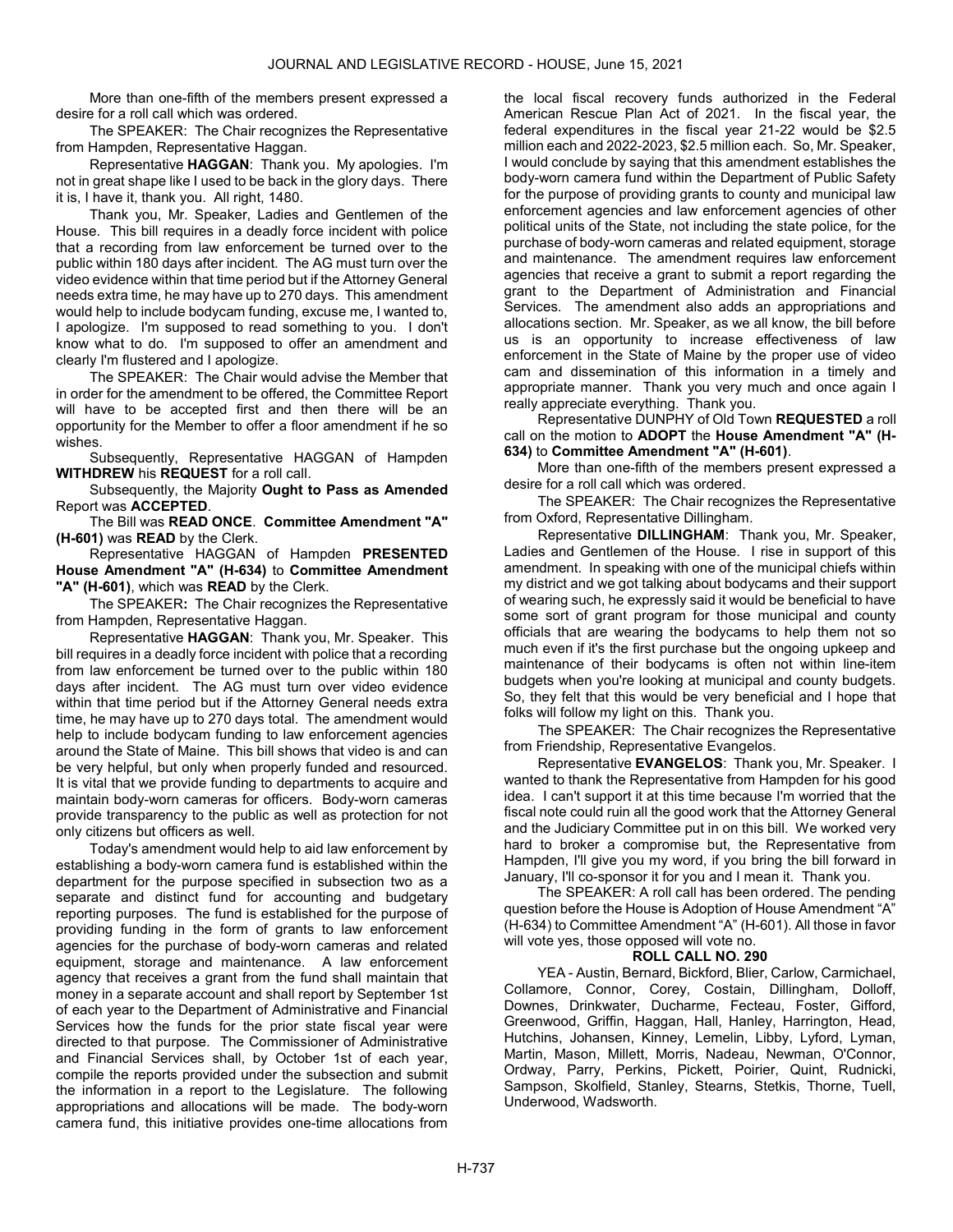NAY - Alley, Arford, Babbidge, Bailey, Bell, Berry, Blume, Brennan, Brooks, Bryant, Caiazzo, Cardone, Cloutier, Collings, Copeland, Crafts, Craven, Crockett, Cuddy, Dodge, Doore, Doudera, Dunphy, Evangelos, Evans, Fay, Geiger, Gere, Gramlich, Grohoski, Harnett, Hasenfus, Hymanson, Kessler, Kryzak, Landry, Lookner, Madigan, Martin J, Martin R, Mathieson, Matlack, McCrea, McCreight, McDonald, Melaragno, Meyer, Millett, Morales, Moriarty, O'Connell, O'Neil, Osher, Paulhus, Pebworth, Perry A, Perry J, Pierce, Pluecker, Reckitt, Rielly, Riseman, Roberts, Roeder, Sachs, Salisbury, Sheehan, Stover, Supica, Sylvester, Talbot Ross, Tepler, Terry, Tucker, Tuttle, Warren C, Warren S, White, Williams, Wood, Zager, Zeigler, Mr. Speaker.

 ABSENT - Andrews, Arata, Bradstreet, Cebra, Faulkingham, Grignon, Hepler, Javner, Prescott, Roche, Sharpe, Theriault, White.

Yes, 55; No, 83; Absent, 13; Excused, 0.

 55 having voted in the affirmative and 83 voted in the negative, with 13 being absent, and accordingly House Amendment "A" (H-634) to Committee Amendment "A" (H-601) was NOT ADOPTED.

 Subsequently, Committee Amendment "A" (H-601) was ADOPTED.

 Under suspension of the rules the Bill was given its SECOND READING WITHOUT REFERENCE to the Committee on Bills in the Second Reading.

 Under further suspension of the rules the Bill was PASSED TO BE ENGROSSED as Amended by Committee Amendment "A" (H-601) and sent for concurrence.

\_\_\_\_\_\_\_\_\_\_\_\_\_\_\_\_\_\_\_\_\_\_\_\_\_\_\_\_\_\_\_\_\_

 By unanimous consent, all matters having been acted upon were ORDERED SENT FORTHWITH. \_\_\_\_\_\_\_\_\_\_\_\_\_\_\_\_\_\_\_\_\_\_\_\_\_\_\_\_\_\_\_\_\_

 The Chair laid before the House the following item which was TABLED earlier in today's session:

 HOUSE DIVIDED REPORT - Majority (10) Ought Not to Pass - Minority (1) Ought to Pass as Amended by Committee Amendment "A" (H-617) - Committee on ENERGY, UTILITIES AND TECHNOLOGY on Bill "An Act To Facilitate the Recycling of Clean Energy Equipment"

(H.P. 656) (L.D. 900) Which was TABLED by Representative BERRY of Bowdoinham pending ACCEPTANCE of the Majority Ought Not To Pass Report.

The SPEAKER: The Chair recognizes the Representative from Dexter, Representative Foster.

Representative FOSTER: Thank you, Mr. Speaker, Ladies and Gentlemen of the House. I will try to be brief. This bill introduced by my good friend representing South Portland and a smidgen of the Cape of Elizabeth would begin the process to consider this pending materials disposal issue. In order to be carbon free by 2050, projections of what will be installed are 400-500 onshore wind towers, 40-45,000 acres of solar panels and 410 12-megawatt offshore wind towers. That's a large volume of turbine blades, solar panels, related renewable energy components. With a projected useful life of 20-30 years for solar panels, some will need to be replaced by the time the zero-carbon emissions goal is reached. If the total of 45,000 acres is installed, the citizens of Maine will be faced with dealing with 2,156,220 tons of material from the panels alone. Think of this the next time you pass by one of the existing solar arrays occupying a hundred acres or more of former rural Maine farmland. I ask that you oppose the pending motion so that we can begin to deal with this issue today. Thank you, Mr. Speaker and I request a Roll Call.

 Representative FOSTER of Dexter REQUESTED a roll call on the motion to ACCEPT the Majority Ought Not to Pass Report.

 More than one-fifth of the members present expressed a desire for a roll call which was ordered.

The SPEAKER: The Chair recognizes the Representative from Milford, Representative Drinkwater.

Representative DRINKWATER: Thank you, Mr. Speaker. Just a quick question, if I may?

The SPEAKER: The Member may proceed.

Representative DRINKWATER: As we're seeing the goldrush for solar and wind come forward, are the owners required to have a recycling program in order that they will fund it?

The SPEAKER: The Representative from Milford, Representative Drinkwater has posed a question to any member who may care to respond. The Chair recognizes the Representative from Hiram, Representative Wadsworth.

Representative WADSWORTH: Thank you, Mr. Speaker. There is no recycling or bonding program in place.

The SPEAKER: The Chair recognizes the Representative from Bowdoinham, Representative Berry.

Representative BERRY: Thank you, Mr. Speaker. Mr. Speaker, the Minority Report of one is a concept draft. Thank you.

 The SPEAKER: A roll call has been ordered. The pending question before the House is Acceptance of the Majority Ought Not to Pass Report. All those in favor will vote yes, those opposed will vote no.

# ROLL CALL NO. 291

 YEA - Alley, Arford, Babbidge, Bailey, Bell, Berry, Blume, Brennan, Brooks, Bryant, Caiazzo, Cardone, Cloutier, Collings, Copeland, Corey, Crafts, Craven, Crockett, Cuddy, Dodge, Doore, Doudera, Dunphy, Evangelos, Evans, Fay, Geiger, Gere, Gramlich, Grohoski, Harnett, Hasenfus, Hymanson, Kessler, Landry, Lookner, Madigan, Martin J, Martin R, Mathieson, Matlack, McCrea, McCreight, McDonald, Melaragno, Meyer, Millett, Morales, Moriarty, O'Connell, O'Neil, Osher, Paulhus, Pebworth, Perry A, Perry J, Pierce, Pluecker, Reckitt, Rielly, Riseman, Roberts, Roeder, Sachs, Salisbury, Sheehan, Stover, Supica, Sylvester, Talbot Ross, Tepler, Terry, Tucker, Tuttle, Warren, White, Williams, Wood, Zager, Zeigler, Mr. Speaker.

 NAY - Austin, Bernard, Bickford, Blier, Carlow, Carmichael, Collamore, Connor, Costain, Dillingham, Dolloff, Downes, Drinkwater, Ducharme, Faulkingham, Fecteau, Foster, Gifford, Greenwood, Griffin, Haggan, Hall, Hanley, Harrington, Head, Hutchins, Johansen, Kinney, Kryzak, Lemelin, Libby, Lyford, Lyman, Martin, Mason, Millett, Morris, Nadeau, Newman, O'Connor, Ordway, Parry, Perkins, Pickett, Poirier, Quint, Rudnicki, Sampson, Skolfield, Stanley, Stearns, Stetkis, Thorne, Tuell, Underwood, Wadsworth, Warren.

 ABSENT - Andrews, Arata, Bradstreet, Cebra, Grignon, Hepler, Javner, Prescott, Roche, Sharpe, Theriault, White.

Yes, 82; No, 57; Absent, 12; Excused, 0.

 82 having voted in the affirmative and 57 voted in the negative, with 12 being absent, and accordingly the Majority Ought Not to Pass Report was ACCEPTED and sent for concurrence.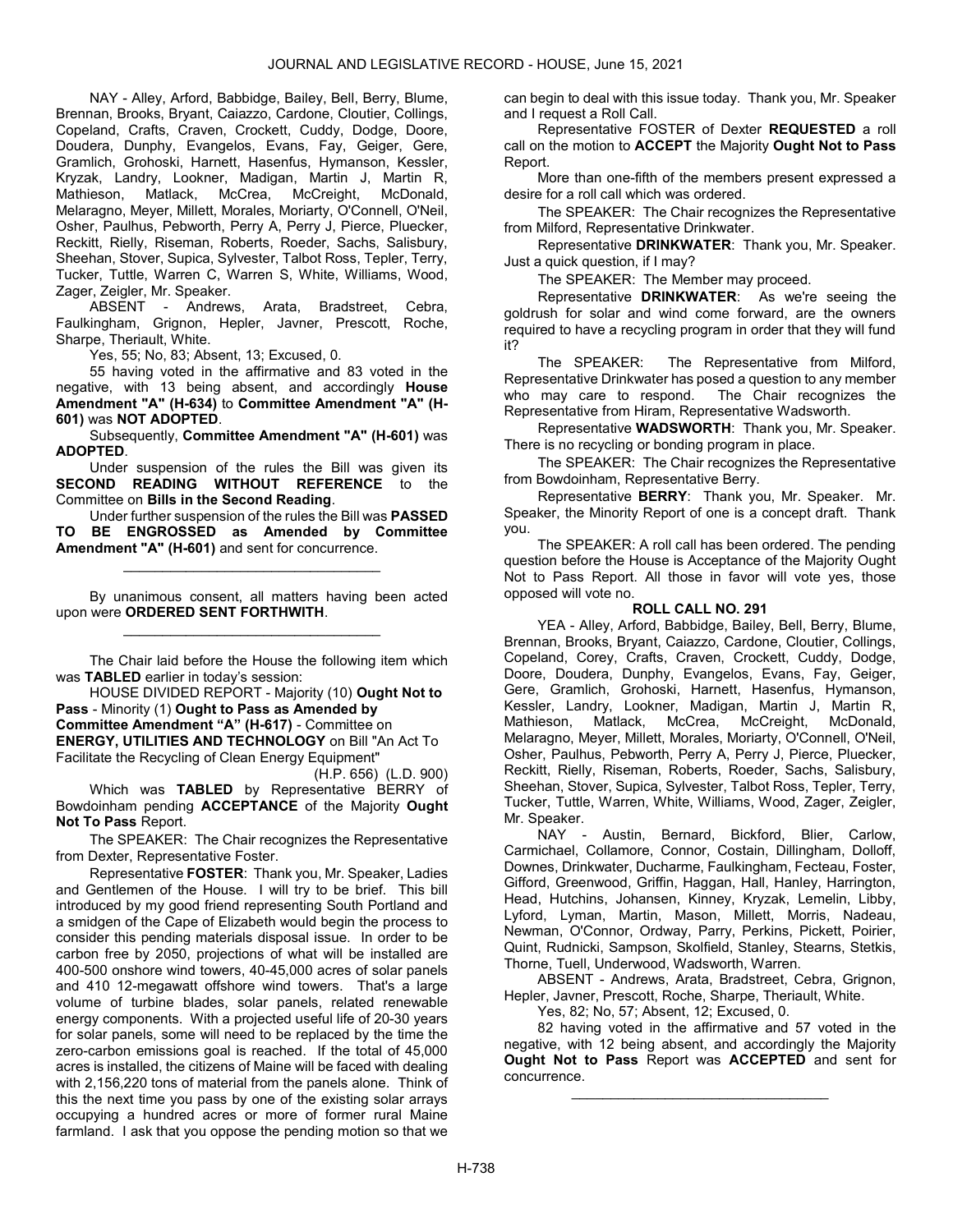By unanimous consent, all matters having been acted upon were ORDERED SENT FORTHWITH. \_\_\_\_\_\_\_\_\_\_\_\_\_\_\_\_\_\_\_\_\_\_\_\_\_\_\_\_\_\_\_\_\_

# REPORTS OF COMMITTEE Divided Reports

 Majority Report of the Committee on CRIMINAL JUSTICE AND PUBLIC SAFETY reporting Ought to Pass as Amended by Committee Amendment "A" (H-623) on Bill "An Act To Protect Maine's Drivers from Pretextual Traffic Stops"

(H.P. 301) (L.D. 417)

 Signed: Senators:

 DESCHAMBAULT of York LAWRENCE of York

Representatives:

 WARREN of Hallowell LOOKNER of Portland MORALES of South Portland PLUECKER of Warren RECKITT of South Portland SHARPE of Durham

 Minority Report of the same Committee reporting Ought Not to Pass on same Bill.

Signed:

Senator:

CYRWAY of Kennebec

Representatives:

 COSTAIN of Plymouth NEWMAN of Belgrade PICKETT of Dixfield RUDNICKI of Fairfield

# READ.

 Representative WARREN of Hallowell moved that the House ACCEPT the Majority Ought to Pass as Amended Report.

 Representative DILLINGHAM of Oxford REQUESTED a roll call on the motion to ACCEPT the Majority Ought to Pass as Amended Report.

 More than one-fifth of the members present expressed a desire for a roll call which was ordered.

The SPEAKER: The Chair recognizes the Representative from Dixfield, Representative Pickett.

Representative PICKETT: Thank you, Mr. Speaker. Mr. Speaker, Ladies and Gentlemen of the House, we all know that there come times when we have legislation come before us to vote on that have unintended consequences and, in my opinion, I believe this is one of those times. I've read this bill over and over. I have read the summary of this bill over and over and the amendment. And as a former state trooper, as a former state police detective, as a former chief of police, I must say I'm appalled and offended by the author's assumptions and ridiculous attacks. The result of this bill becoming law would be to handcuff police, destroy quality police work, leave the people of Maine with far less protection and further protect the criminals from honest prosecution. Maine people deserve quality police work and that is exactly what they get from 99.9% of all police in Maine every day. Police are trained to looked for suspicious behavior and to act on that trained suspicion. Every policeman keeps their nose in the crime game every day and this has resulted in better police work and more apprehensions. Let's

take a look at the potential damage passage of this bill could result in. An example, and it's going to seem farfetched, but the bill deals with it in this way. A police officer stops a car because there's a taillight out. As the officer approaches the car, the trunk pops open. The officer looks down and notices human beings in the trunk. One is moving and that is the one who forced the trunk open. Unfortunately, the other person is covered in blood and later determined to be shot dead. It seems ludicrous, it seems suspicious, however, warrants quick action. Obviously, yes. However, this car was stopped for a traffic violation and any evidence of a crime resulting from discovering this dead person in the trunk cannot be used. It doesn't mean they won't be prosecuted, it just means any evidence found at the time of that stop cannot be used in that investigation, in that proceeding against the person who was found responsible for it. All evidence of a crime must be ignored because it was not the purpose of the stop.

Another example; a vehicle is stopped for speeding. Upon approaching the vehicle, the officer notices that the occupants are acting suspiciously. They have several visible packages that they are hiding on the floor. The officer suspects this could be illegal materials. The officer asks the occupants what is in the packages and the occupants refuse to answer. The officer calls for backup and holds the vehicle until the backup arrives. They then remove the occupants from the car and discover \$14,000 in cash, 300 doses of heroin and a large container of fentanyl. Again, it's just a hypothetical. They also find two loaded handguns. However, because of this new law being in effect, the officers must simply apologize for the stop and not be able to use any of the evidence in any kind of a case or to begin an investigation into what might really be going on there after they noticed it. Remember, under this bill, no criminal activity can be prosecuted or evidence gathered unless the reason for the apprehension is related to the crime. So, how about this last example? A driver is stopped for a suspected OUI. He was spotted weaving back and forth over the center line of the road. When the officer approaches the car, it's observed that the woman in the passenger seat is covered in what appears to be blood. The driver asks the driver and passenger to explain but they refuse to answer. The driver exits the car and is administered a sobriety test. The passenger is sobbing but still in the car. The officer asks the passenger if she needs medical attention and she says yes. An ambulance is called and the passenger is taken to the hospital. The driver passes the sobriety test. During treatment of the passenger at the hospital, the passenger says to the people at the hospital she was beaten repeatedly by the driver and was being beaten further just because the car was stopped. Can the driver be arrested and charged? Clearly, this crime was discovered as a result of an unrelated traffic stop. If this bill passes, no evidence of any crime discovered as a result of a traffic stop, but not directly related to the traffic stop, can be used to prosecute.

I give those examples and, I agree, they are examples that are just thrown out there, but this is the unintended consequences of this bill, Mr. Speaker. I ask my fellow colleagues here in the House; is this justice or is this simply another way to cut the legs out from under police who are simply doing their job that they were hired to do and then allowing criminals to go free? Is this what Maine is all about? Are we really going to make it illegal for any officers to search out suspicious activity or spot an act upon criminal activity? Do we want them in our communities, such as my community, when my officers if they started noticing a certain vehicle or vehicles in the area and we were having some kind of a problem with burglaries in that area, noting that vehicle and at all kinds of times,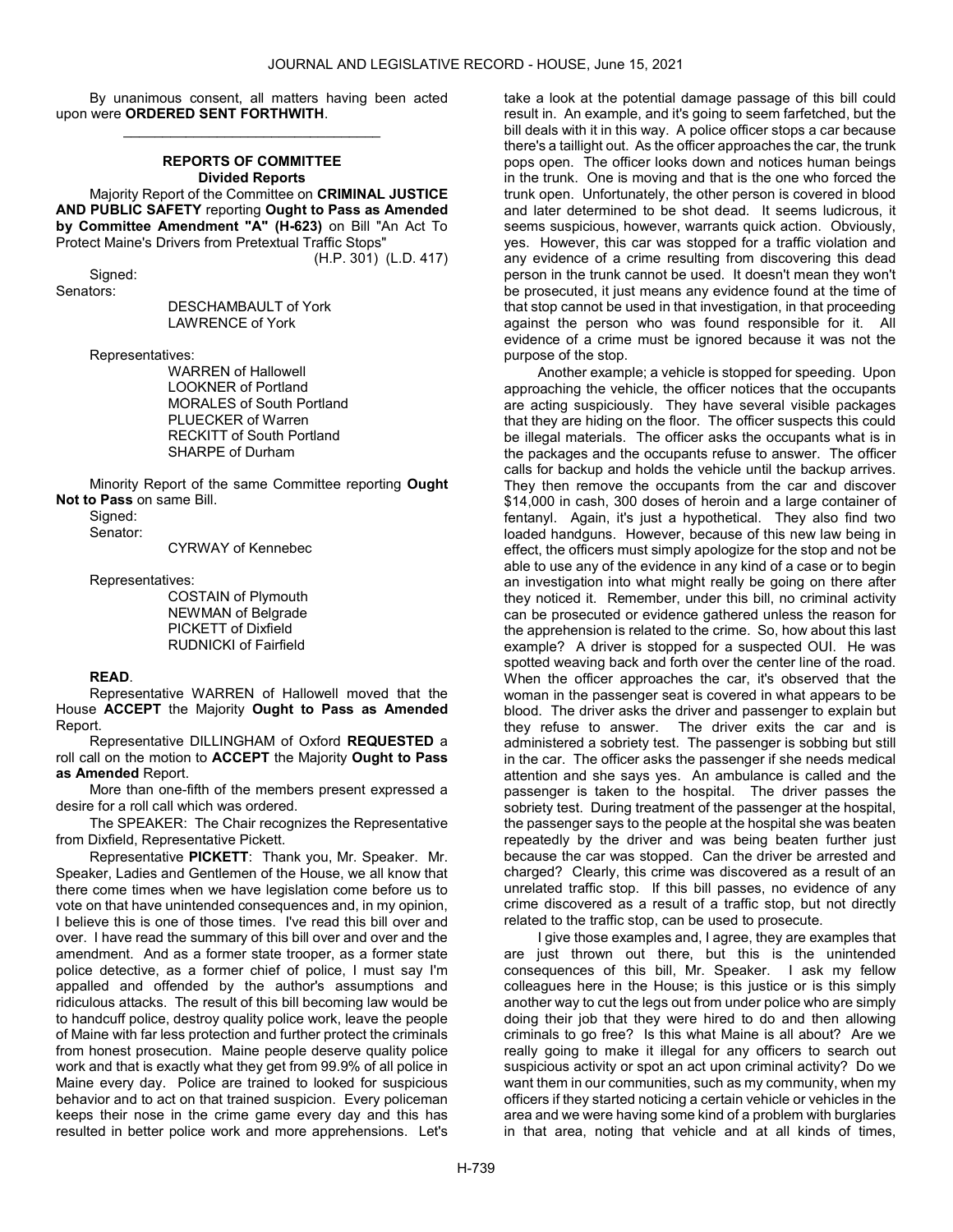especially in the early morning hours of the day and to take note of that vehicle and to pay attention and to see if a burglary did happen and, if it did, collect those together and possibly, if there was the opportunity to stop and just identify the people and find out who they were because it was the same car over and over and over and over? These are the kind of things that we do to try to protect our communities, Mr. Speaker. I believe this is a misguided LD and it should not be passed. But now, it should receive, I believe it should receive a bipartisan unanimous Ought Not to Pass. Thank you very much, Mr. Speaker.

The SPEAKER: The Chair recognizes the Representative from Weld, Representative Skolfield.

Representative SKOLFIELD: Thank you, Mr. Speaker. I, too, rise in opposition to this bill and if you would allow me, I'd like to read a very short email I just received just moments ago from Sheriff Scott Nichols of Franklin County. Sheriff Nichols says; if LD 417 passes, it will do much damage to our ability to keep our streets safe from OUIs, drug activity and other crimes. If passed, it could be argued that any traffic stop we make on the road would be in violation of the law. All this would do is embolden drunk drivers who operate cars every day running a .10 BAC or higher as normal. It would embolden drug dealers who pedal their poison in our communities to continue their practice, knowing that if they are stopped, they will eventually get away with it. I ask that you vote down this measure. Thank you, Mr. Speaker.

The SPEAKER: The Chair recognizes the Representative from Monticello, Representative Johansen.

Representative JOHANSEN: Thank you, Mr. Speaker. I'd like to remind everybody here, including the Speaker, that there is no such thing as a pretextual stop. There is a reason for that stop. You can put a label on it, pretextual, but let me also remind you there's nobody breaking into the law enforcement officer's home and assaulting their families, stealing their stuff. They're very, very rarely, if ever, victims; it's other folks. So, this attempt at defunding the police at little bites here and there, it could be effective but it's going to be effective against you; you're the victims, not the police officers. Be very, very careful how much farther down these roads you go. It could come back on you. Thank you, sir.

The SPEAKER: The Chair recognizes the Representative from South Portland, Representative Morales.

Representative MORALES: Thank you, Mr. Speaker, Friends and Colleagues in the House. This bill does not stop an officer from pulling drivers over for traffic violations, Mr. Speaker, or from using all the tools that police officers have to prosecute traffic violations or from seeing, for example, in the example that my good friend from Dixfield gave in-plain-site criminal activity happening in a car or someone in danger in a car. That's probable cause, the highest standard and of course a mandate for that officer to act. This bill does not impact that ability at all. What this bill gets at is pretexts and pretexts are using a minor violation to stop a vehicle, not intending to cite that driver for that minor violation but to use it to fish for other suspected activity for which the officer does not have reasonable suspicion of. And what that means is the officer does not have evidence of the crime that they are seeking inside that vehicle. Mr. Speaker, in order for the criminal justice system to work, the public must trust it. You may ask what is the best way to gain that trust and to keep that trust. When our policies and practices are grounded in objective evidence, when they are fair and unbiased and when we see and believe through reviewing empirical data that our laws do not disproportionately impact one group of people over another, that, Mr. Speaker, is how we gain and keep that trust.

LD 417 is a small step towards building that trust and it does it with clear objective standards. LD 417 simply requires that law enforcement have some articulable suspicion of the suspected crime they want to stop the driver for before they pull the driver over. This bill is a change to Maine's current policy which allows law enforcement to pull a driver over on a hunch, without reasonable suspicion of the suspected crimes, which means without any evidence. The current Maine policy results in drivers being pulled over for things like hanging your mask from a rearview mirror or a necklace, going four miles over or under the speed limit, touching a white or yellow line, or driving in the middle of a lane of a highway, to just name a few of the hundreds of traffic violations that exist. And then pulling that driver over but not because the officer seeks to cite that driver for these reasons but rather to use these reasons as a pretext for the officer to explore their hunch of other criminal activity. The committee and I did a lot of work on this bill, Mr. Speaker and it looks much different from the original bill. After receiving input, language suggestions and guidance from law enforcement, prosecutors, judges, assistant attorney generals, defense attorneys, advocates, Maine drivers and community members, what was added and passed by the Majority Report as the amended bill before you today includes an exception to make sure it is so very clear that if during a traffic stop, any and all traffic stops, an officer develops a reasonable suspicion of a crime or suspected crime, the officer can always act on that evidence and use all the tools available to the officer to enforce the laws and keep the public safe. What also remains true with this bill as amended is that law enforcement can always pull a driver over for any violation of the laws of the road. This bill is truly the work of many stakeholders to balance the important goals of public safety, of liberty and of justice. Mr. Speaker, I respectfully request that this Body pass LD 417 today and take a small step towards creating more trust in our public safety system and justice for Maine people. Thank you, Mr. Speaker.

The SPEAKER: The Chair recognizes the Representative from Sanford, Representative Harrington.

Representative HARRINGTON: Thank you, Mr. Speaker, Ladies and Gentlemen of the House. I rise in opposition to the pending motion. Many ridiculous reasons for a traffic stop were just listed. I'm not sure why we aren't just dissolving those laws here in this Body because I think we could all agree that maybe going 2 miles over the speed limit is a ridiculous reason for someone to be stopped. So, why don't we get rid of those laws? But I think this session it's becoming very clear the objective is not to remove ridiculous reasons to be stopped, it's to currently tie the hands of law enforcement in this State. So, I would like to just quickly draw attention to one pretty big pretextual traffic stop going back to 1995 after the Oklahoma City bombing in the Murrah Building when Timothy McVeigh was stopped for a seemingly pretty mild violation of not having a license plate. That was a pretextual stop that led to the capture of a domestic terrorist. So, how about we not tie the hands of law enforcement, let's trust that they do stop cars with the right motives and remove some of these ridiculous laws that are on the books. Thank you.

The SPEAKER: The Chair recognizes the Representative from Auburn, Representative Bickford.

Representative BICKFORD: Thank you, Mr. Speaker. Mr. Speaker, I wonder where the definition in the bill pretextual traffic stop comes from. The Supreme Court in 1996 ruled that a pretextual traffic stop is, indeed, legal and not a violation of Fourth Amendment. It also the defendant had been stopped for a minor traffic violation, during the stop, the officers found drugs, illegal drugs. They arrested him on a drug charge. He appealed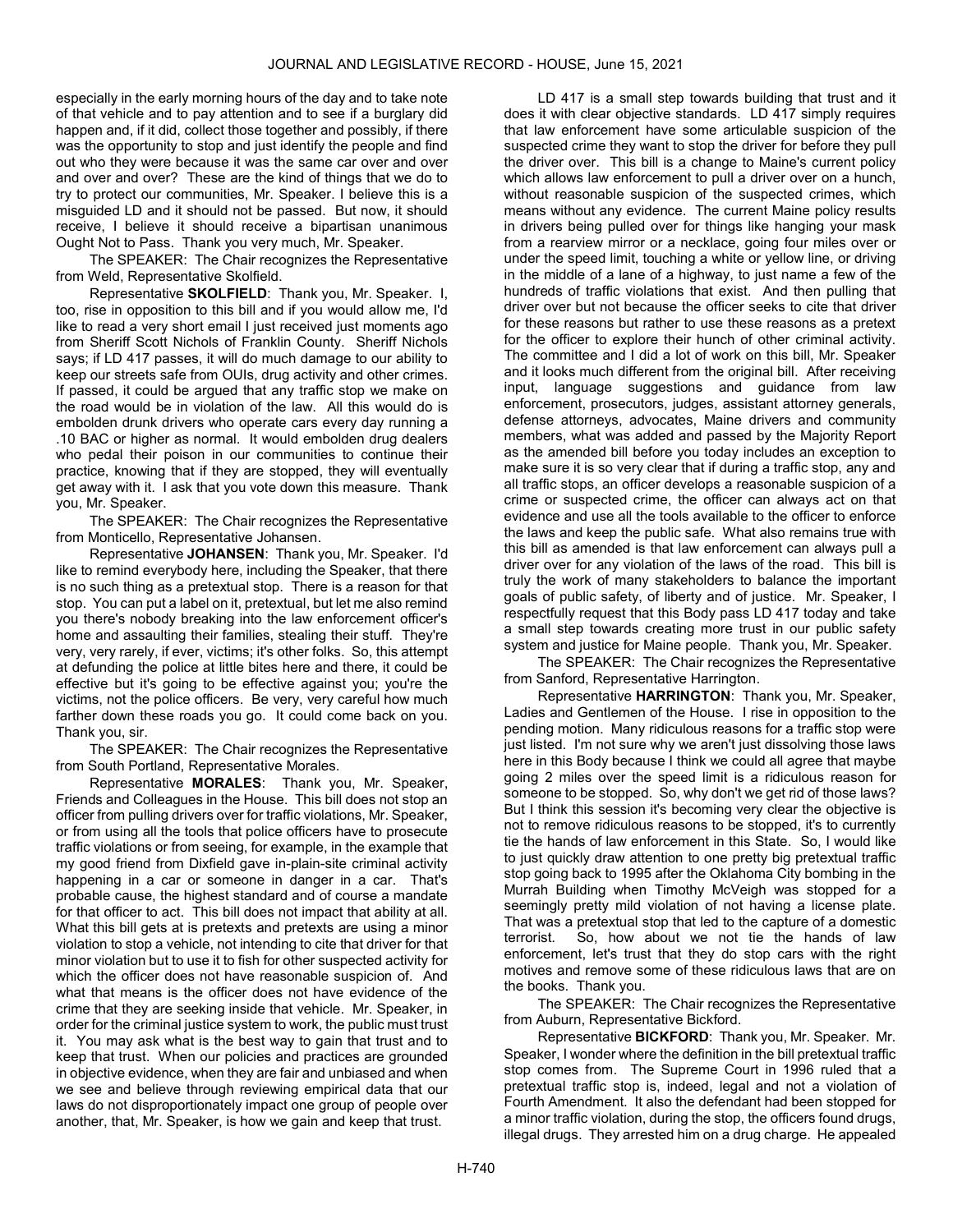all the way to the Supreme Court and the Supreme Court did rule that law enforcement do have the right when they pull you over to look around. What are we going to do when we get rid of OUI roadblocks to make sure that we don't have people dying on the highway? Or what about the trailer trucks moving down the road that get pulled over and inspected without cause? Is that all going to stop now? Do we not want to have law enforcement in this State? Mr. Speaker, again, as we heard earlier, if it walks like a duck and talks like a duck, look out.

The SPEAKER: The Chair recognizes the Representative from Oakland, Representative Perkins.

Representative PERKINS: Mr. Speaker and Ladies and Gentlemen of the House, I rise in opposition of this. There's a couple reasons. As a police officer for 34 years, I can remember one night, dark of the night, all by myself, almost up into Moxie, riding along and I saw a truck with no front plate. I turned on the vehicle and followed it up the road, pulled over the gentleman to find out he's wanted for homicide in Oklahoma. I bet everybody in here is pretty glad I stopped him because he'd beaten and killed one person, what's the next person? That's why police officers act on gut instinct, often they act on gut instinct and they see something, they follow up. And we start to build a story. In the State of Maine, if we take away this option for police officers to stop and do their job, we're also going to take the exact pretense of how we take and get federal money for our OUI stops. Many people are killed every year and I believe they say about every 15 minutes someone is killed because of an OUI; operating under the influence. Let the police officers do their job. And if it's not going tie their hands, then why are we writing the bill? Thank you, Mr. Speaker.

The SPEAKER: The Chair recognizes the Representative from Dixfield, Representative Pickett.

Representative PICKETT: Thank you, Mr. Speaker. I'd like to pose a question to the Chair.

The SPEAKER: The Member may proceed.

Representative PICKETT: Mr. Speaker, in the amendment, number four says evidence of criminal activity obtained pursuant to a pretext stop may not be used in any criminal proceeding, notwithstanding the foregoing; evidence of criminal activity obtained during a stop that is not a pretext stop is admissible. The question I have is if we're talking about pretextual stops, then when is there ever going to be a nonpretextual stop? Thank you, Mr. Speaker.

The SPEAKER: The Representative from Dixfield, Representative Pickett has posed a question to any member who may care to respond. The Chair recognizes the Representative from South Portland, Representative Morales.

The SPEAKER: The Chair recognizes the Representative from South Portland, Representative Morales.

Representative MORALES: Thank you, Mr. Speaker and thank you for the question. You know, I think we're confusing a little bit what a pretext stop is and to the question earlier about where does the definition come from, the experts working on the committee who are experts in law enforcement as well looked at the case law around the country to define that in this bill. But a pretext is not a minor traffic violation. A pretext is not an objective standard. A pretext stop has to be proven by law in the courts and it's subjective, so, it's difficult. I understand fully, with this bill it will be very difficult to prove that a law enforcement officer was using a pretext, using a fake reason to pull someone over without having evidence. That will be very, very hard to do, but a pretext does not mean a minor traffic violation. Certainly, we have many traffic violations that are legitimate and law

enforcement officers pull folks over for those all the time. That is not what a pretext is. Thank you, Mr. Speaker.

The SPEAKER: The Chair recognizes the Representative from Standish, Representative Ordway.

Representative ORDWAY: Thank you, Mr. Speaker, my Colleagues in the House. I just have a feeling with this bill that it's one more thing to go after police in this country. If one only needs to Google police shortage, we are driving police officers out, retirement is at an all-time high, recruitment at an all-time low. How hard are we going to make their job that we really don't pay them anywhere near enough and now we're going to make it harder for the police to enforce laws and do their job? I urge you all to defeat this bill.

The SPEAKER: The Chair recognizes the Representative from Auburn, Representative Bickford.

Representative BICKFORD: Thank you, Mr. Speaker. Pretextual relates to a minor offense that enables authorities to detain a suspect for investigation of other matters. So, basically, it sounds to me like if someone's pulled over for a taillight out or for speeding, then while the police officer is there, it is very much constitutional for him to ask other questions and glance in the car and put his flashlight up on your windshield, make sure you have an inspection sticker, look on the back of your license plate, make sure it's registered. That's all considered pretextual. Read the definition.

The SPEAKER: The Chair recognizes the Representative from Berwick, Representative O'Connor.

Representative O'CONNOR: Thank you, Mr. Speaker, Ladies and Gentlemen of the House. It seems to me we've heard from multiple police officers, people who actually have their boots on the ground and have done this job for most of their lives or, some of them, will do them for the rest of their lives. It seems to me that they might be the appropriate ones to listen to on this. Thank you, Mr. Speaker.

The SPEAKER: The Chair recognizes the Representative from Hallowell, Representative Warren.

Representative WARREN: Thank you, Mr. Speaker. Mr. Speaker, Women and Men of the House, we everyday listen to law enforcement officers. We spend a lot of time with law enforcement officers from across the State in our committee every single day. For the Representative from Standish, you are so right; we need to pay our law enforcement officers more. That's what the recruitment and retention is about, full-stop, at all levels. This bill is about fairness. This bill does not take a single tool away. This bill says that police can always act, law enforcement can always pull people over, law enforcement can always act when they have suspicion. For my friend, the Representative from Sanford, I ask that you look at the bill again. Mr. Speaker, this bill is about fairness. And when we talk about pretext stops, everybody in this chamber knows what we're talking about and it is not about shining a flashlight on a windshield. And it must be proven first that this is a pretext stop before anything is thrown away and this is a tough thing to prove. And my friend, the Representative from Sanford, he knows that. This bill takes nothing away.

The SPEAKER: The Member will defer. The Chair would advise the Member to not project how other Members feel or think about the bill before us. The Member may proceed.

Representative WARREN: So, just to close, this bill does not change anything law enforcement can and cannot do. Thank you.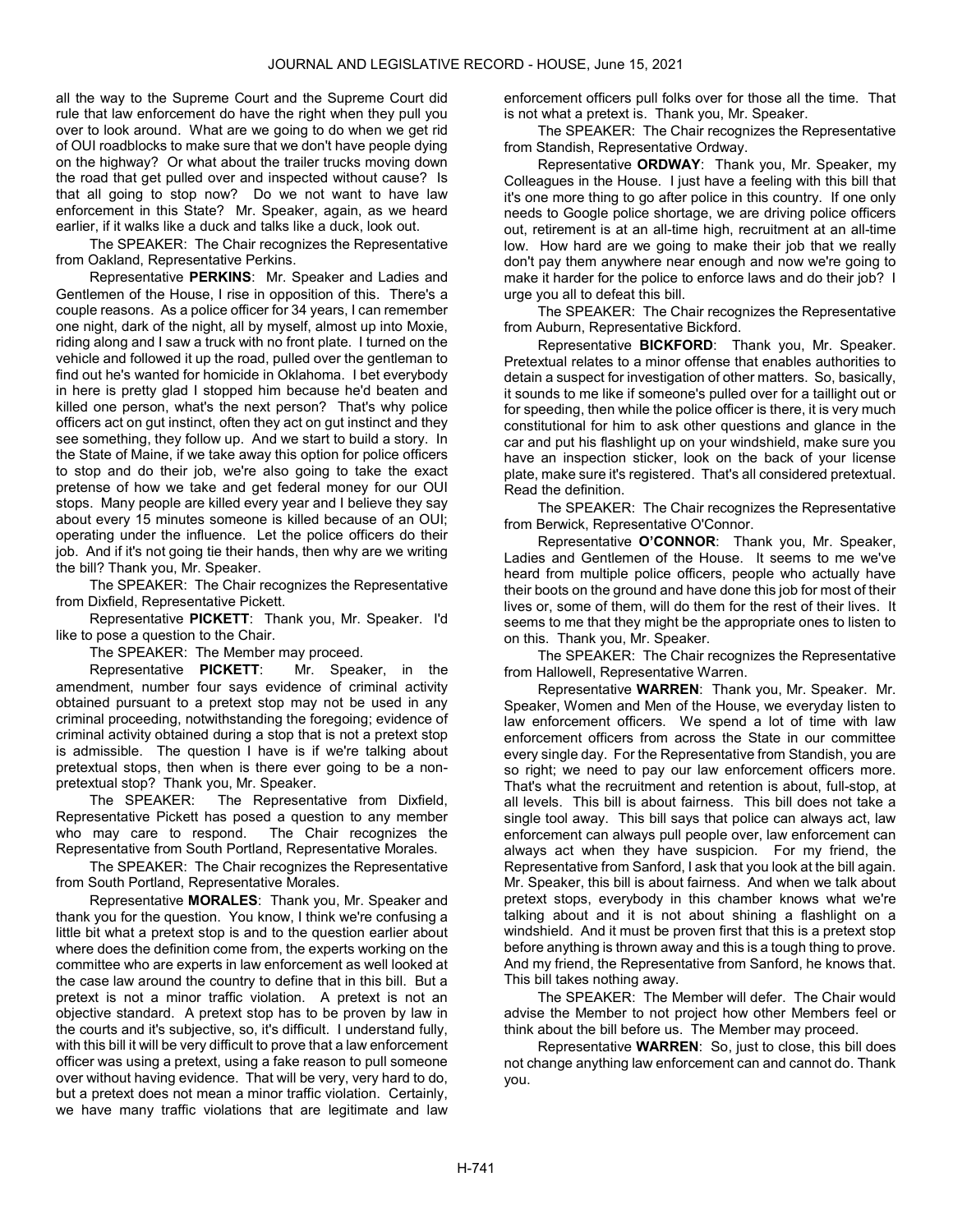The SPEAKER: The Chair recognizes the Representative from Sanford, Representative Harrington.

Representative HARRINGTON: Thank you, Mr. Speaker. I apologize for rising a second time, but the Good Representative from Hallowell says police officers come before her committee and she listens to them. So, the Immigrant Legal Advocacy Project testified in support, the Maine Prisoner Advocacy Coalition testified in support and then the ACLU of Maine testified in support, but then let's get to the police officers. Maine Chiefs of Police testified against, Maine Department of Public Safety testified against. So, it's very clear she does not care what police officers have to think.

 The SPEAKER: The member will defer. The Chair would advise the Member to not project how other Members feel or their motives in relation to the bill before us.

The SPEAKER: The Chair recognizes the Representative from Dixfield, Representative Pickett.

Representative PICKETT: Mr. Speaker, thank you. I apologize for rising again, but I feel I must have to respond. Talk about fairness, so, let's talk about fairness. What about the fairness to the people that are in communities that expect to be safe by the workings of their law enforcement that are doing and out patrolling 24 hours, making sure they can sleep at night and be assured that they're as safe as they possibly can be. Fairness; fairness is not about going about and looking at a vehicle and seeing a certain person and let's get down to the real nitty-gritty here, a certain person that may not be the same color as I am and picking that person to take and stop. And a lot of that conversation happened in committee. It's not about that. Good cops out here, all cops out here that do their job, they don't care what a person's gender is, they don't care what their race is, they only care about if they are breaking the law, why they're breaking the law and whether a warning is necessary or an arrest is necessary or if there's a warrant or whatever. We've got better things to do in law enforcement, Mr. Speaker, than going around picking cars out and saying we're going to stop this person for this and we're going to stop that person for this. We don't do that. They may do it in other parts of the country around here, but we don't do it in Maine. And, Mr. Speaker, I have a question that I would like to ask to the Chair as well, please.

The SPEAKER: The Member may proceed.

Representative PICKETT: The Maine Chiefs of Police asked this question in their testimony as they testified in opposition to this. Why is it in the public interest that a law enforcement officer may stop a vehicle for only a motor vehicle offense only to be prohibited from taking further enforcement action on any other offense detected after the initial stop? And the other thing I would say, before I get the answer to that question, is if we're not doing anything that hinders law enforcement from doing anything they're doing now, then the other question I have is what do we need the bill for? Thank you, Mr. Speaker.

The SPEAKER: The Representative from Dixfield, Representative Pickett has posed a question to any member who may care to respond. The Chair recognizes the Representative from Cumberland, Representative Moriarty.

Representative MORIARTY: Thank you, Mr. Speaker. In response to the question, I would just point out we are dealing with a motion which is Ought to Pass as Amended by Committee Amendment "A". The answer to the question is found in Committee Amendment "A" and specifically the fifth and final numbered paragraph.

Now, reference was made a moment ago to subparagraph four and how evidence which is obtained but which is extraneous to the purpose behind the original stop is not admissible. However, subparagraph five says that subparagraph four doesn't apply if during the course of the stop and during the course of asking questions information comes to the attention of the officer, giving rise to an articulable suspicion of criminal activity.

We were asked to consider two hypotheticals; that of a trunk popping open spontaneously disclosing a body and that of a beaten and bloodied passenger in the passenger side of the car asking for help and in obvious distress. If the purpose of the stop were for a broken taillight and during the course of that stop the officer observed the body in the trunk or the bloodied person in the passenger seat, at that point, the officer has an articulable suspicion of broader criminal activity and that sort of evidence is not excluded under the amendment.

The SPEAKER: The Chair recognizes the Representative from Fairfield, Representative Rudnicki.

Representative **RUDNICKI:** Thank you, Mr. Speaker. I just want to take a moment and read from the testimony from the Department of Public Safety. It's an example of what this bill does. An officer working in an area where there have been cases of human trafficking observed a tractor-trailer pull into a truck stop and momentarily stops long enough for a very young woman to get out of that tractor-trailer. After hearing the driver yell something out the window, the woman jumps back into the tractor-trailer and the truck leaves. Now, there may be a reasonable explanation for this incident such as a parent yelling at their daughter to get back in the truck or maybe the young lady is in danger and needs immediate police help. The officer follows the tractor-trailer and observes the vehicle merge onto I-95 but fails to yield the right of way to a vehicle already occupying that lane. The officer stops the tractor-trailer for the traffic violation of failing to yield to another motorist, later determined that the young lady was, in fact, kidnapped and is being used in sex trafficking. Once again, the officer's conduct would be illegal and the suspect would walk free for charges related to crimes but may be summoned only for failing to yield. This came from the Department of Public Safety and I will tell you that this bill is not something that we want to continue with. Thank you.

The SPEAKER: The Chair recognizes the Representative from Hallowell, Representative Warren.

Representative WARREN: Thank you, Mr. Speaker. Mr. Speaker, the testimony being shared by my friends on the committee is before the amendment. Thank you.

 The SPEAKER: A roll call has been ordered. The pending question before the House is Acceptance of the Majority Ought to Pass as Amended Report. All those in favor will vote yes, those opposed will vote no.

# ROLL CALL NO. 292

 YEA - Arford, Babbidge, Bailey, Bell, Berry, Blume, Brennan, Brooks, Bryant, Caiazzo, Cardone, Cloutier, Collings, Copeland, Crafts, Craven, Crockett, Cuddy, Dodge, Doore, Doudera, Dunphy, Evangelos, Evans, Fay, Geiger, Gere, Gramlich, Grohoski, Harnett, Hasenfus, Hymanson, Kessler, Lookner, Madigan, Mathieson, Matlack, McCrea, McCreight, McDonald, Melaragno, Meyer, Millett, Morales, Moriarty, O'Neil, Osher, Pebworth, Perry A, Perry J, Pierce, Pluecker, Reckitt, Rielly, Riseman, Roberts, Roeder, Sachs, Salisbury, Sheehan, Supica, Sylvester, Talbot Ross, Tepler, Terry, Warren C, Warren S, Williams, Wood, Zager, Zeigler, Mr. Speaker.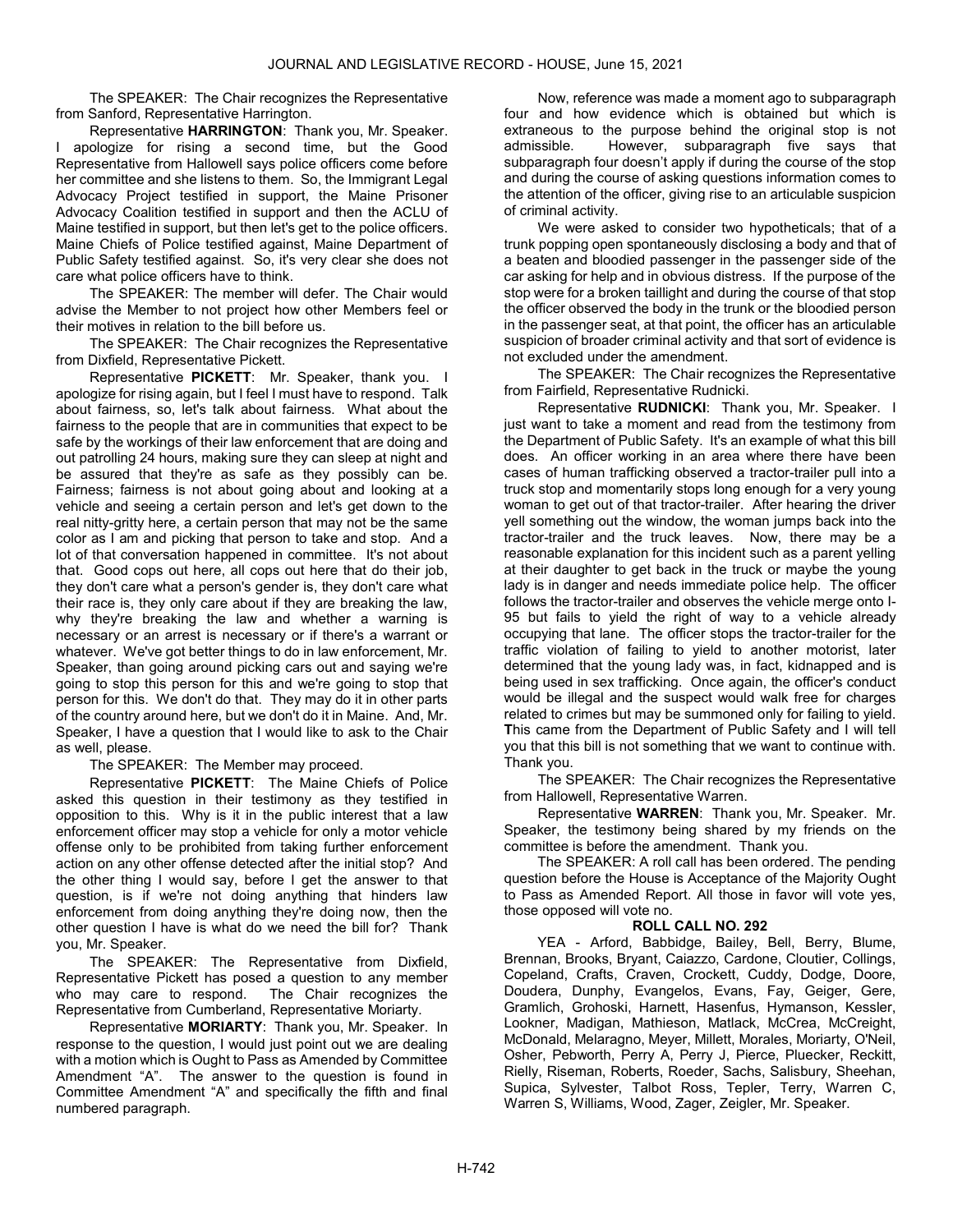NAY - Alley, Austin, Bernard, Bickford, Blier, Carlow, Carmichael, Collamore, Connor, Corey, Costain, Dillingham, Dolloff, Downes, Drinkwater, Ducharme, Faulkingham, Fecteau, Foster, Gifford, Greenwood, Griffin, Haggan, Hall, Hanley, Harrington, Head, Hutchins, Javner, Johansen, Kinney, Kryzak, Landry, Lemelin, Libby, Lyford, Lyman, Martin J, Martin R, Martin T, Mason, Millett, Morris, Nadeau, Newman, O'Connell, O'Connor, Ordway, Parry, Paulhus, Perkins, Pickett, Poirier, Quint, Rudnicki, Sampson, Skolfield, Stanley, Stearns, Stetkis, Stover, Thorne, Tuell, Tuttle, Underwood, Wadsworth, White.

 ABSENT - Andrews, Arata, Bradstreet, Cebra, Grignon, Hepler, Prescott, Roche, Sharpe, Theriault, Tucker, White.

Yes, 72; No, 67; Absent, 12; Excused, 0.

 72 having voted in the affirmative and 67 voted in the negative, with 12 being absent, and accordingly the Majority Ought to Pass as Amended Report was ACCEPTED.

 The Bill was READ ONCE. Committee Amendment "A" (H-623) was READ by the Clerk and ADOPTED.

 Under suspension of the rules the Bill was given its SECOND READING WITHOUT REFERENCE to the Committee on Bills in the Second Reading.

 Under further suspension of the rules the Bill was PASSED TO BE ENGROSSED as Amended by Committee Amendment "A" (H-623) and sent for concurrence.

\_\_\_\_\_\_\_\_\_\_\_\_\_\_\_\_\_\_\_\_\_\_\_\_\_\_\_\_\_\_\_\_\_

 Majority Report of the Committee on CRIMINAL JUSTICE AND PUBLIC SAFETY reporting Ought to Pass as Amended by Committee Amendment "A" (H-624) on Bill "An Act To Decriminalize Engaging in Prostitution, Strengthen the Laws against Commercial Sexual Exploitation and Allow a Person Convicted of Engaging in Prostitution To Petition the Court To Expunge the Record of Conviction"

(H.P. 1181) (L.D. 1592)

Sianed: Senator:

DESCHAMBAULT of York

Representatives:

 WARREN of Hallowell LOOKNER of Portland MORALES of South Portland PLUECKER of Warren RECKITT of South Portland SHARPE of Durham

 Minority Report of the same Committee reporting Ought Not to Pass on same Bill.

Signed: Senator:

CYRWAY of Kennebec

#### Representatives:

 COSTAIN of Plymouth NEWMAN of Belgrade PICKETT of Dixfield RUDNICKI of Fairfield

### READ.

 On motion of Representative WARREN of Hallowell, the Majority Ought to Pass as Amended Report was ACCEPTED. The Bill was READ ONCE. Committee Amendment "A" (H-624) was READ by the Clerk and ADOPTED.

 Under suspension of the rules the Bill was given its SECOND READING WITHOUT REFERENCE to the Committee on Bills in the Second Reading.

 Under further suspension of the rules the Bill was PASSED TO BE ENGROSSED as Amended by Committee Amendment "A" (H-624) and sent for concurrence.

\_\_\_\_\_\_\_\_\_\_\_\_\_\_\_\_\_\_\_\_\_\_\_\_\_\_\_\_\_\_\_\_\_

 Majority Report of the Committee on CRIMINAL JUSTICE AND PUBLIC SAFETY reporting Ought to Pass as Amended by Committee Amendment "A" (H-625) on Resolve, To Compensate Department of Corrections Employees for Hazardous Work

(H.P. 1252) (L.D. 1683)

 Signed: Senators:

 DESCHAMBAULT of York CYRWAY of Kennebec LAWRENCE of York

Representatives:

 WARREN of Hallowell COSTAIN of Plymouth LOOKNER of Portland MORALES of South Portland NEWMAN of Belgrade PLUECKER of Warren RECKITT of South Portland SHARPE of Durham

 Minority Report of the same Committee reporting Ought Not to Pass on same Resolve.

 Signed: Representatives: PICKETT of Dixfield RUDNICKI of Fairfield

### READ.

 Representative WARREN of Hallowell moved that the House ACCEPT the Majority Ought to Pass as Amended Report.

 Representative DILLINGHAM of Oxford REQUESTED a roll call on the motion to ACCEPT the Majority Ought to Pass as Amended Report.

 More than one-fifth of the members present expressed a desire for a roll call which was ordered.

 The SPEAKER: A roll call has been ordered. The pending question before the House is Acceptance of the Majority Ought to Pass as Amended Report. All those in favor will vote yes, those opposed will vote no.

### ROLL CALL NO. 293

 YEA - Alley, Arford, Austin, Babbidge, Bailey, Bell, Bernard, Berry, Bickford, Blier, Blume, Brennan, Brooks, Bryant, Caiazzo, Cardone, Carlow, Carmichael, Cloutier, Collamore, Collings, Connor, Copeland, Corey, Costain, Crafts, Craven, Crockett, Cuddy, Dillingham, Dodge, Doore, Doudera, Downes, Drinkwater, Ducharme, Dunphy, Evangelos, Evans, Faulkingham, Fay, Fecteau, Foster, Geiger, Gere, Gramlich, Greenwood, Griffin, Grohoski, Haggan, Hall, Harnett, Harrington, Hasenfus, Head, Hutchins, Hymanson, Javner, Kessler, Kryzak, Lemelin, Libby, Lookner, Lyford, Lyman, Madigan, Martin J, Martin R, Martin T, Mathieson, Matlack, McCrea, McCreight, McDonald, Melaragno, Meyer, Millett H, Millett R, Morales, Moriarty, Morris, Nadeau, Newman, O'Connell, O'Connor, O'Neil, Ordway, Osher, Parry, Paulhus,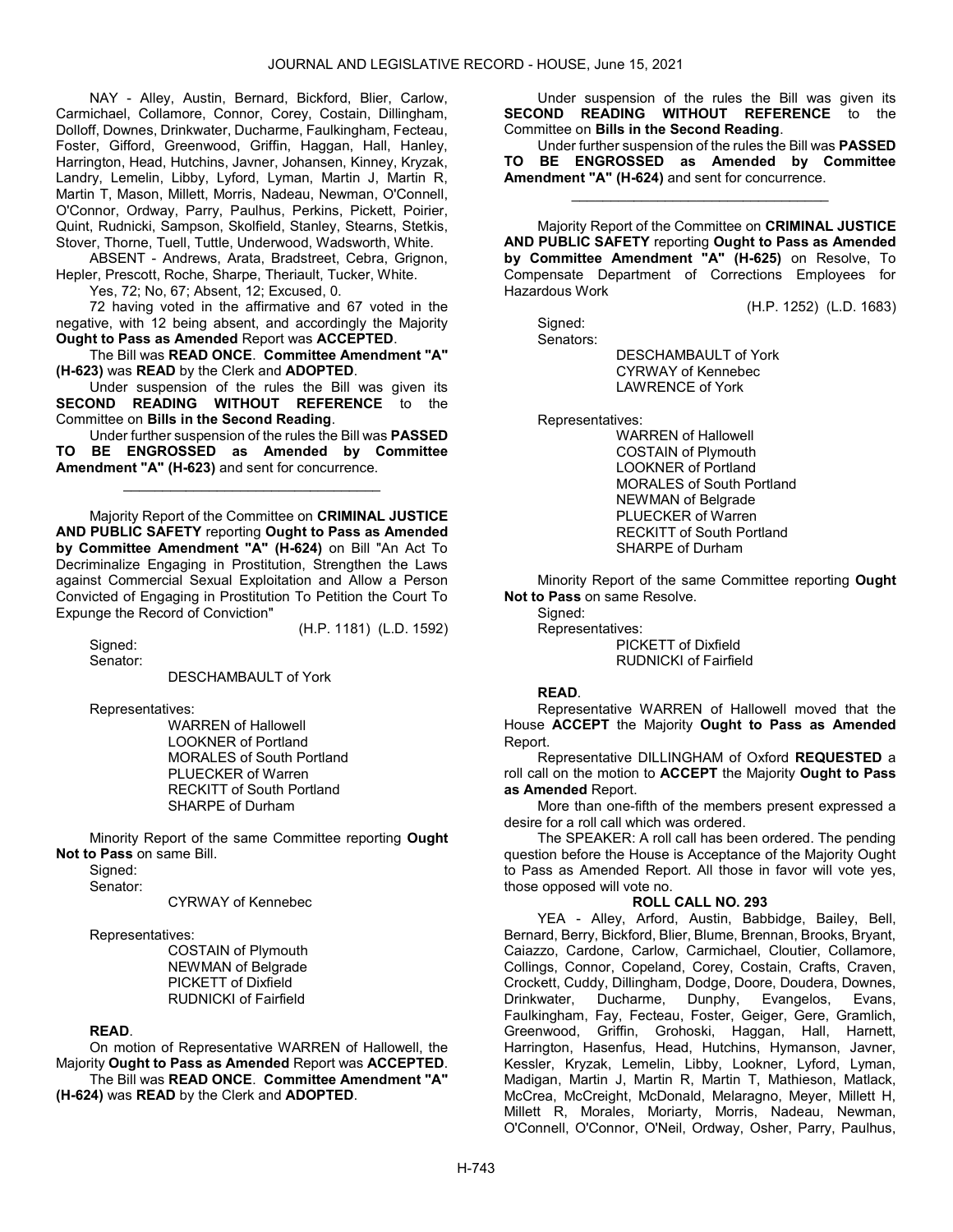Pebworth, Perkins, Perry A, Perry J, Pickett, Pierce, Pluecker, Poirier, Quint, Reckitt, Rielly, Riseman, Roberts, Roeder, Sachs, Salisbury, Sampson, Sheehan, Skolfield, Stanley, Stearns, Stetkis, Stover, Supica, Sylvester, Talbot Ross, Tepler, Terry, Thorne, Tuell, Tuttle, Wadsworth, Warren C, Warren S, White, Williams, Wood, Zager, Zeigler, Mr. Speaker.

 NAY - Gifford, Hanley, Johansen, Mason, Rudnicki, Underwood.

 ABSENT - Andrews, Arata, Bradstreet, Cebra, Dolloff, Grignon, Hepler, Kinney, Landry, Prescott, Roche, Sharpe, Theriault, Tucker, White.

Yes, 130; No, 6; Absent, 15; Excused, 0.

 130 having voted in the affirmative and 6 voted in the negative, with 15 being absent, and accordingly the Majority Ought to Pass as Amended Report was ACCEPTED.

 The Resolve was READ ONCE. Committee Amendment "A" (H-625) was READ by the Clerk and ADOPTED.

 Under suspension of the rules the Resolve was given its SECOND READING WITHOUT REFERENCE to the Committee on Bills in the Second Reading.

 Under further suspension of the rules the Resolve was PASSED TO BE ENGROSSED as Amended by Committee Amendment "A" (H-625) and sent for concurrence.

\_\_\_\_\_\_\_\_\_\_\_\_\_\_\_\_\_\_\_\_\_\_\_\_\_\_\_\_\_\_\_\_\_

 Majority Report of the Committee on ENERGY, UTILITIES AND TECHNOLOGY reporting Ought to Pass as Amended by Committee Amendment "A" (H-629) on Bill "An Act To Create the Maine Clean Energy and Sustainability Accelerator"

(H.P. 1230) (L.D. 1659)

Sianed: Senators:

 LAWRENCE of York VITELLI of Sagadahoc

Representatives:

 BERRY of Bowdoinham CUDDY of Winterport GROHOSKI of Ellsworth KESSLER of South Portland WOOD of Portland ZEIGLER of Montville

 Minority Report of the same Committee reporting Ought Not to Pass on same Bill.

Signed:

Senator:

STEWART of Aroostook

Representatives:

 CARLOW of Buxton FOSTER of Dexter

### READ.

 Representative BERRY of Bowdoinham moved that the House ACCEPT the Majority Ought to Pass as Amended Report.

The SPEAKER: The Chair recognizes the Representative from Hiram, Representative Wadsworth.

Representative WADSWORTH: Thank you, Mr. Speaker, Ladies and Gentlemen of the House. I rise to oppose the pending motion. Green energy isn't attractive for a capital investment, so, we need this bill as its uneconomic without subsidy.

 Representative WADSWORTH of Hiram REQUESTED a roll call on the motion to **ACCEPT** the Majority **Ought to Pass** as Amended Report.

 More than one-fifth of the members present expressed a desire for a roll call which was ordered.

 The SPEAKER: A roll call has been ordered. The pending question before the House is Acceptance of the Majority Ought to Pass as Amended Report. All those in favor will vote yes, those opposed will vote no.

### ROLL CALL NO. 294

 YEA - Alley, Arford, Babbidge, Bailey, Bell, Berry, Blume, Brennan, Brooks, Bryant, Caiazzo, Cardone, Cloutier, Collings, Copeland, Crafts, Craven, Crockett, Cuddy, Dodge, Doore, Doudera, Dunphy, Evangelos, Evans, Fay, Geiger, Gere, Gramlich, Grohoski, Harnett, Hasenfus, Hymanson, Kessler, Lookner, Madigan, Martin J, Martin R, Mathieson, Matlack, McCrea, McCreight, McDonald, Melaragno, Meyer, Millett, Morales, Moriarty, O'Connell, O'Neil, Osher, Paulhus, Pebworth, Perry A, Perry J, Pierce, Pluecker, Reckitt, Rielly, Riseman, Roberts, Roeder, Sachs, Salisbury, Sheehan, Stover, Supica, Sylvester, Talbot Ross, Tepler, Terry, Tuttle, Warren C, Warren S, White, Williams, Wood, Zager, Zeigler, Mr. Speaker.

 NAY - Austin, Bernard, Bickford, Blier, Carlow, Carmichael, Collamore, Connor, Corey, Costain, Dillingham, Dolloff, Downes, Drinkwater, Ducharme, Faulkingham, Fecteau, Foster, Gifford, Greenwood, Griffin, Haggan, Hall, Hanley, Harrington, Head, Hutchins, Javner, Johansen, Kinney, Kryzak, Lemelin, Libby, Lyford, Lyman, Martin, Mason, Millett, Morris, Nadeau, Newman, O'Connor, Ordway, Parry, Perkins, Pickett, Poirier, Quint, Rudnicki, Sampson, Skolfield, Stanley, Stearns, Stetkis, Thorne, Tuell, Underwood, Wadsworth.

 ABSENT - Andrews, Arata, Bradstreet, Cebra, Grignon, Hepler, Landry, Prescott, Roche, Sharpe, Theriault, Tucker, White.

Yes, 80; No, 58; Absent, 13; Excused, 0.

 80 having voted in the affirmative and 58 voted in the negative, with 13 being absent, and accordingly the Majority Ought to Pass as Amended Report was ACCEPTED.

 The Bill was READ ONCE. Committee Amendment "A" (H-629) was READ by the Clerk and ADOPTED.

 Under suspension of the rules the Bill was given its SECOND READING WITHOUT REFERENCE to the Committee on Bills in the Second Reading.

 Under further suspension of the rules the Bill was PASSED TO BE ENGROSSED as Amended by Committee Amendment "A" (H-629) and sent for concurrence.

\_\_\_\_\_\_\_\_\_\_\_\_\_\_\_\_\_\_\_\_\_\_\_\_\_\_\_\_\_\_\_\_\_

 Majority Report of the Committee on HEALTH AND HUMAN SERVICES reporting Ought to Pass as Amended by Committee Amendment "A" (H-630) on Bill "An Act To Improve the Health of Maine Residents by Closing Coverage Gaps in the MaineCare Program and the Children's Health Insurance Program"

(H.P. 529) (L.D. 718)

 Signed: Senators:

> CLAXTON of Androscoggin BALDACCI of Penobscot

Representatives:

 MEYER of Eliot CRAVEN of Lewiston MADIGAN of Waterville PERRY of Calais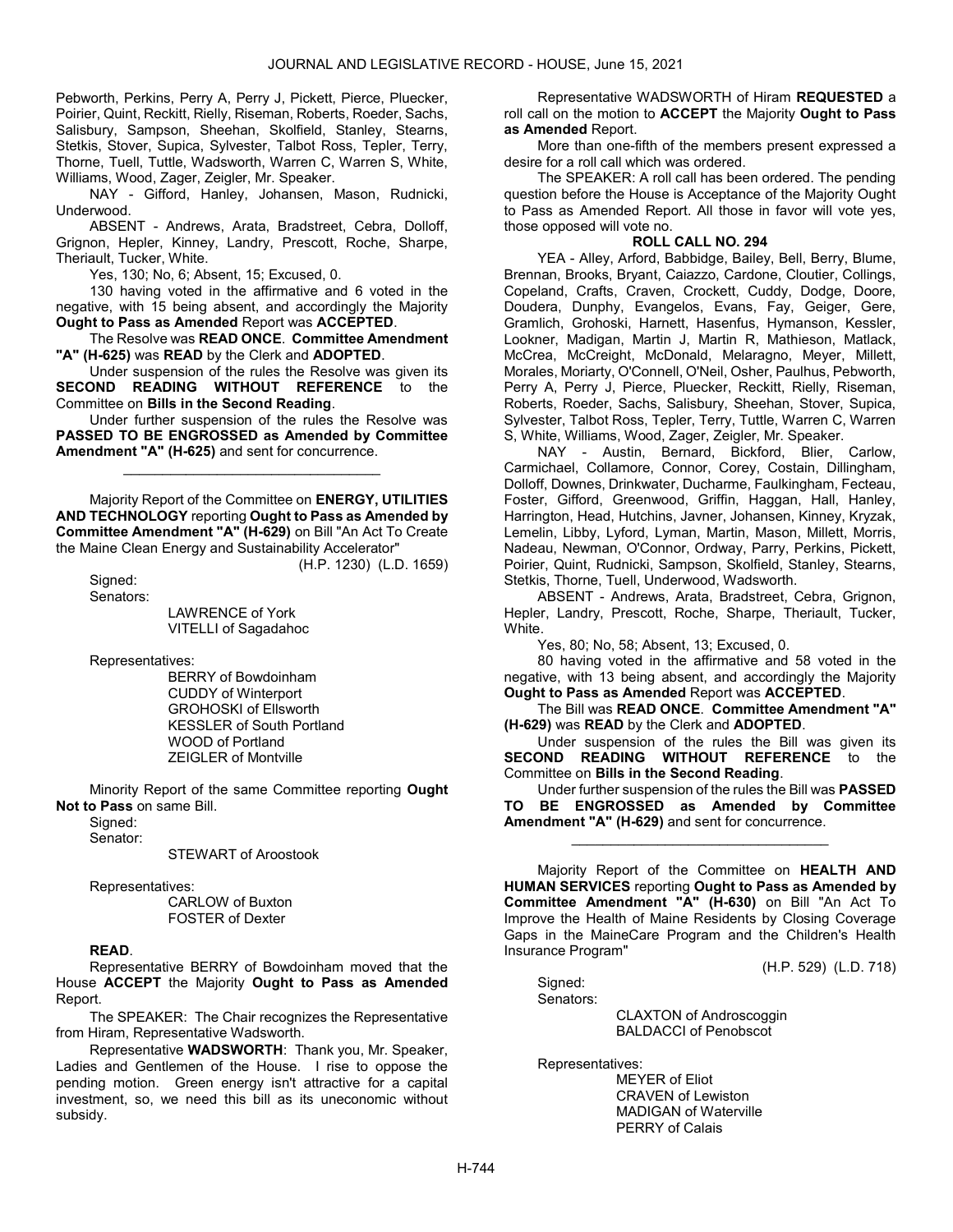STOVER of Boothbay ZAGER of Portland

 Minority Report of the same Committee reporting Ought Not to Pass on same Bill.

Signed: Senator:

MOORE of Washington

Representatives:

 CONNOR of Lewiston GRIFFIN of Levant JAVNER of Chester LEMELIN of Chelsea

## READ.

 Representative MEYER of Eliot moved that the House ACCEPT the Majority Ought to Pass as Amended Report.

 Representative GRIFFIN of Levant REQUESTED a roll call on the motion to ACCEPT the Majority Ought to Pass as Amended Report.

 More than one-fifth of the members present expressed a desire for a roll call which was ordered.

The SPEAKER: The Chair recognizes the Representative from Levant, Representative Griffin.

Representative GRIFFIN: Mr. Speaker, simply said, we need to take care of our own citizens before we take care of noncitizens. Thank you.

 The SPEAKER: A roll call has been ordered. The pending question before the House is Acceptance of the Majority Ought to Pass as Amended Report. All those in favor will vote yes, those opposed will vote no.

#### ROLL CALL NO. 295

 YEA - Alley, Arford, Babbidge, Bailey, Bell, Berry, Blume, Brennan, Brooks, Bryant, Caiazzo, Cardone, Cloutier, Collings, Copeland, Crafts, Craven, Crockett, Cuddy, Dodge, Doore, Doudera, Dunphy, Evangelos, Evans, Fay, Geiger, Gere, Gramlich, Grohoski, Harnett, Hasenfus, Hymanson, Kessler, Landry, Lookner, Madigan, Martin J, Martin R, Mathieson, Matlack, McCrea, McCreight, McDonald, Melaragno, Meyer, Millett, Morales, Moriarty, O'Connell, O'Neil, Osher, Paulhus, Pebworth, Perry A, Perry J, Pierce, Pluecker, Reckitt, Rielly, Riseman, Roberts, Roeder, Sachs, Salisbury, Sheehan, Stover, Supica, Sylvester, Talbot Ross, Tepler, Terry, Tuttle, Warren C, Warren S, White, Williams, Wood, Zager, Zeigler, Mr. Speaker.

 NAY - Austin, Bernard, Bickford, Blier, Carlow, Carmichael, Collamore, Connor, Corey, Costain, Dillingham, Dolloff, Downes, Drinkwater, Ducharme, Faulkingham, Fecteau, Foster, Gifford, Greenwood, Griffin, Haggan, Hall, Hanley, Harrington, Head, Hutchins, Javner, Johansen, Kinney, Kryzak, Lemelin, Libby, Lyford, Lyman, Martin, Mason, Millett, Morris, Nadeau, Newman, O'Connor, Ordway, Parry, Perkins, Pickett, Poirier, Quint, Rudnicki, Sampson, Skolfield, Stanley, Stearns, Stetkis, Thorne, Tuell, Underwood, Wadsworth.

 ABSENT - Andrews, Arata, Bradstreet, Cebra, Grignon, Hepler, Prescott, Roche, Sharpe, Theriault, Tucker, White.

Yes, 81; No, 58; Absent, 12; Excused, 0.

 81 having voted in the affirmative and 58 voted in the negative, with 12 being absent, and accordingly the Majority Ought to Pass as Amended Report was ACCEPTED.

 The Bill was READ ONCE. Committee Amendment "A" (H-630) was READ by the Clerk and ADOPTED.

 Under suspension of the rules the Bill was given its SECOND READING WITHOUT REFERENCE to the Committee on Bills in the Second Reading.

 Under further suspension of the rules the Bill was PASSED TO BE ENGROSSED as Amended by Committee Amendment "A" (H-630) and sent for concurrence.

\_\_\_\_\_\_\_\_\_\_\_\_\_\_\_\_\_\_\_\_\_\_\_\_\_\_\_\_\_\_\_\_\_

 Majority Report of the Committee on HEALTH AND HUMAN SERVICES reporting Ought to Pass as Amended by Committee Amendment "A" (H-632) on Resolve, To Ensure the Health and Wellness of Older Residents of the State

(H.P. 538) (L.D. 727)

 Signed: Senators:

 CLAXTON of Androscoggin BALDACCI of Penobscot MOORE of Washington

Representatives:

 MEYER of Eliot CRAVEN of Lewiston MADIGAN of Waterville PERRY of Calais STOVER of Boothbay ZAGER of Portland

 Minority Report of the same Committee reporting Ought Not to Pass on same Resolve.

Signed:

 Representatives: CONNOR of Lewiston GRIFFIN of Levant JAVNER of Chester LEMELIN of Chelsea

### READ.

 Representative MEYER of Eliot moved that the House **ACCEPT** the Majority Ought to Pass as Amended Report.

 Representative GRIFFIN of Levant REQUESTED a roll call on the motion to ACCEPT the Majority Ought to Pass as Amended Report.

 More than one-fifth of the members present expressed a desire for a roll call which was ordered.

 The SPEAKER: A roll call has been ordered. The pending question before the House is Acceptance pf the Majority Ought to Pass as Amended Report. All those in favor will vote yes, those opposed will vote no.

# ROLL CALL NO. 296

 YEA - Alley, Arford, Babbidge, Bailey, Bell, Berry, Blume, Brennan, Brooks, Bryant, Caiazzo, Cardone, Carlow, Cloutier, Collings, Copeland, Corey, Crafts, Craven, Crockett, Cuddy, Dodge, Doore, Doudera, Dunphy, Evangelos, Evans, Fay, Geiger, Gere, Gramlich, Grohoski, Harnett, Hasenfus, Hymanson, Kessler, Landry, Lookner, Madigan, Martin J, Martin R, Mathieson, Matlack, McCrea, McCreight, McDonald, Melaragno, Meyer, Millett H, Millett R, Morales, Moriarty, Newman, O'Connell, O'Neil, Osher, Paulhus, Pebworth, Perry A, Perry J, Pluecker, Reckitt, Rielly, Riseman, Roberts, Roeder, Sachs, Salisbury, Sheehan, Stover, Supica, Sylvester, Talbot Ross, Tepler, Terry, Tucker, Tuttle, Warren C, Warren S, White, Williams, Wood, Zager, Zeigler, Mr. Speaker.

 NAY - Austin, Bernard, Bickford, Blier, Carmichael, Collamore, Connor, Costain, Dillingham, Dolloff, Downes, Drinkwater, Ducharme, Faulkingham, Fecteau, Foster, Gifford, Griffin, Haggan, Hall, Hanley, Harrington, Head, Hutchins, Javner, Johansen, Kinney, Kryzak, Lemelin, Libby, Lyford, Lyman, Martin, Mason, Morris, Nadeau, O'Connor, Ordway,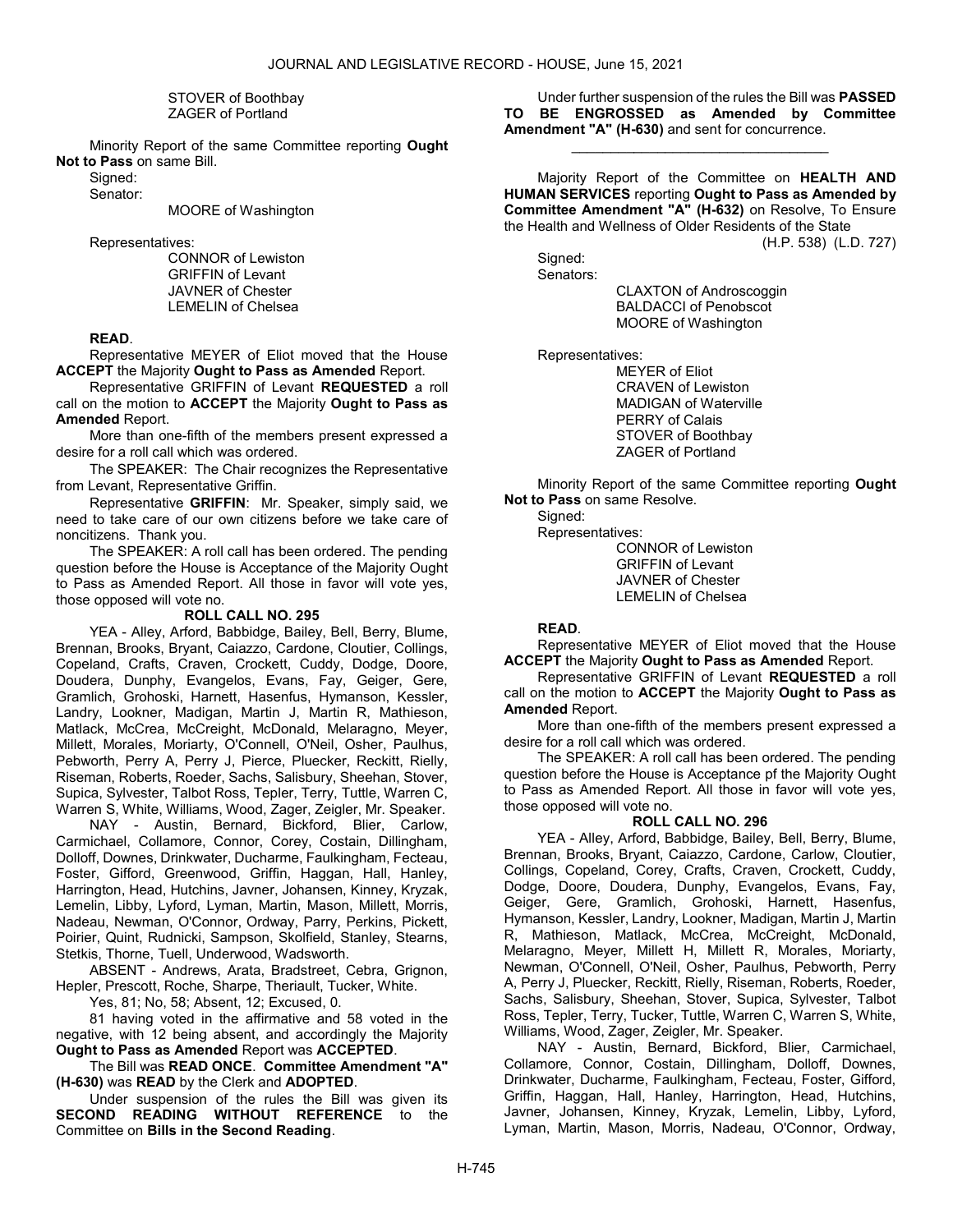Parry, Perkins, Pickett, Poirier, Quint, Rudnicki, Sampson, Skolfield, Stanley, Stearns, Stetkis, Thorne, Tuell, Underwood, Wadsworth.<br>ARSENT

Andrews, Arata, Bradstreet, Cebra, Greenwood, Grignon, Hepler, Pierce, Prescott, Roche, Sharpe, Theriault, White.

Yes, 85; No, 53; Absent, 13; Excused, 0.

 85 having voted in the affirmative and 53 voted in the negative, with 13 being absent, and accordingly the Majority Ought to Pass as Amended Report was ACCEPTED.

 The Resolve was READ ONCE. Committee Amendment "A" (H-632) was READ by the Clerk and ADOPTED.

 Under suspension of the rules the Resolve was given its SECOND READING WITHOUT REFERENCE to the Committee on Bills in the Second Reading.

 Under further suspension of the rules the Resolve was PASSED TO BE ENGROSSED as Amended by Committee Amendment "A" (H-632) and sent for concurrence.

\_\_\_\_\_\_\_\_\_\_\_\_\_\_\_\_\_\_\_\_\_\_\_\_\_\_\_\_\_\_\_\_\_

 Majority Report of the Committee on HEALTH AND HUMAN SERVICES reporting Ought to Pass as Amended by Committee Amendment "A" (H-631) on Bill "An Act To Clarify the Authority of the Department of Health and Human Services during a Public Health Emergency"

(H.P. 995) (L.D. 1344)

 Signed: Senators:

 CLAXTON of Androscoggin BALDACCI of Penobscot

Representatives:

 MEYER of Eliot CRAVEN of Lewiston MADIGAN of Waterville PERRY of Calais STOVER of Boothbay ZAGER of Portland

 Minority Report of the same Committee reporting Ought Not to Pass on same Bill.

Signed:

Senator:

MOORE of Washington

Representatives:

 CONNOR of Lewiston GRIFFIN of Levant JAVNER of Chester LEMELIN of Chelsea

### READ.

 Representative MEYER of Eliot moved that the House ACCEPT the Majority Ought to Pass as Amended Report.

 Representative GRIFFIN of Levant REQUESTED a roll call on the motion to ACCEPT the Majority Ought to Pass as Amended Report.

 More than one-fifth of the members present expressed a desire for a roll call which was ordered.

 The SPEAKER: A roll call has been ordered. The pending question before the House is Acceptance of the Majority Ought to Pass as Amended Report. All those in favor will vote yes, those opposed will vote no.

# ROLL CALL NO. 297

 YEA - Alley, Arford, Babbidge, Bailey, Bell, Berry, Blume, Brennan, Brooks, Bryant, Caiazzo, Cardone, Cloutier, Collings, Copeland, Crafts, Craven, Crockett, Cuddy, Dodge, Doore, Doudera, Dunphy, Evans, Fay, Geiger, Gere, Gramlich, Grohoski, Harnett, Hasenfus, Hymanson, Kessler, Landry, Lookner, Madigan, Martin J, Martin R, Mathieson, Matlack, McCrea, McCreight, McDonald, Melaragno, Meyer, Millett, Morales, Moriarty, O'Connell, O'Neil, Osher, Paulhus, Pebworth, Perry A, Perry J, Pierce, Pluecker, Reckitt, Rielly, Riseman, Roberts, Roeder, Sachs, Salisbury, Sheehan, Stover, Supica, Sylvester, Talbot Ross, Tepler, Terry, Tucker, Tuttle, Warren C, Warren S, White, Williams, Wood, Zager, Zeigler, Mr. Speaker.

 NAY - Austin, Bernard, Bickford, Blier, Carlow, Carmichael, Collamore, Connor, Corey, Costain, Dillingham, Dolloff, Downes, Drinkwater, Ducharme, Evangelos, Faulkingham, Fecteau, Foster, Gifford, Greenwood, Griffin, Haggan, Hall, Hanley, Harrington, Head, Hutchins, Javner, Kinney, Kryzak, Lemelin, Libby, Lyford, Lyman, Martin, Mason, Millett, Morris, Nadeau, Newman, O'Connor, Ordway, Parry, Perkins, Pickett, Poirier, Quint, Rudnicki, Sampson, Skolfield, Stanley, Stearns, Stetkis, Thorne, Tuell, Underwood, Wadsworth.

 ABSENT - Andrews, Arata, Bradstreet, Cebra, Grignon, Hepler, Johansen, Prescott, Roche, Sharpe, Theriault, White.

Yes, 81; No, 58; Absent, 12; Excused, 0.

 81 having voted in the affirmative and 58 voted in the negative, with 12 being absent, and accordingly the Majority Ought to Pass as Amended Report was ACCEPTED.

 The Bill was READ ONCE. Committee Amendment "A" (H-631) was READ by the Clerk and ADOPTED.

 Under suspension of the rules the Bill was given its SECOND READING WITHOUT REFERENCE to the Committee on Bills in the Second Reading.

 Under further suspension of the rules the Bill was PASSED TO BE ENGROSSED as Amended by Committee Amendment "A" (H-631) and sent for concurrence.

\_\_\_\_\_\_\_\_\_\_\_\_\_\_\_\_\_\_\_\_\_\_\_\_\_\_\_\_\_\_\_\_\_

 Majority Report of the Committee on HEALTH COVERAGE, INSURANCE AND FINANCIAL SERVICES reporting Ought to Pass as Amended by Committee Amendment "A" (H-626) on Bill "An Act To Support Universal Health Care"

(H.P. 773) (L.D. 1045)

 Signed: Senators:

 SANBORN of Cumberland BRENNER of Cumberland

Representatives:

 TEPLER of Topsham ARFORD of Brunswick BROOKS of Lewiston EVANS of Dover-Foxcroft MATHIESON of Kittery MELARAGNO of Auburn

 Minority Report of the same Committee reporting Ought Not to Pass on same Bill.

Signed:

Senator:

STEWART of Aroostook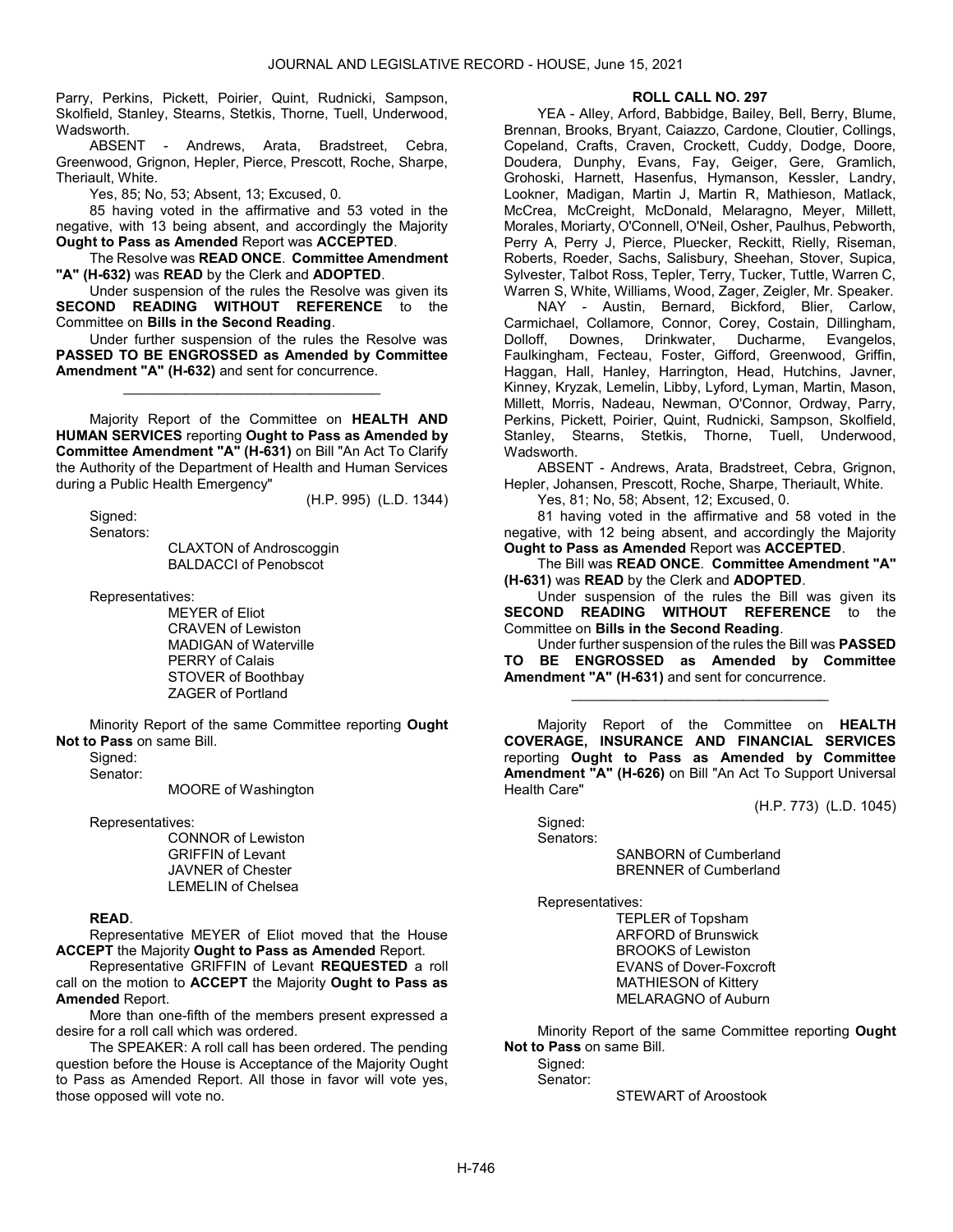Representatives:

 BLIER of Buxton CONNOR of Lewiston MORRIS of Turner QUINT of Hodgdon

### READ.

 Representative TEPLER of Topsham moved that the House ACCEPT the Majority Ought to Pass as Amended Report.

 Representative MORRIS of Turner REQUESTED a roll call on the motion to ACCEPT the Majority Ought to Pass as Amended Report.

 More than one-fifth of the members present expressed a desire for a roll call which was ordered.

The SPEAKER: The Chair recognizes the Representative from North Turner, Representative Morris.

Representative MORRIS: Thank you, Mr. Speaker. I rise in opposition to the pending motion. This bill would turn our health care system over to a small group of central planners. I think potentially another objection that we raised in committee is that this, the amended report, potentially burdens a future Legislature to our action. By waiting to see what the federal government does, we are, in not acting today, we are waiting to see and binding a potential future Legislature to the actions of this Legislature. We have a lot we can learn from Vermont's example when they tried to implement single-payer health care in their state. This is a quote from Vermont Governor Shumlin at the time; what I learned the hard way is that public financing will not work until you get costs under control. His single-payer proposal would have doubled Vermont's budget, raising state income taxes by up to nine and a half percent and placing an 11 and a half percent payroll tax on all employers, a burden Governor Shumlin said would pose a risk of economic shock, even though Vermonters would no longer pay for private health plans. The real root cause of high insurance premiums is high health care costs. That can certainly be seen with new mandates that get passed into the system. This also adds to our costs as health insurance.

I think there are many unanswered questions if we were to enact something like this. How would the government administer a single-payer health care plan? Who will be eligible for the plan and what benefits would it cover? Would there be any cost sharing? Would there still be private insurance allowed? And, the most important and most fundamental is; how would a single-payer health care system control health care costs? It's been said that having the government run your health care is like turning over your health care system to the Bureau of Motor Vehicles. I think that this is not something that the State of Maine needs to be involved in, we should learn from Vermont's example and reject the pending motion. Thank you.

The SPEAKER: The Chair recognizes the Representative from Lewiston, Representative Brooks.

Representative BROOKS: Thank you, Speaker, Women and Men of the House. Health care is a central issue of our time. We are living through a global pandemic and during this pandemic millions of Americans lost their health care coverage because they were no longer employed. Health care is an issue that we've been addressing at both the State and federal level time and time again. You know, I know many people, I've knocked on many doors and I've talked to many friends, family members and myself that we made health care decisions based on the ability to pay. When health care decisions are made based on the ability to pay, it can be unaffordable for many,

many Mainers. And if we were able to prevent illnesses or treat them early in the course, it would not cost as much in the long run. This legislation is dependent on what happens in the federal government, if it would pass enabling legislation for us to proceed as a state to look at this issue and look towards implementation, but I would say that it's the way to go and thank you.

The SPEAKER: The Chair recognizes the Representative from Penobscot, Representative Hutchins.

Representative HUTCHINS: Thank you, Mr. Speaker, Ladies and Gentlemen of the House. We've sort of had an experiment the last year on government-run health care at the expense of all other care. COVID-19 flu has sort of taken over the minds of everyone that's had anything to do with funding free all of the care, or so-called free all of the care for COVID. And, in the process, much other health care has been ignored, which we are going to see ending up being in the next year or two many more cases, probably, of deaths from ignoring certain other diseases that should've been taken care of earlier. So, I think we have a good example of what single-payer health care will be if we let the government control it. And if you think health care is expensive now, wait till it's free.

The SPEAKER: The Chair recognizes the Representative from Topsham, Representative Tepler.

Representative TEPLER: Thank you, Mr. Speaker. Mr. Speaker, for me, the most important thing here is Dirigo; Maine must lead. When the federal government makes it possible for states to pilot universal health care programs by allowing states to use our federally-run health care programs, Medicare and Medicaid, to use those monies and to control the ERISA-based programs which are self-funded, then we must be ready to pilot that kind of program. We must be one of the first states so that we can help all Mainers get the health care they need and they deserve.

 The SPEAKER: A roll call has been ordered. The pending question before the House is Acceptance of the Majority Ought to Pass as Amended Report. All those in favor will vote yes, those opposed will vote no.

### ROLL CALL NO. 298

 YEA - Alley, Arford, Babbidge, Bailey, Bell, Berry, Blume, Brennan, Brooks, Bryant, Caiazzo, Cardone, Cloutier, Collings, Copeland, Crafts, Craven, Crockett, Cuddy, Dodge, Doore, Doudera, Dunphy, Evangelos, Evans, Fay, Geiger, Gere, Gramlich, Grohoski, Harnett, Hasenfus, Hymanson, Kessler, Landry, Lookner, Madigan, Martin J, Martin R, Mathieson, Matlack, McCrea, McCreight, McDonald, Melaragno, Meyer, Millett, Morales, Moriarty, O'Connell, O'Neil, Osher, Paulhus, Pebworth, Perry A, Perry J, Pierce, Pluecker, Reckitt, Rielly, Riseman, Roberts, Roeder, Sachs, Salisbury, Sheehan, Stover, Supica, Talbot Ross, Tepler, Terry, Tucker, Tuttle, Warren C, Warren S, White, Williams, Wood, Zager, Zeigler, Mr. Speaker.

 NAY - Austin, Bernard, Bickford, Blier, Carlow, Carmichael, Collamore, Connor, Corey, Costain, Dillingham, Dolloff, Downes, Drinkwater, Ducharme, Faulkingham, Fecteau, Foster, Gifford, Greenwood, Griffin, Haggan, Hall, Hanley, Harrington, Head, Hutchins, Javner, Johansen, Kinney, Kryzak, Lemelin, Libby, Lyford, Lyman, Martin, Mason, Millett, Morris, Nadeau, Newman, O'Connor, Ordway, Parry, Perkins, Pickett, Poirier, Quint, Rudnicki, Sampson, Skolfield, Stanley, Stearns, Stetkis, Thorne, Tuell, Underwood, Wadsworth.

 ABSENT - Andrews, Arata, Bradstreet, Cebra, Grignon, Hepler, Prescott, Roche, Sharpe, Sylvester, Theriault, White. Yes, 81; No, 58; Absent, 12; Excused, 0.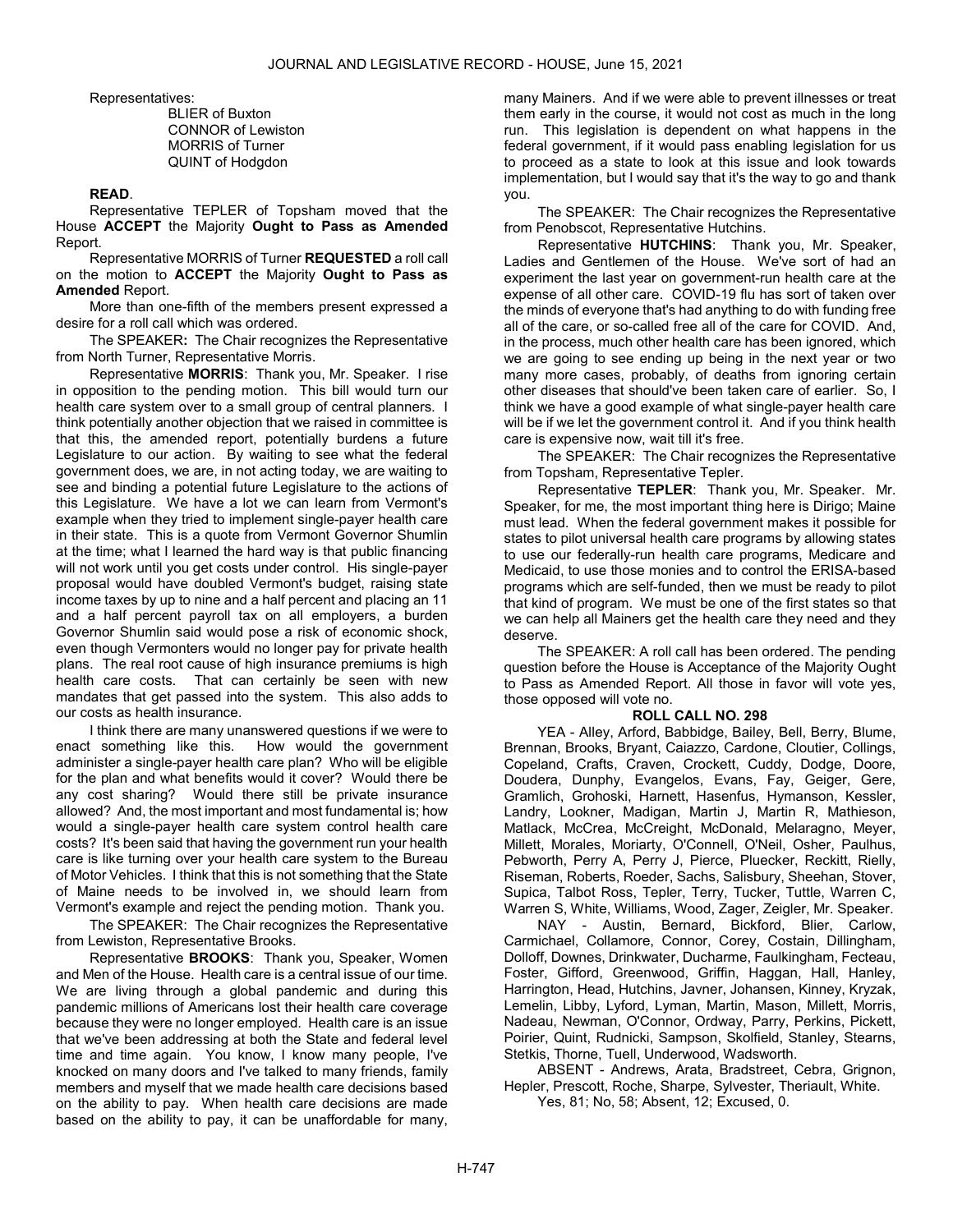81 having voted in the affirmative and 58 voted in the negative, with 12 being absent, and accordingly the Majority Ought to Pass as Amended Report was ACCEPTED.

 The Bill was READ ONCE. Committee Amendment "A" (H-626) was READ by the Clerk and ADOPTED.

 Under suspension of the rules the Bill was given its SECOND READING WITHOUT REFERENCE to the Committee on Bills in the Second Reading.

 Under further suspension of the rules the Bill was PASSED TO BE ENGROSSED as Amended by Committee Amendment "A" (H-626) and sent for concurrence.

\_\_\_\_\_\_\_\_\_\_\_\_\_\_\_\_\_\_\_\_\_\_\_\_\_\_\_\_\_\_\_\_\_

 Majority Report of the Committee on VETERANS AND LEGAL AFFAIRS reporting Ought Not to Pass on Bill "An Act To Establish Medical Marijuana Cooperatives"

(H.P. 251) (L.D. 353)

 Signed: Senators:

 LUCHINI of Hancock FARRIN of Somerset

Representatives:

 CAIAZZO of Scarborough COREY of Windham HARRINGTON of Sanford KINNEY of Knox McCREIGHT of Harpswell RIELLY of Westbrook TUTTLE of Sanford WOOD of Portland

 Minority Report of the same Committee reporting Ought to Pass as Amended by Committee Amendment "A" (H-633) on same Bill.

 Signed: Senator:

HICKMAN of Kennebec

Representatives:

 DOLLOFF of Milton Township SUPICA of Bangor

#### READ.

 On motion of Representative CAIAZZO of Scarborough, the Majority Ought Not to Pass Report was ACCEPTED and sent for concurrence.

\_\_\_\_\_\_\_\_\_\_\_\_\_\_\_\_\_\_\_\_\_\_\_\_\_\_\_\_\_\_\_\_\_

 Eight Members of the Committee on CRIMINAL JUSTICE AND PUBLIC SAFETY report in Report "A" Ought to Pass as Amended by Committee Amendment "A" (H-627) on Bill "An Act To Amend Certain Provisions of Maine's Drug Laws"

(H.P. 1246) (L.D. 1675)

 Signed: Senators:

> DESCHAMBAULT of York LAWRENCE of York

Representatives:

 WARREN of Hallowell LOOKNER of Portland MORALES of South Portland PLUECKER of Warren RECKITT of South Portland

#### SHARPE of Durham

 Four Members of the same Committee report in Report "B" Ought to Pass as Amended by Committee Amendment "B" (H-628) on same Bill.

Signed: Senator:

CYRWAY of Kennebec

Representatives:

 COSTAIN of Plymouth NEWMAN of Belgrade PICKETT of Dixfield

One Member of the same Committee reports in Report "C" Ought Not to Pass on same Bill.

Signed:

 Representative: RUDNICKI of Fairfield

READ.

 Representative WARREN of Hallowell moved that the House ACCEPT Report "A" Ought to Pass as Amended.

 Representative PICKETT of Dixfield REQUESTED a roll call on the motion to ACCEPT Report "A" Ought to Pass as Amended.

 More than one-fifth of the members present expressed a desire for a roll call which was ordered.

 The SPEAKER: A roll call has been ordered. The pending question before the House is Acceptance of Report "A" Ought to Pass as Amended. All those in favor will vote yes, those opposed will vote no.

#### ROLL CALL NO. 299

 YEA - Arford, Babbidge, Bailey, Bell, Berry, Blume, Brennan, Brooks, Bryant, Caiazzo, Cardone, Cloutier, Collings, Copeland, Crafts, Craven, Crockett, Cuddy, Dodge, Doore, Doudera, Dunphy, Evangelos, Evans, Fay, Geiger, Gere, Gramlich, Grohoski, Harnett, Hasenfus, Hymanson, Kessler, Landry, Lookner, Madigan, Martin J, Martin R, Mathieson, Matlack, McCrea, McCreight, McDonald, Melaragno, Meyer, Morales, Moriarty, O'Connell, O'Neil, Osher, Paulhus, Pebworth, Perry A, Perry J, Pierce, Pluecker, Reckitt, Rielly, Riseman, Roberts, Roeder, Sachs, Salisbury, Sheehan, Stover, Supica, Sylvester, Talbot Ross, Tepler, Terry, Tucker, Tuttle, Warren C, Warren S, White, Williams, Wood, Zager, Zeigler, Mr. Speaker.

 NAY - Alley, Austin, Bernard, Blier, Carlow, Carmichael, Collamore, Connor, Corey, Costain, Dillingham, Dolloff, Downes, Drinkwater, Ducharme, Faulkingham, Fecteau, Foster, Gifford, Greenwood, Griffin, Haggan, Hall, Hanley, Harrington, Head, Hutchins, Javner, Johansen, Kinney, Kryzak, Lemelin, Libby, Lyford, Lyman, Martin, Mason, Millett, Morris, Nadeau, Newman, O'Connor, Ordway, Parry, Perkins, Pickett, Poirier, Quint, Rudnicki, Sampson, Skolfield, Stanley, Stearns, Stetkis, Thorne, Tuell, Underwood, Wadsworth.

 ABSENT - Andrews, Arata, Bickford, Bradstreet, Cebra, Grignon, Hepler, Millett, Prescott, Roche, Sharpe, Theriault, White.

Yes, 80; No, 58; Absent, 13; Excused, 0.

 80 having voted in the affirmative and 58 voted in the negative, with 13 being absent, and accordingly Report "A" Ought to Pass as Amended was ACCEPTED.

 The Bill was READ ONCE. Committee Amendment "A" (H-627) was READ by the Clerk and ADOPTED.

 Under suspension of the rules, the Bill was given its SECOND READING WITHOUT REFERENCE to the Committee on Bills in the Second Reading.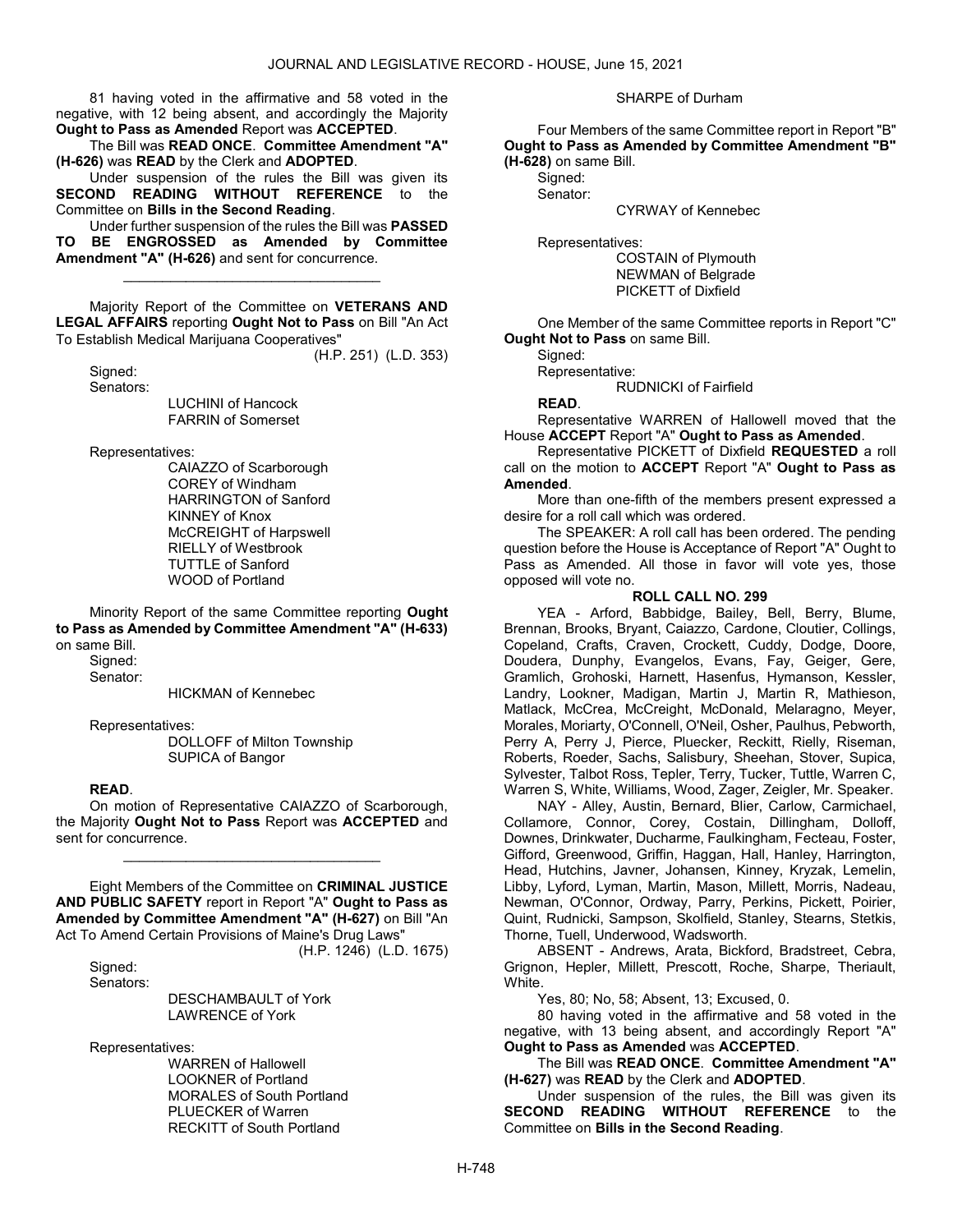Under further suspension of the rules, the Bill was PASSED TO BE ENGROSSED as Amended by Committee Amendment "A" (H-627) and sent for concurrence.

\_\_\_\_\_\_\_\_\_\_\_\_\_\_\_\_\_\_\_\_\_\_\_\_\_\_\_\_\_\_\_\_\_

 By unanimous consent, all matters having been acted upon were ORDERED SENT FORTHWITH. \_\_\_\_\_\_\_\_\_\_\_\_\_\_\_\_\_\_\_\_\_\_\_\_\_\_\_\_\_\_\_\_\_

 Majority Report of the Committee on ENERGY, UTILITIES AND TECHNOLOGY reporting Ought to Pass as Amended by Committee Amendment "A" (H-651) on Bill "An Act To Facilitate Maine's Climate Goals by Encouraging Use of Electric Vehicles"

(H.P. 245) (L.D. 347)

Signed:

Senators:

 LAWRENCE of York VITELLI of Sagadahoc

Representatives:

 BERRY of Bowdoinham CUDDY of Winterport GROHOSKI of Ellsworth KESSLER of South Portland WOOD of Portland ZEIGLER of Montville

 Minority Report of the same Committee reporting Ought Not to Pass on same Bill.

Signed:

Senator:

STEWART of Aroostook

Representatives:

 FOSTER of Dexter GRIGNON of Athens WADSWORTH of Hiram

## READ.

 Representative BERRY of Bowdoinham moved that the House ACCEPT the Majority Ought to Pass as Amended Report.

The SPEAKER: The Chair recognizes the Representative from Hiram, Representative Wadsworth.

Representative WADSWORTH: Thank you, Mr. Speaker, Ladies and Gentlemen of the House. I rise to oppose the pending motion. Incentive rates like this are going to cost our other ratepayers and that's usually our poorest constituents. Mr. Speaker, I request a Roll Call.

 Representative WADSWORTH of Hiram REQUESTED a roll call on the motion to **ACCEPT** the Majority **Ought to Pass** as Amended Report.

 More than one-fifth of the members present expressed a desire for a roll call which was ordered.

The SPEAKER: The Chair recognizes the Representative from Dexter, Representative Foster.

Representative FOSTER: Simply add that in the 129th, legislation was passed and went into Statute requiring the PUC to carry out pilot projects, and there are four of them and they are in place and during testimony on this bill, the PUC said that they seemed to be successful, however, they need more time to properly analyze those and although they didn't suggest that this bill was unnecessary, I will. Thank you, Mr. Speaker.

The SPEAKER: The Chair recognizes the Representative from Bowdoinham, Representative Berry.

Representative BERRY: Thank you, Mr. Speaker. Mr. Speaker and Men and Women of the House, the bill before us would encourage the use of electric vehicles by making it more affordable to install public electric vehicle charging stations. It would involve a proceeding at the Public Utilities Commission where rate design could be considered to make that more affordable to those wishing to install public electrical vehicle charging stations. And, for that reason, Mr. Speaker and Men and Women of the House, I hope we can support the pending motion. Thank you.

The SPEAKER: The Chair recognizes the Representative from Carmel, Representative Thorne.

Representative THORNE: Thank you, Mr. Speaker. I'm not sure if it was mentioned in committee or not, but perhaps these charging stations could be either solar or wind-powered to save the ratepayers? Is it too late for a floor amendment?

The SPEAKER: The Representative from Carmel, Representative Thorne has posed a question to any member who may care to respond. The Chair recognizes the Representative from Dexter, Representative Foster.

The SPEAKER: The Chair recognizes the Representative from Dexter, Representative Foster.

Representative FOSTER: Thank you, Mr. Speaker. I will rise to what I thought I heard as a question. These charging stations will be powered off the grid and any form of energy production source will obviously supply the power, including renewable energy. Again, I reiterate the concern; any time we pass laws that require incentive rates for anything like this, even though it is going to be beneficial to the State, it is an added expense to other ratepayers who have to pick up the loss of revenue or provide the money for the incentive, if you will, to those who are going to benefit from it. Thank you.

 The SPEAKER: A roll call has been ordered. The pending question before the House is Acceptance of the Majority Ought to Pass as Amended Report. All those in favor will vote yes, those opposed will vote no.

#### ROLL CALL NO. 300

 YEA - Alley, Arford, Babbidge, Bailey, Bell, Berry, Blume, Brennan, Brooks, Bryant, Caiazzo, Cardone, Carlow, Cloutier, Collings, Copeland, Corey, Crafts, Craven, Crockett, Cuddy, Dodge, Doore, Doudera, Dunphy, Evangelos, Evans, Fay, Geiger, Gere, Gramlich, Grohoski, Harnett, Hasenfus, Hymanson, Kessler, Landry, Lookner, Madigan, Martin J, Martin R, Mathieson, Matlack, McCrea, McCreight, McDonald, Melaragno, Meyer, Millett, Morales, Moriarty, O'Connell, O'Neil, Osher, Paulhus, Pebworth, Perry A, Perry J, Pierce, Pluecker, Reckitt, Rielly, Riseman, Roberts, Roeder, Sachs, Salisbury, Sheehan, Stover, Supica, Sylvester, Talbot Ross, Tepler, Terry, Tucker, Tuttle, Warren C, Warren S, White, Williams, Wood, Zager, Zeigler, Mr. Speaker.

 NAY - Austin, Bernard, Bickford, Blier, Carmichael, Collamore, Connor, Costain, Dillingham, Dolloff, Downes, Drinkwater, Ducharme, Faulkingham, Fecteau, Foster, Gifford, Greenwood, Griffin, Haggan, Hall, Hanley, Harrington, Head, Hutchins, Javner, Johansen, Kinney, Kryzak, Lemelin, Libby, Lyford, Lyman, Mason, Millett, Morris, Nadeau, Newman, O'Connor, Ordway, Parry, Perkins, Pickett, Poirier, Quint, Rudnicki, Sampson, Skolfield, Stanley, Stearns, Stetkis, Thorne, Tuell, Underwood, Wadsworth.

 ABSENT - Andrews, Arata, Bradstreet, Cebra, Grignon, Hepler, Martin, Prescott, Roche, Sharpe, Theriault, White. Yes, 84; No, 55; Absent, 12; Excused, 0.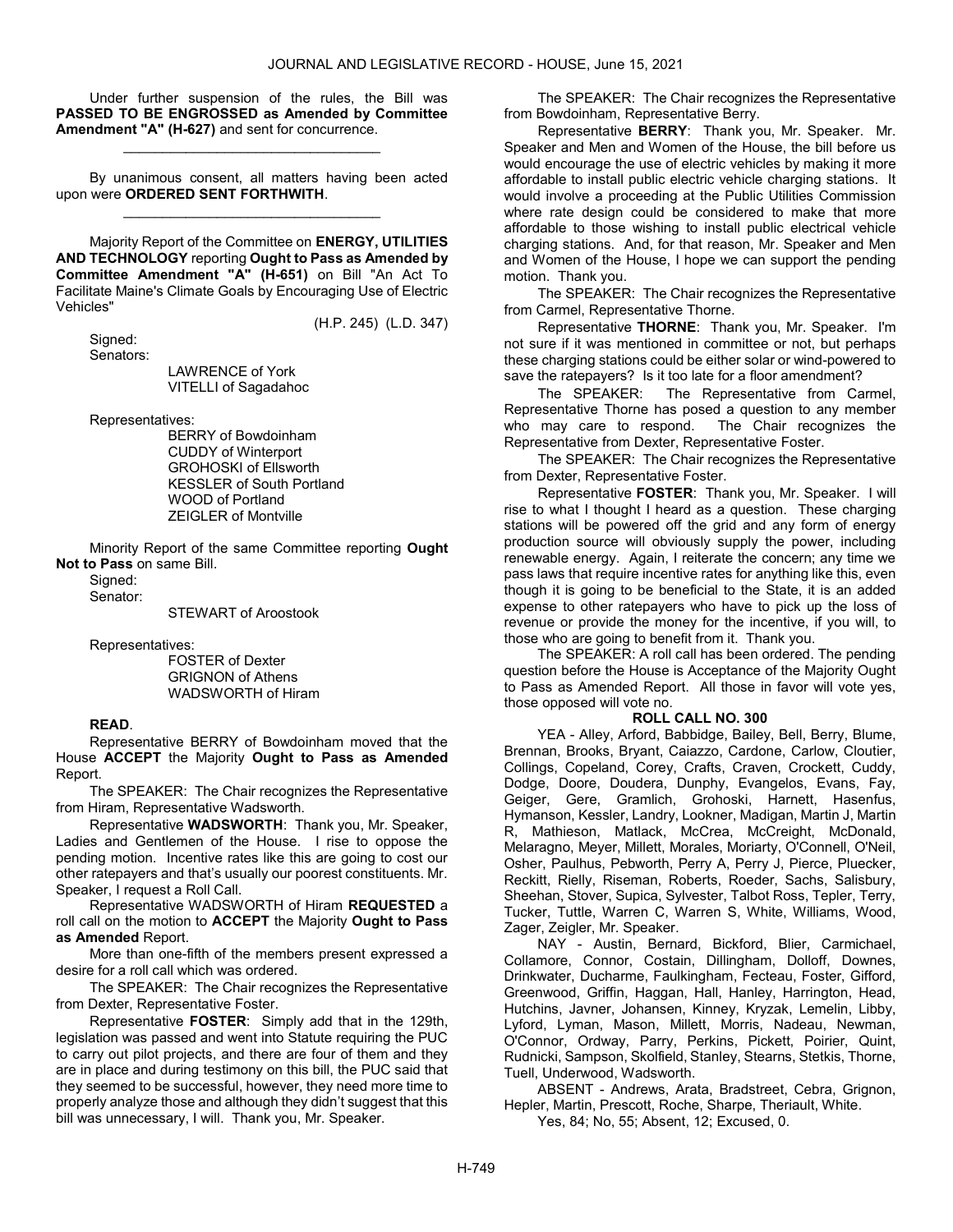84 having voted in the affirmative and 55 voted in the negative, with 12 being absent, and accordingly the Majority Ought to Pass as Amended Report was ACCEPTED.

 The Bill was READ ONCE. Committee Amendment "A" (H-651) was READ by the Clerk and ADOPTED.

 Under suspension of the rules the Bill was given its SECOND READING WITHOUT REFERENCE to the Committee on Bills in the Second Reading.

 Under further suspension of the rules the Bill was PASSED TO BE ENGROSSED as Amended by Committee Amendment "A" (H-651) and sent for concurrence.

\_\_\_\_\_\_\_\_\_\_\_\_\_\_\_\_\_\_\_\_\_\_\_\_\_\_\_\_\_\_\_\_\_

 Majority Report of the Committee on ENERGY, UTILITIES AND TECHNOLOGY reporting Ought to Pass as Amended by Committee Amendment "A" (H-638) on Bill "An Act To Amend State Laws Relating to Net Energy Billing and the Procurement of Distributed Generation"

(H.P. 692) (L.D. 936)

 Signed: Senators:

> LAWRENCE of York VITELLI of Sagadahoc

Representatives:

 BERRY of Bowdoinham CUDDY of Winterport GROHOSKI of Ellsworth KESSLER of South Portland WOOD of Portland ZEIGLER of Montville

 Minority Report of the same Committee reporting Ought Not to Pass on same Bill.

Sianed: Senator:

STEWART of Aroostook

Representatives:

 CARLOW of Buxton FOSTER of Dexter WADSWORTH of Hiram

#### READ.

 Representative BERRY of Bowdoinham moved that the House ACCEPT the Majority Ought to Pass as Amended Report.

The SPEAKER: The Chair recognizes the Representative from Dexter, Representative Foster.

Representative FOSTER: Thank you, Mr. Speaker, Ladies and Gentlemen of the House. First of all, I would like to thank my good friend, the Representative from Ellsworth, for all the work that was done regarding this net energy billing issue, the subcommittee work, the work on the language, the work with the stakeholders and those of us who had concern for our ratepayers, as so did that Representative. Mr. Speaker, this was all in an effort to try to repair what was done to the State's rate obligations because of legislation passed in the 129th, otherwise known as LD 1711, the Dow Solar Bill. That bill that I've referred to as prompting a solar goldrush in the State of Maine, made some big promises to those who earn their living from solar power; installation, operation, etcetera. Unfortunately, at often more than 10 cents a kilowatt hour of subsidy from our ratepayers, not to speak of tax incentives both on federal and state levels and other monies available for the installation of solar power, we cannot as we look forward to green energy increases in the State of Maine, afford to have energy rates, electricity rates of this magnitude. So, this was an attempt to address that. Unfortunately, the result, in my opinion, does not go far enough and, once again, I will remind folks here of the testimony we received during this NEB discussion in the subcommittee from a representative with the AARP of Maine. And I'll quote; AARP Maine continues to track and engage deliberations regarding legislation that will impact Maine ratepayers in an effort to represent all consumers, but especially those older Mainers living on a fixed income who are far more likely to feel the burden of even the smallest rate hike. AARP Maine objects to the proposal submitted for consideration at the May 28th meeting. Our concerns reflect the high cost and unreasonable bill impacts associated with both proposals. If the proposals are adopted, the result would be a legislated approval of a 20-year contract between electric ratepayers and distributed generation solar providers that would require payments totaling \$115 million to \$153 million annually from ratepayers, resulting in a distribution rate increase of 15-20% annually. That was AARP's projections.

Now, I will again remind folks here and read once again findings or information provided by the Public Utilities Commission. This Public Utilities Commission has many experts on board. They have a large contingency that looks at these issues, not only do they regulate utilities but they try to look at pending legislation, they look at Statute and they report out to the EUT committee on findings on very many issues, most especially in the area of the electric utilities and rates. EUT committee members, please find below in response to Representative Foster's request some of the cost estimates that have been provided by the Commission to the NEB Subcommittee. The actual cost will depend on how many of the approximately 1500 megawatts of eligible projects under the majority amendment become operational. And I will only read the top quote; if an NEB capacity of 1500 megawatts is realized, the cost per year in millions of dollars will be 230.08 million. The estimated delivery rate increase to ratepayers including those elderly, those on fixed income, those poor that live among us, will be projected to be a 31% increase. I ask, Mr. Speaker, that we vote down this pending motion. Thank you.

The SPEAKER: The Chair recognizes the Representative from Penobscot, Representative Hutchins.

Representative HUTCHINS: Mr. Speaker, has a Roll Call been called on this yet?

The SPEAKER: The Chair would answer in the negative.

Representative HUTCHINS: Then I'd like to call for one.

 Representative HUTCHINS of Penobscot REQUESTED a roll call on the motion to **ACCEPT** the Majority **Ought to Pass** as Amended Report.

 More than one-fifth of the members present expressed a desire for a roll call which was ordered.

The SPEAKER: The Member may proceed.

Representative HUTCHINS: There's no exception, impatient people, when they perceive a problem, they want to fix it tomorrow or maybe this afternoon. And that's kind of how runaway the process of the Green New Deal has come about in, I believe, anyway. We have proposals that by the time, and I think we're going to continue with them unfortunately, by the time we get done paying for what's now the Green New Deal and the wind turbines and solar power that are unreliable power, as was proved in Texas not long ago and Maine really knows how to produce ice as compared to Texas, we will have spent so much money on this that we may not be able to afford what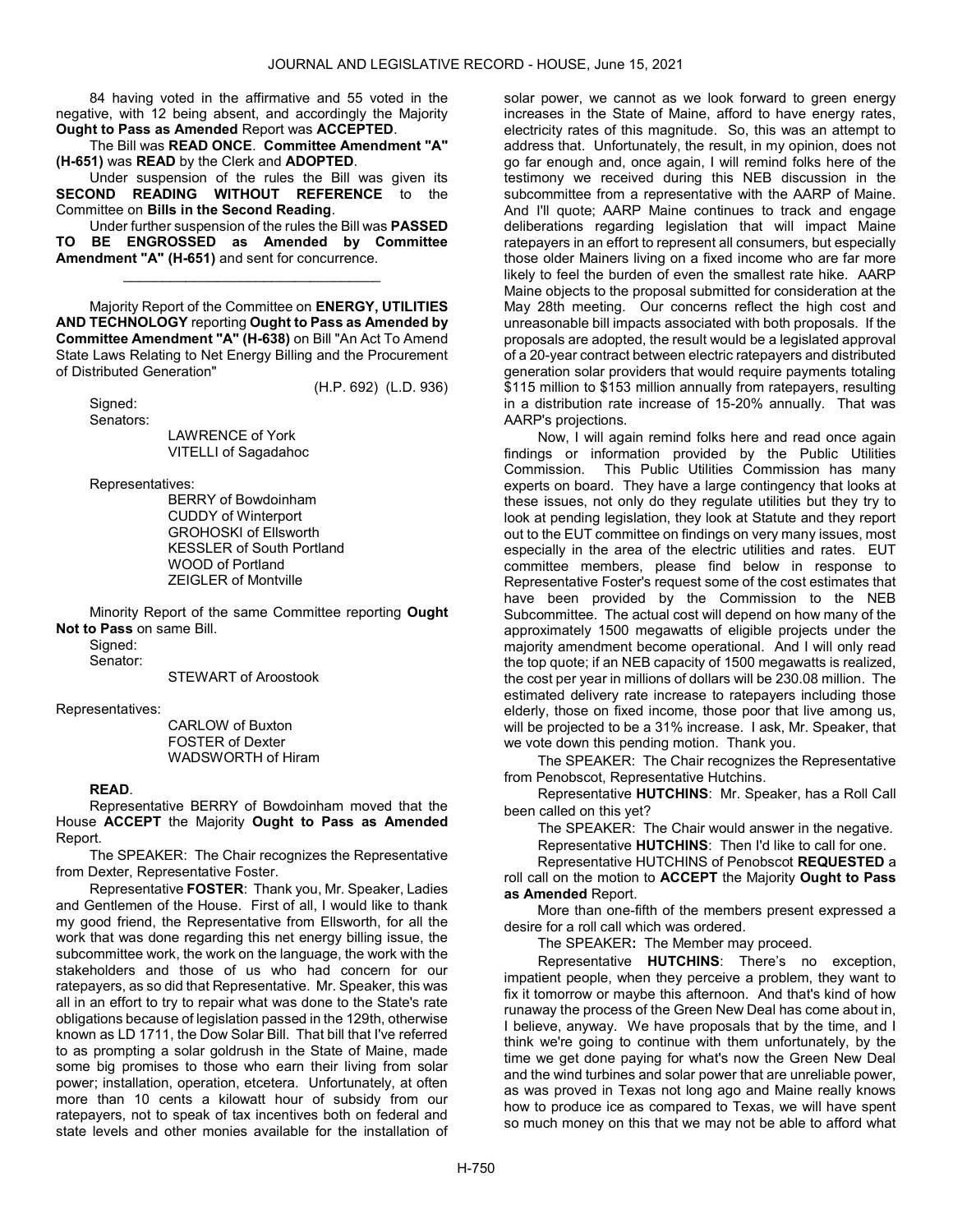might come next that actually might help the environment. Because this isn't going to. Thank you very much.

The SPEAKER: The Chair recognizes the Representative from Pittston, Representative Hanley.

Representative HANLEY: Thank you, Mr. Speaker. Mr. Speaker, Ladies and Gentlemen of the House, some of you are old enough to remember and, maybe not hearing it personally, but I've heard it played over and over throughout the years. President Eisenhower, when he was leaving office in 1960, he gave a farewell speech and he warned about the military industrial complex. And he was right. Well, I'm warning you about the solar industrial complex and I'm right already. This bill proves it and the rates that were just mentioned by the Good Representative from Dexter are going to be living proof of the solar industrial complex and the tail wagging the dog. Defeat this motion. Thank you very much.

The SPEAKER: The Chair recognizes the Representative from Berwick, Representative O'Connor.

Representative O'CONNOR: Thank you, Mr. Speaker, Ladies and Gentlemen of the House. Not only do I find it reprehensible that we will raise the energy rates, the electric rates on our elderly in the State and our people who really are lacking quite a bit of disposal income, I find it also reprehensible that the rates will continue to increase, they'll increase and we'll have other issues such as the recycling of these panels, that will increase costs and we will also, we could have another looming crisis considering golf courses used to be the largest user of Monsanto's Roundup in the State, now it is solar farms. Thank you, Mr. Speaker.

 The SPEAKER: A roll call has been ordered. The pending question before the House is Acceptance of the Majority Ought to Pass as Amended Report. All those in favor will vote yes, those opposed will vote no.

#### ROLL CALL NO. 301

 YEA - Arford, Babbidge, Bailey, Bell, Berry, Blume, Brennan, Brooks, Bryant, Caiazzo, Cardone, Cloutier, Collings, Copeland, Crafts, Craven, Crockett, Cuddy, Dodge, Doore, Doudera, Dunphy, Evangelos, Evans, Fay, Geiger, Gere, Gramlich, Grohoski, Harnett, Hasenfus, Hymanson, Kessler, Lookner, Madigan, Martin J, Martin R, Mathieson, Matlack, McCrea, McCreight, McDonald, Melaragno, Meyer, Millett, Morales, Moriarty, O'Connell, O'Neil, Osher, Paulhus, Pebworth, Perry A, Perry J, Pierce, Pluecker, Reckitt, Rielly, Riseman, Roberts, Roeder, Sachs, Salisbury, Sheehan, Stover, Supica, Sylvester, Talbot Ross, Tepler, Terry, Tucker, Tuttle, Warren C, Warren S, White, Williams, Wood, Zager, Zeigler, Mr. Speaker.

 NAY - Alley, Austin, Bernard, Bickford, Blier, Carlow, Carmichael, Collamore, Connor, Corey, Costain, Dillingham, Dolloff, Downes, Drinkwater, Ducharme, Faulkingham, Fecteau, Foster, Gifford, Greenwood, Griffin, Haggan, Hall, Hanley, Harrington, Head, Hutchins, Javner, Johansen, Kinney, Kryzak, Landry, Lemelin, Libby, Lyford, Lyman, Mason, Millett, Morris, Nadeau, Newman, O'Connor, Ordway, Parry, Perkins, Pickett, Poirier, Quint, Rudnicki, Sampson, Skolfield, Stanley, Stearns, Stetkis, Thorne, Tuell, Underwood, Wadsworth.

 ABSENT - Andrews, Arata, Bradstreet, Cebra, Grignon, Hepler, Martin, Prescott, Roche, Sharpe, Theriault, White.

Yes, 80; No, 59; Absent, 12; Excused, 0.

 80 having voted in the affirmative and 59 voted in the negative, with 12 being absent, and accordingly the Majority Ought to Pass as Amended Report was ACCEPTED.

 The Bill was READ ONCE. Committee Amendment "A" (H-638) was READ by the Clerk and ADOPTED.

 Under suspension of the rules the Bill was given its SECOND READING WITHOUT REFERENCE to the Committee on Bills in the Second Reading.

 Under further suspension of the rules the Bill was PASSED TO BE ENGROSSED as Amended by Committee Amendment "A" (H-638) and sent for concurrence.

\_\_\_\_\_\_\_\_\_\_\_\_\_\_\_\_\_\_\_\_\_\_\_\_\_\_\_\_\_\_\_\_\_

 Majority Report of the Committee on ENERGY, UTILITIES AND TECHNOLOGY reporting Ought to Pass as Amended by Committee Amendment "A" (H-640) on Bill "An Act To Create the Pine Tree Power Company, a Nonprofit Utility, To Deliver Lower Rates, Reliability and Local Control for Maine Energy Independence"

(H.P. 1269) (L.D. 1708)

 Signed: Senators:

 LAWRENCE of York VITELLI of Sagadahoc

Representatives:

 BERRY of Bowdoinham CARLOW of Buxton CUDDY of Winterport GRIGNON of Athens GROHOSKI of Ellsworth KESSLER of South Portland WOOD of Portland ZEIGLER of Montville

 Minority Report of the same Committee reporting Ought Not to Pass on same Bill.

 Signed: Senator:

STEWART of Aroostook

Representatives:

 FOSTER of Dexter WADSWORTH of Hiram

#### READ.

 Representative BERRY of Bowdoinham moved that the House ACCEPT the Majority Ought to Pass as Amended Report.

 Representative WADSWORTH of Hiram REQUESTED a roll call on the motion to ACCEPT the Majority Ought to Pass as Amended Report.

 More than one-fifth of the members present expressed a desire for a roll call which was ordered.

The SPEAKER: The Chair recognizes the Representative from Dexter, Representative Foster.

Representative FOSTER: Thank you, Mr. Speaker, Ladies and Gentlemen of the House. This landmark bill, LD 1708, is likely the most provocative, complex and possibly detrimental bill we will consider in the 130th Legislature. I'll cover a few of the issues I see in it for you to ponder.

First of all, those supporting the bill claim it is not a government takeover but a customer takeover of the investorowned utilities. Although one may question it by the way things seem today, as far as I know, the customers are citizens --

The SPEAKER: The Member will defer. It is very difficult to hear people speaking. There's a lot of side conversations occurring. If Members would like to have side conversations, I would request you take them behind the glass or out in the hallway. The Member may proceed.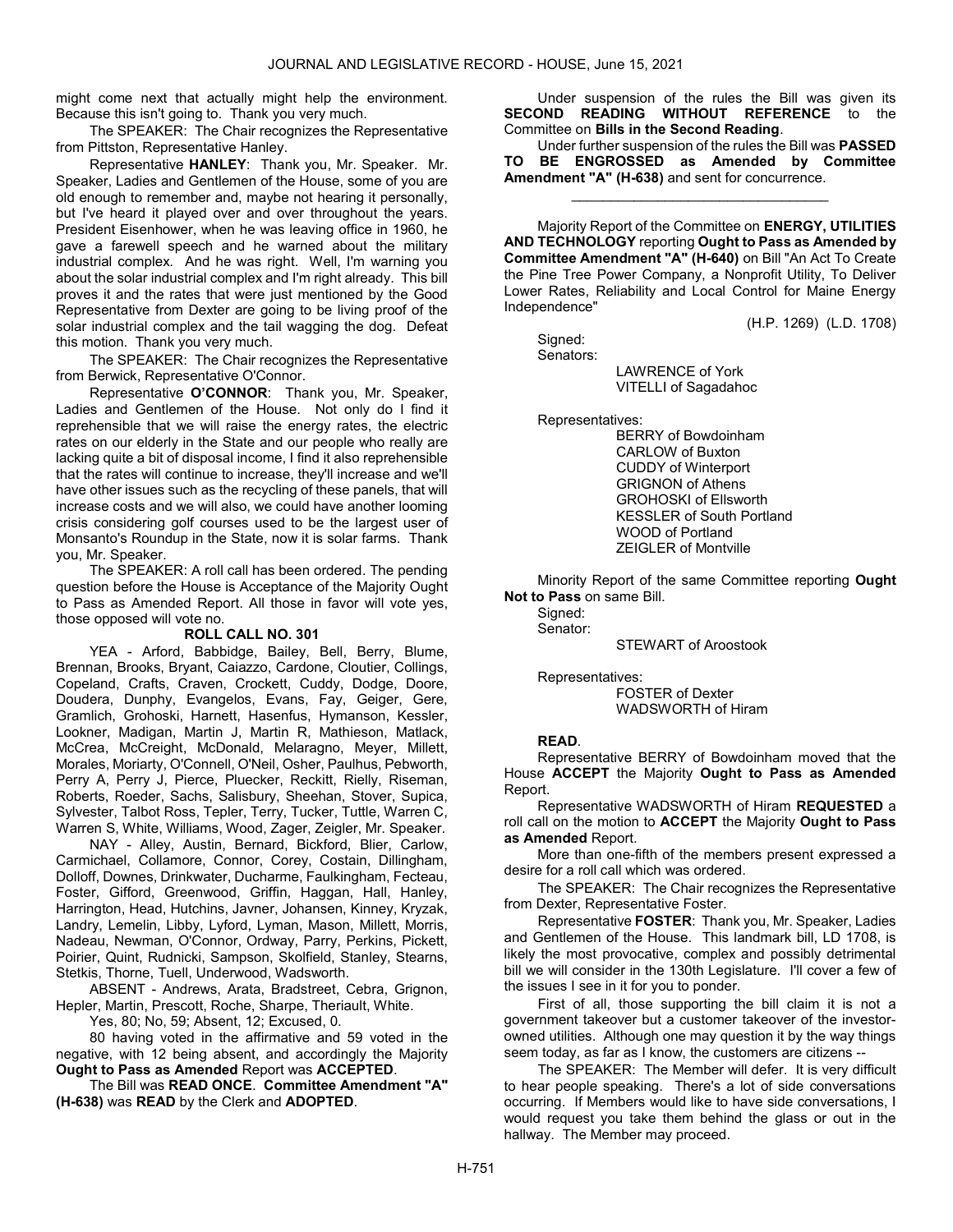Representative FOSTER: Thank you, Mr. Speaker. Although one may question it by the way things seem today, the customers, as far as I know, are citizens and the citizens are still the government. If this is a customer takeover, why are all voters in the State allowed to participate in determining if the acquisition will take place and that customers of the utilities will become financially responsible for its purchase? Currently, the IOUs are overseen by the Public Utilities Commission which reports to the Energy, Utilities and Technology legislative committee. Under the new proposed structure, the utility would be run by a politically-elected board, the PUC would continue to oversee the utility and report to the EUT committee. This adds another layer of complexity to the administration of the utilities and, more importantly, adds more potential for politics to play a larger role in that administration. With the proposed makeup of the board, it's very likely board members will be elected from counties around the State containing larger metropolitan areas at the expense of representation of more rural areas in the utility's service area. The State's voters in the 16 counties will be choosing board members to run the utility that doesn't serve the entire state or area of those 16 counties. The argument is often made that the current IOUs are poorly run, unreliable, etcetera. Even though the PUC commissioners are appointed by the Chief Executive and approved to serve by the EUT committee, they are responsible to oversee all utilities following the dictates of Maine Statute. I believe they do that very well. An argument being made in favor of the bill has been that the PUC has neglected its duties in regards to the electric transmission IOUs, which has resulted in poor reliability, billing issues, etcetera. Recently, a proponent speaking in favor of the bill stated and I quote, the IOUs have run roughshod over the PUC, unquote. During the last three years I've served on the energy committee, I have found the PUC has met its charge and, in fact, has stepped up pressure on the IOUs to correct past deficiencies and meet more stringent standards.

Two years ago, Commissioner Crystal Rhoades of Nebraska's Second Utility District was invited to the State House to speak to the EUT committee regarding LD 1646, the predecessor bill to LD 1708. Nebraska has publicly-owned utilities. In Nebraska, those utilities have been publicly run since the onset, starting with the first in 1892 and through rural electrification in the 1930s. None were the result of the government taking over a private company. Maine's COUs have a similar history. Some started as a result of a municipallyowned generation source and some to extend electrification into less-populated rural areas in the State. Recently, one of Maine COUs requested to become part of an IOU serving the nearby area due to costs it could no longer manage. No Maine IOU or a segment of one has done the reverse, even when the utilities were deregulated years ago. Regarding utility reliability, the commissioner said, from Nebraska, it's difficult to compare that state and Maine as they are inland and don't face the impacts of coastal weather that we do. They also have many fewer trees than the State of Maine. Nebraska utility rates, which include generation and transmission combined, are 10 to 20 percent below the national average for such charges. Rates vary there by utility and locality based on the generation available, local fuel availability and cost, pricing regulations and consumption. According to the commissioner, the chief reason rates are low and I'll quote, is that our elected boards prioritize lower rates in response to the consumer's demand for low rates. This focus on low rates contributes to decisions made regarding fuel mix and Nebraska's heavy reliance on low-cost coal, unquote. Regarding reliability, the commissioner stated, quote, a focus on

low cost also impacts investment in long-term capital and some maintenance gets deferred in order to keep rates low, unquote.

During our discussions, Commissioner Rhoades said the upkeep and modernization of the utilities infrastructure and investment in renewable energy was affected by the need to keep rates lower. She inferred that board members seeking reelection were reluctant to make decisions that would raise electric rates and put off such investments. The Commissioner raised a few questions for the committee to consider should the bill, this bill, progress and she was talking about the bill from the 129th. How does a politically-formed board have the right tools and incentives to properly oversee the new entity? How will the board's authority relate to the Maine PUC, also with politicallyappointed commissioners? Will the politically-formed board have sufficient oversight of the utility to ensure proper investments in staffing? What are the political pressures the elected board may have and how might those pressures impact the investment and operational decisions of the utility? In regards to the most recent elections to fill two board vacancies with six candidates, there's this November 30, 2020 headline, quote, Cash Pours in to Nebraska Public Power District Board of Director Campaigns, unquote. Record-breaking contributions were made by out-of-state entities looking to affect the makeup of the board and its future actions. During the testimony we heard in the 129th, the EUT committee spent many hours, during several days, hearing that testimony and then working LD 1646, this bill's predecessor. This included financial analysis from London Economics and, in the end, it was decided more information and time was needed to properly analyze the proposal. The bill was amended to provide for more study and passed out of committee. However, it was set aside with the COVID shutdown. By contrast, in the 130th Legislature, LD 1708 came before the EUT committee for its hearing on May 20th. A work session was held on June 1st, along with many other bills, when the amended bill was voted out with a divided report. The amended bill was emailed to committee members for final language review yesterday at 10:20 a.m. To say 1708 was hurried through the process is an understatement. A bill of this magnitude with a potential effect on CMP and Versant ratepayers should've been thoroughly vetted in committee and by the Legislature with full public participation. Instead, it became a subject of a public ad campaign.

On May 20th, a large majority of those testifying in support of the bill at its hearing spoke in part and, in some cases, in whole to their belief that a COU would be more responsive to the installation and connection of renewable energy generating sources in Maine. They seemed to believe the current utilities were delaying these efforts. During the last three years, the EUT committee has heard many bills dealing with renewable energy. At no time do I recall a bill when either of the IOUs testified against investing in or expanding the installation of a renewable energy. Often, they testified in support of these bills and, when they didn't, testified neither for nor against. With this in mind, I'm not sure where those testifying for LD 1708 are getting information that the IOUs are not supporting moving to a carbonfree energy supply. I have not seen this. In fact, I was sometimes frustrated that they did not express more concern with some of the bills that I felt would be costly to the ratepayers I represent. Since restructuring of the utilities, the IOUs have only been responsible to transmit the energy produced, no matter the source, to their customers. Issues are too many to fully cover here with this bill, but I'll touch on a few more. The legal battle over the government taking of these private companies will be decided in a court of law and will likely take several years. Most estimates are 10 to 14 or more. The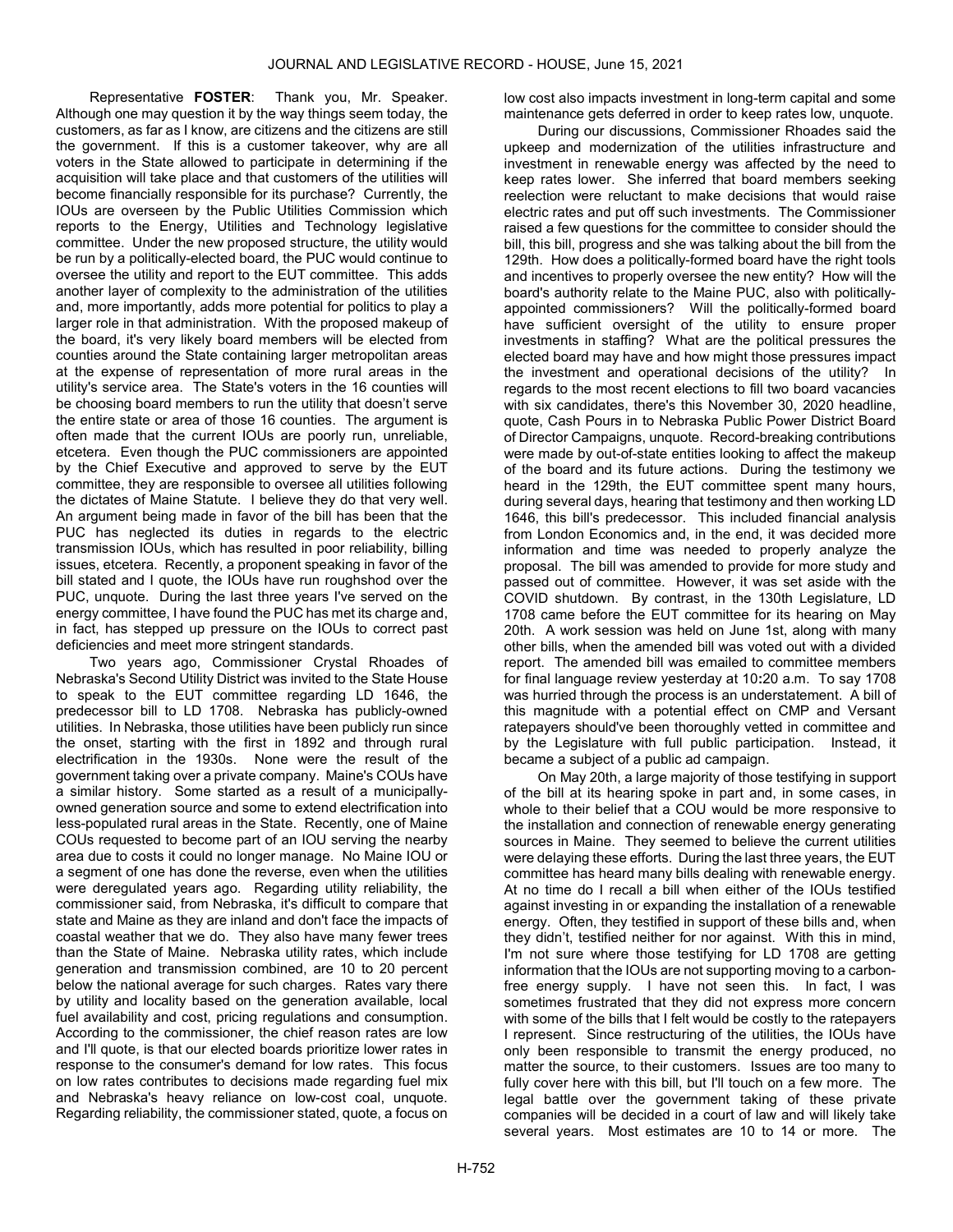purchase cost has been estimated at five billion to 13 and a half billion dollars and will depend on many factors, including property and materials value, projected long-term revenues, employee pensions and unfunded liabilities, etcetera, etcetera, etcetera.

Property tax payments will end and a payment in lieu of tax will proposedly be paid. This will likely result in a tax shift from large communities or utility-rich towns, to smaller towns with less utility property because the state aid to education revenue sharing and county tax formulas are based in part on the amount of taxable property value each town has. The bill's exemption of property will remove the value from these calculations, even though the town will be compensated dollar for dollar. Thus, the large utility-rich towns will still receive the same amount of money but those property tax numbers will disappear from those particular formulas. A new operation company will run the new utility if this bill is passed. If the current IOU operators are not allowed to bid on running the new company, which it appears they will not, the new operators will likely be a concern from outside of the State of Maine. I'm not sure of the benefits or issues that might bring, but they may be many. Finally, current employees. The proposed legislation does not fully address what will happen with IOU employees. It appears nonunion management and support staff employees are not included in bill language that requires the new company to retain them. It also appears that employees of the IOUs who hold duplicative positions that are unneeded or they may not be released even if it would be in the interest of reducing COU costs and therefore consumer rates going forward. Although the bill refers to continuing employees as private, it is likely they would be found to be public employees, as has been the case in various past court findings where the company is responsible to a board of elected officials. If so, this would make the nonexempt employees subject to Maine law governing labor relations for public employees. In testimony received by the EUT committee from the IBEW Second District Vice President, Michael P. Monahan, he expressed concerns in this regard. And, if I may, Mr. Speaker, I'll read from his testimony. Statement opposing government takeover of power. The International Brotherhood of Electrical Workers opposes LD 1708, An Act to Create the Pine Tree Power Company, a Nonprofit Utility. Don't be fooled by the title. This is a government takeover of Maine's electric grid and it's a bad idea. We know from our extensive experience across the country how complex grid operations are. Maine's electricity customers as well as utility sector employees, our members, should not be subject to the significant uncertainty and risk that would result if the Legislature were to pass a bill that led to a government takeover of the grid.

The Legislature already passed a bill calling for further study of this issue. Their preliminary study identified significant unanswered questions that need to be addressed before anyone, legislators or voters, can make an informed decision. To date, those additional studies have not been conducted. This is too risky a proposal to rush through. LD 1708 will create far more questions than answers and possible litigation. A government-controlled electric utility would be bad for workers. Currently, utility workers can be effective in bargaining discussions. Our private sector counterparties are abreast of regional and national labor dynamics, market conditions and numerous other factors. Their real-time and real-world experience allows us to advance our concerns more effectively than we would be able to with a government-controlled entity. We currently have the right to use the threat of a work stoppage as a tool during contract negotiations when conditions require and find losing this right unacceptable. Proponents of a

government takeover claim we would still be private workers with that right, but under both federal and state law, the proposed operator of the electric grid in Maine would be a public employer, not a private employer, because it would be controlled by the proposed new government entity, controlled by the board of elected officials and under Maine law the employees of a public employer are denied the right to strike. A governmentcontrolled electric utility would be a creature of Maine law and a future Legislature could eliminate any of our rights to reduce rates on the backs of utility sector employees. We have had and will likely continue to have conversation of benefit-related misalignments with our private sector counterparties. However, we believe our ability to negotiate will allow us to reach acceptable resolutions. Unfortunately, we do not have the same confidence if our counterparty is a government-controlled entity. We know from history that the way state employees have been treated does not demonstrate fair and equitable treatment for the workforce. For example, Maine State Troopers have had to endure furloughs, skipping pay periods and partial funding for retirement.

In particular, LD 1708 creates tremendous uncertainty with respect to our retirement benefits and those of our retirees by making some unidentified operator to be selected by the board of the government-controlled utility responsible for those benefits. In New York, a very similar structure resulted in significantly underfunded liabilities for the retirement benefits for the workers of Long Island's government-controlled electric utility, which is unacceptable for our members. A governmentcontrolled electric utility is also likely to underinvest in the transmission and distribution systems in order to try to keep rates low. This is bad for reliability and customer service and dangerous and counterproductive for our members working in the field to keep the lights on in Maine. A government-controlled electric utility would be bad for customers, small businesses and Maine. Who will pay for the blank check that the Legislature calls for? Customers? Workers? Voters? The costs for a takeover are unknown and the Legislature's own feasibility study on the matter admits that we don't even know the final purchase price, but realistic estimates put the price for seizing the grid at 13 and a half billion dollars, which is more than triple the State budget of four billion dollars and there is a good chance it could be a lot more than that. While any such takeover is negotiated and litigated for years and years, we believe there will be little incentive for companies to invest in Maine's electric grid, improve reliability, address climate change and keep energy costs manageable. This will harm the outlook for Maine's electricity customers and Chief Executive Mills' carbon reduction plan for decades to come. This bill skips too many important steps. It skips the further studies that the Legislature has called for and it skips the normal process to put something on the ballot that requires supporters to gather 60,000 signatures. It's irresponsible to take so many shortcuts on an issue that is going to affect thousands of workers and hundreds of thousands of customers for decades to come. Michael P. Monahan, International Vice President, IBEW Second District. Mr. Speaker, I'll wrap this up by saying, and if I didn't already, I'll request a Roll Call at the end here. I'll wrap this up by saying this is an extreme measure, it will be extremely costly, I believe, for all the ratepayers of Maine, decisions will be made by citizens of the State that are not even involved as ratepayers under the current IOUs. I think that the representation will be political. I can see nothing but ill issues coming for us here in the State of Maine and most of those, I believe I've mentioned but, believe me, there are a lot that I didn't cover in this bill. I would suggest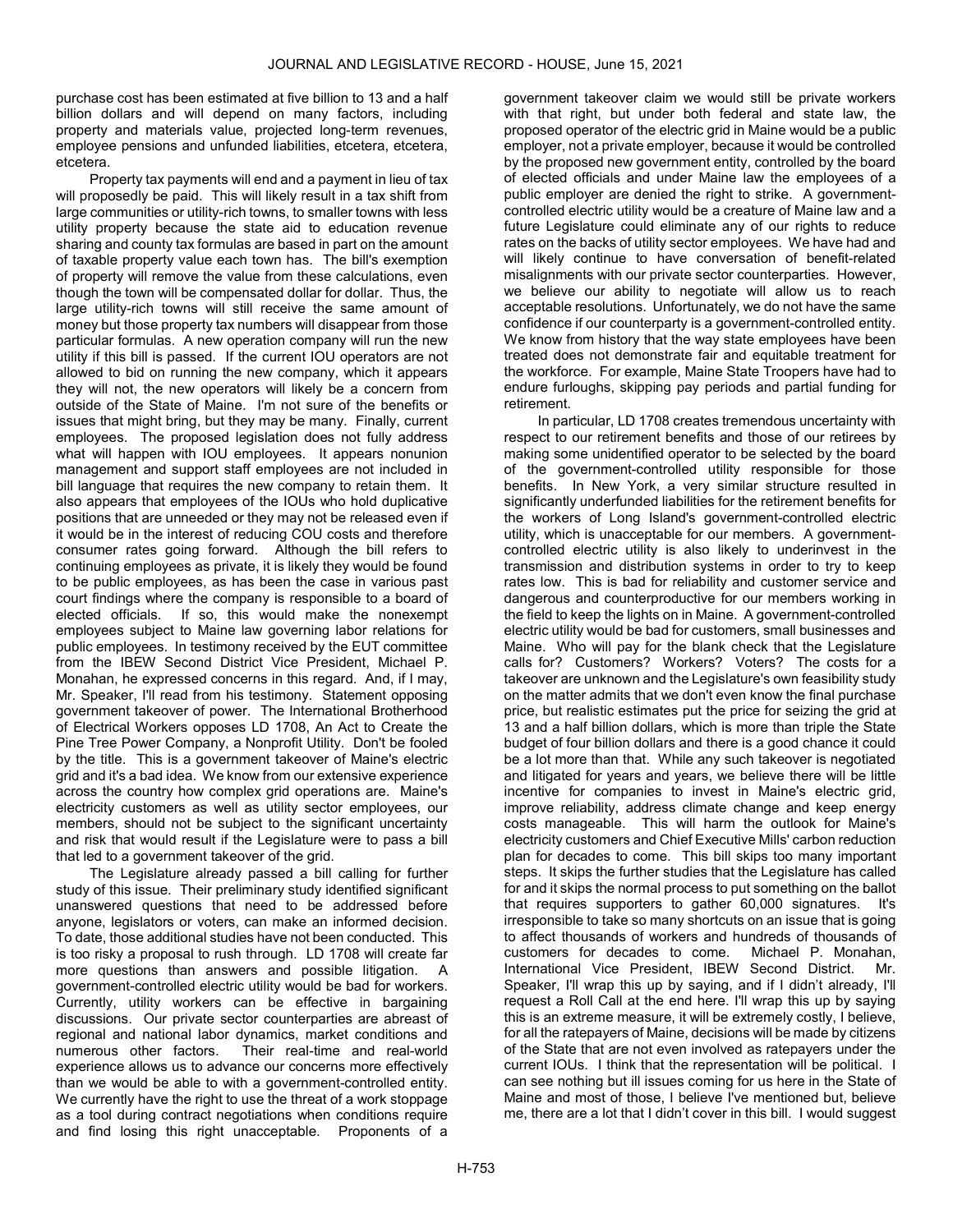that everyone follow my light and vote down the pending motion. Thank you Mr. Speaker.

The SPEAKER: The Chair recognizes the Representative from Winterport, Representative Cuddy.

 Representative CUDDY: Thank you, Mr. Speaker. I rise in support of the motion. In our current state of affairs regarding our investor-owned utilities, we are sending millions of dollars out of the State, out of the country, that could be used to improve our grid, could be used to improve the reliability of our grid, the cost of our electricity, the safety of the people who do the work on a day-to-day basis, any number of things. But we don't currently have control over those profits because they are controlled by boards and companies that aren't based in the State of Maine. The profits, therefore, leave this State. The ratepayer dollars that go to these companies leave the State, leave the country. We lose control over our own energy destiny because of our current state of affairs. As a proud union electrician for the last 16 years, a member of the IBEW Local 1253, which is chartered right here in Augusta, I really want this to change. I want us to take control of our energy independence, our energy future and LD 1708 is a way to do that. We can send this question to the voters, we can have this well thought out, well researched, three-year-long odyssey of a bill that we can present to them and we can let them make that decision if they want to do this or not. And I hope this Body will, indeed, do just that. Thank you very much, Mr. Speaker.

The SPEAKER: The Chair recognizes the Representative from Auburn, Representative Bickford.

Representative **BICKFORD:** Thank you, Mr. Speaker. Mr. Speaker, Ladies and Gentlemen of the House, is this April 1st or is this June 15th? I'm not sure, because it certainly feels like an April Fool's joke. Mr. Speaker, why don't we just take over health care, withdraw all the licenses from any health care company, whether it be Anthem Blue Cross or Cigna or any of those, withdraw them, just take them away. That's what we do, we're government, we can do what we want. We know what's best for everyone in this State. They don't know. Are you kidding me? Why don't we call this Russian health care? Why don't we call it Chinese electricity, I'm sorry. Why don't we call it Cuban electricity or Venezuelan electricity? The name Pine Tree just does not fit. We are not a communist state. We do not take business over against their will and drive them out. Why don't we take over supermarkets? We don't like the price of meat right now, let's take over the supermarkets, withdraw their licenses, don't let them renew any more licenses. Let's take restaurant licenses away, too, because we don't like the price of lobster rolls. I paid \$36 last week for a lobster roll, Mr. Speaker. Why don't we take over gas stations? Then we can control the cost of fuel. Why don't we do that? Wouldn't that be a great idea? Let's take over shopping centers too, because I don't like the price my wife pays for the shoes that she buys.

For crying out loud, guys, something as important as solar, we as a Body can't even decide or acknowledge that we have a problem. We don't know how we're going to dispose of all the tons of cadmium and lead in 20 years. We don't care, no, because it's green, Mr. Speaker. We don't care. Nebraska, we heard about Nebraska and their low electricity rates. They don't have a transmission and delivery fee, Mr. Speaker and they've gone up 20% in ten years. Do you know what our electricity has done in 10 years? Our supply? It's gone down 15%. Transmission and delivery has gone up. We have a much different climate here than they do in Nebraska. Overall, we've gone up a penny and a half in 10 years. That's not good enough for us, Mr. Speaker, no. When we started talking about solar and wind a few years back at the State House, I have a lot of good friends that are making out very well now in the solar and wind fields that, coincidentally, served here and supported those fields. I wonder what's going to happen when some of us term out now and we go to Pine Tree Power. What's going to happen? Are they going to be rewarded in the pocketbook? Just a question, Mr. Speaker, I'm not sure. But I would guess pretty much that's what's going to happen. Thank you, Mr. Speaker.

The SPEAKER: The Chair recognizes the Representative from Knox, Representative Kinney.

Representative KINNEY: Thank you, Mr. Speaker. May I ask a couple questions through the Chair?

The SPEAKER: The Member may proceed.

Representative KINNEY: Thank you, Mr. Speaker. My first question is if this is a consumer-proposed takeover of utilities, why does this add nine legislative count positions to the government-controlled public utilities commission, which is three staff attorneys and six utility and analyst positions? And if this is not a government-control takeover, then why is there a government fiscal note of \$3,645,263 which will be added to the baseline budget for years to come? Thank you.

The SPEAKER: The Representative from Knox, Representative Kinney has posed a question to any member who may care to respond. The Chair recognizes the Representative from Ellsworth, Representative Grohoski.

Representative GROHOSKI: Thank you, Mr. Speaker and my Colleagues in the House. Good evening. I appreciate the opportunity to speak in favor of the pending motion and I will try to be brief. Most of us don't think much about how we get our electricity until something goes wrong. Unfortunately, here in Maine, that happens all too often. With our investor-owned monopoly noncompetitive utilities, CMP and Versant, Maine has the least-reliable utilities nationwide with the lowest customer service ratings, bar none. Maine also has the 10th highest residential electricity rates nationwide. Maine's for-profit utilities deliver electricity for 58% more money on average than our consumer-owned utilities and rates are only going up. Case in point, in my region, Versant has just proposed a 25% rate increase on our transmission and distribution costs. Now more than ever, we need electric utilities that will perform well day in and day out and not break the bank for Maine's people, businesses and industries. We need a utility that can reliably and affordably deliver locally-produced clean energy as we electrify our economy in the face of a changing climate. Maine's profit-driven utilities are failing us. Nationally, consumer-driven utilities are twice as reliable as profit-driven utilities. It is time for a change. That is why I support the pending motion to create the Pine Tree Power Company, which would be a nonprofit utility and deliver lower rates, reliability and local control for Maine's energy independence. This bill is the result of three years of research and refinement by the Legislature and its members, working with experts in law, utility management, utility regulation and oversight, economic analysis and renewable energy deployment on each and every nitty-gritty detail of this bill. You heard from the Representative from Dexter that we took a break from our work last year when the Legislature adjourned. He may have, but we did not. I stand with a coalition of Maine people who want and deserve more affordable, reliable and cleaner electricity. While our profit-driven utilities are sending money abroad instead of investing in sorely-needed upgrades, Maine also has nine not-for-profit consumer-owned utilities that provide excellent service to 97 towns at far lower costs. In fact, Maine residents would save \$155 million per year on our electric bills if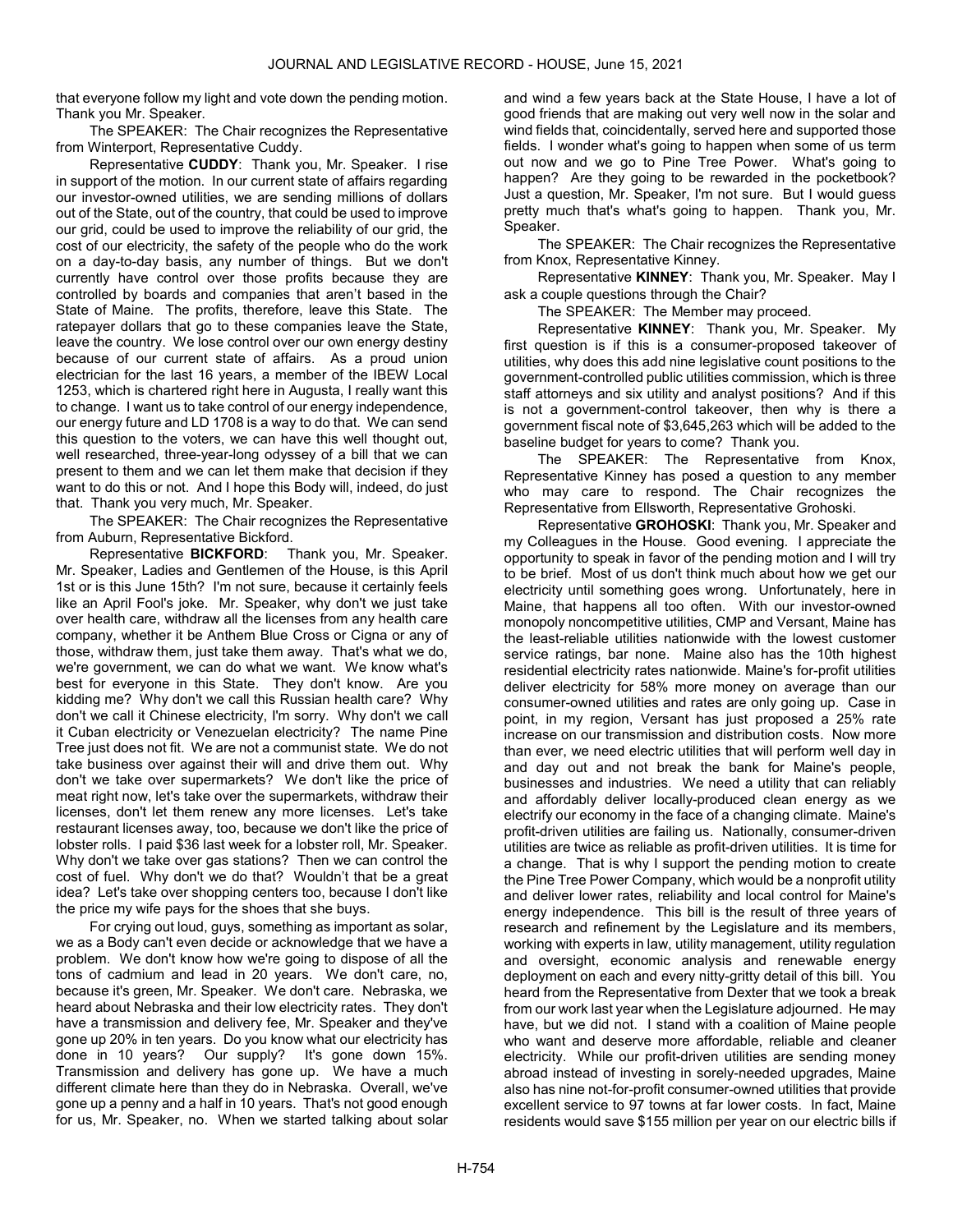CMP and Versant charged the same average rate as our consumer-owned utilities do in Maine.

Maine's consumer-owned utilities are not managed by magicians, however. It's just that their job is to serve customers, not to earn income for shareholders. Consumer-owned nonprofit utilities qualify for lower interest rates so they can invest in improvements to our electricity systems at 2-3% interest versus the 8-13% we pay now. And our consumerowned utilities are overseen locally and transparently by our friends and neighbors who have our best interests in mind. We know we'll need to expand our grid over the next few decades to move to an electrified economy. Making the switch to consumer ownership instead of private, noncompetitive monopoly or government ownership will save Mainers \$9 billion over the next 30 years, according to economist Dr. Richard Silkman in his review of a report presented to the Legislature by London Economics International, LLC. Dr. Silkman is joined by other prominent Maine economist, the Honorable Dick Woodbury and Professor Emeritus of Bowdoin College, David Vail, in pointing out that we simply cannot afford to pay the high interest rates that we would need to to build critical infrastructure under the investor-owned model. This is just basic math. With the Pine Tree Power Company, Mainers will save money and see improved service. Frankly, things cannot get worse than they are now. Maine people deserve the right to decide our energy future, not just for the next few years but for the coming decades. The State has the legal authority to revoke the monopoly privilege of CMP and Versant and move forward for the good of Maine people. It is time to take charge of our critical electrical infrastructure and break free from distant corporate shareholders and foreign government owners who prioritize profits over performance. Please join me in supporting the pending motion to send this well-researched and thoroughlyvetted proposal to the voters for their final ratification.

The SPEAKER: The Chair recognizes the Representative from South Portland, Representative Kessler.

Representative KESSLER: Thank you, Mr. Speaker. I wanted to respond to the comments of the Representative from Auburn about why don't we have Russian electricity or Chinese electricity. Mr. Speaker, the government takeover has already happened, it's just not our government. Our investor-owned utilities are owned by foreign governments, Mr. Speaker. Versant is owned by the City of Calgary. Our ratepayer dollars are paying to fix the sidewalks in Calgary. Our ratepayer dollars paid through our rates in CMP territory go to Qatar, Spain, Norway, instead of being reinvested in ourselves. This is a matter of energy independence, this is a matter of sovereignty. This is a matter of us controlling our own energy future. Thank you, Mr. Speaker.

The SPEAKER: The Chair recognizes the Representative from Canaan, Representative Stetkis.

Representative STETKIS: Thank you, Mr. Speaker, Men and Women of the House. Let's make this simple. Let's clear away the political fog of this costs this or this costs that or why we're going to do this or why we're going to do that when it comes to this bill. Plainly and clearly, this is the heavy hand of government forcibly taking private property by eminent domain. I cannot think of many things more anti-American as that idea. The founding fathers enshrined into our documents originally life, liberty and property before they changed it to pursuit of happiness. And there's a reason for that. The countries they escaped from, the governments, the kings and the queens and the dictators and all those, they controlled the property. The people that came to this country escaped those tyrannical ideas

and I cannot believe that in this country today we're even considering these types of things.

The SPEAKER: The Chair recognizes the Representative from Buxton, Representative Carlow.

Representative CARLOW: Thank you, Mr. Speaker. Mr. Speaker, electricity is central to our quality of life and the responsible stewardship of the lines and poles that deliver this crucial technology to our homes is critical to our state's economy and the people and industries that sustain it. The people of the State of Maine have given our investor-owned utilities a franchise to do business here without competition and therefore they have provided these companies with certain profit with the expectation that they will make sufficient investment in our power grid and guarantee reasonable standards of reliability and customer satisfaction. Mr. Speaker, this policy protects monopoly control of our electric industry and where monopolies occur, consumers are at risk. Exhibit A; in 2013, Central Maine Power ranked among the best utilities in the nation. But in a period of less than a single decade, Mr. Speaker, it has gone from best in class to the worst public utility nationwide. As a result, Maine has the longest and most frequent outages anywhere in the country. CMP has the worst customer service in the country. And, to add insult to injury, we have the 10thhighest rates in the country. The incumbent utilities are also owned or partially owned by foreign governments. The City of Calgary in Alberta, Canada has total ownership of Versant Power and CMP's parent company, Avangrid, is owned by the Spanish corporation, Iberdrola, which is partially owned by the governments of Qatar, Norway and Spain. Mr. Speaker, this exposes a serious threat to our national security as foreign adversaries such as China or Russia could buy our power grid tomorrow and there is simply nothing that the Legislature could do to prevent that from occurring. Under this foreign ownership, the incumbents have been afflicted with scandals such as mismanagement, crony capitalism and very poor performance.

For these reasons, I have concluded that the current business model is no longer in the best interests of the people of Maine and after a thorough analysis of consumer-owned utilities, I do intend to vote in favor of the pending motion. For weeks, the political arms of Central Maine Power have been engaged in a ratepayer-funded public relations campaign full of fallacy, deceit and half-truths strategically plotted to frame this bill as something it's not. The first Pinocchio goes to the claim that this is government-owned power. False. If it were to be government owned, then it would use state tax dollars. Its board would be comprised of members appointed by the Chief Executive and confirmed by the Legislature and taxpayers would be on the hook for its debt, none of which is the case. The bill establishes a not-for-profit consumer-owned utility named Pine Tree Power with a board comprised of members elected by the people and it doesn't use a dime of taxpayer dollars and won't rely on state-issued bonds, it will be held to regulatory standards by the Public Utilities Commission as well as other agencies. Second Pinocchio is that this bill represents a government takeover of two private companies. False. Title 35- A, Section 1511, is clear that public utilities, which the incumbents are, that are unfit to serve may have their franchise revoked and be compelled to sell to another company who will run it better. The claim that public utilities should be absolved from their commitments to ratepayers is certainly a new and dangerous precedent. The third and final Pinocchio is that consumer ownership of our power grid is too risky or too expensive. The fact is that this is not a new idea. Consumerowned utilities serve one in three U.S. households, currently there are nine consumer-owned utilities operating in Maine,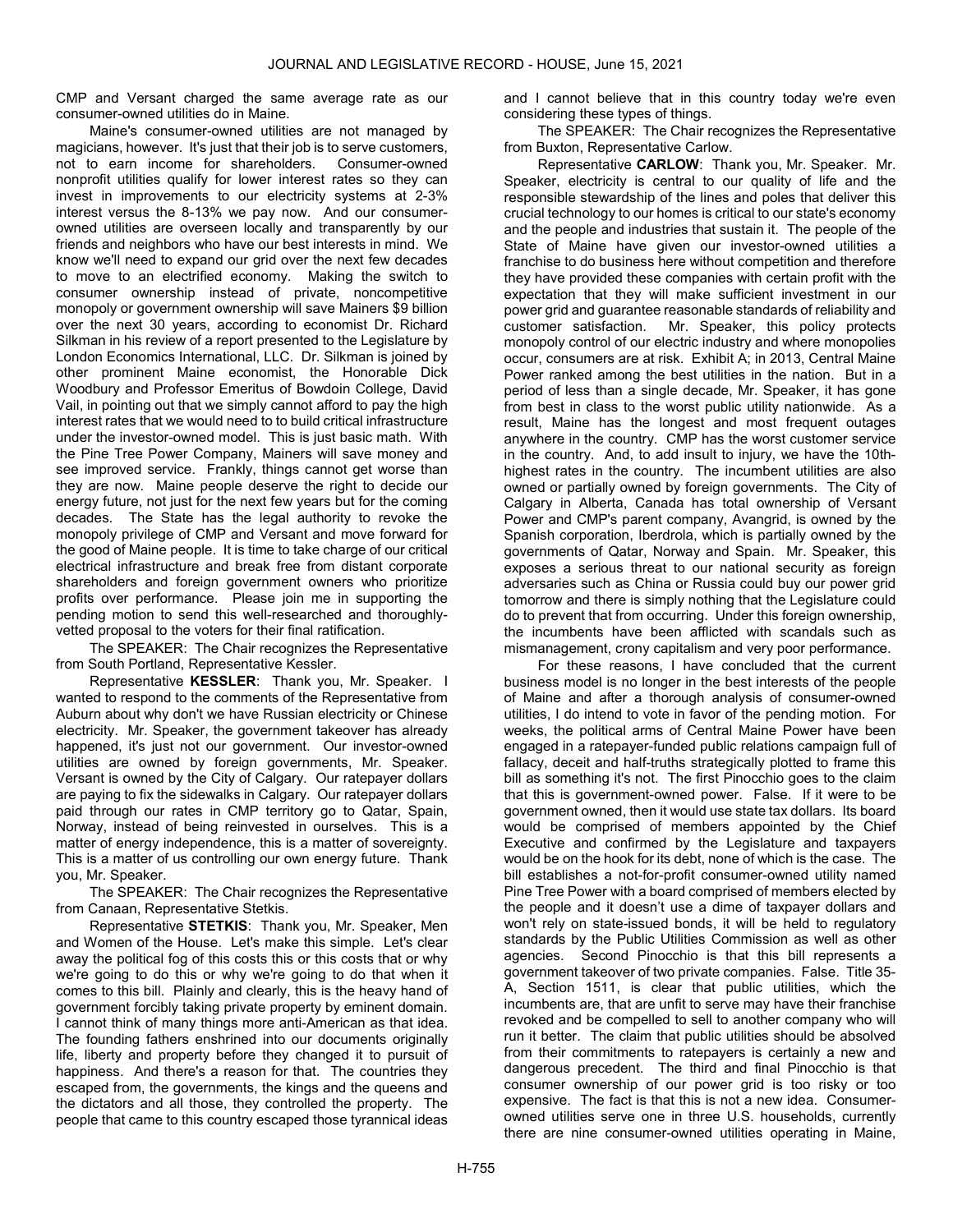serving 97 Maine towns from Calais to Kennebunk. Since this new company is a nonprofit, investment goes to where it's needed, not to foreign investors in foreign lands. This is one of several reasons why COUs provide exceptional reliability to their customers all the while charging them 58% less than the investor utilities do. So, Mr. Speaker, this draws me to the inescapable conclusion that these utilities either didn't read the bill or they are deliberately mischaracterizing it to the lawmakers and the Maine people. Mr. Speaker, the risks of maintaining the status quo are too great to ignore. This legislation should be sent to the people so that they can decide for themselves. Thank you, Mr. Speaker.

The SPEAKER: The Chair recognizes the Representative from Arundel, Representative Parry.

Representative PARRY: Thank you, Mr. Speaker, Ladies and Gentlemen of the House. We've heard a lot here today about reliability and about this magic new company that's going to take over and make it way cheaper for us to have our power. But as somebody that's lived here my whole life and I'm approaching 60, so, I've been a customer of CMP for almost 40 years, I don't know what the people are talking about when they say unreliable. When I flip the switch, it's there. Of course barring a car ran into a telephone pole and knocked the power out and within a few hours CMP would be there to fix the telephone pole and get the power back on or short of having a nor'easter and we have 15 or 20 inches of snow and 70 mile an hour winds that might knock down some trees and, you know, we have pretty bad winters here in Maine. And I know we have a lot of new people to Maine that come to Maine that might not realize that yet, which is fine, they'll learn that going forward. But no matter who runs this utility, we're still going to have cars hit poles that will knock out power, we're still going to have nor'easters where we have 70 mile an hour winds and 15 or 20 inches of snow. We still will lose power at some points in the winter, no matter if CMP is the company or this magic company that we have no idea who it will be. As all I know, in my almost 40 years of being a CMP customer, when I flip the switch, they're there and the lights come on, short of disasters happening from weather or actual accident.

So, you know, all this talk about reliability and if there's an issue with CMP, which they've had issues on billing and some other stuff lately, let's fix it. Let's not throw the baby out with the bathwater here. It's been a great company for the 40 years that I've been a customer and I believe that if there's stuff that needs to be fixed with the utilities, let's fix that. But to say that abracadabra we're going to have this new company that's going to be perfect and we'll never lose power and we'll have cheaper rates is a pipedream. And I just hope people realize that over the course of time, CMP has been a great customer for the people that they cover, as I said, I've been a customer for almost 40 years. Thank you, Mr. Speaker.

The SPEAKER: The Chair recognizes the Representative from Knox, Representative Kinney.

Representative KINNEY: Thank you, Mr. Speaker. I have to agree with my Colleague from Arundel with his comments about the reliability. I own a business that for six weeks out of the year we use a tremendous amount of power and when we first built the business, they didn't believe that we would use the amount of power we were going to use. We have one piece of equipment that needs a minimum of 200 amps and they only put a 200-amp transformer on our pole. We now have a 400-amp transformer there because they did replace it for us, very timely, because as sap is coming in, we need to be able to process it in a timely manner. And although I'm not always happy with

everything that is done by CMP, the reliability has absolutely been there for us when I've needed it. I do have one more question I'd like to pose through the Chair.

The SPEAKER: The Chair recognizes the Representative from Knox, Representative Kinney.

Representative KINNEY: Thank you, Mr. Speaker. If this bill does not use taxpayer dollars, then where exactly does the \$3,645,263 come from?

The SPEAKER: The Representative from Knox, Representative Kinney has posed a question to any member who may care to respond. The Chair recognizes the Representative from Carmel, Representative Thorne.

Representative THORNE: Thank you, Mr. Speaker. I'd like to say you're getting better at the pronunciation, but I can't. I'm wondering where the money generated that goes into this power account will go. Will it stay in a maintaining the power grid, replacing poles and lines account or will it go to the State's General Fund for the State to spend as they see fit? And, if that's the case, my concern, Mr. Speaker, is we need only look at the condition of our roads and bridges to see what our power grid system will look like if it becomes state owned. Thank you, Mr. Speaker.

The SPEAKER: The Chair recognizes the Representative from Bowdoinham, Representative Berry.

Representative BERRY: Thank you, Mr. Speaker. I rise in support of the pending motion.

If passed, Mr. Speaker, this new carefully-crafted bipartisan bill would go to the voters for final ratification this fall. If ratified, it would allow us to elect an accountable and transparent board of directors whose only purpose will be to benefit Maine people and businesses. The Pine Tree Power Company, Mr. Speaker, will restore the power and the independence of the people and businesses of our great State. Every month at present the 800,000 captive combined customers of CMP and Versant pay monopoly rent for the use of a monopoly grid. That monopoly, Mr. Speaker, is a privilege accorded in law conditionally by the Maine State Legislature and Chief Executive and can be revoked at any time. With Pine Tree Power Company, we will play a lower monthly bill. Equally important, it will no longer be a rental payment but a mortgage payment. We will save money, invest in and improve the grid and build our own equity. In partial answer to the Representative from Knox, the bill does not rely on state monies, neither the fiscal note nor the acquisition that it propounds and proposes. Like all consumer-owned utilities, the company will finance its acquisition through revenue bonds. The revenue bond market in the United States is worth about \$2.4 trillion, that's trillion with a T. If you have a pension, you own revenue bonds. Because revenue bonds are very secure investments and are tax exempt to both the buyer and the seller, their interest rates are low. This means that for all future investments in our grid, and we will need many, we can pay about the half the cost that we pay now and be building our own equity ownership as well.

Mr. Speaker, we stand today at a historic crossroads. To succeed in decarbonizing, we will need to depend entirely on a single monopoly system of poles and wires. So, here is the fundamental question before us; what is the right business model to depend on? Based on the 140-year history of electrical utilities, what is the right path for the next 140 years? Chevy's fleet is going all electric. Just a few weeks ago, Ford rolled out its new line of all-electric F150s. What does this mean? It means that if we are successful, if we are to leave a livable planet for our children, then our entire lives will depend on the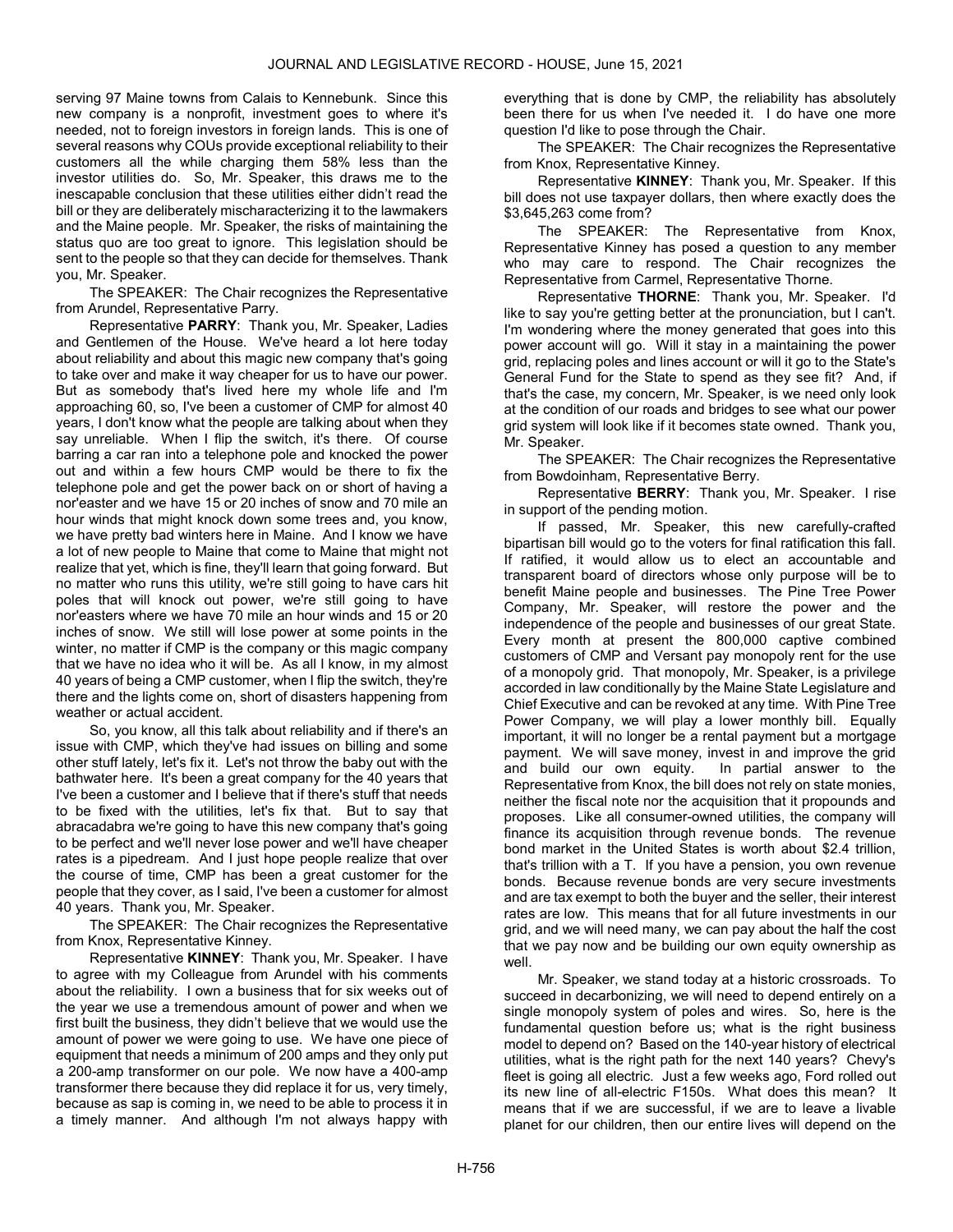electrical grid. The implications are staggering. Maine's success as well as the moral example we establish for others are in our hands at this moment. Today, just 7% of Maine's emissions come from electricity. To address the other 93%, we must subject ourselves to a total unabridged dependence on this single set of poles and wires. Upon this set of poles and wires and upon the business model we choose depend the future of our children and grandchildren. Mr. Speaker, who here can name the first six American communities that reached 100% renewable electricity? They include Georgetown, Texas, Greensboro, Kansas, Burlington, Vermont, Aspen, Colorado, Rockport, Missouri and Kodiak, Alaska. They are a diverse and largely conservative set of communities. What do they have in common? One thing; all six are served by consumer-owned utilities. Most large utilities are investor-owned. Yet among all large utilities in the U.S., the leader in the race to 100% renewables is the Sacramento Municipal Utility District, or SMUD, for short. With an elected board of seven, just like the board propounded in this bill and a large, partly rural service area with 1.5 million customers. SMUD fully expects to reach 100% by 2030. That's a full 20 years before Maine even hopes to do so.

Today, Mr. Speaker, we've heard a lot of talk about risk. There's risk in either path we choose. The greatest risk is to keep accepting IOUs as an answer to our problems. The greatest risk is to entrust our children and grandchildren's future to a system that begins with energy monopoly, proceeds at times to energy colonialism and because power corrupts, at times even ends in energy tyranny. Today we must all assess the risks for ourselves. I ask that we not just take it from those whose lobbyists have been flooding the hall outside and asking us to choose the road that belongs to them. At times, as a wise person once wrote, it is far better to take the road less traveled by. Last year, Mr. Speaker, the Legislature received an independent feasibility study that we have commissioned together to assess this idea legally and economically. Legally, the so-called LEI report showed that the idea is rock-solid. After all, when a utility fails to perform, it can and should lose its legal monopoly privilege. Economically, the study showed the idea would most likely save Maine hundreds of millions of dollars. Mr. Speaker, a subsequent pro bono review by Dr. Richard Silkman pegged the 30-year savings a lot higher at \$9 billion. That feasibility study that we all commissioned and that the PUC chose the bidder for also made some very helpful recommendations which are incorporated in this bill. They include a clarified climate and jobs-focused mission statement, a shift to an elected board with ample resources and staff to contract with a highly-qualified private sector operations team, a streamlining of the acquisition process, added protections both for workers and, importantly, for municipalities, requires strict PUC oversight of the entire process. And, to the question asked earlier by the Representative from Knox, that oversight of the transition is the reason for some additional positions, temporary positions at the PUC. And, finally, Mr. Speaker, it sends the proposal to voters for final ratification in November of 2021. Those are the principal changes from the bill of the previous Legislature. So, just to be clear, ownership is by the consumer, at the top of the organizational chart. Oversight is by the elected board, next level down, as well as the Legislature and Public Utilities Commission. Operations at the base are by the private operating company or companies selected on the basis of ability and expertise and compensated based on their performance. Imagine that; private sector sharpening of the pencil through competition.

Mr. Speaker, in 2005, the people of Winter Park, Florida were tired of extended outages from hurricanes so they voted, over the objections of a large utility, to buy out their portion of that utility. That utility outspent their independence effort 10 to one. They said the sky would fall and the world would end. But what did happen? Sixteen years later, the new nonprofit utility of Winter Park has buried almost all its power lines and has almost no outages ever. As compared to the utility they separated from, rates are lower, too. This story has unfolded multiple times in other locations. A conversion to consumer ownership took place in Long Island, New York, where the most expensive utility in the nation was converted in 1998 and rates dropped immediately by 20%. A conversion took place in Jefferson County, Washington, where the exiting utility was paid at the high end of the range LEI estimates and yet the new COU has achieved savings, improved reliability and created jobs. Where these conversions have actually happened, Mr. Speaker, they have been extraordinarily successful. The people of Maine will directly elect all voting members of the nonprofit Pine Tree Power Company board. Their meetings will be fully public and transparent. The company will abide by a clear and mandatory mission statement, improve our reliability and customer service, keep our rates low and ensure that we meet or exceed our climate and connectivity goals.

History is a great teacher, Mr. Speaker. Once upon a time, a backwater city in Tennessee had electricity only for the 5% who were white and wealthy. All others languished in poverty and in the dark. But then a consumer-owned utility was created in Chattanooga and within only a few years, the city was electrified, with every home able to afford lighting and radios and refrigerators from Sears and Roebuck. Fast forward to 2005, however, a new inequality had emerged. A few in Chattanooga had expensive, high-speed cable internet, but most did not. So, the city's electrical utility went into broadband. Fiber optic cable was strung on every pole, connected to every building and every home. Today, Chattanooga has emerged as the gig city, with a bustling and entrepreneurial renaissance that is the envy of the nation and lightning-fast, affordable gigabit service available to every home and business, rich and poor alike. This, too, is the power and potential of consumer ownership. The Pine Tree Power Company will reduce the cost and delays of pole access in our rural areas, working closely and proactively with our competitive internet service providers to light up every part of Maine with affordable, high-speed internet. This is a historic watershed moment for electricity and for broadband and the Pine Tree Power Company is the right tool for the job.

In closing, Mr. Speaker, I want to thank the three members of my committee who voted in opposition to this bill as well as others who have expressed concerns this evening and all Members of this Body for their service to our State. I know we all care deeply and passionately about our State and about the future of our children, our grandchildren and the planet they will inherit. That is what this bill is about. It is about Maine's moral leadership in the face of the most immense and dire challenge of our time. And I do especially want to thank my very active and committed co-sponsors, two from each of the four largest caucuses in the Maine Legislature and from every corner of our great Sate. I want to thank the 10 bipartisan members of the committee, eight Democrats and two Republicans, who voted in favor of the report before us. The supporters of this bill wish to take back our power not because we're Republicans, Independents, or Democrats, but because we are Maine. We are proud of our heritage, we're proud of our work ethic and ingenuity and community spirit. We're proud of our strong tradition of self-governance. We wish to lift up every corner of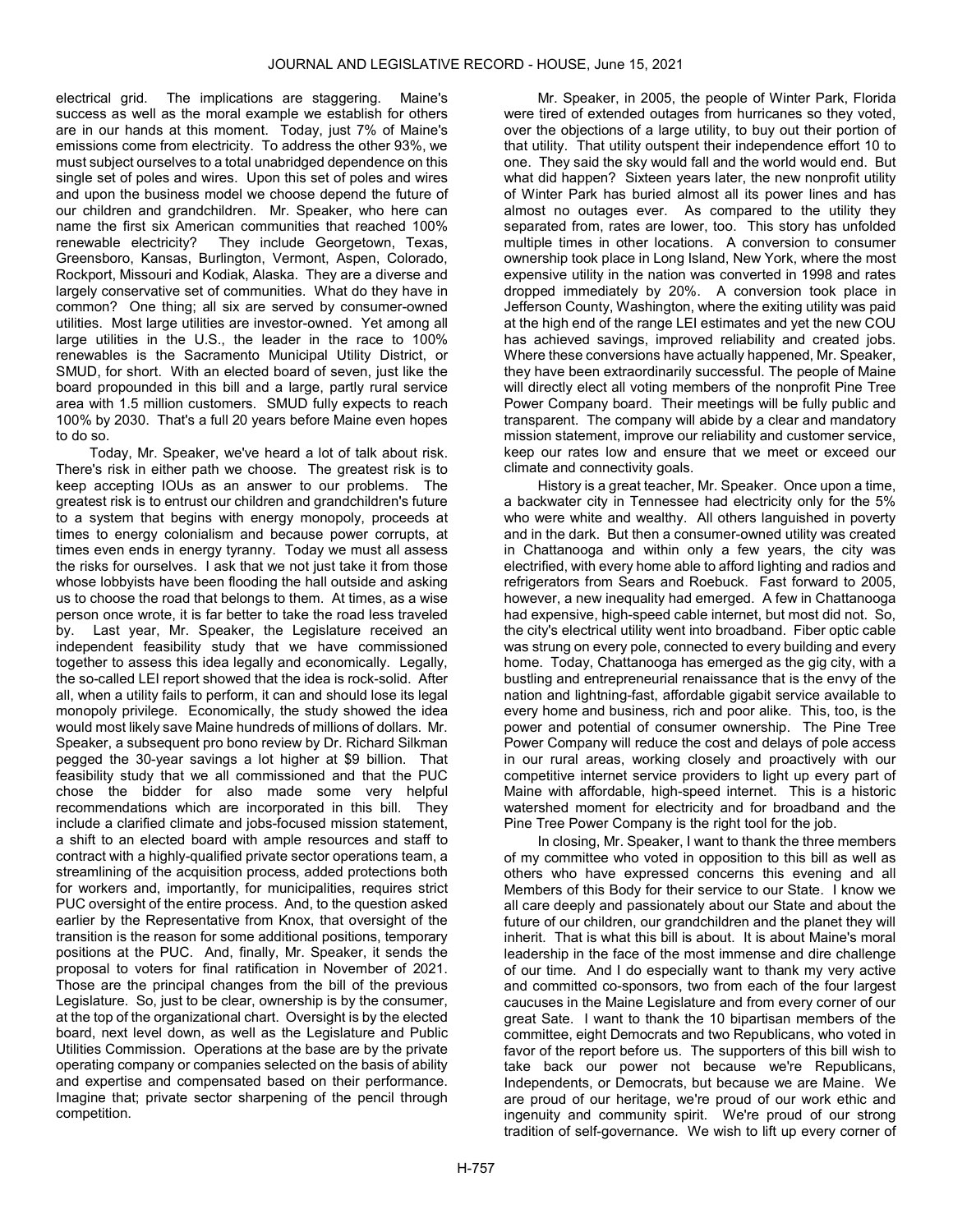our State. We propose that we face our energy and climate future together, bound by our common enterprise, bound together by the common network of poles and wires and cables we may someday proudly call our Pine Tree Power Company. Today we believe it is time to declare our independence. It is time that we bid au revoir and adios to those who claim to own our energy destiny. We can instead embrace our future, our possibility, our power, the power of our majestic Pine Tree State. I urge you, Mr. Speaker and all my colleagues, not to stand in the way and to prevent Maine people from having a say in the direction we choose at this important crossroads. I urge you to send this question to the voters and to vote in favor of the pending motion. Thank you.

The SPEAKER: The Chair recognizes the Representative from Brewer, Representative O'Connell.

Representative O'CONNELL: Thank you, Mr. Speaker, Ladies and Gentlemen of the House. I did not want to speak today. As a matter of fact, I'd rather sit down right now. I've been a lineman for 34 years. I started with Hydro, went to Emera, now I'm with Versant. When the Bangor Hydro elite worked a deal to have us bought out by Emera, they told us it was the best thing since sliced bread, but it was nothing but burnt toast. It was absolute burnt toast, it was horrible. I equate it to the Huns coming across the border. They left their heart and soul at the border. Emera came in three waves. The first wave, absolute Huns. The second wave, they were a little better, the third wave, they were actually pretty good. Versant has not been bad to deal with, I think we've dealt with one HR person since COVID. They've been okay to work with. I was still in the military when Emera first started and before the sale, I made it a point in each five of our divisions to fly the flag. It really made me angry to know that I was going to be owned by a foreign country. S,o I made it a point to fly that flag in every division. And then when we closed that deal, when they closed that deal, I took those flags down. It's a mixed message that I have here today, it really is. Because I went into every single deal with optimism. I was, pardon my French, but I was pissed, I didn't like it at all, but I went into it with optimism and my optimism really, really waned, it really, really did. And since I've gone on every day, there's not a soul in here that knows what it's; like mixed messages, my optimism it's not there. I don't have the faith, I apologize, I don't. I still try to be optimistic every single day but, I apologize, my optimism is not there. Thank you, sir.

The SPEAKER: The Chair recognizes the Representative from Madison, Representative Ducharme.

Representative DUCHARME: Thank you, Mr. Speaker. I rise tonight in opposition to the pending motion. Since I'm not a CMP or a Versant customer, I don't really have a dog in this fight. Therefore, I'm trying to look at this as a banker looking at a commercial venture. The bill before us provides for the acquisition of the assets of the current investor-owned utility. In reviewing the language of the bill, I see that the proposed Pine Tree Power will either purchase the assets of the current provider or take them by eminent domain. Eminent domain refers to the power of government to take private property and convert it into public use. The proponents of Pine Tree Power say this is not a government takeover. However, by definition, only government may take private property and convert it to public use. As a test of the thought process of the purchase of the assets of the investor-owned utilities, I looked at the assets owned by CMP in the town of Madison, a town served by Madison Electric Works, a quasi-government-owned utility. CMP owns roughly \$22 million worth of assets in Madison, according to the tax assessed value. It is said that CMP serves

60% of the municipalities in Maine. If 258 towns are served and all have roughly the same asset value, using Madison as an average, that means there's roughly six billion in assets to be purchased and this doesn't count the assets of Versant. Now we get to the banker piece. If that same six billion is financed using revenue bonds, as is proposed, at 2% interest, the annual debt service on that money is roughly \$267 million. CMP operating revenue for 2020, according to the reports that they filed with the PUC, was \$871 million. Their operating cost with no debt service was \$697 million, leaving \$174 million to pay debt service and they don't have any debt. That leaves Pine Tree Power about \$92 million short annually. Mr. Speaker, I would urge this Body to carefully consider the actual cost of this proposal. The Good Representative from Bowdoinham says that no taxpayer money will be needed. The proposal touts the cost savings for consumers, suggesting to me that those revenue numbers will be lower than those of CMP. The mathematics of this proposal don't work. I urge my colleagues to vote against this bill. Thank you, Mr. Speaker.

The SPEAKER: The Chair recognizes the Representative from Milford, Representative Drinkwater.

Representative DRINKWATER: Thank you, Mr. Speaker. You know, when I was a teenager, we owned a camp and some people from Connecticut come in and said Mr. Drinkwater, we want to buy your camp. And dad says well, it's not for sale. No, you don't understand, Mr. Drinkwater, we're here to buy your camp. Well, he gave them a price they would never pay; they wrote a check. So, if I'm CMP and you're saying hey, we're going to buy you out, well, I'm going to give you a price that I say you will never pay because that's going to make my shareholders happy. I'd like to remind this Body that we operate in a global economy. There may be some people in this Body that own shares in CMP. They're receiving a profit. I don't know if I own any shares in CMP because I trust my stock investor. So, I'd like to point out that, 24 years ago, in 1997, the State of Maine deregulated the price of electricity. The reason behind it was it was going to save us cost in electricity and it was going to give us choice. I'm a customer of Versant. I really haven't seen the choice yet. When was the last time, I've asked myself this, Mr. Speaker; when was the last time I saw government run anything well? Basing my opinion on the pandemic and what happened with all the unemployment and that didn't go well. I look back on the ice storm of 1998. What would this Pine Tree Power do if something like that happened? That, as we all know, the CEO at the time, I think it was Chief Executive King, had to rally a tremendous amount of private assets to get the power back on and, from my own personal, you know, I think Bangor Hydro did an exceptional job, I was out of power for only seven days. I question, you know, I'm hearing them say well, we're going to save millions, you're going to save millions. Well, what are we buying? My electric bill says I have two charges; the delivery charge and the price of generation. So, are we going to buy both components or are we just going to buy the generating facilities? I think I'm hearing we're going to buy the delivery systems also.

So, Mr. Speaker, we don't even know what the price is going to be because we haven't negotiated a price, but I'm hearing we're going to save millions, but we don't know the purchase price yet. That kind of reminds me of what I did for a living, Mr. Speaker; selling automobiles. Will Pine Tree Power, will they be buying the shares? Will they be buying out the shareholders? So, I just quickly went online, Mr. Speaker. Currently, \$2800 a share for CMP. Outstanding shares? 31,211,471. So, what are we going to do with all that? Obviously, the shareholders want in on this. And, Mr. Speaker,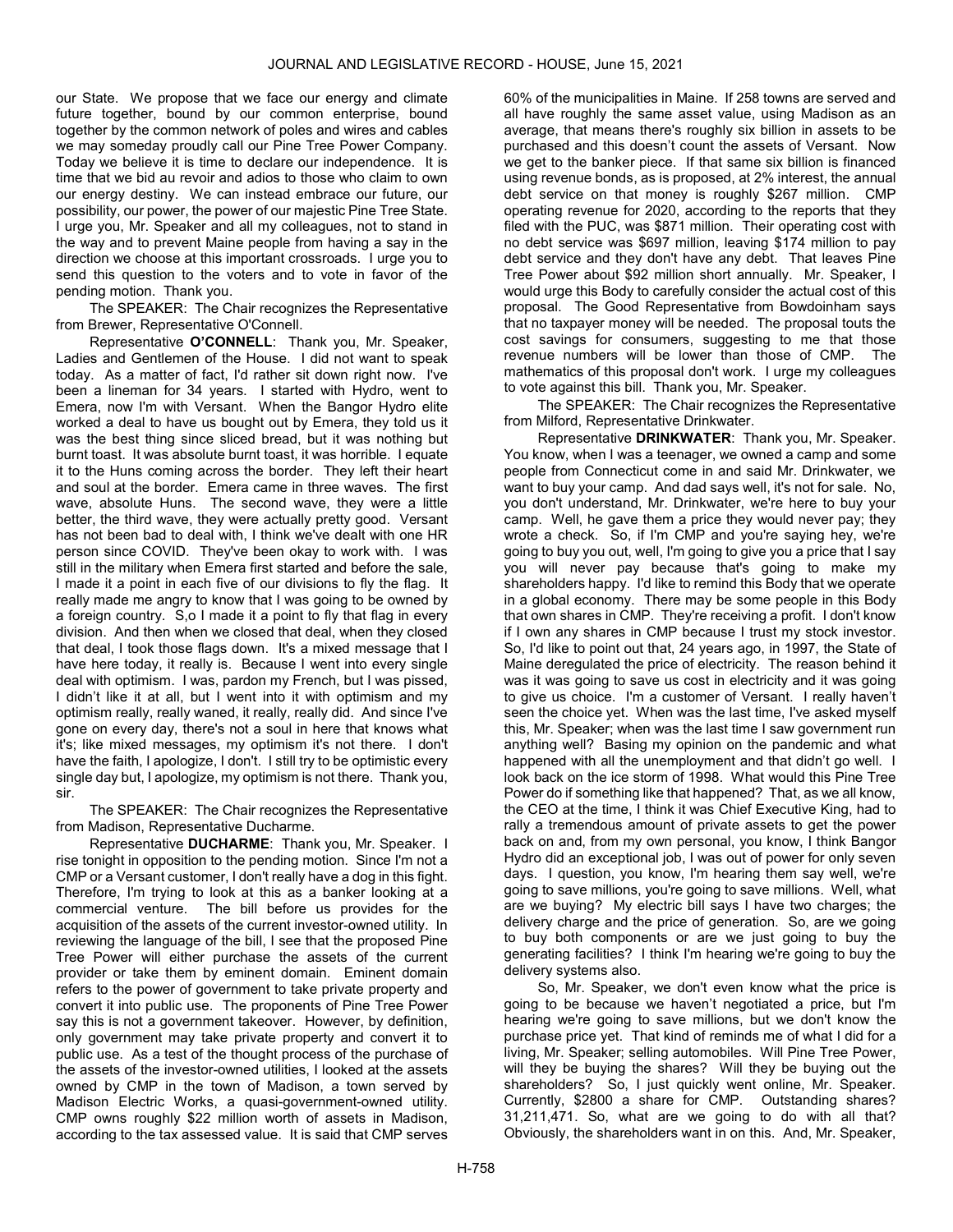I won't keep you long, sir, because I know it's a long evening, but just by looking at that, it doesn't look like it's a good deal for the State of Maine. Thank you.

The SPEAKER: The Chair recognizes the Representative from Kennebunk, Representative Babbidge.

Representative BABBIDGE: Thank you, Mr. Speaker. Very briefly. I've been a customer of a consumer-owned utility for 40 years. In service and in cost, we are the envy of York County. The former director of KLPD is now a major advocate for this proposal. This is going to be very good for most of us in the short-term and very good for all of us in the State of Maine in the long-term. I urge you to vote yes on this motion. Thank you, Mr. Speaker.

The SPEAKER: The Chair recognizes the Representative from Buxton, Representative Blier.

Representative BLIER: Sorry, Mr. Speaker, I thought my light was on, but it was not, but I'd like to speak on the motion, if I may. Thank you. Before I speak, Mr. Speaker, may I ask a question?

The SPEAKER: The Member may proceed.

Representative BLIER: I noticed that there's a lot of empty chairs. What I have to say is important; could you ring the bell so people could come back? Could I get a quorum, please? Quorum call.

 Representative BLIER of Buxton inquired if a Quorum was present.

The Chair ordered a quorum call.

 More than half of the members responding, the Chair declared a Quorum present.

The SPEAKER: The Chair believes a quorum is present. The Member may proceed.

Representative BLIER: All right, thank you, Mr. Speaker. So, I rise today, folks, because this is important. I think there's been a lot of play on words and I need you to open your minds up a little bit and think of this freshly for a minute. Forget everything you've heard and just hear me out. Warren Buffet, everybody knows who he is, he comes in to buy a business, all right, he comes to the State of Maine, he's going to buy our electrical grid. So, he hires two companies; company A and company B. Company A goes out, they check on transformers, they check on distribution centers, they check on power lines, they do profit and loss statements and they do an analysis of what that company is worth. So, Warren Buffet comes to company A, they give him the presentation and they say, you know, this is what, you know, you should be paying for this company and this is how much money you're going to make in return on your investment. He goes to company B and company B says yep, we have a group of people that read a study and they said you should buy it. Really? How much should I pay for it? Oh, they don't know because it's not for sale. You see, you're going to be in litigation for 10 years and it may cost you about \$29 million and if you win, then the courts will tell you what you're going to pay. But if you lose, you may be responsible for their court costs as well. It doesn't make any sense, right? In the town of Buxton, Central Maine Power came in, they're going to build a distribution center; \$60 million is what they're going to spend to build that distribution center. What's the taxes to my community on that \$60 million distribution center? We won't receive that anymore. That's huge. We're saying that we're going to be able to save taxpayers, ratepayers \$9 billion over 30 years. When banks lend money to corporations, they lend on risk, not on who they are. A company that's owned Central Maine Power is a very low-risk company. They have assets, they have corporations in other places. To say that they're going

to borrow money a lot more than a consumer-owned utility, to me, is so far-fetched, it's unbelievable. But let's just take this for a point, right? Right now, we're borrowing money at 3%. Let's say that we are able to borrow the money at 1% less than them. To make \$9 billion over 30 years, you have to borrow \$57 billion. If we're buying this company at \$13 billion, where's the other \$44 billion going, if we're going to save \$9 billion; that doesn't make any sense. If you guys believe that we're going to save \$9 billion, I don't even see how you get to that number mathematically, it doesn't make any sense.

Next, we're going to run this company by elected officials. And, like the Good Representative from Buxton said, you know, if institutional knowledge is vitally important. It's like saying that the Good Representative from Eagle Lake, he's no longer able to serve, we're going to replace him with a freshman that's going to be equally as knowledgeable, right? That doesn't make any sense. Elected officials; if you're going to elect somebody, right, look, we got elected, most of us, because we have an R or a D or an I in front of our name. It doesn't mean we have the most amount of knowledge. You're going to elect somebody, it doesn't mean they have knowledge about running an electrical grid, they could just be the most popular person in the community. Is that good for the State of Maine? Is that going to be able to run a company efficiently? I mean, I just don't get it. I just don't get it. You know, we're buying this company on people that read studies. I read a study once that Maine could hire trucking companies to fill box trailers full of snow and ship it to Alaska and we could sell it to Alaska and we could make money because we get our snow for free. Right? Mr. Speaker, that's a metaphor, just to make sure nobody thinks that that's a good idea. Folks, we have not done the due diligence to buy a \$13 billion company. All right? I sat with my Good Representative from Buxton here, he just said he did a thorough analysis. We had lunch, I asked him some very key questions on what, you know, buying this company would be and he did not have the answers. What did he do a thorough analysis on? This is not good for the State of Maine. And I will say this, the Our Power came in and spoke to our committee and they presented what is going to be on the referendum ballot. And what it says is; do you favor the creation of a Pine Tree Power Company, a nonprofit, private operated utility governed by board of elected by Maine voters to replace Central Maine Power and Versant Power without using tax dollars or state bonds and to focus on delivering reliable, affordable electricity and meeting the State energy independence and internet connection goals? How come you didn't put in there and a new car and free food for the rest of your lives? I mean, what makes you think that it's going to be affordable, right? You're putting in a group of people that never run an electrical grid in their lives and you're saying we're going to run it better, right? Eminent domain. Eminent domain is when there's no other choice, in my opinion. You don't just take it over, all right, because we can run it better. How do you know you can run it better? You never ran it before. What kind of experience are you bringing to the table that says you can run it better? But yet everybody in here thinks we can run it better. Defeat this motion, folks. This is really the future of Maine and if you think this is a great deal, well, guess what; Warren Buffet's got some snow he wants to sell you, too. Thank you.

The SPEAKER: The Chair recognizes the Representative from Skowhegan, Representative Poirier.

Representative POIRIER: Thank you, Mr. Speaker. I'm actually rising today because I'm very proud to co-sponsor LD 1708, working collaboratively with legislators from both parties. The fact remains that hundreds of Mainers are still struggling to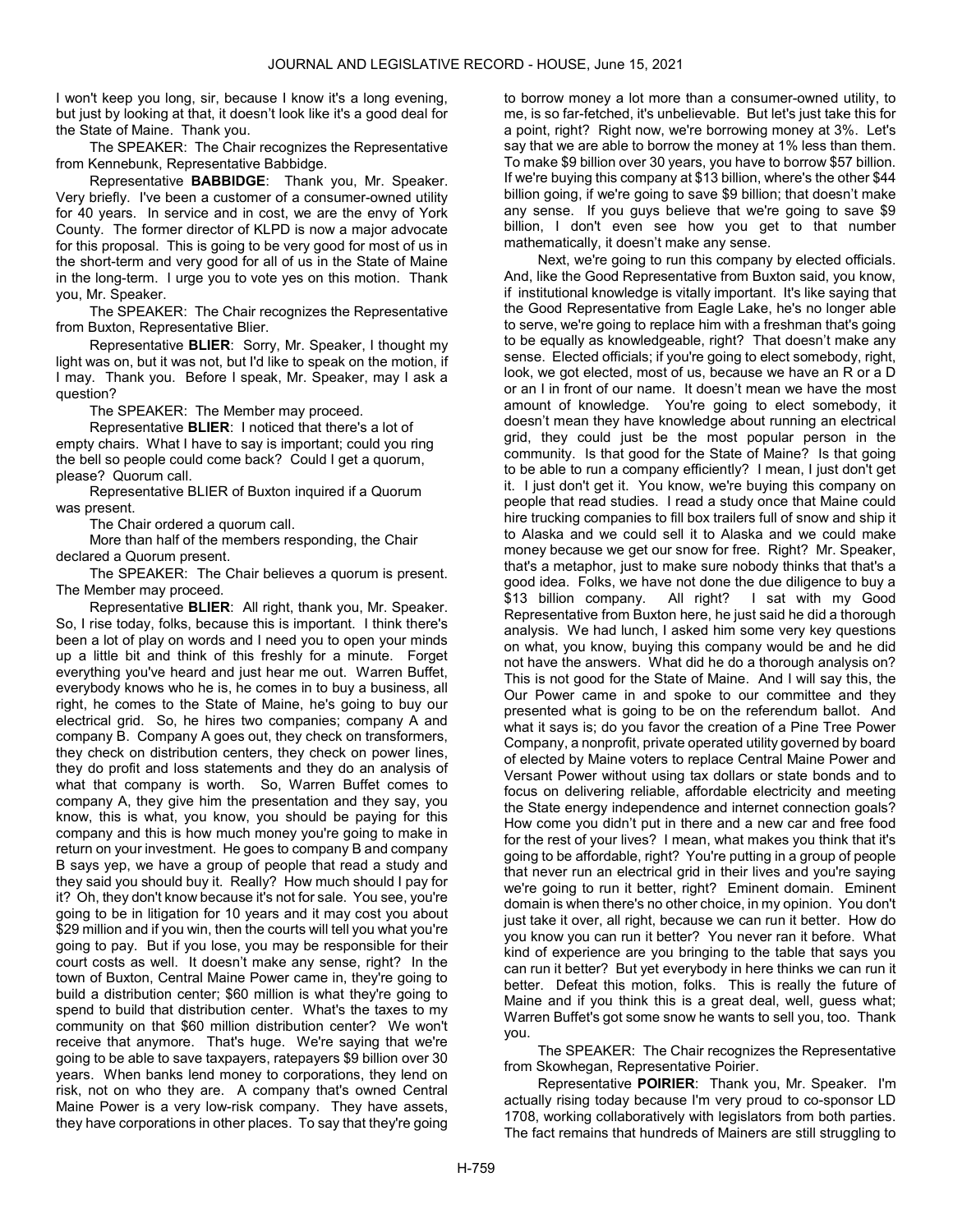pay their electric bills from over a year ago and they haven't received a real explanation for why their power bill skyrocketed from under \$100 per month to upwards of \$400 or more per month. These problems aren't being fixed. Whatever happened to local control? It's become obvious to me that it's a bad idea to rely on foreign-owned companies to control our electric system. These profit-driven utilities are just not designed to serve Maine people and businesses, to help us thrive and look out for our future needs. These utilities have broken many promises. CMP recently claimed that its number one priority is to provide better customer service so it can regain our trust, but it's not getting any better. They aren't fixing these problems. Maine's profit-driven utilities, CMP and Versant, both rank deadlast for customer satisfaction and near the top in high prices. Maine deserves better. Pine Tree Power will answer to its Maine customers, not the stockholders and investors. It'll be made up of our neighbors and managed by Maine people elected by Maine people. It'll invest its earnings back into Maine instead of sending them away to shareholders mainly in other countries. Maine ranks dead-last in the whole country for electricity reliability. When the wind blows in Maine, a CMP customer loses power. Reliability has drastically gone downhill since foreign ownership took place. This is what happens when you put profits above a reliable infrastructure. Electricity is a basic, vital need to power our homes and businesses and the vast majority of Mainers support this bill. The people of Maine deserve to have their voices heard. Mr. Speaker, I urge you to think about the customers and meeting their needs and please support LD 1708. Thank you.

The SPEAKER: The Chair recognizes the Representative from Hiram, Representative Wadsworth.

Representative WADSWORTH: Thank you, Mr. Speaker, Ladies and Gentlemen of the House. It's no surprise that I rise to oppose the pending motion. This is a very technical bill that will affect Maine negatively for decades. You know, when our committee has to make even small decisions that are much less technical than this, we rely on the PUC, Mr. Speaker. Yesterday, there was a special in the Portland Press Herald outlining the concerns of many of the former PUC chairs. These are the experts, Mr. Speaker, that we rely on. This isn't about following the lobby out in the hall; this is following the people with the technical expertise. And this is what the special read yesterday in the Portland Press Herald; former PUC commissioners, don't put politicians in charge of our electric grid. Maine will not be able to keep up its climate response in the midst of a costly takeover battle. As former commissioners of the Maine Public Utilities Commission, we strongly oppose proposed legislation, Legislative Document 1708, that would authorize a new government authority overseen by politicians to seize and run Central Maine Power and Versant Power. Our government takeover would set Maine's work on climate change, trigger many years of costly litigation and ultimately cost ratepayers 10s of billions more. We all know that the PUC can and should hold utilities accountable. That's the PUC's job, Mr. Speaker. If our goal is to improve Maine's electric system and address climate change now, then breaking what we are trying to improve is hardly a solution. First, we are concerned about politicizing our electric grid. LD 1708 would create a Body politicked in corporate governed by elected officials. This structure is, without question, a government entity managed by politicians. From our experience, when utilities are managed by elected officials, political pressures dominate, including favoring political interests over investments needed to ensure reliability and grid modernization.

Second, if Maine is going to meet its aggressive climate and clean energy goals, we need to invest significantly in our electric grid to integrate more renewable electricity. If LD 1708 passes, we are almost guaranteed a decade-plus of legal battles that will halt progress towards these goals. After all, if the government threatened to seize your home and offer less than half of what it's worth, wouldn't you say no? We should expect that. And after years of fighting in state and federal courts, if the seizure is allowed, the elected leaders of this COU may well not authorize the significant additional borrowing necessary. In fact, limited clean energy investment has been the experience of many prominent consumer-owned utilities. For example, the Tennessee Valley Authority is the largest public power entity in the U.S., yet is one of the largest polluters in the country. The Los Angeles Department of Water and Power is governed by the City of Los Angeles and is one of the dirtiest utilities in California. Despite having cheap coal power, it has high rates and faces charges of poor management driven by the political control of the LA council. Long Island Power Authority, on which LD 1708 is modeled, has experienced a cascade of poor politically-driven decisions, poor service, poor reliability and some of the highest rates in the country. And then there is Nebraska, which is comprised of government-controlled power authorities who, unlike Maine, rely predominantly on cheap coal power and rank near the bottom nationally in grid modernization. Third, consider the competence of political management. This Pine Tree Power will be governed by elected politicians and politicians who do not have competence to run a statewide utility. The lights are likely to go out more often. There are many consumer-owned utilities in the U.S. with poor management, including the Long Island Power Authority, Los Angeles, the TVA, the Puerto Rico Electric Power Authority suffering from underinvestment, inefficiency, poor service and higher rates. Locally, the only consumerowned utility comparable to Central Maine Power or Versant Power is the Eastern Maine Electric Cooperative and that utility has higher rates and lower reliability than Central Maine Power. In fact, the TVA, the Puerto Rico Authority and the Eastern Maine issued so much debt without modernizing or cleaning up their grids, they went through bankruptcy.

Finally, 1708 will shift the risk of mismanagement and spending a hundred percent onto Mainers. PUC oversight remains but, in practical terms, government power eliminates the PUC's most effective regulatory tool to penalize bad management. When an investor-owned utility like Central Maine Power or Versant Power makes a bad decision, the PUC imposes penalties on the shareholders to change behavior. By contrast, with a consumer-owned utility, there are no shareholders to suffer the financial consequences of mismanagement and penalties are paid by you, the Maine electric consumer. Maine has a short window to address climate change, to clean up our energy system and to modernize our grid. We have three good PUC commissioners, two appointed by Chief Executive Mills. We should let them do their job, give them the tools they need and not lose a precious decade trading one regulatory model for yet a worse one. We should focus on needed reforms to solve the real problems the Legislature is attempting to fix. Signed, three former chairs of the Maine Public Utilities Commission. Thank you, Mr. Speaker.

The SPEAKER: The Chair recognizes the Representative from Oxford, Representative Dillingham.

Representative DILLINGHAM: Thank you, Mr. Speaker, Ladies and Gentlemen of the House. Hard to follow what the Good Representative from Hiram just delivered. But I do have some questions in looking through or concerns I'd like to highlight. Just looking through the fiscal note literature itself and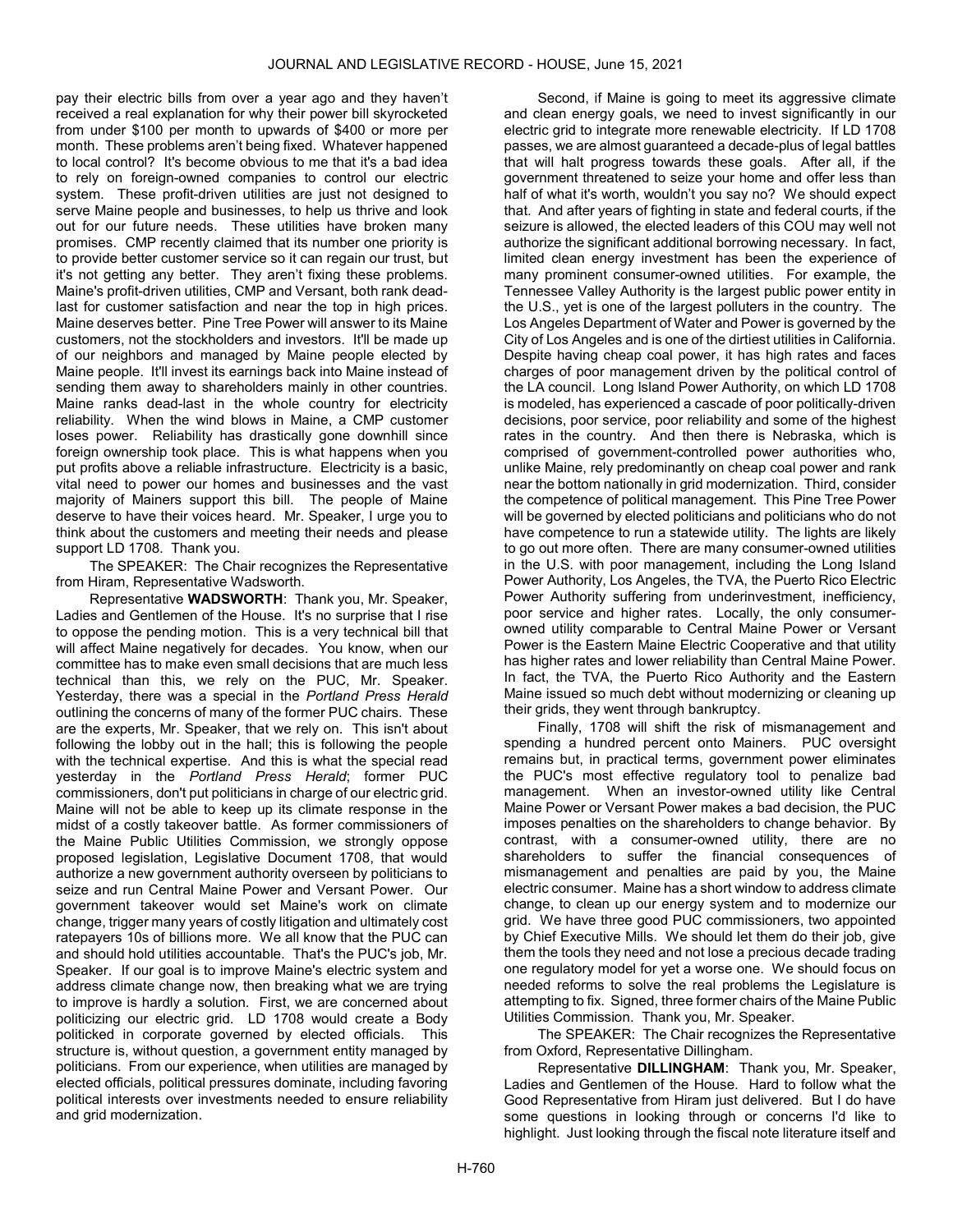I'd like to just read some parts of it. We've been told that this is going to lower our utility rates and save taxpayer dollars, but in reading the fiscal note; it's important to clarify that this fiscal note does not attempt to quantify or include the cost to the PTPC to purchase and operate a decertified utility. The cost of operation will be funded through utility rates charged to customers. Going on, there's also talk about, as the Representative from Knox pointed out, the additional staffing and resources that the PUC is going to require. That's roughly an additional \$2 million a year in ongoing staffing costs. Also, the increased allocations in this bill require a corresponding increase in revenue from the assessment on transmission and distribution in utilities. These costs may be passed on to the electric utility customers through, again, scheduled rate cases. Also, no earlier than January 21, 2024, the PUC shall be certifying an unfit investor-owned electric transmission and distribution utility operating in the State. I believe the Good Representative from Buxton referred to that as being compelled to sell. This action, combined with provisions in the bill designed to force the same utility to sell assets to the PTPC may result in litigation. The PTPC costs as a result of litigation will be passed on to the customers. This bill allows candidates for the PTPC board to participate in the Maine clean elections program. The Commission on Governmental Ethics in Election Practices estimates that it will be up to 11 candidates, additional ongoing cost to the taxpayer. This seems to add up to a lot of costs ongoing that are going to be passed on to the taxpayers and my concern is not really seeing where we're going to have a cost savings to our ratepayers. Also, in the language and this is a question, if I may pose a question through the Chair?

The SPEAKER: The Member may proceed.

Representative DILLINGHAM: The language does reference that no member of the board can be a sitting Member of the Legislature. I do have a question I didn't find any language around the director or the manager that could be hired, could that be a sitting Member of this Legislature or even a Member that is voting on to create this power company? Thank you.

The SPEAKER: The Representative from Oxford, Representative Dillingham has posed a question to any member who may care to respond. The Chair recognizes the Representative from Bowdoinham, Representative Berry.

Representative BERRY: Thank you, Mr. Speaker. Mr. Speaker and Men and Women of the House, in theory, that may be possible. In practice, that's absolutely impossible. The job would be a very important one, it would be required to have extremely impressive credentials to be entrusted with such a directorship and I would emphasize that the LEI modeling including 82 million per year in profits for the operations company. That's an important piece of it as well. We need to make sure that we do have highly qualified and trained professionals operating the grid, so, that has been contemplated and incorporated in this proposal. Thank you.

The SPEAKER: The Chair recognizes the Representative from East Machias, Representative Tuell.

Representative TUELL: Thank you, Mr. Speaker. I, too, rise in opposition to the pending motion.

I've been sitting here now for the past hour and a half listening to the robust debate and have heard a lot of impassioned testimony on both sides. My friend from Dexter here made some very cogent points, as did the Representative from Oxford and the Representative from Hiram and many others along the way. During my time in office, I have refrained from using strong rhetoric, I've refrained from using words like

socialism to describe policies, but listening to this debate and reviewing this bill, I have no other conclusion but to use that word, socialism, to describe this. And it troubles me and bothers me that we're at that crossroads as a state. Are the power companies perfect? Absolutely not. I'm no fan of the CMP corridor, if you want to be brutally honest about it, but the utilities that operate in this State are doing their level best and they are responsible to their consumers if through no other entity, then through the PUC. I also believe it would be a huge mistake to elect people like me, people like us, to a board when very few of us know very, very much about managing an electrical grid or running a utility. Some do, some don't, but I don't know how a voter is supposed to discern who does and who doesn't. I mean, what would a Republican/Democrat/Independent debate about energy look like in the public sphere? I don't even know how one would even do that other than a rhetorical thing. So, for those reasons, I am going to oppose the pending motion and thank you, Mr. Speaker.

The SPEAKER: The Chair recognizes the Representative from Bowdoinham, Representative Berry.

Representative BERRY: Thank you, Mr. Speaker. Mr. Speaker, just briefly, because the scare stories have unfortunately raised their ugly head, I need to offer a few cautionary tales from the other side, the other business model. We heard from the Good Representative from Hiram about a few things that haven't gone perfectly in the consumer-owned utility world and I want to acknowledge that no business model guarantees a perfect business. But there are business models that are better, there are business models that are worse and IOUs are far too risky to accept as an answer to our clean energy future. Exhibit A; PG&E corporation admitted criminal responsibility for starting the deadliest wildfire in California's history, becoming one of a few corporations to plead guilty to involuntary manslaughter charges, reported the Wall Street Journal on March 24, 2020. Central Maine Power and Versant have a lower customer satisfaction rating than PG&E. May 26th of this year, 2021, Commonwealth Edison must think Illinoisians suffer from collective amnesia, reported the Chicago Tribune. Back in 2016, the utility snagged sizeable subsidies from the general assembly, greased by contracts and jobs to allies of then-House Speaker Michael Madigan. We know this because ComEd admitted it to federal prosecutors and paid a \$200 million fine as punishment. Now, the utility through its parent company Exelon is knocking on Springfield's door again, hat in hand, hoping lawmakers and citizens forget that chapter as it once more asks for subsidies. Mr. Speaker, ComEdison also ranks higher in customer satisfaction than CMP and Versant. Let's turn now to Georgia, where Plant Vogtle is the biggest boondoggle in utility history. It's a privately-owned, again, investor-owned electric company and in the Atlanta General Constitution, October 22, 2020, we read; on one side is the State's powerful politically connected electric company, on the other, consumers of electricity. One of the PFCs biggest upcoming decisions is who will pay for Georgia Power's billions of dollars in overruns once its nuclear expansion of Plant Vogtle is completed. Among state bodies, the PSC has the most impact on residential and small commercial customers' pocketbook, noted a former PFC member. Billions of dollars in customer overruns; in fact, 10s of billions of dollars in cost overruns which ratepayers, not the utility, will shoulder.

Mr. Speaker, there's more. Again, Georgia Power, however, I should note, ranks better also than CMP and Versant in customer satisfaction. The company Arizona Public Service, also an investor-owned utility, was investigated recently for political spending, giving millions to dark money organizations,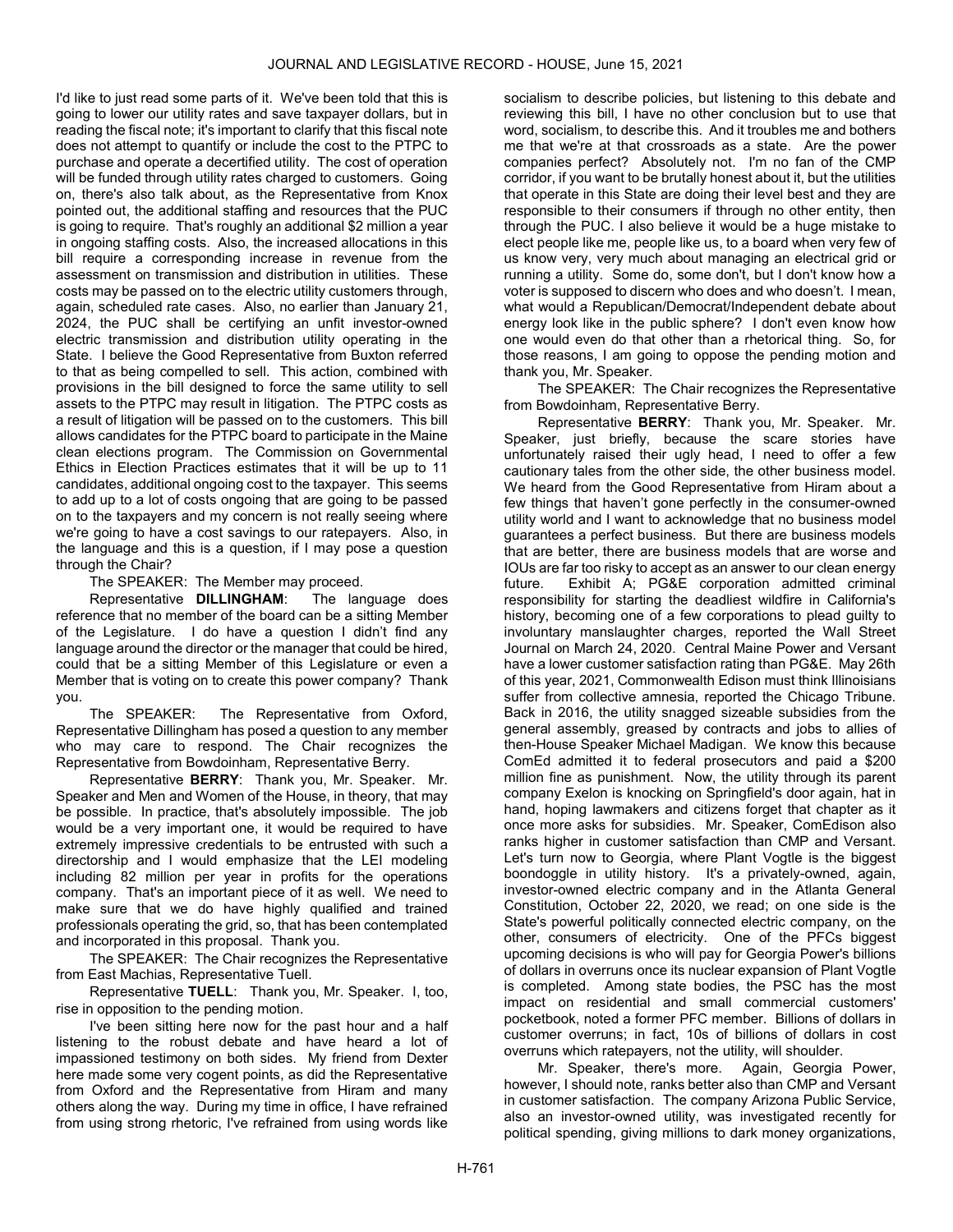political nonprofits that spend millions from undisclosed donors in order to help elect two state regulators. Their candidates won and in 2017 voted for a utility-backed rate increase. Offering jobs to allies is a common trope, creating the appearance of public support through astroturfing. Case in point, Entergy paid for, excuse me I lost my place, Entergy, a utility from New Orleans, wanted to build a natural gas plant. Critics and community advocates argued it was unnecessary. So, to create the appearance of support, a subcontractor for the utility paid people to appear and speak at a city council meeting, posing as citizens favoring the plant. The independent investigation concluded; Entergy was later fined \$5 million. Entergy also is more popular with its customers than CMP or Versant. Mr. Speaker, I could go on at length, but I'll spare you the additional details and simply say that there is enormous risk in the investorowned utility business model and far less, according to the track record, in the other. Thank you.

The SPEAKER: The Chair recognizes the Representative from Presque Isle, Representative Underwood.

Representative UNDERWOOD: Thank you very much, Mr. Speaker. I'm Representative Underwood, I'm a Representative of Presque Isle and New Brunswick Power is a government-run power company in New Brunswick. There are one, two, three, four, five, six, seven, eight representatives at or near the provincial line of Canada and they should be, including myself, we can make a good comparison as to what government-run power company is and how it operates versus a private one, which was the current situation. And, myself, in the snowstorm, you're going to have problems, major problems with government-run power versus private power. Service, in particular. Someone runs in, cuts down a pole, government-run power, we all know what government-run anything is because that's who we are and it's generally slower than private stuff, than private-run stuff. So, just be prepared during a snowstorm, if government-run power is in existence, the speed of which the service is going to be rendered. Thank you, Mr. Speaker.

 The SPEAKER: A roll call has been ordered. The pending question before the House is Acceptance of the Majority Ought to Pass as Amended Report. All those in favor will vote yes, those opposed will vote no.

#### ROLL CALL NO. 302

 YEA - Alley, Arford, Babbidge, Bailey, Bell, Berry, Blume, Brennan, Brooks, Bryant, Cardone, Carlow, Collings, Copeland, Crafts, Cuddy, Dodge, Doore, Doudera, Dunphy, Evangelos, Evans, Faulkingham, Geiger, Gere, Gramlich, Grohoski, Harnett, Hasenfus, Hepler, Hymanson, Kessler, Landry, Lookner, Madigan, Martin J, Martin R, Mathieson, Matlack, McCrea, McCreight, McDonald, Melaragno, Meyer, Millett, Morales, O'Neil, Osher, Paulhus, Pebworth, Perry A, Perry J, Pluecker, Poirier, Reckitt, Rielly, Riseman, Roberts, Roeder, Sachs, Salisbury, Sheehan, Stover, Supica, Sylvester, Talbot Ross, Tepler, Tucker, Tuttle, Warren C, Warren S, Williams, Wood, Zager, Zeigler, Mr. Speaker.

 NAY - Austin, Bernard, Bickford, Blier, Caiazzo, Carmichael, Cloutier, Collamore, Connor, Corey, Costain, Craven, Crockett, Dillingham, Dolloff, Downes, Drinkwater, Ducharme, Fay, Fecteau, Foster, Gifford, Greenwood, Griffin, Haggan, Hall, Hanley, Harrington, Head, Hutchins, Javner, Johansen, Kinney, Kryzak, Lemelin, Libby, Lyford, Lyman, Mason, Millett, Moriarty, Morris, Nadeau, Newman, O'Connell, O'Connor, Ordway, Parry, Perkins, Pickett, Pierce, Quint, Rudnicki, Sampson, Skolfield, Stanley, Stearns, Stetkis, Terry, Thorne, Tuell, Underwood, Wadsworth, White.

 ABSENT - Andrews, Arata, Bradstreet, Cebra, Grignon, Martin, Prescott, Roche, Sharpe, Theriault, White.

Yes, 76; No, 64; Absent, 11; Excused, 0.

 76 having voted in the affirmative and 64 voted in the negative, with 11 being absent, and accordingly the Majority Ought to Pass as Amended Report was ACCEPTED.

 The Bill was READ ONCE. Committee Amendment "A" (H-640) was READ by the Clerk and ADOPTED.

 Under suspension of the rules the Bill was given its SECOND READING WITHOUT REFERENCE to the Committee on Bills in the Second Reading.

 Representative BERRY of Bowdoinham REQUESTED a roll call on PASSAGE TO BE ENGROSSED as Amended by Committee Amendment "A" (H-640).

 More than one-fifth of the members present expressed a desire for a roll call which was ordered.

 The SPEAKER: A roll call has been ordered. The pending question before the House is Passage to be Engrossed as Amended by Committee "A" (H-640). All those in favor will vote yes, those opposed will vote no.

#### ROLL CALL NO. 303

 YEA - Alley, Arford, Babbidge, Bailey, Bell, Berry, Blume, Brennan, Brooks, Bryant, Cardone, Carlow, Collings, Copeland, Crafts, Cuddy, Dodge, Doore, Doudera, Dunphy, Evangelos, Evans, Faulkingham, Geiger, Gere, Gramlich, Grohoski, Harnett, Hasenfus, Hepler, Hymanson, Kessler, Landry, Lookner, Madigan, Martin J, Martin R, Mathieson, Matlack, McCrea, McCreight, McDonald, Melaragno, Meyer, Millett, Morales, O'Neil, Osher, Paulhus, Pebworth, Perry A, Perry J, Pluecker, Poirier, Reckitt, Rielly, Riseman, Roberts, Roeder, Sachs, Salisbury, Sheehan, Stover, Supica, Sylvester, Talbot Ross, Tepler, Tucker, Tuttle, Warren C, Warren S, Williams, Wood, Zager, Zeigler, Mr. Speaker.

 NAY - Austin, Bernard, Blier, Caiazzo, Carmichael, Cloutier, Collamore, Connor, Corey, Costain, Craven, Crockett, Dillingham, Dolloff, Downes, Drinkwater, Ducharme, Fay, Fecteau, Foster, Gifford, Greenwood, Griffin, Haggan, Hall, Hanley, Harrington, Head, Hutchins, Javner, Johansen, Kinney, Kryzak, Lemelin, Libby, Lyford, Lyman, Mason, Millett, Moriarty, Morris, Nadeau, Newman, O'Connell, O'Connor, Ordway, Parry, Perkins, Pickett, Pierce, Quint, Rudnicki, Sampson, Stanley, Stearns, Stetkis, Terry, Thorne, Tuell, Underwood, Wadsworth, White.

 ABSENT - Andrews, Arata, Bickford, Bradstreet, Cebra, Grignon, Martin, Prescott, Roche, Sharpe, Skolfield, Theriault, White.

Yes, 76; No, 62; Absent, 13; Excused, 0.

 76 having voted in the affirmative and 62 voted in the negative, with 13 being absent, and accordingly the Bill was PASSED TO BE ENGROSSED as Amended by Committee Amendment "A" (H-640) and sent for concurrence.

 Majority Report of the Committee on JUDICIARY reporting Ought Not to Pass on Bill "An Act To Protect Student Privacy" (H.P. 235) (L.D. 331)

\_\_\_\_\_\_\_\_\_\_\_\_\_\_\_\_\_\_\_\_\_\_\_\_\_\_\_\_\_\_\_\_\_

Signed:

Senators:

 CARNEY of Cumberland KEIM of Oxford

Representatives:

 HARNETT of Gardiner EVANGELOS of Friendship LIBBY of Auburn POIRIER of Skowhegan RECKITT of South Portland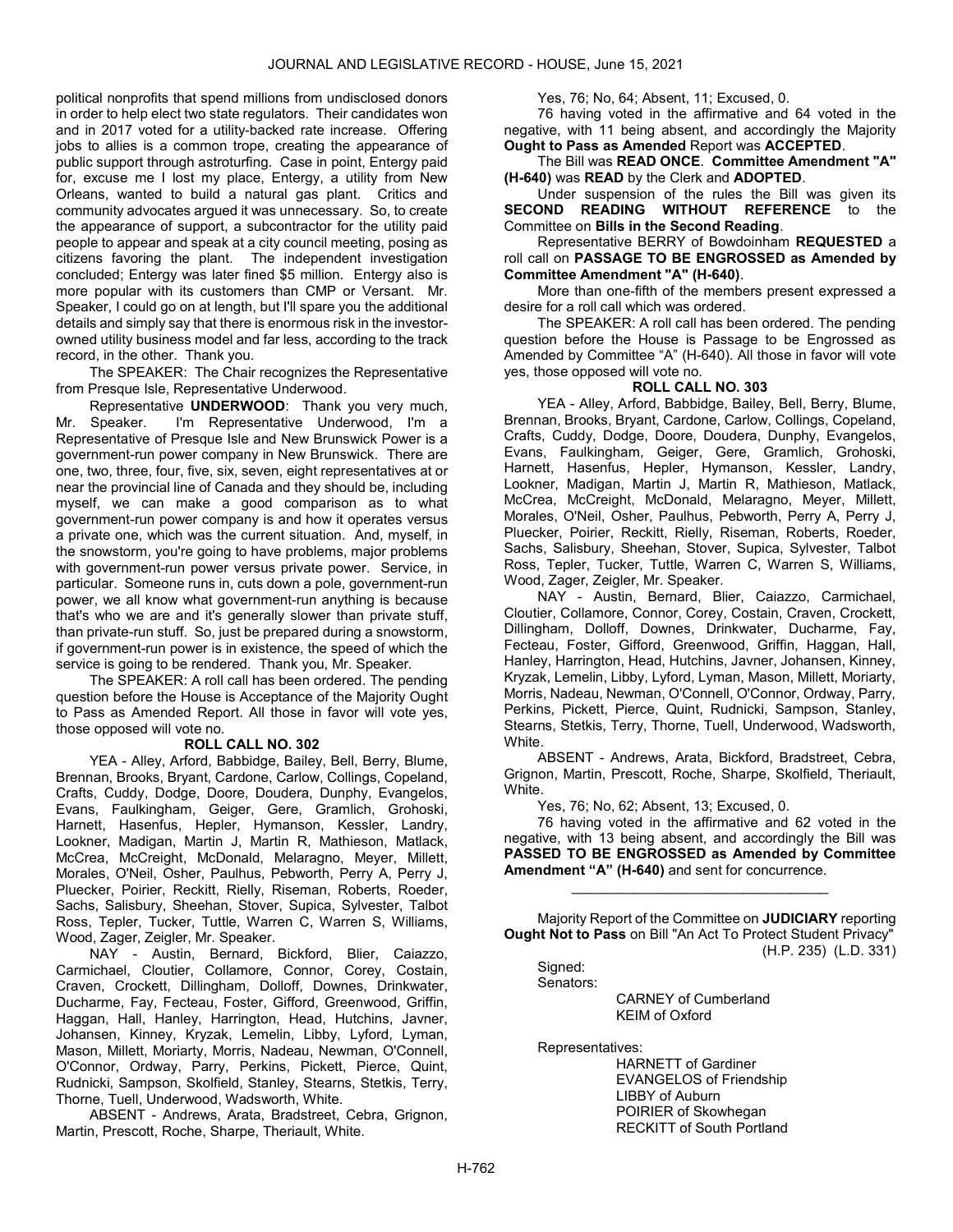#### SHEEHAN of Biddeford THORNE of Carmel

 Minority Report of the same Committee reporting Ought to Pass as Amended by Committee Amendment "A" (H-647)

on same Bill. Signed:

Senator:

SANBORN of Cumberland

Representatives:

 BABBIDGE of Kennebunk HAGGAN of Hampden MORIARTY of Cumberland

 Representative NEWELL of the Passamaquoddy Tribe - of the House - supports the Majority Ought Not to Pass Report.

## READ.

 On motion of Representative HARNETT of Gardiner, the Majority Ought Not to Pass Report was ACCEPTED and sent for concurrence.

\_\_\_\_\_\_\_\_\_\_\_\_\_\_\_\_\_\_\_\_\_\_\_\_\_\_\_\_\_\_\_\_\_

 Majority Report of the Committee on JUDICIARY reporting Ought to Pass as Amended by Committee Amendment "A" (H-649) on Bill "An Act To Ensure That Children Receive Behavioral Health Services"

Signed:

(H.P. 473) (L.D. 642)

Senators:

 CARNEY of Cumberland SANBORN of Cumberland

Representatives:

 HARNETT of Gardiner EVANGELOS of Friendship MORIARTY of Cumberland RECKITT of South Portland SHEEHAN of Biddeford

 Minority Report of the same Committee reporting Ought Not to Pass on same Bill.

Sianed: Senator:

KEIM of Oxford

Representatives:

 HAGGAN of Hampden LIBBY of Auburn POIRIER of Skowhegan THORNE of Carmel

 Representative NEWELL of the Passamaquoddy Tribe - of the House - supports the Majority Ought to Pass as Amended<br>by Committee Amendment "A" (H-649) Report. by Committee Amendment "A" (H-649) Report.

# READ.

 On motion of Representative HARNETT of Gardiner, the Majority Ought to Pass as Amended Report was ACCEPTED. The Bill was READ ONCE. Committee Amendment "A"

(H-649) was READ by the Clerk and ADOPTED.

 Under suspension of the rules the Bill was given its SECOND READING WITHOUT REFERENCE to the Committee on Bills in the Second Reading.

 Under further suspension of the rules the Bill was PASSED TO BE ENGROSSED as Amended by Committee Amendment "A" (H-649) and sent for concurrence.

\_\_\_\_\_\_\_\_\_\_\_\_\_\_\_\_\_\_\_\_\_\_\_\_\_\_\_\_\_\_\_\_\_

 Majority Report of the Committee on JUDICIARY reporting Ought to Pass as Amended by Committee Amendment "A" (H-650) on Bill "An Act To Expand Courts' Authority To Protect Children When a Parent Has Been Awarded Sole Parental Rights and Responsibilities"

(H.P. 765) (L.D. 1030)

 Signed: Senators:

 CARNEY of Cumberland SANBORN of Cumberland

Representatives:

 HARNETT of Gardiner BABBIDGE of Kennebunk EVANGELOS of Friendship MORIARTY of Cumberland RECKITT of South Portland SHEEHAN of Biddeford

 Minority Report of the same Committee reporting Ought Not to Pass on same Bill.

 Signed: Senator:

KEIM of Oxford

Representatives:

 LIBBY of Auburn POIRIER of Skowhegan THORNE of Carmel

 Representative NEWELL of the Passamaquoddy Tribe - of the House - supports the Majority Ought to Pass as Amended by Committee Amendment "A" (H-650) Report.

### READ.

 On motion of Representative HARNETT of Gardiner, the Majority Ought to Pass as Amended Report was ACCEPTED. The Bill was READ ONCE. Committee Amendment "A"

(H-650) was READ by the Clerk and ADOPTED.

 Under suspension of the rules the Bill was given its SECOND READING WITHOUT REFERENCE to the Committee on Bills in the Second Reading.

 Under further suspension of the rules the Bill was PASSED TO BE ENGROSSED as Amended by Committee Amendment "A" (H-650) and sent for concurrence.

\_\_\_\_\_\_\_\_\_\_\_\_\_\_\_\_\_\_\_\_\_\_\_\_\_\_\_\_\_\_\_\_\_

 Majority Report of the Committee on JUDICIARY reporting Ought Not to Pass on Bill "An Act To Protect Tenants from Unnecessary Evictions"

(H.P. 821) (L.D. 1143)

 CARNEY of Cumberland KEIM of Oxford SANBORN of Cumberland

Representatives:

Signed: Senators:

> HARNETT of Gardiner HAGGAN of Hampden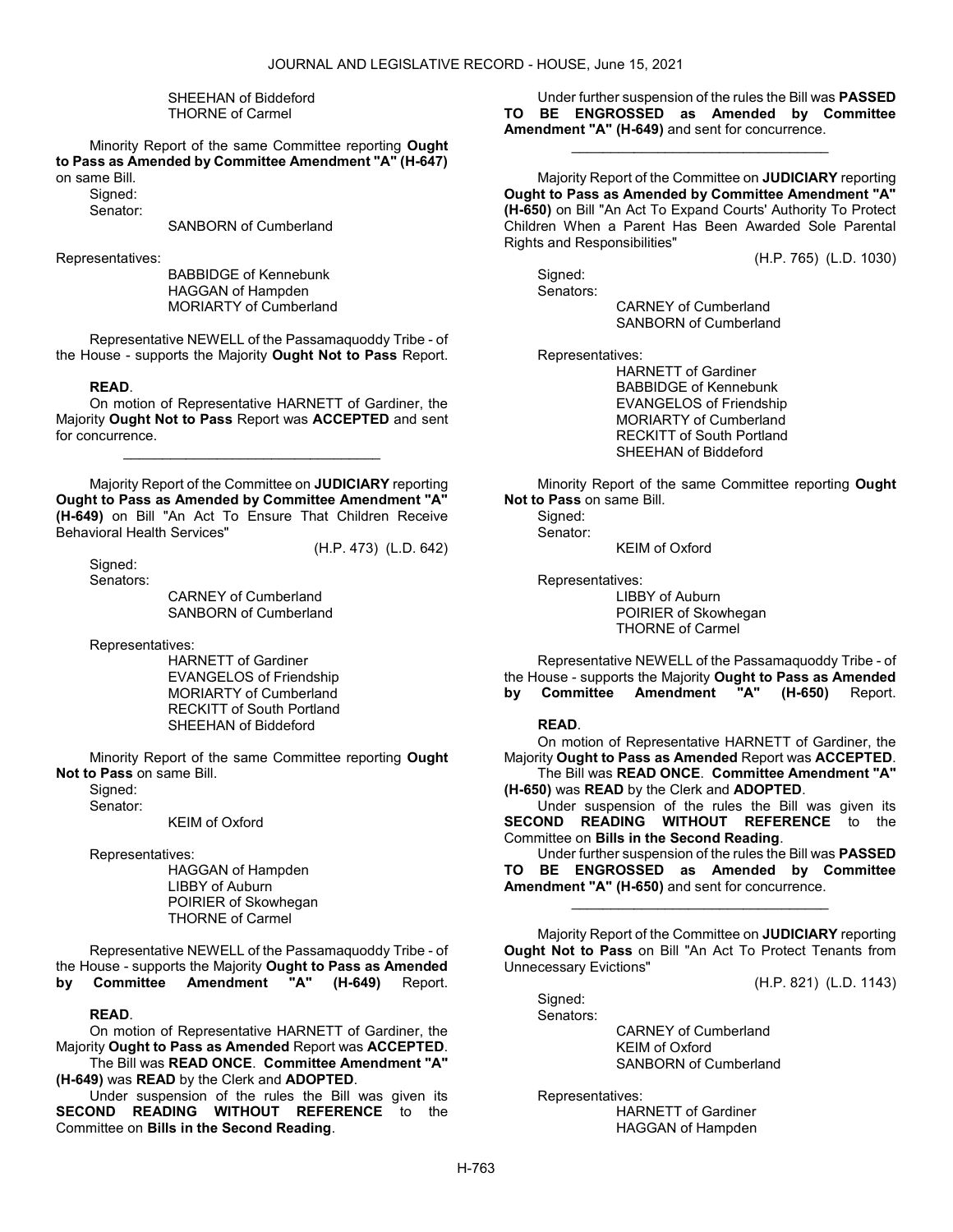McCREIGHT of Harpswell MORIARTY of Cumberland POIRIER of Skowhegan RECKITT of South Portland SHEEHAN of Biddeford

 Minority Report of the same Committee reporting Ought to Pass as Amended by Committee Amendment "A" (H-648) on same Bill.

Sianed:

Representatives:

 BABBIDGE of Kennebunk CARDONE of Bangor EVANGELOS of Friendship

### READ.

 On motion of Representative HARNETT of Gardiner, the Majority Ought Not to Pass Report was ACCEPTED and sent for concurrence.

\_\_\_\_\_\_\_\_\_\_\_\_\_\_\_\_\_\_\_\_\_\_\_\_\_\_\_\_\_\_\_\_\_

 Majority Report of the Committee on STATE AND LOCAL GOVERNMENT reporting Ought to Pass as Amended by Committee Amendment "A" (H-639) on Bill "An Act To Reestablish the State Planning Office"

(H.P. 322) (L.D. 446)

 Signed: Senators:

 BALDACCI of Penobscot CLAXTON of Androscoggin

Representatives:

 MATLACK of St. George BRYANT of Windham COPELAND of Saco DOORE of Augusta PAULHUS of Bath RISEMAN of Harrison

 Minority Report of the same Committee reporting Ought Not to Pass on same Bill.

Signed:

Senator:

ROSEN of Hancock

Representatives:

 DOWNES of Bucksport GREENWOOD of Wales HEAD of Bethel TUELL of East Machias

### READ.

 Representative MATLACK of St. George moved that the House ACCEPT the Majority Ought to Pass as Amended Report.

 Representative TUELL of East Machias REQUESTED a roll call on the motion to ACCEPT the Majority Ought to Pass as Amended Report.

 More than one-fifth of the members present expressed a desire for a roll call which was ordered.

The SPEAKER: The Chair recognizes the Representative from East Machias, Representative Tuell.

Representative TUELL: Thank you, Mr. Speaker. When this bill was first presented to us, it was presented to us as an effort to re-create, albeit 2.0, the State planning office and

expand government. What it is ultimately potentially could morph into would be a study of regional planning to make it, to encourage municipalities to come together and consolidate planning and in so doing I feel erode local control. Either way you look at it, the bill before us is not good for the State, certainly not good for rural parts of the State and that is why I'll be voting against the pending motion. Thank you, Mr. Speaker.

 The SPEAKER: A roll call has been ordered. The pending question before the House is Acceptance of the Majority Ought to Pass as Amended Report. All those in favor will vote yes, those opposed will vote no.

# ROLL CALL NO. 304

 YEA - Alley, Arford, Babbidge, Bailey, Bell, Berry, Blume, Brennan, Brooks, Bryant, Caiazzo, Cardone, Cloutier, Copeland, Crafts, Craven, Crockett, Cuddy, Dodge, Doore, Doudera, Dunphy, Evangelos, Evans, Fay, Geiger, Gere, Gramlich, Grohoski, Harnett, Hasenfus, Hepler, Hymanson, Kessler, Landry, Lookner, Madigan, Martin J, Martin R, Mathieson, Matlack, McCrea, McCreight, McDonald, Melaragno, Meyer, Millett, Morales, Moriarty, O'Connell, O'Neil, Osher, Paulhus, Pebworth, Perry A, Perry J, Pierce, Pluecker, Reckitt, Rielly, Riseman, Roberts, Roeder, Sachs, Salisbury, Sheehan, Stover, Supica, Sylvester, Talbot Ross, Tepler, Terry, Tucker, Tuttle, Warren C, Warren S, White, Williams, Wood, Zager, Zeigler, Mr. Speaker.

 NAY - Austin, Bernard, Bickford, Blier, Carlow, Carmichael, Collamore, Collings, Connor, Corey, Costain, Dillingham, Dolloff, Downes, Drinkwater, Ducharme, Faulkingham, Fecteau, Foster, Greenwood, Griffin, Haggan, Hall, Hanley, Harrington, Head, Hutchins, Javner, Johansen, Kinney, Kryzak, Lemelin, Libby, Lyford, Lyman, Mason, Millett, Morris, Nadeau, Newman, O'Connor, Ordway, Parry, Perkins, Pickett, Poirier, Quint, Rudnicki, Sampson, Skolfield, Stanley, Stearns, Stetkis, Thorne, Tuell, Underwood, Wadsworth.

 ABSENT - Andrews, Arata, Bradstreet, Cebra, Gifford, Grignon, Martin, Prescott, Roche, Sharpe, Theriault, White.

Yes, 82; No, 57; Absent, 12; Excused, 0.

 82 having voted in the affirmative and 57 voted in the negative, with 12 being absent, and accordingly the Majority Ought to Pass as Amended Report was ACCEPTED.

 The Bill was READ ONCE. Committee Amendment "A" (H-639) was READ by the Clerk and ADOPTED.

 Under suspension of the rules the Bill was given its SECOND READING WITHOUT REFERENCE to the Committee on Bills in the Second Reading.

 Under further suspension of the rules the Bill was PASSED TO BE ENGROSSED as Amended by Committee Amendment "A" (H-639) and sent for concurrence.

\_\_\_\_\_\_\_\_\_\_\_\_\_\_\_\_\_\_\_\_\_\_\_\_\_\_\_\_\_\_\_\_\_

 Majority Report of the Committee on STATE AND LOCAL GOVERNMENT reporting Ought to Pass as Amended by Committee Amendment "A" (H-652) on Bill "An Act To Promote Transparency and Public Safety When Public Servants Request Towing Services"

(H.P. 899) (L.D. 1228)

Sianed: Senators:

 BALDACCI of Penobscot CLAXTON of Androscoggin

Representatives:

 MATLACK of St. George BRYANT of Windham COPELAND of Saco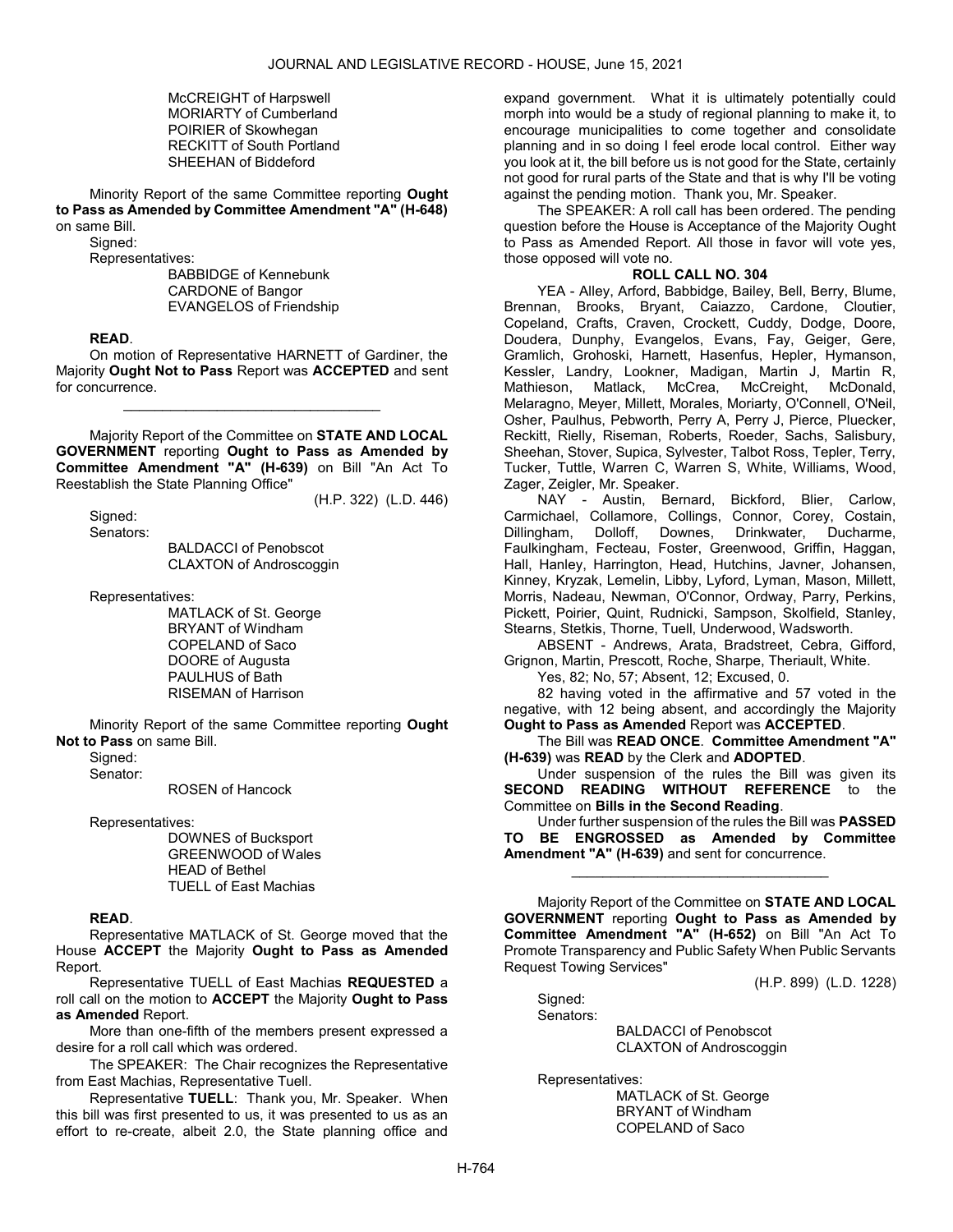DOORE of Augusta PAULHUS of Bath RISEMAN of Harrison

 Minority Report of the same Committee reporting Ought Not to Pass on same Bill.

Signed:

Senator:

ROSEN of Hancock

Representatives:

 DOWNES of Bucksport GREENWOOD of Wales HEAD of Bethel TUELL of East Machias

READ.

 Representative MATLACK of St. George moved that the House ACCEPT the Majority Ought to Pass as Amended Report.

 Representative TUELL of East Machias REQUESTED a roll call on the motion to ACCEPT the Majority Ought to Pass as Amended Report.

 More than one-fifth of the members present expressed a desire for a roll call which was ordered.

The SPEAKER: The Chair recognizes the Representative from East Machias, Representative Tuell.

Representative TUELL: Thank you, Mr. Speaker. When the committee heard this bill, at first glance, it looked to be a pretty straightforward bill. I mean, who wouldn't want to have more transparency in the towing services when involving a police officer or officers around the State? Towing companies had legitimate grievances all around the State and the committee honestly wanted to try to do something, as the hearing went on, we heard from public safety who had some grave concerns about the bill and the impact on local law enforcement agencies and as the hearing went on even further, we heard the same from the Sheriff's Association and the concern still, even at this point in time, is that this will create a cost for our county governments which don't have uniform software to be able to track data to be able to monitor and properly record these various towing operations and situations. I will advise the Body that this is a mandate and one which we should be very reluctant to pass on to our counties and to our sheriff's offices around the State. So, reluctantly, I'll be voting against the pending motion. Thank you, Mr. Speaker.

The SPEAKER: The Chair recognizes the Representative from St. George, Representative Matlack.

Representative MATLACK: Thank you, Mr. Speaker. Mr. Speaker, the simple result of talking about this in the committee was to decide to put in the bottom memo line on the reports that the police officers complete, whether Sheriffs or State Police, is to put in the memo line the name of the towing company that took away the vehicle during a nonconsensual tow. That is the very limited answer to a very complicated question. Thank you.

 The SPEAKER: A roll call has been ordered. The pending question before the House is Acceptance of the Majority Ought to Pass as Amended Report. All those in favor will vote yes, those opposed will vote no.

### ROLL CALL NO. 305

 YEA - Alley, Arford, Babbidge, Bailey, Bell, Berry, Blume, Brennan, Brooks, Bryant, Caiazzo, Cardone, Cloutier, Collings, Copeland, Corey, Crafts, Craven, Crockett, Cuddy, Dodge, Doore, Doudera, Dunphy, Evangelos, Evans, Fay, Geiger, Gere, Gramlich, Grohoski, Harnett, Hasenfus, Hepler,

Hymanson, Kessler, Landry, Lookner, Madigan, Martin J, Martin R, Mathieson, Matlack, McCrea, McCreight, McDonald, Melaragno, Meyer, Millett, Morales, Moriarty, O'Connell, O'Neil, Osher, Paulhus, Pebworth, Perry A, Perry J, Pierce, Pluecker, Reckitt, Rielly, Riseman, Roberts, Roeder, Sachs, Salisbury, Sheehan, Stover, Supica, Sylvester, Talbot Ross, Tepler, Terry, Tucker, Tuttle, Warren C, Warren S, White, Williams, Wood, Zager, Zeigler, Mr. Speaker.

 NAY - Austin, Bernard, Bickford, Blier, Carlow, Carmichael, Collamore, Connor, Costain, Dillingham, Dolloff, Downes, Drinkwater, Ducharme, Faulkingham, Fecteau, Foster, Gifford, Greenwood, Griffin, Haggan, Hall, Hanley, Harrington, Head, Hutchins, Johansen, Kinney, Kryzak, Lemelin, Libby, Lyford, Lyman, Mason, Millett, Morris, Nadeau, Newman, O'Connor, Ordway, Parry, Perkins, Pickett, Poirier, Quint, Rudnicki, Sampson, Skolfield, Stanley, Stearns, Stetkis, Thorne, Tuell, Underwood, Wadsworth.

 ABSENT - Andrews, Arata, Bradstreet, Cebra, Grignon, Javner, Martin, Prescott, Roche, Sharpe, Theriault, White.

Yes, 84; No, 55; Absent, 12; Excused, 0.

 84 having voted in the affirmative and 55 voted in the negative, with 12 being absent, and accordingly the Majority Ought to Pass as Amended Report was ACCEPTED.

 The Bill was READ ONCE. Committee Amendment "A" (H-652) was READ by the Clerk and ADOPTED.

 Under suspension of the rules the Bill was given its SECOND READING WITHOUT REFERENCE to the Committee on Bills in the Second Reading.

 Under further suspension of the rules the Bill was PASSED TO BE ENGROSSED as Amended by Committee Amendment "A" (H-652) and sent for concurrence.

\_\_\_\_\_\_\_\_\_\_\_\_\_\_\_\_\_\_\_\_\_\_\_\_\_\_\_\_\_\_\_\_\_

 Majority Report of the Committee on TAXATION reporting Ought Not to Pass on Bill "An Act To Invest in Maine's Roads and Bridges"

(H.P. 1016) (L.D. 1382)

 Signed: Senator:

LIBBY of Androscoggin

Representatives:

 TERRY of Gorham BICKFORD of Auburn CARMICHAEL of Greenbush GRAMLICH of Old Orchard Beach HANLEY of Pittston KRYZAK of Acton MATLACK of St. George PERRY of Bangor SACHS of Freeport

 Minority Report of the same Committee reporting Ought to Pass as Amended by Committee Amendment "A" (H-641) on same Bill.

 Signed: Senator:

CHIPMAN of Cumberland

Representative:

COLLINGS of Portland

READ.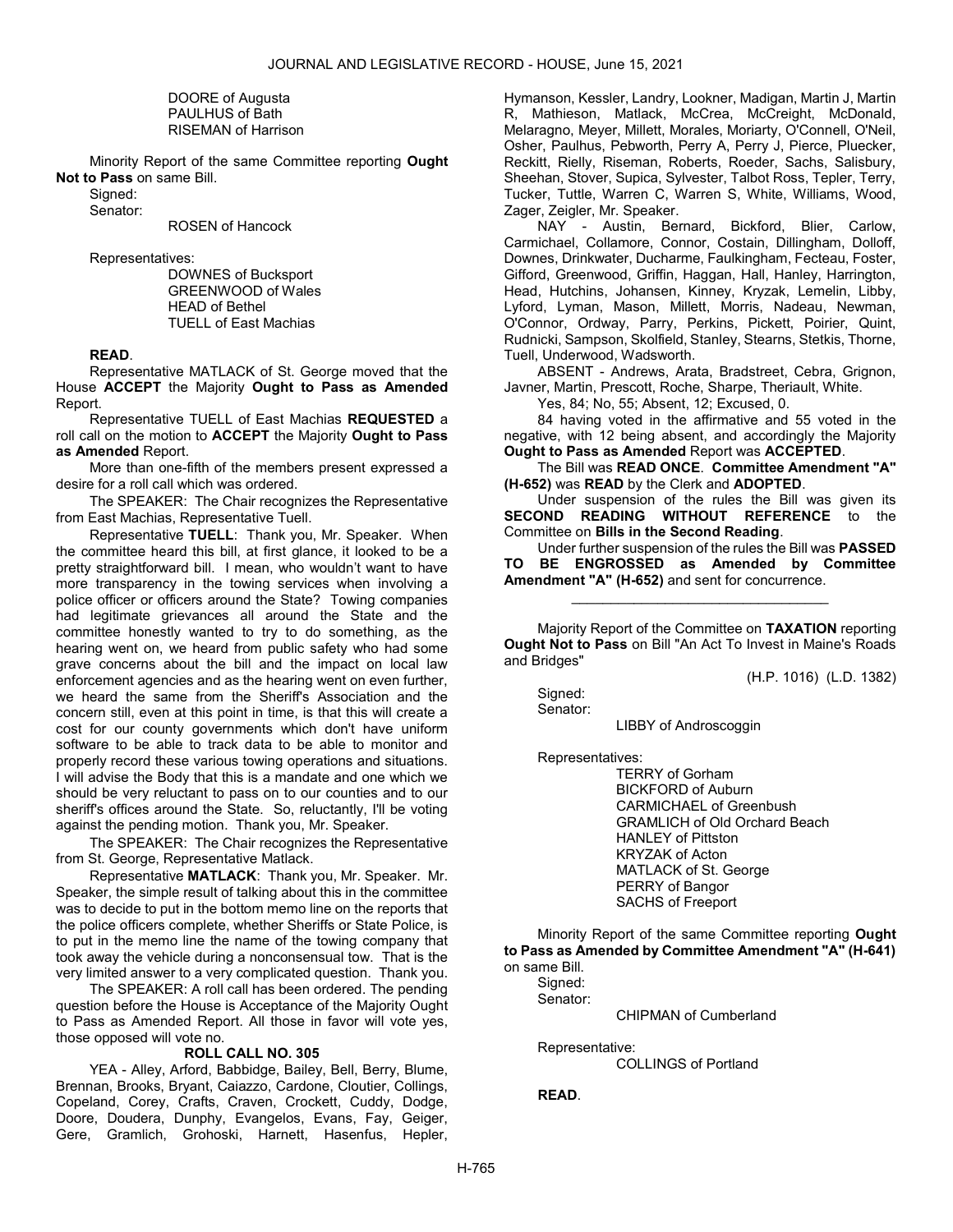On motion of Representative TERRY of Gorham, the Majority Ought Not to Pass Report was ACCEPTED and sent for concurrence.

\_\_\_\_\_\_\_\_\_\_\_\_\_\_\_\_\_\_\_\_\_\_\_\_\_\_\_\_\_\_\_\_\_

 Majority Report of the Committee on TAXATION reporting Ought to Pass as Amended by Committee Amendment "A" (H-642) on Bill "An Act To Prevent and Reduce Tobacco Use by Ensuring Adequate Funding for Tobacco Use Prevention and Cessation Programs and by Raising the Tax on Tobacco Products and To Provide Funding To Reduce Disparities in Health Outcomes Based on Certain Factors"

 Signed: Senators:

 CHIPMAN of Cumberland LIBBY of Androscoggin

Representatives:

 TERRY of Gorham COLLINGS of Portland GRAMLICH of Old Orchard Beach MATLACK of St. George SACHS of Freeport

(H.P. 1039) (L.D. 1423)

 Minority Report of the same Committee reporting Ought Not to Pass on same Bill.

Signed:

Representatives:

 BICKFORD of Auburn CARMICHAEL of Greenbush HANLEY of Pittston KRYZAK of Acton PERRY of Bangor

### READ.

 Representative TERRY of Gorham moved that the House **ACCEPT** the Majority Ought to Pass as Amended Report.

 Representative KRYZAK of Acton REQUESTED a roll call on the motion to ACCEPT the Majority Ought to Pass as Amended Report.

 More than one-fifth of the members present expressed a desire for a roll call which was ordered.

The SPEAKER: The Chair recognizes the Representative from Auburn, Representative Bickford.

Representative BICKFORD: Thank you, Mr. Speaker. Mr. Speaker, Ladies and Gentlemen of the House, exactly 18 months ago, we increased the tax on all other tobacco products by 115%. This bill wants to double that. Think about that. This bill wants to double the excise tax on regular cigarettes from \$2 a pack to \$4 a pack. These convenience store operators, Mr. Speaker, go through 130 to 150 or more cartons of cigarettes a week. So, let's take 150 cartons of cigarettes times \$20 a carton. What's the cost to that convenience store operator that they have to put out ahead of time, they don't collect it and remit it, they have to pay that before they sell their product. That's \$3,000 a week, Mr. Speaker, not including the bags of tobacco, the chew, the snuff, the vape product. What this is going to do is this is going to drive the poorest of the poor from buying the cheapest cigarettes they can for \$5 a pack, it's going to drive them and I know, I work in that business, I see these people every day when I work it's going to drive them to the bags of tobacco, it's going to drive them to the roll your own. What's going to happen? Before they feed their children, they have to buy that tobacco. Quitting tobacco is harder than quitting heroin.

It's been proven, it's science; follow it. Mr. Speaker, this is absolutely ridiculous. Part of this bill actually says that it wants to allow the center to research, identify and reduce health disparities in health care outcomes based on race, what's that got to do with cigarettes? Ethnicity, what's that got to do with tobacco? Sexual orientation, what do any of those have to do with tobacco? I'm going to answer my own question. Nothing. Not a darn thing. Ten million dollars. Do you know what else we use the Fund for Healthy Maine for, Mr. Speaker? We use it to pay for daycare. What does that have to do, again, with tobacco? Not a darn thing. Does the Fund for Healthy Maine expend all their money annually? Absolutely not. Mr. Speaker, this is a bad bill and I urge the Body to vote it down. Thank you.

The SPEAKER: The Chair recognizes the Representative from Harpswell, Representative McCreight.

Representative McCREIGHT: Thank you, Mr. Speaker. Evidence shows that significant increases in the price of tobacco results in significant reductions in use, especially when combined with funding for tobacco cessation. This bill provides funding for prevention and cessation programs to help stop the addiction before it starts and to deal with it if it does. And, as you've just heard, this is a terrible addiction, incredibly difficult to stop. Providing help for people who are trying to stop just makes sense. And we want to prevent our young people from starting in the first place. We know that the effect of addictive substances on young brains is devastating. It opens them up to other addictions. As older smokers die, the companies producing and selling these harmful products are aggressive in finding new markets. They promote their products to kids and to vulnerable populations. And, typically, these are the same populations who have less access to health care and poorer health outcomes. These are the people that were just discussed who have the highest health disparities. It makes sense to try to do something to help. The preventable diseases with direct links to tobacco product use include cancer, diabetes, heart disease, respiratory diseases; all of which reduce quality of life and all of which are too often deadly. You'll hear arguments that this will be hard on those with lower incomes, as you just did. Yet, this is the same population that experiences a disproportionate share of tobacco-related illness and death and it's the same population on which the tobacco industry spends a disproportionate share of their marketing dollars. They target their advertising to vulnerable populations; LGBTQ, people of color and youth. The cigarette tax increase proposed in this bill is estimated to generate 48 million in state revenue annually and to save 300 million in long-term health care cost savings. This bill addresses these issues in several ways. Raising the price disincentivizes people from starting. Funding is provided for prevention and cessation. And it also provides funding specifically, as you just heard, for the use of Maine CDC to reduce and identify health care outcome disparities based on ethnicity, sexual orientation, gender identify, income, attainment, or zip code; exactly the populations that are targeted by these industries, promoting products that kill. I ask you to support this bill to help prevent people from starting, to help people stop using and to work to address the inequities in health care outcomes. I think most of us in this room have experienced loss of health, loss of life of family members and I ask you to support this bill so that we can address this scourge on our society. Thank you.

The SPEAKER: The Chair recognizes the Representative from Auburn, Representative Bickford.

Representative BICKFORD: Thank you, Mr. Speaker, Ladies and Gentlemen of the House. I want to respond to my good friend, who we served together in the Taxation Committee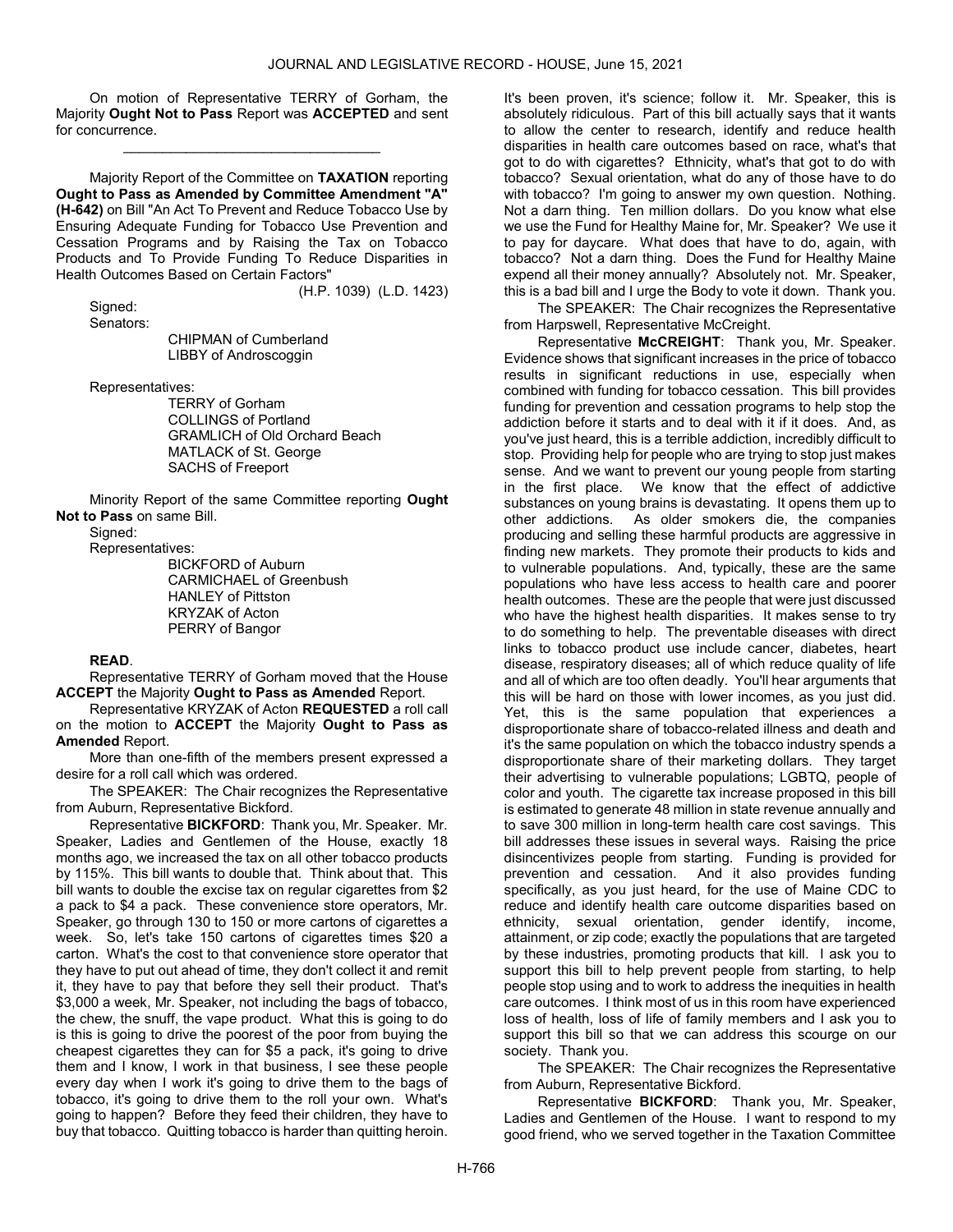a couple years back. We hear all the time that they advertise tobacco products to ethnic groups, to racial groups, to different areas of the population. Last I knew, I'm going to say probably as far back as the 70s, they weren't allowed to advertise cigarettes on TV anymore, they're not allowed to advertise in magazines. So, my question, Mr. Speaker, is I'm confused. Where are we advertising to these groups? Is it inside the store? Nobody went out and forced them to go into that store and buy those cigarettes or to go in and look at the different brands of cigarettes that they have. And they're certainly not advertising to young people because we did a good job a couple years ago by increasing the age to 21. I supported that, I voted for that, I thought that was important legislation. Young people are not getting cigarettes at stores, they're not getting them at liquor stores or convenience stores or any other type store, just like they're not getting alcohol, just like they're not getting pot; they get them from family. We can't stop that; nobody's advertising to them and if they are, if somebody thinks they are, there's a problem, Mr. Speaker.

The SPEAKER: The Chair recognizes the Representative from Berwick, Representative O'Connor.

Representative O'CONNOR: Thank you, Mr. Speaker, Ladies and Gentlemen of the House. I hate cancer sticks. My husband smokes, I make him smoke outside, I make him smoke outside in the rain and if it's not raining, I spray him down with the hose. That being said, if we really cared about this issue, we would make smoking one hundred percent illegal, but we don't. In the meantime, my buddies that own the convenience stores in New Hampshire are salivating that we pass this bill. Thank you, Mr. Speaker.

The SPEAKER: The Chair recognizes the Representative from Pittston, Representative Hanley.

Representative HANLEY: Thank you, Mr. Speaker. Mr. Speaker, Ladies and Gentlemen of the House, one of the problems of being free men and women in a free nation is you have the freedom to make bad decisions and that's what this is. This is freedom, the freedom to choose whether to smoke or not. You can't legislate morality. By the way, if we're going to do something about health issues, are we going to start taxing the oil you use to make fried foods? Because diabetes and heart disease are massive killers. So, is that next? Is that how we're going to do that? And I find it startling that we would talk in a condescending way about someone's race or skin color that they're perhaps needing special protection because they're not smart enough to make a choice about smoking. I find that to be a very troubling statement on this floor. Thank you, Mr. Speaker.

 The SPEAKER: A roll call has been ordered. The pending question before the House is Acceptance of the Majority Ought to Pass as Amended Report. All those in favor will vote yes, those opposed will vote no.

#### ROLL CALL NO. 306

 YEA - Alley, Arford, Babbidge, Bailey, Bell, Berry, Blume, Brennan, Brooks, Bryant, Caiazzo, Cardone, Cloutier, Collings, Copeland, Crafts, Craven, Crockett, Dodge, Doore, Doudera, Evans, Geiger, Gere, Gramlich, Grohoski, Harnett, Hasenfus, Hymanson, Kessler, Lookner, Lyford, Madigan, Mathieson, Matlack, McCrea, McCreight, Melaragno, Meyer, Millett, Morales, O'Connell, O'Neil, Osher, Paulhus, Pebworth, Perry, Pierce, Reckitt, Rielly, Roeder, Sachs, Salisbury, Sheehan, Stover, Supica, Sylvester, Talbot Ross, Tepler, Terry, Tucker, Tuttle, Warren, Williams, Wood, Zager, Mr. Speaker.

 NAY - Austin, Bernard, Bickford, Blier, Carlow, Carmichael, Collamore, Connor, Corey, Costain, Cuddy, Dillingham, Dolloff, Downes, Drinkwater, Ducharme, Dunphy, Evangelos, Faulkingham, Fay, Fecteau, Foster, Gifford,

Greenwood, Griffin, Haggan, Hall, Hanley, Harrington, Head, Hepler, Hutchins, Javner, Johansen, Kinney, Kryzak, Landry, Lemelin, Libby, Lyman, Martin J, Martin R, Mason, McDonald, Millett, Moriarty, Morris, Nadeau, Newman, O'Connor, Ordway, Parry, Perkins, Perry, Pickett, Pluecker, Poirier, Quint, Riseman, Roberts, Rudnicki, Sampson, Skolfield, Stanley, Stearns, Stetkis, Thorne, Tuell, Underwood, Wadsworth, Warren, White, Zeigler.

 ABSENT - Andrews, Arata, Bradstreet, Cebra, Grignon, Martin, Prescott, Roche, Sharpe, Theriault, White.

Yes, 67; No, 73; Absent, 11; Excused, 0.

 67 having voted in the affirmative and 73 voted in the negative, with 11 being absent, and accordingly the Majority Ought to Pass as Amended Report was NOT ACCEPTED.

 Subsequently, Representative TERRY of Gorham moved that the House ACCEPT the Minority Ought Not to Pass Report.

 Representative KRYZAK of Acton REQUESTED a roll call on the motion to ACCEPT the Minority Ought Not to Pass Report.

 More than one-fifth of the members present expressed a desire for a roll call which was ordered.

 Subsequently, Representative KRYZAK of Acton WITHDREW his REQUEST for a roll call.

 Subsequently, the Minority Ought Not to Pass Report was ACCEPTED and sent for concurrence. \_\_\_\_\_\_\_\_\_\_\_\_\_\_\_\_\_\_\_\_\_\_\_\_\_\_\_\_\_\_\_\_\_

 Majority Report of the Committee on TAXATION reporting Ought to Pass as Amended by Committee Amendment "A" (H-643) on Bill "An Act To Provide for Fairness in Property Taxation by Assessing a One-time Tax on Financial Assets"

(H.P. 1122) (L.D. 1514)

Signed: Senators:

 CHIPMAN of Cumberland LIBBY of Androscoggin

Representatives:

 TERRY of Gorham COLLINGS of Portland GRAMLICH of Old Orchard Beach MATLACK of St. George SACHS of Freeport

 Minority Report of the same Committee reporting Ought Not to Pass on same Bill.

 Signed: Senator:

POULIOT of Kennebec

Representatives:

 BICKFORD of Auburn CARMICHAEL of Greenbush HANLEY of Pittston KRYZAK of Acton

### READ.

 Representative TERRY of Gorham moved that the House ACCEPT the Majority Ought to Pass as Amended Report.

 Representative DILLINGHAM of Oxford REQUESTED a roll call on the motion to ACCEPT the Majority Ought to Pass as Amended Report.

 More than one-fifth of the members present expressed a desire for a roll call which was ordered.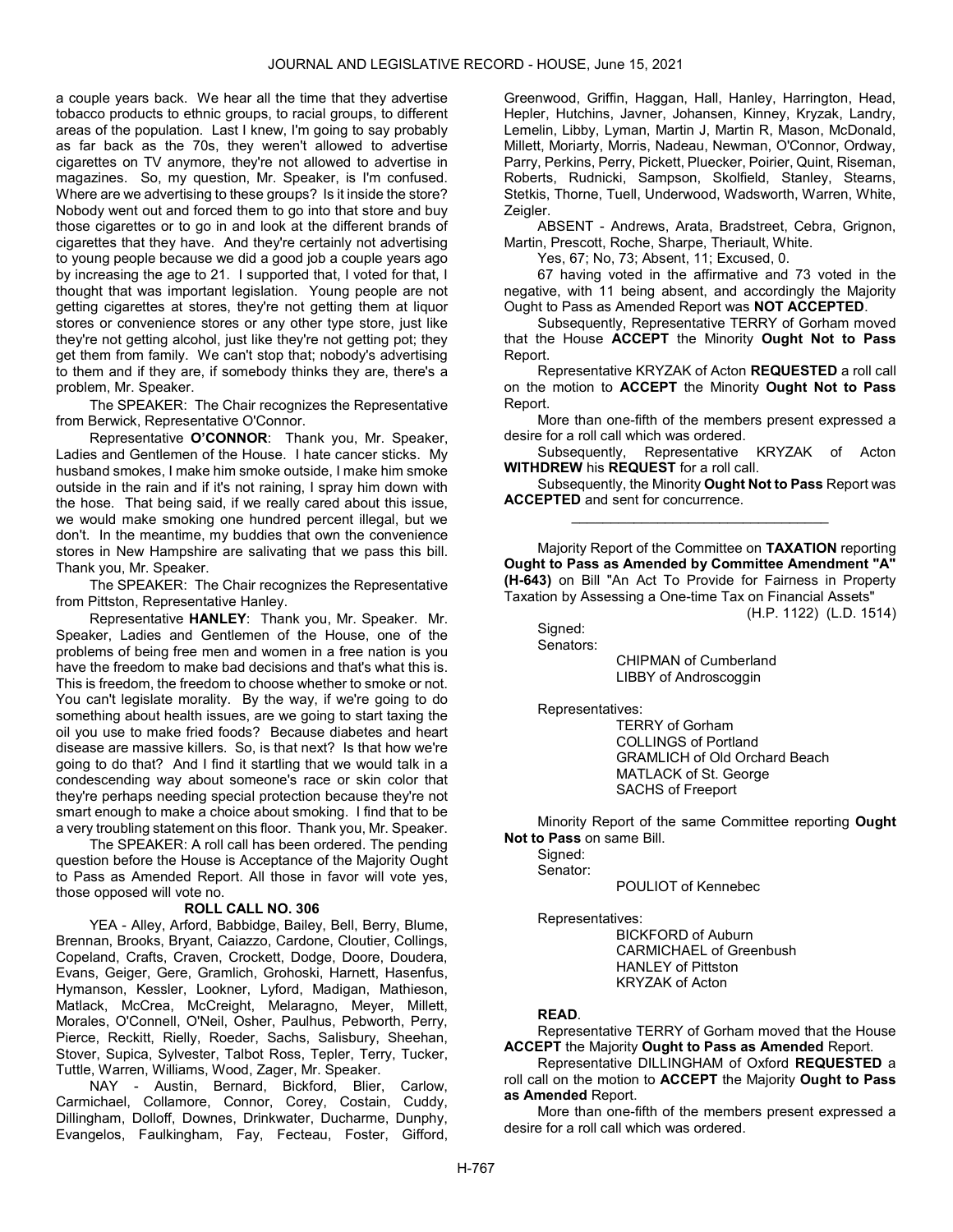The SPEAKER: The Chair recognizes the Representative from Auburn, Representative Bickford.

Representative BICKFORD: Thank you, Mr. Speaker. Fortunately, this bill has been amended to be a resolve setting up a study, but I'm not sure how many different ways we can study how to go after people with wealth. The State of Maine should be encouraging wealth. We should be encouraging people from other states to move to Maine. We compete with other states. We're not sitting on an island all alone, not worried about competition. We compete and we compete vigorously, or we should be competing vigorously. This amendment replaces the bill and wants to study the impact of various types of taxes on various populations of the State. I'm going to paraphrase that. How I read this is that this establishes the commission to study how we can get more money out of wealthier people. Mr. Speaker, this is not another good bill. Please, follow my light and vote this down. We need people to move to this State, not run from it.

The SPEAKER: The Chair recognizes the Representative from Portland, Representative Lookner.

Representative LOOKNER: Thank you, Mr. Speaker. I rise in support of the motion.

So, we often hear about the need to keep property taxes low in this chamber. If we are to do so, it is time to start thinking differently about what property taxes are and what type of property is eligible to be subjected to that tax. When the current system of property taxation was established hundreds of years ago, land ownership was the primary means and measure of an individual's personal wealth, which is why municipalities assess property taxes on the valuation of land every year. Things have changed a little bit in the last hundred years and these days most individuals with great personal fortunes do not hold most of their wealth in tangible assets such as land, vehicles and brick and mortar buildings. For this rarified class of individuals, most of their property is now held in intangible assets or property that they own such as currency, stocks and other financial instruments. In order to provide fairness in property taxation, the State ought to study whether it is feasible to tax these other types of property that now comprise the primary means and measure of individual wealth among those with the greatest means in our society. An individual's property is more than the land they own, it is the totality of their assets and that is the definition of property. So, please support this motion in order to start the process to bring fairness to our antiquated system of property taxation. Thank you.

The SPEAKER: The Chair recognizes the Representative from Dexter, Representative Foster.

Representative FOSTER: Thank you, Mr. Speaker, Ladies and Gentlemen of the House. I stand opposed to this motion. I think if nothing else the pandemic showed us how easy it is for folks to move from state to state, as we saw a great influx of people wanting to come to the State of Maine to get away from areas where they lived where they were more restricted, faced more risk of COVID, so on and so on. And we watched properties, especially in rural parts of the State, around lakes and ponds, oceanfront property snatched up, often without even being looked at and people moved up very quickly to change their residence. It can go the other way just as fast for these same folks in the categories that would see this tax. I don't think that's what we want in the State of Maine. I stand, again, opposed to this motion. Thank you.

The SPEAKER: The Chair recognizes the Representative from Knox, Representative Kinney.

Representative KINNEY: Thank you, Mr. Speaker. I had to come back, I got up to stretch my legs for a moment, but I had to come back because I heard a comment that said that most people don't have tangible property anymore, their assets are currency and things like that. I represent a very rural district. Cows outnumber people in my hometown. Farmers are all assets and they are struggling and we keep trying to pass legislation here that will hurt farmers. We're going to lose our farms in the State of Maine. We want to have food sovereignty, we want to have a right to food and if we lose our farmers, we won't have any of that. Thank you.

The SPEAKER: The Chair recognizes the Representative from Hampden, Representative Haggan.

Representative HAGGAN: Thank you, Mr. Speaker and Ladies and Gentlemen of the House. I have many friends who own businesses and their assets are vast. They have sought me out over the past few years and said if this keeps up, Haggan, I'm out of here, I'm packing up, I'm taking my factory, I'm taking my workers and I'm gone. This has to stop. My mother is Canadian. I don't go to Canada anymore, but I used to and I love the Greco Donairs, delicious pizza. Anyway, in the city centers, there are stores. When I go to Fredericton, St. John, Halifax, my mom's from Nova Scotia; there are plenty of stores, it seems like booming wealth, I feel like I'm in Portland or what have you. When I go to the towns, I see one store, maybe an Esso, maybe a Timmy Hortons, if that. I have gone from Calais or Houlton into Canada thinking well, I need a cup of coffee but I think I'll get it later and two or three hours later, I still can't find a place where they sell coffee. If we keep taxing the people that have the resources and the employers, we're going to turn into that. And that, my friend, would be a great shame. Thank you very much.

The SPEAKER: The Chair recognizes the Representative from Augusta, Representative Fecteau.

Representative FECTEAU: Thank you, Mr. Speaker. May I pose a question through the Chair?

The SPEAKER: The Member may proceed.

Representative FECTEAU: Thank you. So, if an extra tax on cigarettes stops people from smoking, does an extra tax on assets stop people from moving to Maine? Thank you.

The SPEAKER: The Representative from Augusta, Representative Fecteau has posed a question to any member who may care to respond. The Chair recognizes the Representative from Penobscot, Representative Hutchins.

Representative HUTCHINS: Thank you. I can answer that one directly. We do compete with other states and the closest state, New Hampshire, has no sales tax and no income tax.

I was down there a week and a half ago to my granddaughter's wedding. She and her new husband are living in New Hampshire now and I happened to mention to her when are you going to move back to Maine and she said never; I get quite a raise just by living in New Hampshire. She works remotely, her husband works remotely, they fly all over the country in their different positions, come back to New Hampshire and work remotely. They could do it easily right here, but she likes the raise she got in New Hampshire.

The SPEAKER: The Chair recognizes the Representative from Canaan, Representative Stetkis.

Representative STETKIS: Thank you, Mr. Speaker. You know, over the years, it seems like the folks that maybe this bill are targeting are viewed to be these folks that are living in these mansions and the fancy cars and taking the fancy vacations and those sorts of things and though some of that is true, of course, absolutely none of them live here six months and a day, they all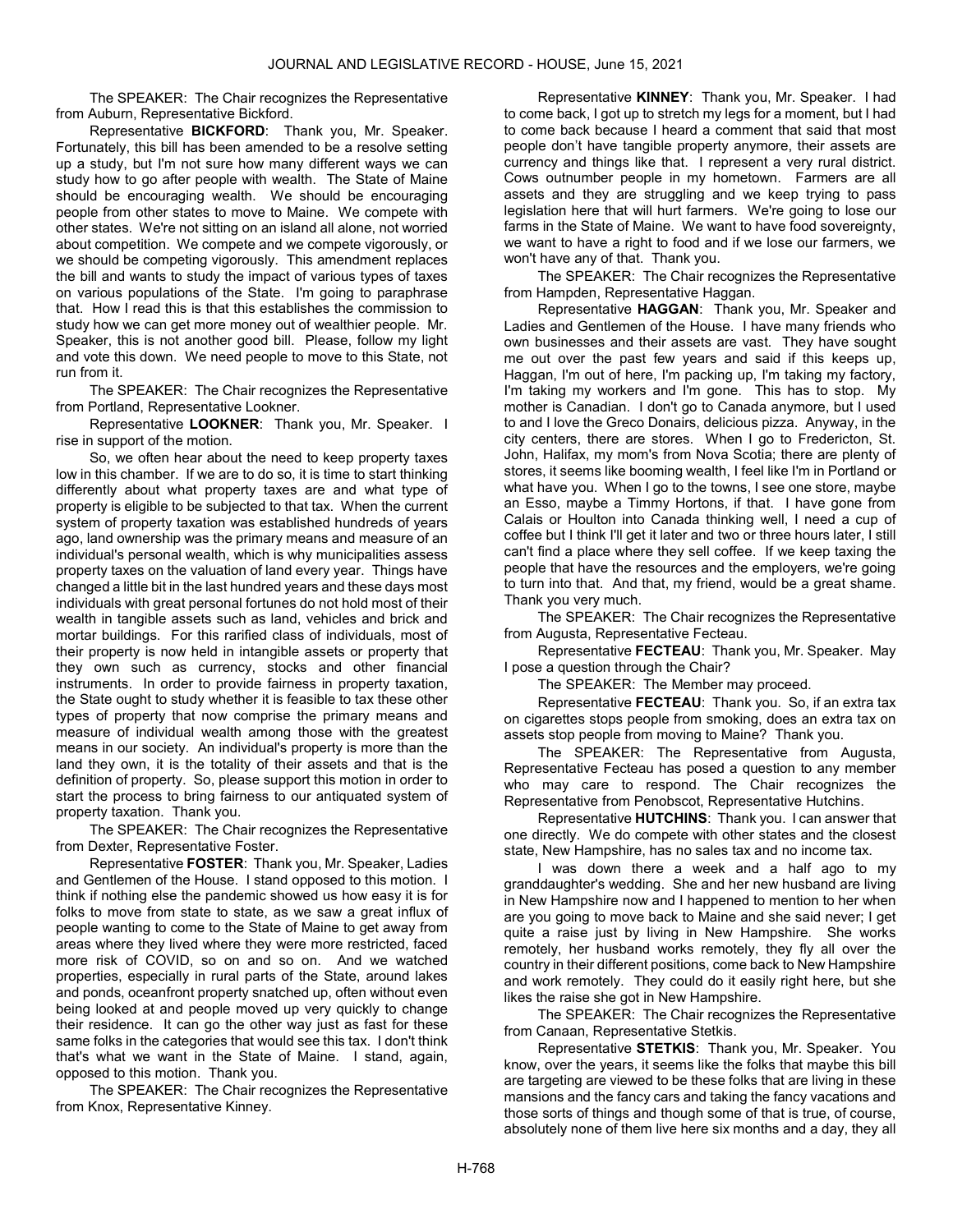choose to live somewhere else most of the time and claim their residence somewhere else where they're not going to be taxed to death. But there's another group of people that this bill will directly affect that I think, in a lot of cases, people just because they're either not part of the trades or the industry or whatever, they just don't see it. This day and age, if you're a hardworking Mainer, you're putting in 60, 70, 80 hours a week and you've got four dump trucks and an excavator, this bill is going to affect you. If you own a drill rig or a couple of drill rigs, this bill is going to affect you. If you're one of those developers that is supposedly going to be building any energy-efficient affordable housing, this bill is going to affect them as well. As you continue to tax these things, they become more expensive. As you drive more and more people out of the State, there's less and less competition and it becomes more expensive.

Representative TEPLER: Point of Order.

The SPEAKER: The Chair recognizes the Representative from Topsham, Representative Tepler and inquires as to her Point of Order.

Representative TEPLER: Thank you, Mr. Speaker. My understanding is that the bill that we are considering is a study and I am very confused by what the Member is addressing that has to do with a study. Thank you.

On POINT OF ORDER, Representative TEPLER of Topsham asked the Chair if the remarks of Representative STETKIS of Canaan were germane to the pending question.

The SPEAKER: The Chair would advise the Member that the question before the Body is a question about whether or a study related to a potential tax. The Member may proceed.

 The Chair reminded Representative STETKIS of Canaan to stay as close as possible to the pending question.

Representative STETKIS: Thank you, Mr. Speaker. Very fair judgment call. So, you know, realistically, we have to look at these things as if it's not some pie-in-the-sky, you know, fancy person that maybe lives on the mid-coast or something with a yacht and a mansion and all these sorts of things. It's not the case for most of us that have to work for a living. As you work and you have to accumulate some of these tools and this equipment that you're purchasing with your hard-earned labor and you're risking and borrowing and all these sorts of things, people are going to take their ambition and they have, I know several people in my area that have and it's heartbreaking. My kids and their kids went to school, you know, we were expecting to grow old together and they're gone. They've had enough. They go to New Hampshire, they go to Tennessee, they go to Florida, they're going to Arizona, they're going to Texas. We're running ambitious people out of our State. We need to stop shooting ourselves in the foot.

The SPEAKER: The Chair recognizes the Representative from Buxton, Representative Blier.

Representative BLIER: Thank you, Mr. Speaker. May I pose a question to the Chair?

The SPEAKER: The Member may proceed.

Representative BLIER: Mr. Speaker, we've had so many studies here in the Legislature this year. I wonder if we should create a study to see if we're going to be the smartest Legislature ever because we've been doing a lot of studying.

The SPEAKER: The Representative from Buxton, Representative Blier has posed a question to any member who may care to respond. The Chair recognizes the Representative from Knox, Representative Kinney.

Representative KINNEY: Thank you, Mr. Speaker. May I pose a question through the Chair?

The SPEAKER: The Member may proceed.

Representative KINNEY: Thank you, Mr. Speaker. I'm looking for a fiscal note on this. Whenever we do a study like this, there's usually a fiscal note and it does appear to have a lot of legislative members, so, I'm wondering what the fiscal note is on this because it's not online.

The SPEAKER: The Representative from Knox, Representative Kinney has posed a question to any member who may care to respond. The Chair recognizes the Representative from Gorham, Representative Terry.

Representative TERRY: Thank you, Mr. Speaker. The study, as with most studies that the Legislature approves, will be in the neighborhood of \$11,000. And I just want to remind Members that this is a study. It explores intangible assets, so, that's not yachts, that's not homes, that's not property, that is investments that have been made for a long period of time usually and it's a study, it's to determine whether or not something is taxable. It is a national discussion that's happening right now and we hope that the State of Maine would like to be part of that discussion.

The SPEAKER: The Chair recognizes the Representative from Madison, Representative Ducharme.

Representative DUCHARME: Thank you, Mr. Speaker. Since this is a study, I'm going to try to save the State \$11,000, as the Good Representative said the cost would be. Property taxes hurts peoples' ability to own property, taxes on assets will drive assets out of Maine, taxes on income drives income out of Maine, taxes on cigarettes drive these purchases to New Hampshire, taxes on alcohol drive those purchases to New Hampshire and taxes on investment will drive those assets and those investments out of state. Study done, \$11,000 saved.

The SPEAKER: The Chair recognizes the Representative from Auburn, Representative Bickford.

Representative BICKFORD: Thank you, Mr. Speaker. In response to that question a minute ago, the fiscal note is \$3,250 in 21/22 and the 22/23 biennium is paying the \$10,000 for 21/22 and an additional \$10,000 for the 22/23. So, we're paying in the second year for the first year, \$10,000, we're paying both years at once for \$21,000 and 3,250 for the first year.

 The SPEAKER: A roll call has been ordered. The pending question before the House is Acceptance of the Majority Ought to Pass as Amended Report. All those in favor will vote yes, those opposed will vote no.

### ROLL CALL NO. 307

 YEA - Alley, Arford, Babbidge, Bailey, Bell, Berry, Blume, Brennan, Brooks, Bryant, Caiazzo, Cardone, Cloutier, Collings, Copeland, Crafts, Craven, Crockett, Cuddy, Dodge, Doore, Doudera, Dunphy, Evans, Geiger, Gere, Gramlich, Grohoski, Harnett, Hasenfus, Kessler, Lookner, Madigan, Martin, Mathieson, Matlack, McCrea, McCreight, McDonald, Melaragno, Meyer, Millett, Morales, Moriarty, O'Neil, Paulhus, Pebworth, Pierce, Pluecker, Reckitt, Rielly, Riseman, Roberts, Roeder, Sachs, Salisbury, Sheehan, Stover, Supica, Sylvester, Talbot Ross, Tepler, Terry, Tucker, Tuttle, Warren C, Warren S, White, Williams, Wood, Zager, Zeigler, Mr. Speaker.

 NAY - Austin, Bernard, Bickford, Blier, Carlow, Carmichael, Collamore, Connor, Corey, Costain, Dillingham, Dolloff, Downes, Drinkwater, Ducharme, Evangelos, Faulkingham, Fay, Fecteau, Foster, Gifford, Greenwood, Griffin, Haggan, Hall, Hanley, Harrington, Head, Hepler, Hutchins, Hymanson, Javner, Johansen, Kinney, Kryzak, Landry, Lemelin, Libby, Lyford, Lyman, Martin, Mason, Millett, Morris, Nadeau, Newman, O'Connor, Ordway, Perkins, Perry, Pickett, Poirier, Quint, Rudnicki, Sampson, Skolfield, Stanley, Stearns, Stetkis, Thorne, Tuell, Underwood, Wadsworth.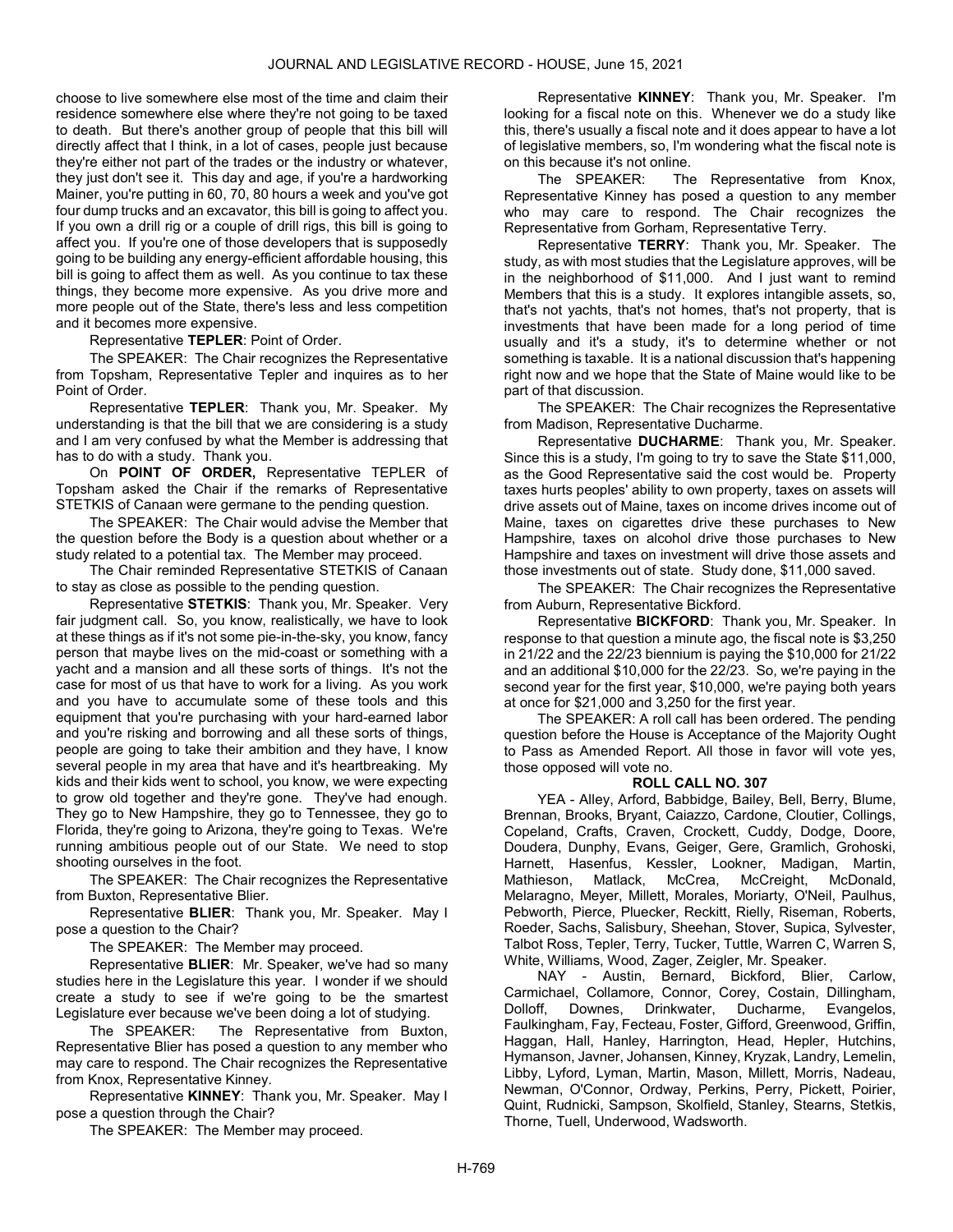ABSENT - Andrews, Arata, Bradstreet, Cebra, Grignon, Martin, O'Connell, Osher, Parry, Perry, Prescott, Roche, Sharpe, Theriault, White.

Yes, 73; No, 63; Absent, 15; Excused, 0.

 73 having voted in the affirmative and 63 voted in the negative, with 15 being absent, and accordingly the Majority Ought to Pass as Amended Report was ACCEPTED.

 The Bill was READ ONCE. Committee Amendment "A" (H-643) was READ by the Clerk and ADOPTED.

 Under suspension of the rules the Bill was given its SECOND READING WITHOUT REFERENCE to the Committee on Bills in the Second Reading.

 Under further suspension of the rules the Bill was PASSED TO BE ENGROSSED as Amended by Committee Amendment "A" (H-643) and sent for concurrence.

\_\_\_\_\_\_\_\_\_\_\_\_\_\_\_\_\_\_\_\_\_\_\_\_\_\_\_\_\_\_\_\_\_

 Majority Report of the Committee on TAXATION reporting Ought to Pass as Amended by Committee Amendment "A" (H-645) on Bill "An Act To Amend the Maine Exclusion Amount in the Estate Tax"

Signed:

(H.P. 1128) (L.D. 1524)

Senators:

 CHIPMAN of Cumberland LIBBY of Androscoggin

Representatives:

 TERRY of Gorham COLLINGS of Portland GRAMLICH of Old Orchard Beach MATLACK of St. George SACHS of Freeport

 Minority Report of the same Committee reporting Ought Not to Pass on same Bill.

Signed:

Senator:

POULIOT of Kennebec

Representatives:

 BICKFORD of Auburn CARMICHAEL of Greenbush KRYZAK of Acton

### READ.

 Representative TERRY of Gorham moved that the House ACCEPT the Majority Ought to Pass as Amended Report.

 Representative KRYZAK of Acton REQUESTED a roll call on the motion to ACCEPT the Majority Ought to Pass as Amended Report.

 More than one-fifth of the members present expressed a desire for a roll call which was ordered.

The SPEAKER: The Chair recognizes the Representative from Auburn, Representative Bickford.

Representative BICKFORD: Thank you, Mr. Speaker. Mr. Speaker, Ladies and Gentlemen of the House, this bill returns the exclusion amount on a state tax back down to two million from five million; 5.6 million. And what it does is it creates an exclusion amount on a state tax for family farms and aquaculture, fishing and wood harvesting businesses, up to \$3.8 million only if a family member remains in a commercial use for five years following the transfer. Now, there's no guarantee what this is going to bring to Maine because nobody can read tea leaves and know how many people are actually going to die each year. Nobody knows. There's no fiscal note for how many people are going to die in the next two years. But there is a fiscal note for what it's going to cost us. It's going to cost us a million dollars just to change that tax. We have a very expensive Maine Revenue Service, Mr. Speaker, extremely expensive and it's going to cost us a million dollars and several positions to implement this. Mr. Speaker, it's just another attack on people with wealth. I can't stress enough; I want people with wealth to move to Maine because you know why; we don't have to subsidize them, we don't have to give them SNAP benefits, we don't have to give them Maine Care, we don't have to give them anything. They come up, they buy a property, they go spend money, they pay taxes, they pay income tax, they pay sales tax, excise tax; they pay more tax than a lot of us. Mr. Speaker, I hope you follow my light and I'm sure you will. Thank you.

 The SPEAKER: A roll call has been ordered. The pending question before the House is Acceptance of the Majority Ought to Pass as Amended Report. All those in favor will vote yes, those opposed will vote no.

#### ROLL CALL NO. 308

 YEA - Alley, Arford, Babbidge, Bailey, Bell, Berry, Blume, Brennan, Brooks, Bryant, Caiazzo, Cardone, Cloutier, Collings, Copeland, Crafts, Craven, Cuddy, Dodge, Doore, Doudera, Geiger, Gere, Gramlich, Grohoski, Harnett, Hasenfus, Kessler, Lookner, Madigan, Mathieson, Matlack, McCrea, McCreight, McDonald, Melaragno, Meyer, Millett, Morales, O'Neil, Osher, Paulhus, Pebworth, Perry A, Perry J, Reckitt, Rielly, Roberts, Roeder, Sachs, Salisbury, Sheehan, Stover, Supica, Sylvester, Talbot Ross, Tepler, Terry, Tucker, Tuttle, Warren C, Warren S, Williams, Wood, Zager, Mr. Speaker.

 NAY - Austin, Bernard, Bickford, Blier, Carlow, Carmichael, Collamore, Connor, Corey, Costain, Crockett, Dillingham, Dolloff, Downes, Drinkwater, Ducharme, Dunphy, Evangelos, Evans, Faulkingham, Fay, Fecteau, Foster, Gifford, Greenwood, Griffin, Haggan, Hall, Hanley, Harrington, Head, Hepler, Hutchins, Hymanson, Javner, Johansen, Kinney, Kryzak, Landry, Lemelin, Libby, Lyford, Lyman, Martin J, Martin R, Mason, Millett, Moriarty, Morris, Nadeau, Newman, O'Connell, O'Connor, Ordway, Perkins, Pickett, Pierce, Pluecker, Poirier, Quint, Riseman, Rudnicki, Sampson, Skolfield, Stanley, Stearns, Stetkis, Thorne, Tuell, Underwood, Wadsworth, White, Zeigler.

 ABSENT - Andrews, Arata, Bradstreet, Cebra, Grignon, Martin, Parry, Prescott, Roche, Sharpe, Theriault, White.

Yes, 66; No, 73; Absent, 12; Excused, 0.

 66 having voted in the affirmative and 73 voted in the negative, with 12 being absent, and accordingly the Majority Ought to Pass as Amended Report was NOT ACCEPTED.

 Subsequently, on motion of Representative TERRY of Gorham, the Minority Ought Not to Pass Report was ACCEPTED and sent for concurrence.

\_\_\_\_\_\_\_\_\_\_\_\_\_\_\_\_\_\_\_\_\_\_\_\_\_\_\_\_\_\_\_\_\_

 Majority Report of the Committee on TAXATION reporting Ought to Pass as Amended by Committee Amendment "A" (H-644) on Bill "An Act Regarding an Excise Tax on Water Extracted for Commercial Bottling"

(H.P. 1166) (L.D. 1569)

Signed: Senators:

> CHIPMAN of Cumberland LIBBY of Androscoggin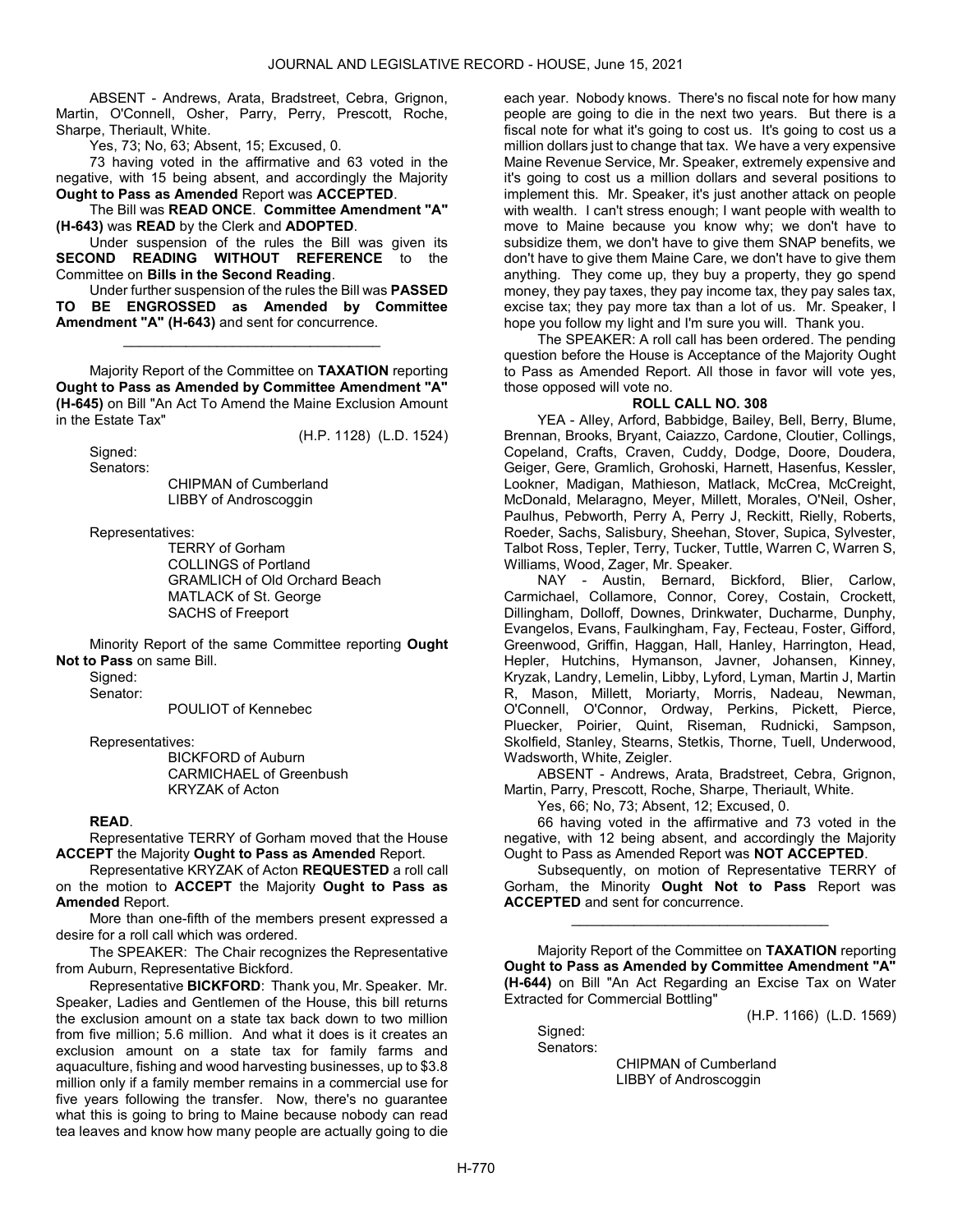Representatives:

 TERRY of Gorham COLLINGS of Portland GRAMLICH of Old Orchard Beach MATLACK of St. George PERRY of Bangor SACHS of Freeport

 Minority Report of the same Committee reporting Ought Not to Pass on same Bill.

Signed:

Senator:

POULIOT of Kennebec

Representatives:

 BICKFORD of Auburn CARMICHAEL of Greenbush HANLEY of Pittston KRYZAK of Acton

# READ.

 Representative TERRY of Gorham moved that the House ACCEPT the Majority Ought to Pass as Amended Report.

 Representative KRYZAK of Acton REQUESTED a roll call on the motion to ACCEPT the Majority Ought to Pass as Amended Report.

 More than one-fifth of the members present expressed a desire for a roll call which was ordered.

The SPEAKER: The Chair recognizes the Representative from Acton, Representative Kryzak.

Representative KRYZAK: Thank you, Mr. Speaker. Mr. Speaker, Ladies and Gentlemen of the House, I rise in opposition to this proposed motion. When I first came in in the 129th and I filled out the form to decide what committees I wanted and you had three choices; I chose Agriculture, Agriculture, Agriculture and I got Taxation. And Agriculture. All I knew about taxation was I took my receipts from my business out of my pocket and out of the cup holder in my car, put them in a bag and gave them to my accountant. Now I'm doing tax law. And one of the biggest turnouts we had for a public hearing was on this same bill in the 129th. And I made a huge mistake that I want to share with all of you because I wouldn't want it to happen to you. When you have 30 people that work for Poland Springs coming to testify, don't have a bottle of water from another company on your table. This bill; I've learned a lot from it, especially this year. The administration had sent in two folks in opposition to this bill. One was the Maine State Geologist. And there was a lot of testimony about our water, we have to protect our water, these people are taking our water for free. Well, the geologist told us that in Maine, one of our natural resources is almost the best in the country. We get over a trillion gallons of water a year that is replenished and we only use a couple of hundred billion for everybody in Maine, including Poland Springs, ski areas, blueberry farms, every farm and the rest of it is washed out to sea every year. I'm sorry.

So, we have this natural resource and if Poland Springs wasn't using it, it would just go out to sea. Taxing them, right now, they are a major company in the State and listening to these employees; high-paying jobs that they're all very proud of. Now, another thing we learned was Poland Springs has a new owner and they testified that if the tax goes up, because they qualify as spring water, they have to have federal approval. All the other water you can buy in the grocery store, you can buy for \$2.50, the same size packages of Poland Spring at \$3.50 and then you're going to add a tax on top of that. So, it's going

to hurt them but, in reality, it's going to hurt us because Poland Springs is going to charge that tax and then they're going to have less sales. So, taxing water, it's just wrong. And the other thing is they are one of the most generous companies in the State as far as charities. I was director of cadet programs for Maine Wing Civil Air Patrol for seven years and every year they donated water to us to raise money for the cadets. And some of the other things that they talked about that they do with their charities, if they are being taxed, they're not going to be able to do that. So, I ask that you follow my light and vote down this bill. Thank you.

The SPEAKER: The Chair recognizes the Representative from Auburn, Representative Bickford.

Representative BICKFORD: Thank you, Mr. Speaker. Mr. Speaker, Ladies and Gentlemen of the House, we're going to need to employ thousands of Maine people to take care of all the studies that we've asked for this year so far. It's totally out of control. This excise tax on water extracted for a commercial bottling company; not for all companies that use water, one company. Gee, I wonder who that could be? I wouldn't even want to guess, Mr. Speaker, it could be anybody. Maybe Budweiser has a water plant in Maine. I got a pretty good idea of the company they're going after. Mr. Speaker, blueberry growers, do you know they use 10s of millions of gallons of water a month? Are we going to put an excise tax on that water? Why not? It's taking water out of the watershed. Oh, my goodness. But, see, Poland Spring, my good friend from Acton, the Representative from Acton was right. They have geologists on board and state geologists also. They know they take less from the water table than actually gets added to it every year. Strawberry growers, potato growers, all of these companies, your local beer manufacturers, craft beer, they all use thousands if not millions of gallons of water. Our local dairies in Portland, Maine. I worked for one for a couple years. You want to talk about a lot of water being dumped down a drain? A lot. I mean, you're talking about a three-inch pipe with water just flowing away. And that's city water. Let's put excise tax on that, that's city water. That should be going to the residents, Mr. Speaker. That shouldn't be going to a company. Oh, my goodness. Please, we've done enough studies. And when a member of the committee says well, it keeps coming back every year so, maybe we should do a study because maybe that means it's really important. Well, Mr. Speaker, if we did a study on every bill that comes back year after year after year after year, we would be doing even more studies than we're doing now. Please, I know I didn't get you last time, but really. Look at my light this time, Mr. Speaker. Thank you.

The SPEAKER: The Chair recognizes the Representative from Gorham, Representative Terry.

Representative TERRY: Thank you, Mr. Speaker and I thank the Good Representatives from Acton and Auburn. I would be sad if neither of them were in my committee, they're very, very thoughtful and always ask a lot of questions. Mr. Speaker, to repeat what they both said; each year we do see this issue come up in the Legislature and before my time and in the last five years, we've seen it quite a bit. Water is an incredibly valuable resource. It's something that not just bottled water companies use, it is something that other businesses use throughout the State. When we are determining whether or not we do this study, we will be able to determine whether or not this is something that is valuable enough for us to tax, for companies, for folks from out of state that may want to use our water. No matter what the position is, we're going to just keep coming back and back and back to this discussion, so, why not have a study? Why not bring in members from all interested parties, including bottled water extractors, including people from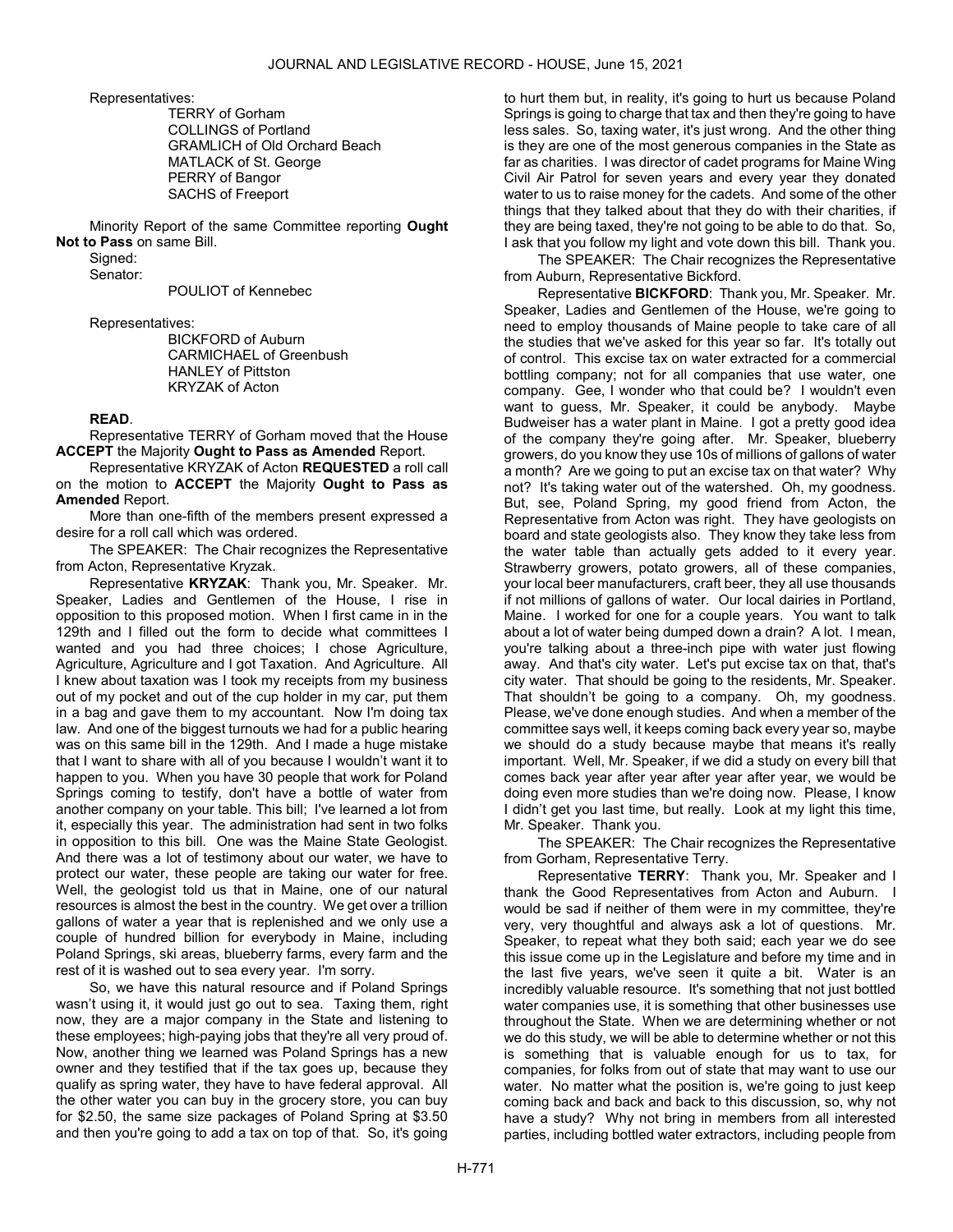the agriculture business, including people from different places around the State that actually have these aquafers in their neighborhoods. The study will explore whether or not we should or should not continue this conversation. And that, I'd like to really have everybody think about. This study could be something that answers this question once and for all. So, I urge you all to follow my light and get some questions answered that we can get answered in longer than it takes to do a committee work session. Thank you, Mr. Speaker.

The SPEAKER: The Chair recognizes the Representative from Portland, Representative Sylvester.

Representative SYLVESTER: Thank you, Mr. Speaker. I wish to rise tonight in order to answer the question from the Good Representative from Auburn so he wouldn't have to rise for a 38th time this evening. I, too, was once worried about all of the water going onto blueberries but, as it turns out, that water ends up back onto the ground, most of which is soaked in. But to answer his question, there is a tax levied on blueberries, it's one and a half cents per pound on all wild blueberries and on all processed blueberries. So, now we won't have to have a study about that. Thank you, Mr. Speaker.

The SPEAKER: The Chair recognizes the Representative from Knox, Representative Kinney.

Representative KINNEY: Thank you, Mr. Speaker, Men and Women of the House. I, like the Representative from Acton, for three of my terms, my first committee of choice was Agriculture. It's still a passion, probably people have that figured out by the way that I speak about farms and cows and things on the floor. The Agriculture, Conservation and Forestry Committee, in their budget, has a tax that is paid by Poland Spring that we can't touch. It's a fund that has been established. They pay a significant amount of money to the State of Maine annually to extract the water that they are using for their sales that go nationwide. I know because you heard me say I've been a truck driver and I've hauled Poland Spring water across the country. Poland Spring does wonderful philanthropic things with providing water to areas that get hit by hurricanes, by floods, by power outages to make sure that people have water that they can drink. We have a wonderful resource here, it's not begun to be destroyed by this company and we need to stop pushing an additional tax on top of what they're already paying. They pay significant amount of money that benefits our state's conservation efforts. Thank you.

The SPEAKER: The Chair recognizes the Representative from Penobscot, Representative Hutchins.

Representative HUTCHINS: Thank you, Mr. Speaker. The water that we put in plastic bottles ends up on the ground, too. It changes to a different color. But making another study, we are generating with one study after another, we're generating information back to here which somehow or other when we vote on it, legitimizes it because it's been through a study. And I question many of those studies and I would question this one also.

The SPEAKER: The Chair recognizes the Representative from Auburn, Representative Bickford.

Representative BICKFORD: Thank you, Mr. Speaker. Mr. Speaker, Ladies and Gentlemen of the House, at my property where I live, I live on a very small, less than an acre property, but the water that goes underneath my property, I have a well on, that aquafer, that water below me is my water. I don't pay anybody for the use of that water. Poland Spring, most of their sites, they own the land that they get the water from. That is their water. That's not my water, it's not your water. There is one location that they do pay to extract water and they do that

because they made a deal with that municipality that the municipality would pay for the infrastructure so Poland Spring didn't have to pay for the infrastructure. Instead of paying for the infrastructure, they're paying a fee to bottle the water. That's the only reason Poland Spring pays a municipality for the privilege of extracting water currently, except for any statefunded mandate that they have, that's the only location I'm aware of that they actually have to pay a municipality to extract water because the municipality, again, they paid for the infrastructure. And I want to make that clear, I want people to understand. The water below your feet is yours. You have every right to it, nobody else does, as a landowner. Thank you, Mr. Speaker.

The SPEAKER: The Chair recognizes the Representative from Saco, Representative Copeland.

Representative COPELAND: Thank you, Mr. Speaker. I rise to talk about the water trucks. So, when they extract the water, after they're done with that, they transport it over our roads. And I know that they and we've had meetings in our community about this, they rattle houses when they go by, there's wear and tear big time on our roads. So, it's not all just about money and stuff. I mean, people are not happy with it and it certainly, a study on the benefits or the detriment to our environment and to our communities is worthy of a study, in my opinion. Thank you.

The SPEAKER: The Chair recognizes the Representative from Oxford, Representative Dillingham.

Representative DILLINGHAM: Thank you, Mr. Speaker. May I pose a question through the Chair?

The SPEAKER: The Member may proceed.

Representative DILLINGHAM: So, I'm looking at the committee amendment here and the Good Representative from Auburn actually is what prompted me to look at this amendment and as reference to his well and it got me wondering well, is this study going to study the ownership of drilled and dug wells in the State of Maine? And if somebody could answer on B under duties of the section five under the amendment it says there's actually A and B; the extent of water resources available in the State and then legal principles regarding the ownership of water resources in the State. I'm no lawyer, I know we have some in here and I don't really know the intent behind B, but when I read that, it says to me that the intent is that we'll be actually studying legal ownership of somebody's water underneath their property and if somebody could answer if that's correct or not, I'd appreciate it.

The SPEAKER: The Representative from Oxford, Representative Dillingham has posed a question to any member who may care to respond. The Chair recognizes the Representative from Acton, Representative Kryzak.

Representative KRYZAK: Thank you, Mr. Speaker. That law has already been established according to the Maine State Geologist. The landowner owns the water under their property, under Maine state law.

 The SPEAKER: A roll call has been ordered. The pending question before the House is Acceptance of the Majority Ought to Pass as Amended Report. All those in favor will vote yes, those opposed will vote no.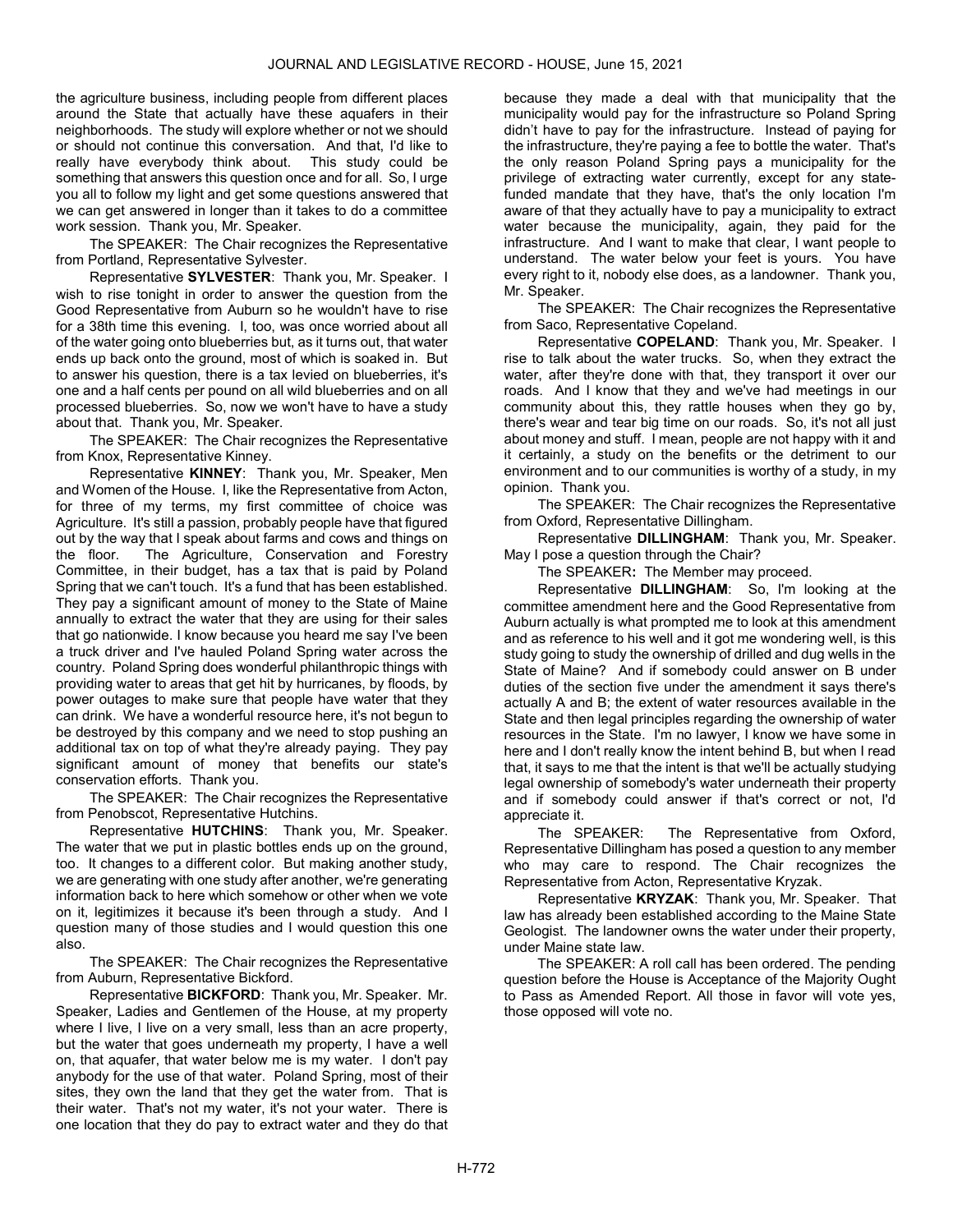#### ROLL CALL NO. 309

 YEA - Alley, Arford, Babbidge, Bailey, Bell, Berry, Blume, Brennan, Brooks, Bryant, Caiazzo, Cardone, Cloutier, Collings, Copeland, Crafts, Craven, Crockett, Cuddy, Dodge, Doore, Doudera, Dunphy, Evangelos, Evans, Geiger, Gere, Gramlich, Grohoski, Harnett, Hasenfus, Hymanson, Kessler, Lookner, Madigan, Martin, Mathieson, Matlack, McCrea, McCreight, McDonald, Melaragno, Meyer, Millett, Morales, Moriarty, O'Connell, O'Neil, Osher, Paulhus, Pebworth, Perry, Pierce, Pluecker, Reckitt, Rielly, Riseman, Roberts, Roeder, Sachs, Salisbury, Sheehan, Stover, Supica, Sylvester, Talbot Ross, Tepler, Terry, Tucker, Warren, White, Williams, Wood, Zager, Zeigler, Mr. Speaker.

 NAY - Austin, Bernard, Bickford, Blier, Carlow, Carmichael, Collamore, Connor, Corey, Costain, Dillingham, Dolloff, Downes, Drinkwater, Ducharme, Faulkingham, Fay, Fecteau, Foster, Gifford, Greenwood, Griffin, Haggan, Hall, Hanley, Harrington, Head, Hepler, Hutchins, Javner, Johansen, Kinney, Kryzak, Landry, Lemelin, Libby, Lyford, Lyman, Martin, Mason, Millett, Morris, Nadeau, Newman, O'Connor, Ordway, Perkins, Pickett, Poirier, Quint, Rudnicki, Sampson, Skolfield, Stanley, Stearns, Stetkis, Thorne, Tuell, Tuttle, Underwood, Wadsworth.

 ABSENT - Andrews, Arata, Bradstreet, Cebra, Grignon, Martin, Parry, Perry, Prescott, Roche, Sharpe, Theriault, Warren, White.

Yes, 76; No, 61; Absent, 14; Excused, 0.

 76 having voted in the affirmative and 61 voted in the negative, with 14 being absent, and accordingly the Majority Ought to Pass as Amended Report was ACCEPTED.

 The Bill was READ ONCE. Committee Amendment "A" (H-644) was READ by the Clerk and ADOPTED.

 Under suspension of the rules the Bill was given its SECOND READING WITHOUT REFERENCE to the Committee on Bills in the Second Reading.

 Under further suspension of the rules the Bill was PASSED TO BE ENGROSSED as Amended by Committee Amendment "A" (H-644) and sent for concurrence.

\_\_\_\_\_\_\_\_\_\_\_\_\_\_\_\_\_\_\_\_\_\_\_\_\_\_\_\_\_\_\_\_\_

 Seven Members of the Committee on JUDICIARY report in Report "A" Ought to Pass as Amended by Committee Amendment "A" (H-653) on Bill "An Act To Facilitate Children's Testimony in Certain Sex Crime Cases"

(H.P. 1201) (L.D. 1612)

 Signed: Senators:

 CARNEY of Cumberland SANBORN of Cumberland

Representatives:

 CARDONE of Bangor McCREIGHT of Harpswell MORIARTY of Cumberland RECKITT of South Portland SHEEHAN of Biddeford

 Four Members of the same Committee report in Report "B" Ought Not to Pass on same Bill.

Signed: Senator:

KEIM of Oxford

Representatives:

EVANGELOS of Friendship

#### HAGGAN of Hampden POIRIER of Skowhegan

 Two Members of the same Committee report in Report "C" Ought to Pass as Amended by Committee Amendment "B" (H-654) on same Bill.

 Signed: Representatives: HARNETT of Gardiner BABBIDGE of Kennebunk

 Representative NEWELL of the Passamaquoddy Tribe - of the House - supports Report "A" Ought to Pass as Amended<br>by Committee Amendment "A" (H-653) by Committee Amendment "A" (H-653).

### READ.

 On motion of Representative HARNETT of Gardiner, Report "A" Ought to Pass as Amended was ACCEPTED.

 The Bill was READ ONCE. Committee Amendment "A" (H-653) was READ by the Clerk and ADOPTED.

 Under suspension of the rules the Bill was given its SECOND READING WITHOUT REFERENCE to the Committee on Bills in the Second Reading.

 Under further suspension of the rules the Bill was PASSED TO BE ENGROSSED as Amended by Committee Amendment "A" (H-653) and sent for concurrence.

\_\_\_\_\_\_\_\_\_\_\_\_\_\_\_\_\_\_\_\_\_\_\_\_\_\_\_\_\_\_\_\_\_

 By unanimous consent, all matters having been acted upon were ORDERED SENT FORTHWITH. \_\_\_\_\_\_\_\_\_\_\_\_\_\_\_\_\_\_\_\_\_\_\_\_\_\_\_\_\_\_\_\_\_

#### CONSENT CALENDAR First Day

 In accordance with House Rule 519, the following items appeared on the Consent Calendar for the First Day:

 (S.P. 506) (L.D. 1563) Bill "An Act Regarding Travel Insurance in the Maine Insurance Code" Committee on HEALTH COVERAGE, INSURANCE AND FINANCIAL SERVICES reporting Ought to Pass as Amended by Committee Amendment "A" (S-271)

 (S.P. 554) (L.D. 1699) Bill "An Act To Establish the Southern Aroostook County Emergency Medical Services Authority" Committee on CRIMINAL JUSTICE AND PUBLIC SAFETY reporting Ought to Pass as Amended by Committee Amendment "A" (S-269)

 (S.P. 549) (L.D. 1715) Bill "An Act To Amend the Laws Prohibiting Teachers, Employees and Other Officials from Engaging in Sexual Activity with Students" Committee on CRIMINAL JUSTICE AND PUBLIC SAFETY reporting Ought to Pass as Amended by Committee Amendment "A" (S-270)

 Under suspension of the rules, Second Day Consent Calendar notification was given.

 There being no objection, the Senate Papers were PASSED TO BE ENGROSSED as Amended in concurrence. \_\_\_\_\_\_\_\_\_\_\_\_\_\_\_\_\_\_\_\_\_\_\_\_\_\_\_\_\_\_\_\_\_

 By unanimous consent, all matters having been acted upon were ORDERED SENT FORTHWITH. \_\_\_\_\_\_\_\_\_\_\_\_\_\_\_\_\_\_\_\_\_\_\_\_\_\_\_\_\_\_\_\_\_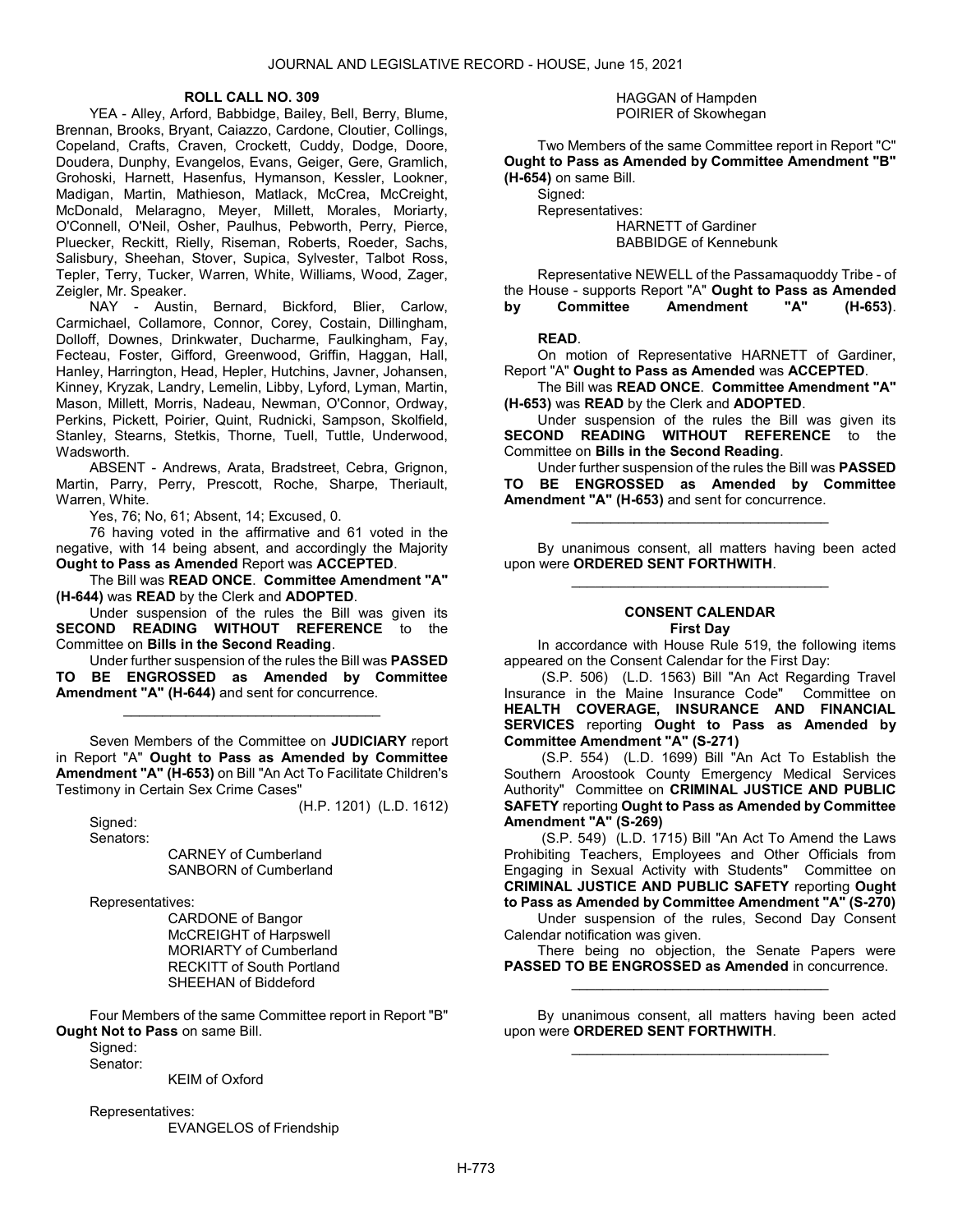#### ENACTORS Emergency Mandate

 Resolve, To Protect Consumers of Public Drinking Water by Establishing Maximum Contaminant Levels for Certain Substances and Contaminants

> (S.P. 64) (L.D. 129) (C. "A" S-264)

 Reported by the Committee on Engrossed Bills as truly and strictly engrossed. In accordance with the provisions of Section 21 of Article IX of the Constitution, a two-thirds vote of all the members elected to the House being necessary, a total was taken. 111 voted in favor of the same and 12 against, and accordingly the Resolve was FINALLY PASSED, signed by the Speaker and sent to the Senate.

# \_\_\_\_\_\_\_\_\_\_\_\_\_\_\_\_\_\_\_\_\_\_\_\_\_\_\_\_\_\_\_\_\_ Acts

 An Act To Allow Maine Nonprofit Corporations To Hold Meetings Electronically

> (S.P. 271) (L.D. 683) (C. "A" S-258)

 An Act To Restrict the Collection of Surveillance Video, Information and Data Regarding Lawful Firearm Purchases

(S.P. 299) (L.D. 884)

(C. "A" S-120)

An Act To Protect Data Privacy and Security in Elections

(H.P. 672) (L.D. 916) (S. "A" S-266 to C. "A" H-513)

 An Act To Establish Appliance Energy and Water Standards

(H.P. 696) (L.D. 940)

(S. "A" S-267 to C. "A" H-298)

 An Act To Prevent Discrimination against Domestic Violence Victims

(S.P. 422) (L.D. 1294)

(C. "A" S-261)

An Act To Reduce Homelessness by Reducing Evictions

(S.P. 485) (L.D. 1508)

(S. "A" S-265 to C. "A" S-257) Reported by the Committee on Engrossed Bills as truly and strictly engrossed, PASSED TO BE ENACTED, signed by the Speaker and sent to the Senate.

\_\_\_\_\_\_\_\_\_\_\_\_\_\_\_\_\_\_\_\_\_\_\_\_\_\_\_\_\_\_\_\_\_

 By unanimous consent, all matters having been acted upon were ORDERED SENT FORTHWITH. \_\_\_\_\_\_\_\_\_\_\_\_\_\_\_\_\_\_\_\_\_\_\_\_\_\_\_\_\_\_\_\_\_

### SENATE PAPERS Non-Concurrent Matter

 Bill "An Act To Establish the Maine Forest Advisory Board" (H.P. 1154) (L.D. 1549)

 House INSISTED on its former action whereby the Majority (7) OUGHT NOT TO PASS Report of the Committee on AGRICULTURE, CONSERVATION AND FORESTRY was READ and ACCEPTED in the House on June 14, 2021.

 Came from the Senate PASSED TO BE ENGROSSED AS AMENDED BY COMMITTEE AMENDMENT "A" (H-519) AS AMENDED BY SENATE AMENDMENT "A" (S-268) thereto in NON-CONCURRENCE.

 Speaker FECTEAU of Biddeford moved that the House RECEDE AND CONCUR.

 Representative DILLINGHAM of Oxford REQUESTED a roll call on the motion to RECEDE AND CONCUR.

 More than one-fifth of the members present expressed a desire for a roll call which was ordered.

 The SPEAKER: A roll call has been ordered. The pending question before the House is to Recede and Concur. All those in favor will vote yes, those opposed will vote no.

# ROLL CALL NO. 310

 YEA - Alley, Arford, Babbidge, Bailey, Bell, Berry, Blume, Brennan, Brooks, Bryant, Caiazzo, Cardone, Cloutier, Collings, Copeland, Crafts, Craven, Crockett, Cuddy, Dodge, Doore, Doudera, Evangelos, Evans, Geiger, Gere, Gramlich, Grohoski, Harnett, Hasenfus, Hepler, Hymanson, Kessler, Lookner, Madigan, Martin J, Martin R, Mathieson, Matlack, McCrea, McCreight, Melaragno, Meyer, Millett, Morales, Moriarty, Newman, O'Connell, O'Neil, Osher, Paulhus, Pebworth, Pluecker, Poirier, Reckitt, Rielly, Riseman, Roeder, Sachs, Salisbury, Sheehan, Stover, Supica, Sylvester, Talbot Ross, Tepler, Terry, Tucker, Tuttle, Warren C, Warren S, Williams, Wood, Zager, Zeigler, Mr. Speaker.

 NAY - Austin, Bernard, Bickford, Blier, Carlow, Carmichael, Collamore, Connor, Corey, Costain, Dillingham, Dolloff, Downes, Drinkwater, Ducharme, Dunphy, Faulkingham, Fay, Fecteau, Foster, Gifford, Greenwood, Griffin, Haggan, Hall, Hanley, Harrington, Head, Hutchins, Javner, Johansen, Kinney, Kryzak, Landry, Lemelin, Libby, Lyman, Mason, McDonald, Millett, Morris, Nadeau, O'Connor, Ordway, Perkins, Perry, Pickett, Pierce, Quint, Roberts, Rudnicki, Skolfield, Stanley, Stearns, Stetkis, Thorne, Tuell, Underwood, Wadsworth, White.

 ABSENT - Andrews, Arata, Bradstreet, Cebra, Grignon, Lyford, Martin, Parry, Perry, Prescott, Roche, Sampson, Sharpe, Theriault, White.

Yes, 76; No, 60; Absent, 15; Excused, 0.

 76 having voted in the affirmative and 60 voted in the negative, with 15 being absent, and accordingly the House voted to RECEDE AND CONCUR.

\_\_\_\_\_\_\_\_\_\_\_\_\_\_\_\_\_\_\_\_\_\_\_\_\_\_\_\_\_\_\_\_\_

 By unanimous consent, all matters having been acted upon were ORDERED SENT FORTHWITH. \_\_\_\_\_\_\_\_\_\_\_\_\_\_\_\_\_\_\_\_\_\_\_\_\_\_\_\_\_\_\_\_\_

#### ORDERS

 On motion of Representative TALBOT ROSS of Portland, the following Joint Order: (H.P. 1288)

 ORDERED, the Senate concurring, that Bill, "An Act Relating to Fair Chance in Employment," H.P. 845, L.D. 1167, and all its accompanying papers, be recalled from the Governor's desk to the House.

### READ and PASSED.

Sent for concurrence.

 By unanimous consent, all matters having been acted upon were ORDERED SENT FORTHWITH. \_\_\_\_\_\_\_\_\_\_\_\_\_\_\_\_\_\_\_\_\_\_\_\_\_\_\_\_\_\_\_\_\_

\_\_\_\_\_\_\_\_\_\_\_\_\_\_\_\_\_\_\_\_\_\_\_\_\_\_\_\_\_\_\_\_\_

#### ENACTORS Emergency Measure

 Resolve, To Provide Additional Funding to Nursing Facilities and Private Nonmedical Institutions for Costs Related to COVID-19

(S.P. 301) (L.D. 949)

(H. "A" H-572 to C. "A" S-205)

 Reported by the Committee on Engrossed Bills as truly and strictly engrossed. This being an emergency measure, a two-thirds vote of all the members elected to the House being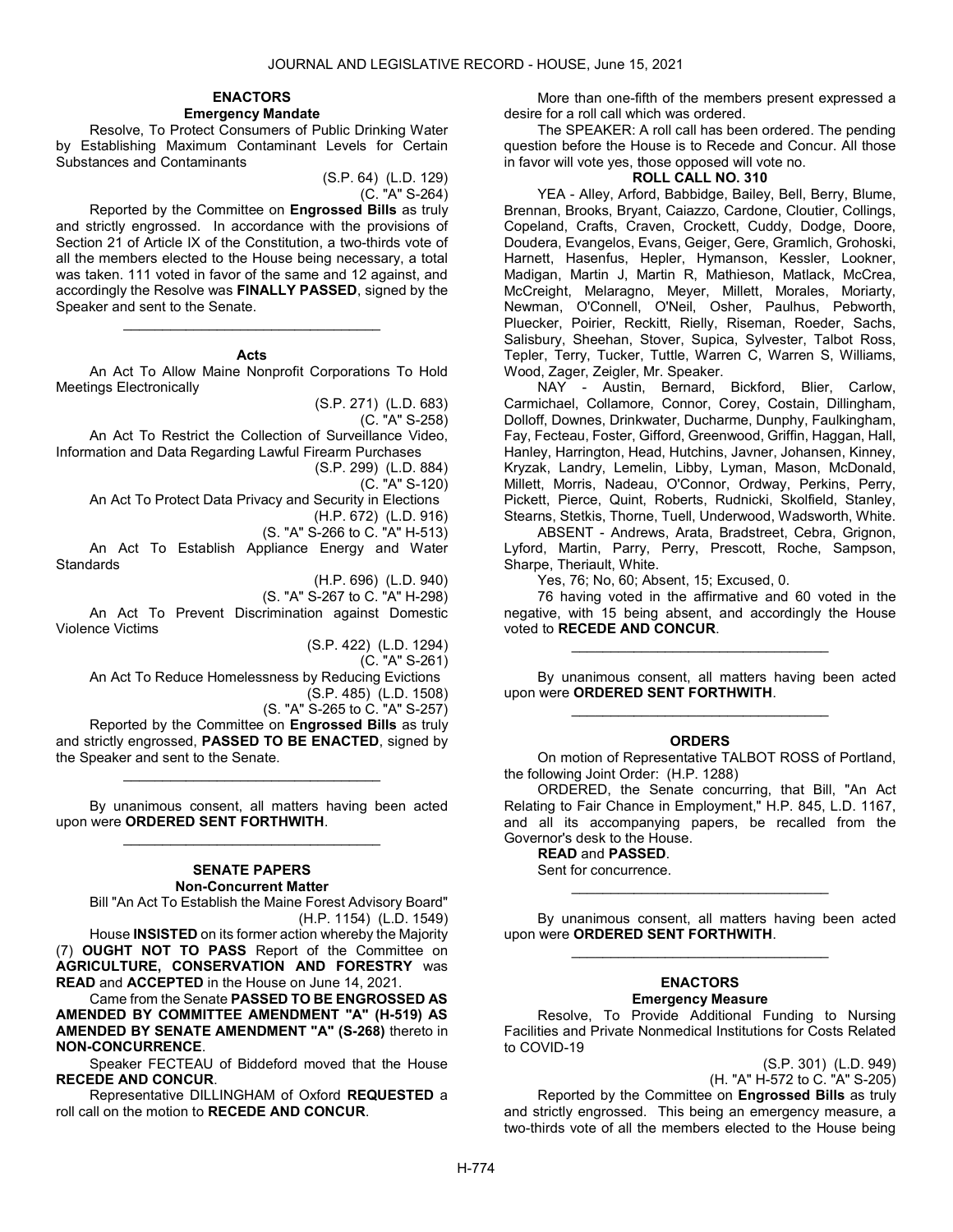necessary, a total was taken. 118 voted in favor of the same and 3 against, and accordingly the Resolve was FINALLY PASSED, signed by the Speaker and sent to the Senate. \_\_\_\_\_\_\_\_\_\_\_\_\_\_\_\_\_\_\_\_\_\_\_\_\_\_\_\_\_\_\_\_\_

#### Mandate

 An Act To Implement the Recommendations of the Right To Know Advisory Committee

(H.P. 996) (L.D. 1345) (C. "A" H-593)

 Reported by the Committee on Engrossed Bills as truly and strictly engrossed. In accordance with the provisions of Section 21 of Article IX of the Constitution, a two-thirds vote of all the members elected to the House being necessary, a total was taken. 103 voted in favor of the same and 23 against, and accordingly the Bill was PASSED TO BE ENACTED, signed by the Speaker and sent to the Senate.

#### Acts

\_\_\_\_\_\_\_\_\_\_\_\_\_\_\_\_\_\_\_\_\_\_\_\_\_\_\_\_\_\_\_\_\_

 An Act Concerning the Regulation of Air Emissions at Petroleum Storage Facilities

(H.P. 119) (L.D. 163) (H. "A" H-582 and S. "A" S-221 to C. "A" H-441) An Act To Prohibit Contributions, Expenditures and Participation by Foreign Government-owned Entities To Influence Referenda

> (S.P. 82) (L.D. 194) (C. "A" S-125; H. "A" H-581)

An Act Regarding Recording of Witness Interviews

(H.P. 324) (L.D. 448) (C. "A" H-571)

 An Act To Establish a Fund To Compensate Unjustly Incarcerated Persons

(H.P. 352) (L.D. 478) (C. "A" H-575)

An Act To Amend the Safe Haven Laws

(H.P. 405) (L.D. 560) (C. "A" H-570)

 An Act To Enhance Tribal-State Collaboration in the Enforcement of Child Support

(H.P. 407) (L.D. 562)

(C. "A" H-569)

 An Act To Increase the Value of Property Exempt from Attachment and Execution (H.P. 542) (L.D. 737)

(C. "A" H-589) An Act Regarding Civil Mental Health Evaluations of Former Criminal Defendants

(H.P. 552) (L.D. 747) (C. "A" H-586) An Act To Ensure the Appropriate Allocation of Victim Restitution

> (H.P. 602) (L.D. 834) (C. "A" H-595)

 An Act Regarding Deferred Disposition (H.P. 609) (L.D. 841)

(C. "A" H-568)

 An Act To Increase the Fees Paid to Sheriffs and Their Deputies for Service of Civil Process Documents

(H.P. 621) (L.D. 853)

(C. "A" H-594)

 An Act Regarding Notice by Health Insurance Carriers of Policy Changes

(H.P. 701) (L.D. 945) (C. "A" H-578)

Reported by the Committee on Engrossed Bills as truly and strictly engrossed, PASSED TO BE ENACTED, signed by the Speaker and sent to the Senate.

\_\_\_\_\_\_\_\_\_\_\_\_\_\_\_\_\_\_\_\_\_\_\_\_\_\_\_\_\_\_\_\_\_

### Resolves

 Resolve, Directing the Department of Education To Establish the Process for Transitioning the Provision of Early Childhood Special Education Services for Children with Disabilities from 4 Years of Age to under 6 Years of Age from the Regional Child Development Services System to School Administrative Units

(H.P. 270) (L.D. 386)

(H. "A" H-598 to C. "A" H-506)

 Resolve, To Establish the Commission To Create a Plan To Incorporate the Probate Courts into the Judicial Branch

(H.P. 530) (L.D. 719)

(C. "A" H-588)

 Resolve, Regarding the Shore Damage Mitigation Project in Saco Bay

> (H.P. 702) (L.D. 946) (C. "A" H-585)

 Reported by the Committee on Engrossed Bills as truly and strictly engrossed, FINALLY PASSED, signed by the Speaker and sent to the Senate.

\_\_\_\_\_\_\_\_\_\_\_\_\_\_\_\_\_\_\_\_\_\_\_\_\_\_\_\_\_\_\_\_\_

 By unanimous consent, all matters having been acted upon were ORDERED SENT FORTHWITH. \_\_\_\_\_\_\_\_\_\_\_\_\_\_\_\_\_\_\_\_\_\_\_\_\_\_\_\_\_\_\_\_\_

#### CONSENT CALENDAR First Day

 In accordance with House Rule 519, the following item appeared on the Consent Calendar for the First Day:

 (H.P. 1279) (L.D. 1730) Bill "An Act To Correct Inconsistencies, Conflicts and Errors in the Laws of Maine" (EMERGENCY) Committee on JUDICIARY reporting Ought to Pass as Amended by Committee Amendment "A" (H-646)

 Under suspension of the rules, Second Day Consent Calendar notification was given.

There being no objection, the House Paper was PASSED TO BE ENGROSSED as Amended and sent for concurrence. \_\_\_\_\_\_\_\_\_\_\_\_\_\_\_\_\_\_\_\_\_\_\_\_\_\_\_\_\_\_\_\_\_

 By unanimous consent, all matters having been acted upon were ORDERED SENT FORTHWITH. \_\_\_\_\_\_\_\_\_\_\_\_\_\_\_\_\_\_\_\_\_\_\_\_\_\_\_\_\_\_\_\_\_

 In accordance with House Rule 519, the following items appeared on the Consent Calendar for the First Day:

 (H.P. 312) (L.D. 432) Resolve, To Improve Behavioral Health Care for Children Committee on HEALTH AND HUMAN SERVICES reporting Ought to Pass as Amended by Committee Amendment "A" (H-655)

 (H.P. 980) (L.D. 1328) Bill "An Act To Protect Maine Electricity Customers from Threats of Disconnection in the Wintertime" Committee on ENERGY, UTILITIES AND TECHNOLOGY reporting Ought to Pass as Amended by Committee Amendment "A" (H-637)

 Under suspension of the rules, Second Day Consent Calendar notification was given.